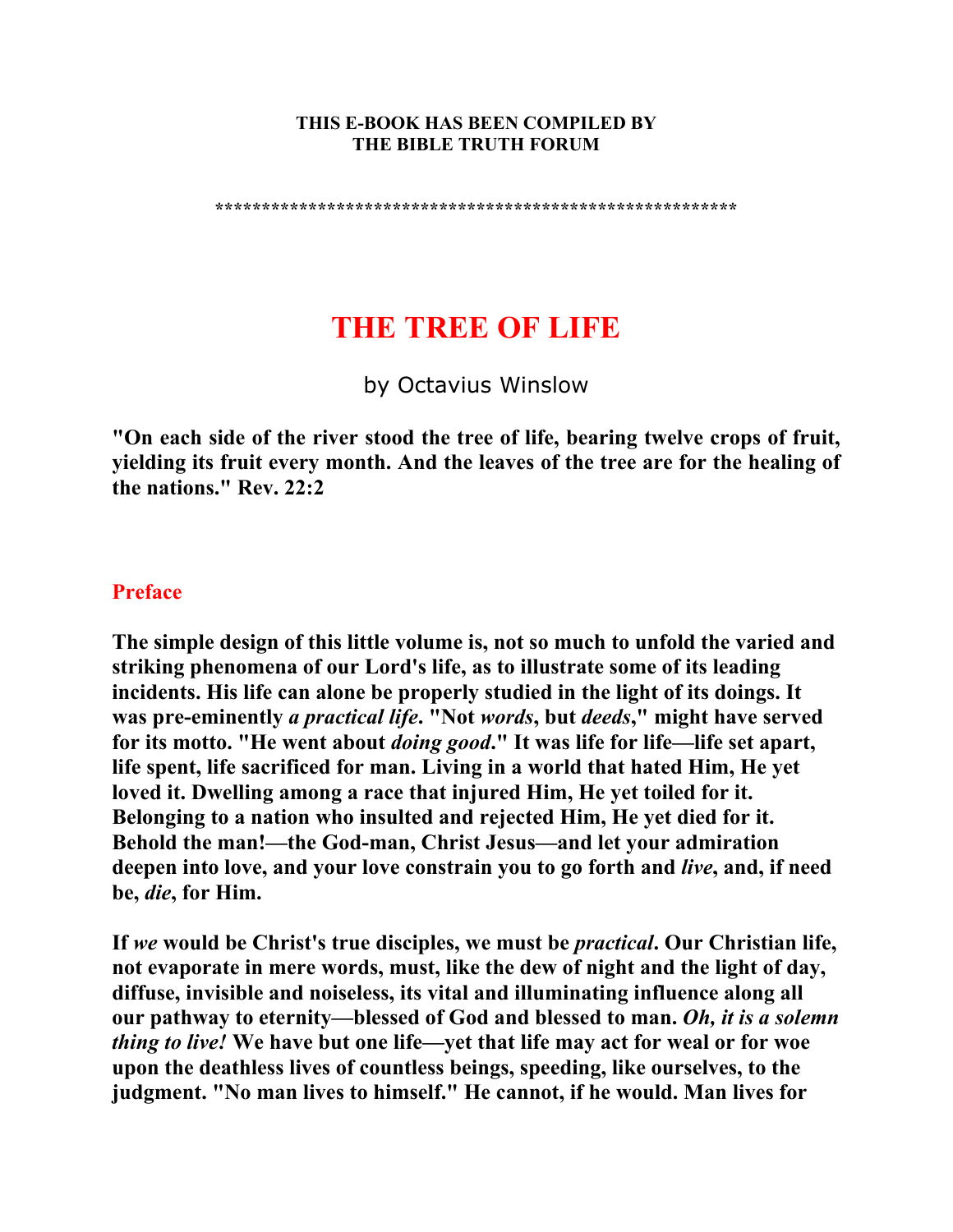**man, his friend or foe.** 

**It has been the aim of the author of the present volume so to unfold the "way of life" that each chapter should contain an epitome of the gospel plan of salvation. It may thus be found an appropriate work to place in the hands of those alas! how countless the number!—who are living in blinded ignorance or in criminal neglect of the claims of God, the interests of their soul, and the solemnities of eternity.** 

**Nor this alone. Equally has it been his object gently, as beneath the floating banner of Christ's love,** *to lead the experienced believer into the banqueting house of God's truth,* **supplying such doctrinal and preceptive instruction as may aid the growth of that vigorous, manly, and practical Christianity which can alone with effect meet the demands, and confront the foes of this extraordinary age.** 

**Nor has** *the suffering, the tried, and the tempted believer* **been overlooked. "All manner of fruit" clusters upon our "Tree of Life." It has been the aim of the writer to bring all believers within its reach; that those who, by reason of weakness of faith, or sorrow of mind, or suffering of body, cannot touch the**  *topmost* **bough, may at least pluck from the lowest the spiritual nourishment that shall make sorrow less bitter, suffering less keen, sin more hated, and Christ more precious.** 

**The writer has but to add that it is his purpose, the Lord permitting, to follow the present volume with a similar one on some of the leading TITLES OF CHRIST, in which he proposes shall, like the "Tree of Life," yield its fruit "every month." The Lord add His blessing, and to the Triune-Jehovah shall be ascribed all the praise!** 

- **1. The Shadow of Christ; its Fruit and Repose.**
- **2. The Holy Child Jesus in the Temple;**

 **Or, the Truths Learned at Bethlehem.** 

**3. Jesus Wept;** 

 **Or, Christ's Love at the Grave of Lazarus.** 

**4. Be Not Afraid;** 

 **Or, the Voice of Jesus in the Storm.** 

**5. Daily Cleansing;** 

 **Or, Christ Washing His Disciples' Feet.**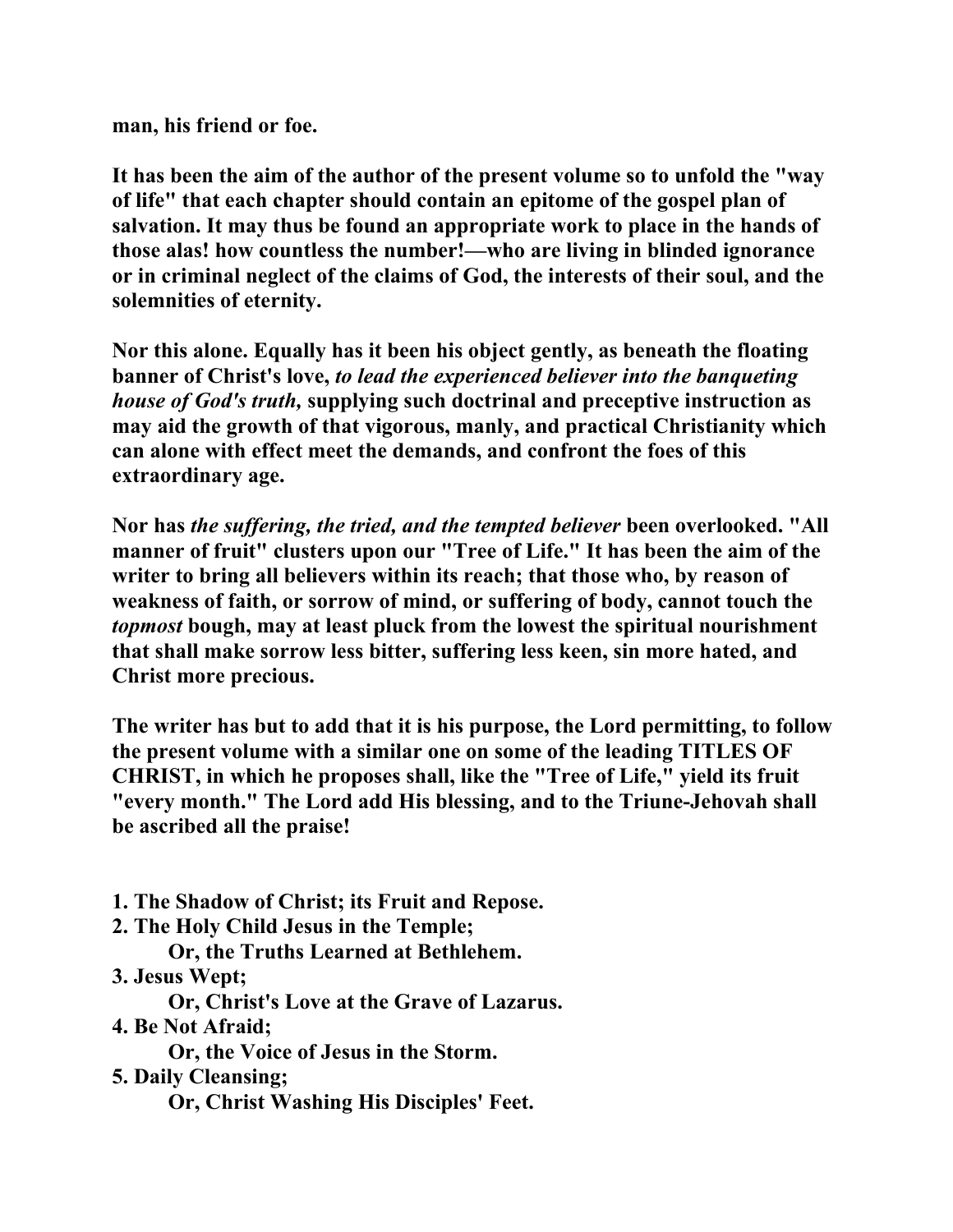**6. The Service of Love; Or, the Disciple Washing Christ's Feet. 7. Patience in Suffering; Or, "He Was Led as a Lamb; to the Slaughter." 8. "He Is Risen;" O R, the Sight of a Living Christ the Joy of the Christian. 9. "I Am Jesus;" Or, Christ's Conversion of Paul a Christian Evidence. 10. "Bring Him unto Me;" Or, Help and Salvation Only in Christ.** 

# **"The Shadow of Christ; its Fruit and Repose."**

**"I sat down under His** *shadow* **with great delight, and His fruit was sweet to my taste." Song of Solomon 2:3.** 

**These words may not embody an incident in the personal life of Christ, such as in these pages will engage our study; nevertheless,** *they refer to Christ Himself***, which is better still; and they supply an appropriate introduction to the interesting events in His personal history upon which we propose to concentrate the reader's attention. We premise, in the outset that,** *the religion of Christ is essentially and intensely experimental in its character.* **There is nothing in it theoretic, speculative, or ideal. Its** *history* **is true, its** *facts* **are authentic, its** *doctrines* **are divine. It appeals to the** *intellect***, and takes it captive; it enters the** *heart***, and finds a home. It blends with every faculty of the mind, entwines with every passion of the soul, and is absorbed with our entire mental, moral, and spiritual being.** 

**The Word of God thus becomes the** *engrafted* **word—incorporated with, and inseparable from, ourselves. This is the only knowledge of Christ worth possessing, because it is only** *experimental* **knowledge of Christ that saves the soul. What we need is salvation. What we need to know is how we may escape the eternal damnation of the lost, and how to secure the eternal happiness of the saved. Our knowledge of Christ is real and precious, as it gives reality and certainty to the transcendently momentous fact that we are saved. One feeble touch of His hem, one dim sight of His cross, one drop of His sprinkled blood, has more in reality of Christ in it than the most accurate intellectual knowledge, or the most refined, speculative theory.**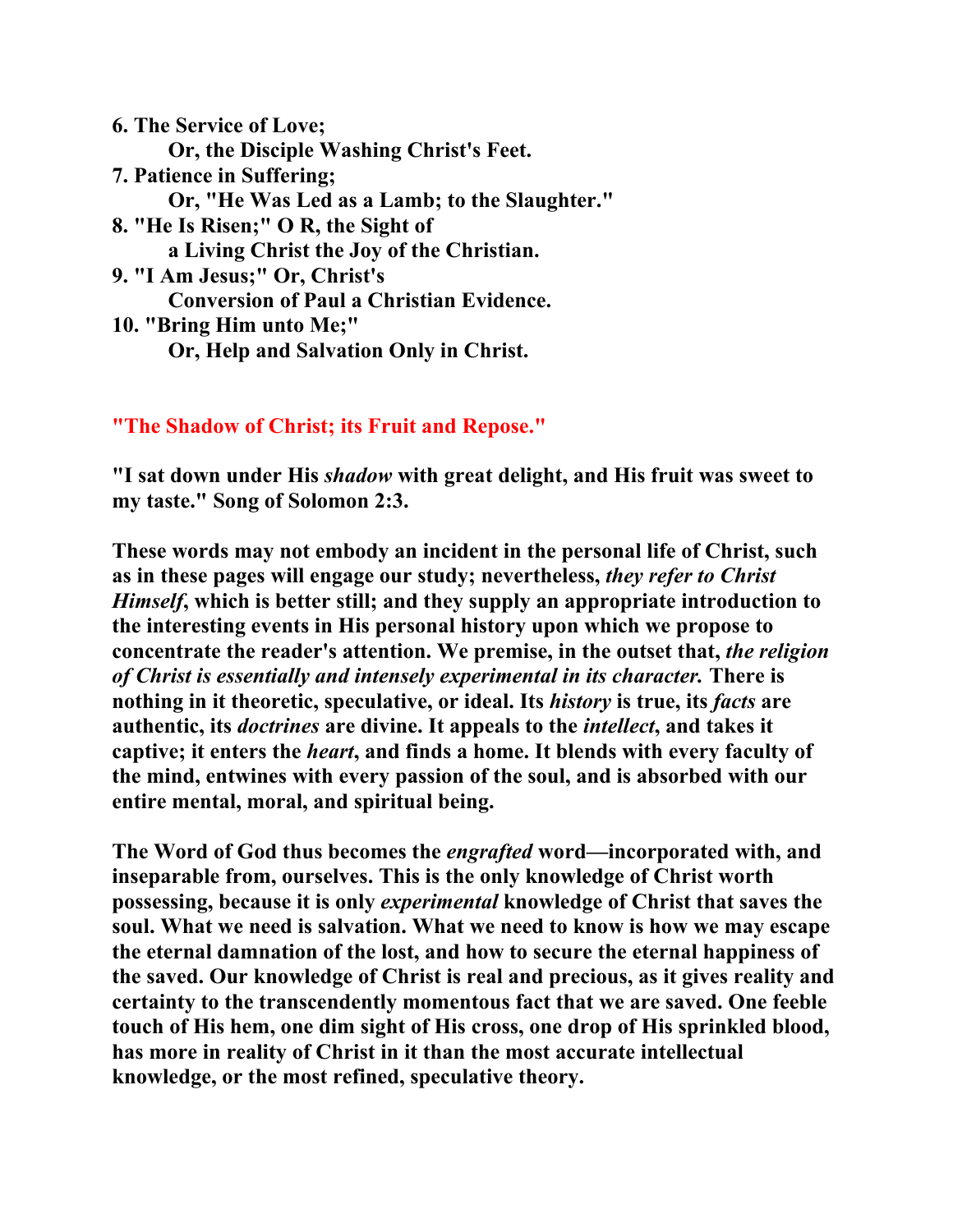**The passage, then, of which this opening chapter of our volume is a brief exposition, is essentially** *experimental***. There is nothing in it** *borrowed***,**  *imitated***, or** *stolen***. It does not refer to what the Church had** *heard***, or had**  *read***, or had** *imagined* **of Christ; but it unfolds** *the actual, spiritual, and personal experience of Jesus and the truth.* **Oh, holy and precious experience this! Blessed is that soul that can put its seal to this truth, and happy if, as we close this volume, unfolding—as we humbly trust it will, something** *of the divine glory and the practical grace of Jesus***, we can say concerning Him, "I sat down under His shadow with great delight, and His fruit was sweet to my taste." Let us, taking up each particular of the passage, speak in order of the shadow—the repose—the fruit.** 

**Our first object of consideration is—the shadow of Christ. "His shadow." Not as the worldling's shadow is the Christian's. All is but shadow that appertains alone to this present life. The toil for wealth, the strife for honor, the pursuit of pleasure, is but the race of shadows. I summon the worldling as a witness. Does not your past experience confirm this melancholy fact? Has your lust for gold been satisfied with wealth? Your thirst for happiness, with worldly pleasure? Your longing for rest, with earthly repose? Your sighing for creature friendship, sympathy, and love, with the creature? Truth and honesty compel your emphatic answer, "No!" And yet see how persistent is your folly! Although bubble after bubble has burst, and dream after dream has vanished, and shadow after shadow has dissolved, you are as eager and earnest as ever in chase of those phantoms of earth born bliss which dazzle but to bewilder, and which allure but to destroy. The Lord awake you from your sleep of spiritual insensibility, convince you of your folly, give you to see your sin and danger as a dying man, and to realize your position as a responsible being, as one who has to give account of himself to God, that, ceasing from the vain pursuit of earthly, carnal good, you may lay hold on eternal life.** 

**Equally shadowy is the religion of the world. To the** *dim* **religious eye it appears the very perfection of devotion. Its forms are many, and its ceremonial gorgeous; its spirit is devout, and its doings abundant—even to oppression, and costly even to sacrifice. And yet, what is the ritualism of the formalist and the pharisaism of the self righteous but the religion of mere empty shadow? And when the shadows of time meet the shadows of eternity, when the gorgeous, glowing shadows of life blend with the cold, darkling shadows of death, then will all the hopes built upon a religion of form, of self righteous observance, of mere religious profession, dissolve and perish,**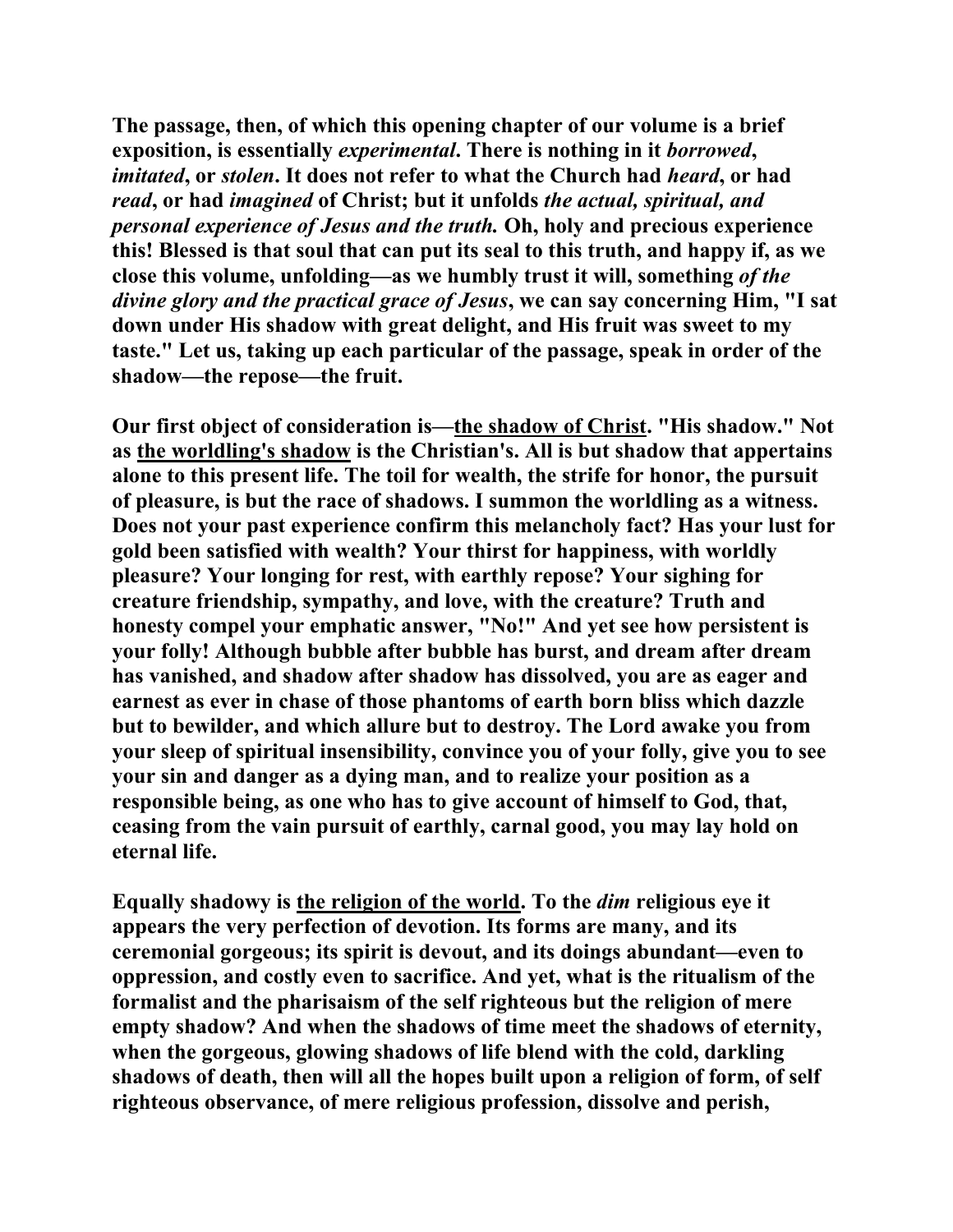**leaving nothing for the naked soul to enfold itself in but the pale shroud of deep despair and the dark pall of eternal death!** 

**Look well, my reader, to your hope of the future, and to the foundation upon which it rests. Take nothing of so momentous a matter for granted. Bring your religion to the test of God's word. Try it by the gospel of Christ. You are on your way to another, a future and eternal world—see that your chart is a sure one, your map a correct one, your light a true one. There are false charts, and there are spurious maps, and there are decoy lights, in the soul's travel to eternity. Heretical teaching abounds, and erroneous doctrines are rife, and superstitious worship prevails.** 

**Men are teaching from the pulpit and the press that** *baptism is regeneration***, and that the Lord's Supper is the real body and blood of the Savior, and that ritualism is spiritual worship; that, confession of sin is to be made to 'the priest', and that to man is given the prerogative and the power to absolve from its guilt; that, religious duties and alms-giving, and like works of human merit, render the soul worthy of, and fit for, the enjoyment of heaven. But all these are false lights kindled along the rock-bound shore of the soul's transit to eternity, by the sleight of men, and cunning craftiness whereby they lie in wait to deceive.** 

**Your only authentic chart and your only safe map in your solemn and momentous journey to the other world is, God's word. The Gospel tells you how you may be justified by the righteousness of Christ, how your sins may be forgiven through the blood of Christ, how peace with God may be obtained through the mediation of Christ, how your corruptions may be subdued by the grace of Christ, and how all your trials may be sustained, your griefs assuaged, and your sorrows soothed by the loving sympathy of Christ; and that faith, or simply believing in Jesus, is the channel through which all these blessings become yours.** 

**But we turn to the only true and substantial shadow—the shadow of Christ. "His shadow." The metaphor is of frequent and significant occurrence in God's word, and in almost every instance it refers personally to Christ. One example shall suffice. "And a man shall be . . . as the** *shadow* **of a great rock in a weary land." This "man" is none other than the God-man, the divine man, Christ the Lord. Now in what point of view may we regard Christ as the shadow of His people? The following particulars will briefly illustrate this truth.**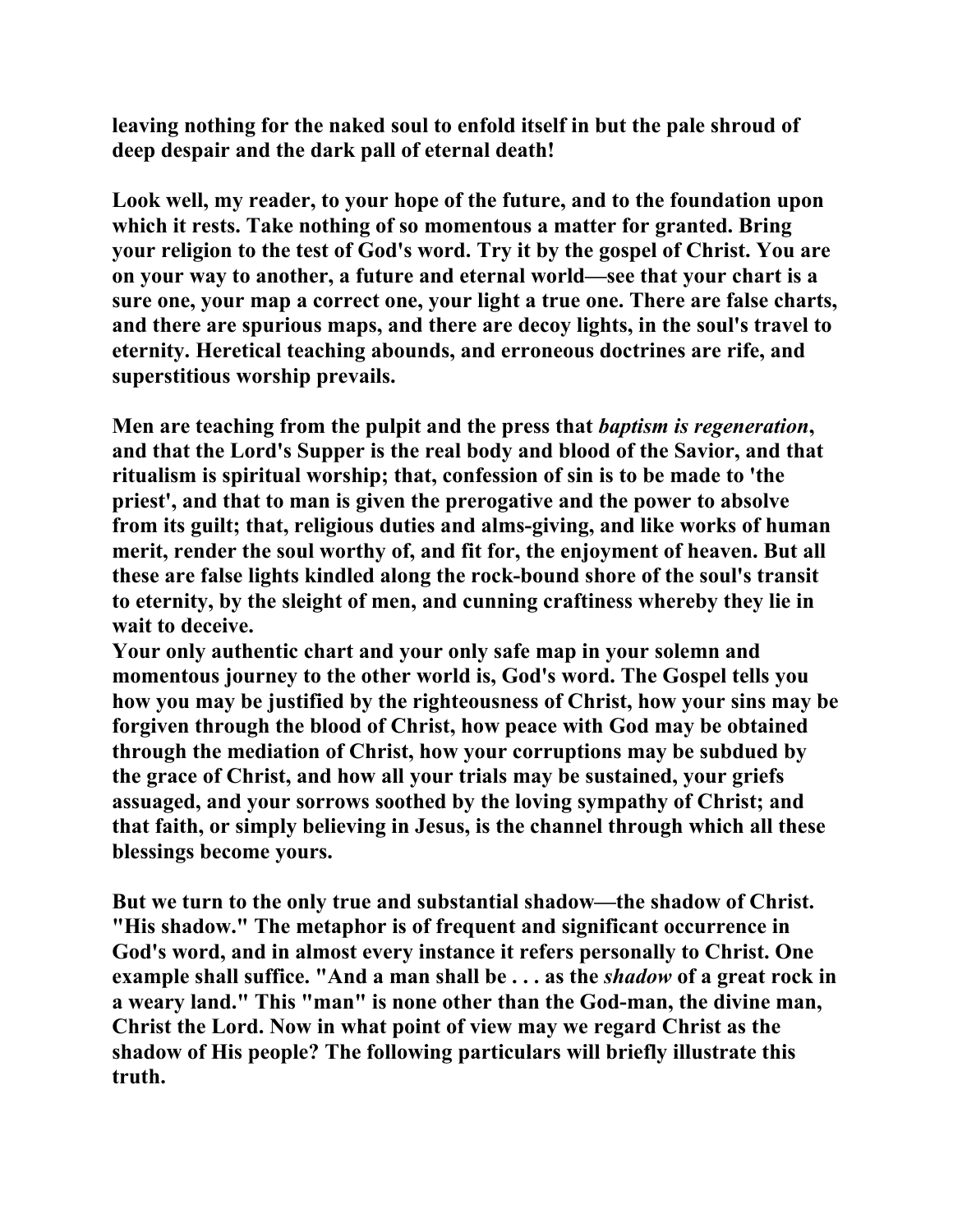**Christ is a protecting shadow. He stands between the believing soul and divine justice, between the saint of God and the fiery darts of Satan, between the tempter and the tempted, between the tried saint and the fiery trial. Thus in Christ is fulfilled, as in Him alone it could be, the precious promise, "There shall be a Tabernacle for a** *shadow* **in the day time from the heat, and for a place of refuge and for a covert from storm and from rain." In this point of light how suitable and precious does Christ appear. We needed a shadow that could effectually interpose itself between us and the law's loud thunder and the flaming sword of justice—that shadow is Christ. "He was made a curse for us." He "who knew no sin was made sin (or a sin-offering) for us." Christ threw Himself between His Church and the righteous administration of God's moral government.** *Upon Him, as their Surety, fell the crushing vengeance, the consuming fire, the bitterness of death.* **All this He bore for us!** 

**Come and sit down beneath His shadow, and you are safe. Not a flash can scathe you, not a spark can kindle upon you, not a dart can wound you. Christ is your "***shadow from the heat***," and in simple faith and assured peace you may repose with great delight and perfect security beneath** *this divine-human canopy,* **and gaze without fear upon the lurid lightning, and listen without dread to the peeling thunder. "There is therefore now no condemnation to those who are in Christ Jesus."** 

**Christ is a refreshing shadow. There is no real refreshment to the believing soul but from Christ. And how deep is our need of it! The eastern pilgrim traveling across the burning sands welcomes the spreading and luxuriant foliage that greets him on his way. How grateful and refreshing to him its shadow in a weary land! Such is Jesus to Zion's pilgrims. How much there is in our travel to endear to us His sacred shadow! The** *roughness* **of the way wounds us, the** *narrowness* **of the way wearies us, the** *trials* **of the way sadden us, the** *loneliness* **of the way depresses us, the** *heat* **of the way scorches us—our mind droops, our spirits flag, our hearts faint, and our discouraged soul is "ready to halt." But Jesus interposes. Taking our hand, He gently leads us to**  *His cross***, yes, leads us to** *Himself!* **and then we sit down beneath His shadow with great delight, and find His fruit sweet to our taste. Oh, the refreshment we now find in Him!** 

**For example—How refreshing is the Communion of His body and blood! "The cup of blessing which we bless, is it not the communion of the blood of Christ? The bread which we break, is it not the communion of the body of Christ?" What a refreshing shadow is this! Let those testify who by faith eat**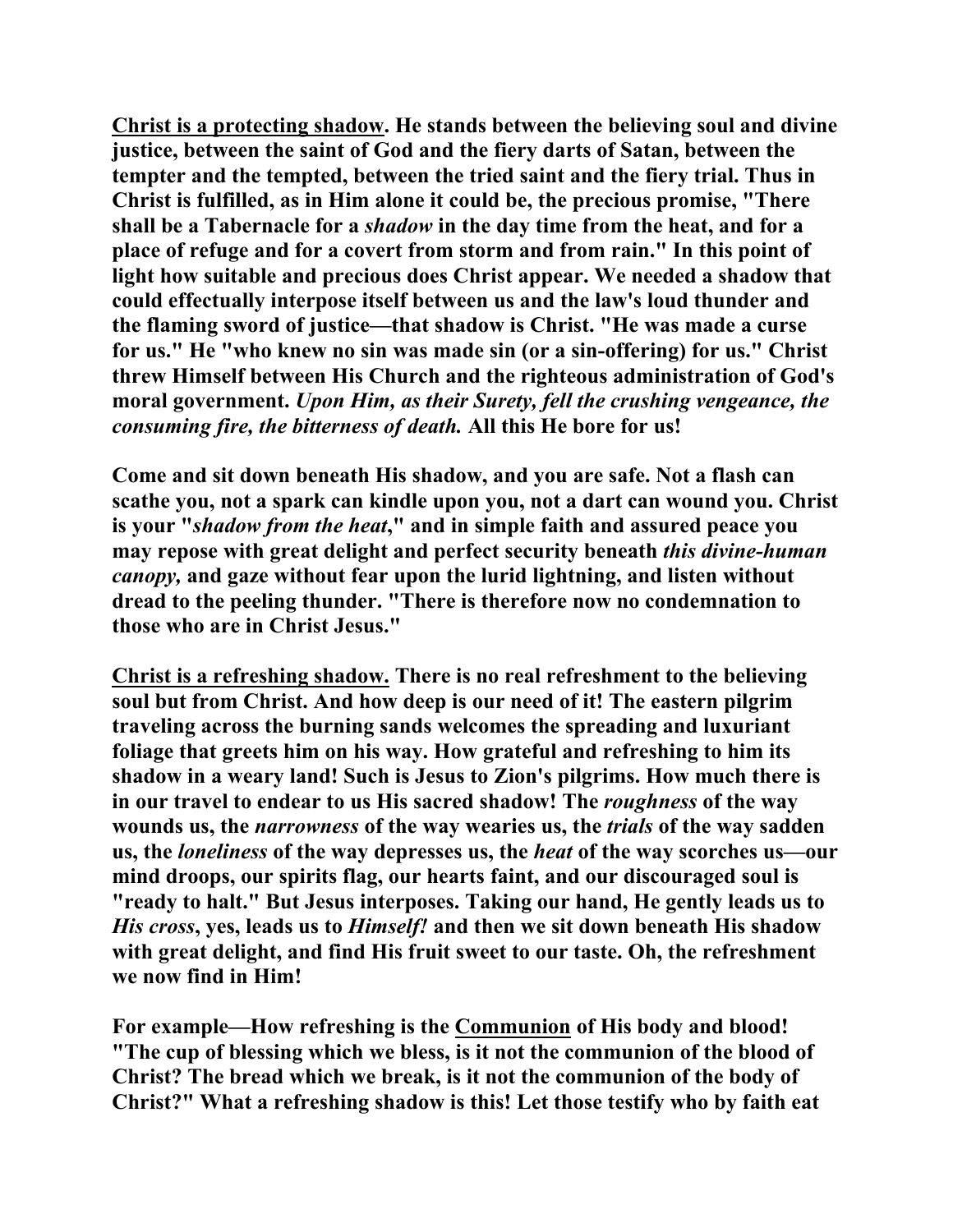**of the body and drink of the blood of Christ, what soul-refreshment they have found beneath it.** *How one believing sight of Jesus, one endearing thought of His love, one close view of His cross, has dissolved their hearts into penitence, love, and praise at His feet!* **Absent not yourself, my reader, from this Sacred Banquet because of your** *unworthiness* **to partake. Wait not, before you approach these simple yet expressive symbols, for self-fitness and preparation, which never can be found. The Lord, whose dying love you commemorate, and for whom your own love is expressed, asks not and expects not this at your hands.** 

**He who** *provides* **the banquet,** *invites* **and** *prepares* **the guests. The love that**  *spread* **the feast, provides the festal robe. Jesus supplies His merit for your demerit, substitutes His worthiness for your unworthiness, freely gives and graciously imputes the righteousness that entitles you to take your place at His table and, in grateful remembrance of His atoning death, to eat and drink of His provision abundantly.** 

**Oh, let the saints on earth and the saints in glory testify to the soul refreshment found beneath this shadow of Christ! Here have you fed and feasted on the fruit bending down from the** *tree of life* **to the feeblest, lowliest saint as, clustering around His table, you sought to remember Him who will remember you when He comes in all the glory of His most glorious kingdom. What soul-refreshing seasons, what heaven-attracting moments, what Christendearing feelings have you experienced, and how has the fragrance of your graces poured forth as the King has sat at His table, and you have bowed your head upon His breast at supper!** 

**"Come, let us join a joyful tune To our exalted Lord, You saints on high around His throne, And we around His board. "While once upon this lower ground Weary and faint you stood, What dear refreshments have you found From this immortal food."** 

**Will you then, living and professing the Savior, turn from this sacred feast, refusing obedience to His command—"Do this in remembrance of me?" When again He spreads the banquet, and you are prompted by your feelings to regard lightly the invitation, imagine that you hear the gentle accents of His**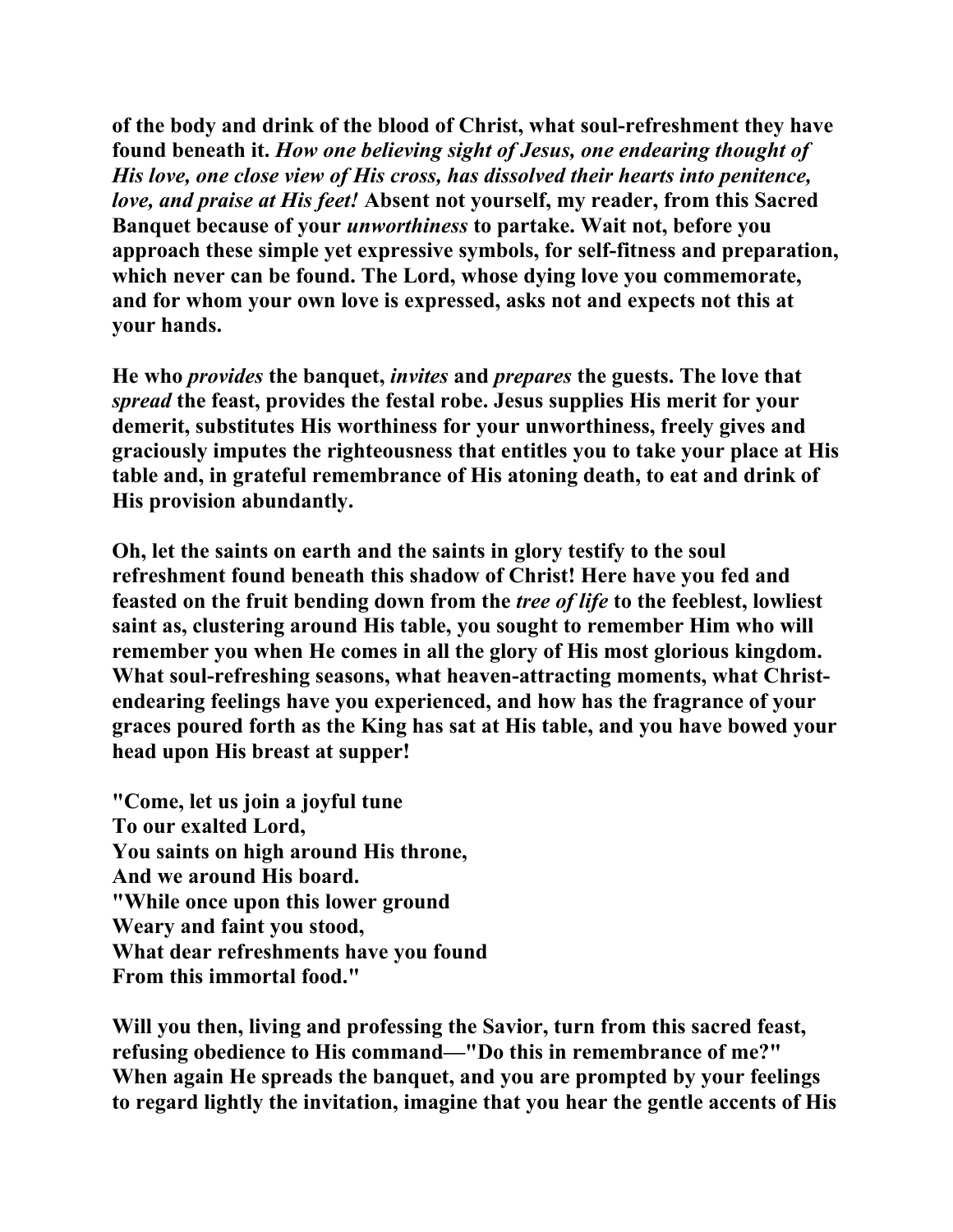**winning, pleading voice saying, "Will you also go away?" Let your heart respond, "No, Lord, to whom shall I go if I turn my back upon You? How can I ever cease to remember One who has done so my soul?"** 

**"Gethsemane can I forget? Or there Your conflict see, Your agony and bloody sweat— And not remember Thee?** 

**"When to Your cross I turn my eyes, And rest on Calvary, O Lamb of God, my sacrifice! I must remember Thee.** 

**"Remember You and all Your pains, And all Your love to me; Yes, while a breath, a pulse remains Will I remember Thee.** 

**And when these failing lips grow dumb, And mind and memory flee, When You shall in Your kingdom come, Jesus, remember me."** 

**What refreshment, too, is found beneath** *the shadow of Christ's mercy-seat!* **Christ is inseparably associated with every true prayer we breathe to God. In His name it is presented, through His merit it is accepted, and by His intercession it is answered. We draw near, and, lo! we find ourselves overshadowed with a cloud! It is the cloud of Christ's presence! And, oh, the refreshment which it diffuses throughout our spirit!** 

**We come** *weary***, and find repose;** *sad***, and we experience joy;** *weak***, and our strength is renewed like the eagle's;** *exhausted* **and** *faint***, and we retire as giants refreshed with new wine. Sweet communion with God, believing fellowship with unseen and eternal realities, has dissipated the shadows that rested so darkly and coldly upon our hearts, and we have felt ourselves as if floating in a higher and holier region. Brother, sister,** *arise amid your weariness and woe, and give yourself to prayer!* **Your Father's scepter bids you approach, your Savior's blood provides your plea, the Spirit's grace gently draws you. Come and sit down beneath this shadow; sweet and refreshing will**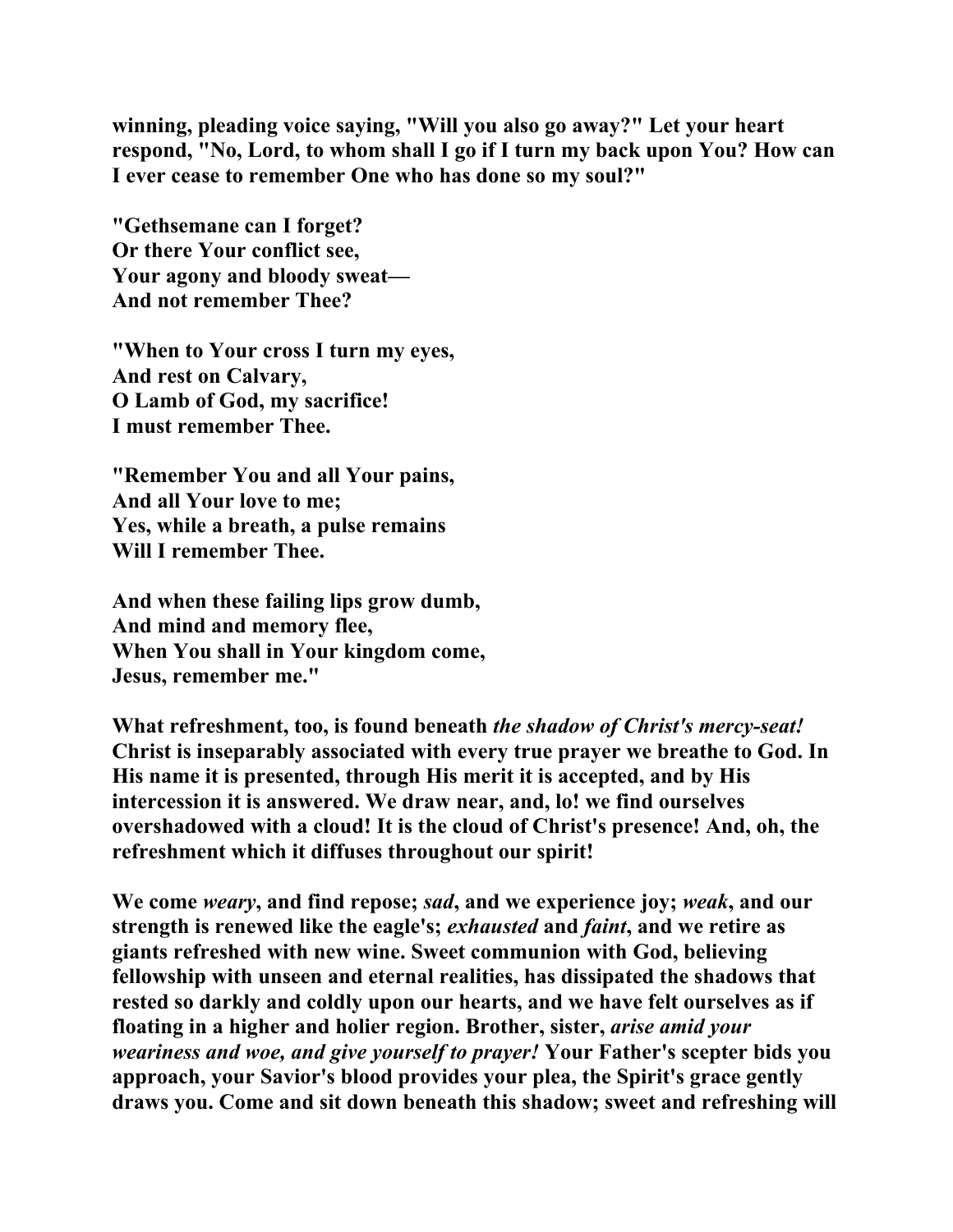## **it be to your soul.**

**Christ is a fruit promoting shadow. There are some flowerets in nature which only grow in the** *shade***. Too rare and delicate for the sun's heat, they are often found blooming amid the shadows and snows of Alpine scenery. This is strikingly illustrative of the kingdom of grace. There are some graces of the Spirit which are seldom seen in full bloom and beauty but as** *the shadow* **covers them. The Heavenly Husbandman knows best what soil and atmosphere suits them. God therefore puts these His plants of righteousness in the** *shade* **to grow.** 

**Withdrawing them from the scorching beams of the ungodly world, and taking them apart from the feverish excitement of the religious world, He gently leads them to the** *Tree of life***, and bids them sit beneath its shadow.** 

**There** *faith buds***, and** *love blossoms***, and the blossom of faith and love sets in the fruit of** *holiness***. How seldom are the graces of** *patience* **and** *lowliness* **and**  *submission* **found in their vigor and beauty except in the shadow of some enshrouding adversity. God has put you, suffering saint, in the** *lonely shade of separation***, or in the** *chill shade of neglect***, or in the** *veiling shade of obscurity***, or in the** *funeral shade of bereavement***, or in the** *darkling shade of some overshadowing trial***.** 

**But He has put you there, you precious floweret of His own right hand planting, to grow, to bloom, to bear fruit. It is when in** *separation***, and** *neglect***, and** *obscurity***, and** *bereavement***, and** *trial***, He draws near and covers us with the shadow of His wings, and assures us that we are not all alone, nor all unknown, that He knows those who are His, that He does not withdraw His eye from the righteous, and that His encircling presence is with them in all places where they go. Thus we learn the wisdom and the love of our heavenly Father in all His dealings. We needed the shade!** 

**The** *drought of prosperity* **had dried up in a great measure the spring of our grace, and** *with it our graces drooped***—for it should ever be remembered by us that when the well-spring of spiritual life in the soul is at a low ebb, the fruits of the spirit are painfully conscious of its decay. In the** *warm glow of the world's sunshine***, our hearts had strayed from Him we loved. Like Jeshurun, we "grew fat and kicked." We walked distantly, self-sufficiently, and proudly. Our love to Christ chilled, our communion with God was restrained, the flesh grew strong, and the world seductive, and spiritual pursuits lost their**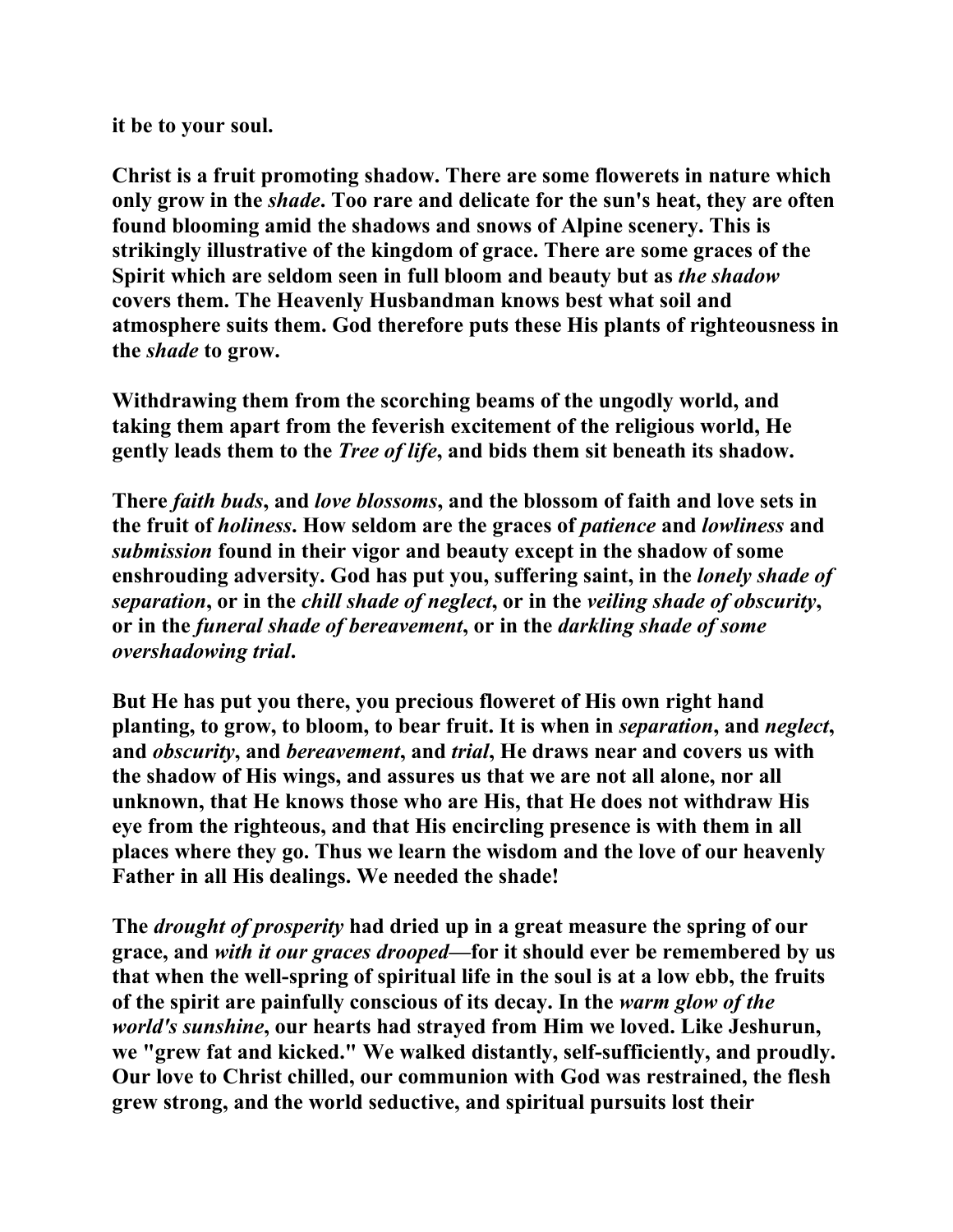**attraction, and gray hairs—emblems and witnesses of spiritual declension accumulated around us, and we knew it not.** 

**But the Lord loved us too well to permit us to remain long in this state of heart-backsliding. He saw that His tree of righteousness was** *unfruitful***, that the plant of His own right-hand planting was** *sickly***, that the floweret of His heart drooped, and He resolved upon its recovery.** *The rod is uplifted, it smites, and its stroke falls just where it was most instinctively dreaded and was most keenly felt.* **And now our God has brought us out of the** *sunshine* **into the**  *shade***—the shadow, as it were, of death; and we exclaim, as of old, "He has led us and brought us into darkness, and not into light."** 

**And now we have found a Shadow within a shadow—the shadow of life beneath the shadow of death. The shadow of the cross, where hung, and bled, and died the "Man of sorrows," the sympathizing high priest of His Church, overshadows with its own vital, soothing, healing influence the dark, cold shadow of our adversity. Never did we feel the Savior so sensibly near, or so unutterably precious as now. We thank Him for the dark shadows that have fallen on life's landscape. Never before were we so conscious of** *spiritual growth in graces which previously were undeveloped***, or, if developed, but partially visible; the graces of** *patience* **and** *humility***, of** *meekness* **and**  *submission***, now shoot forth with a vigor, unveil a bloom and breathe a sweetness we could never have imagined, and from the depth of our heart's deep love we exclaim, "Lord! I thank You as much, no, even more, for the**  *dark cloud-veil* **as for the radiant sunshine. I have learned more experimentally Your truth, and have known more fully of Yourself in the**  *darkness* **than I ever did in the** *light***. My Christianity has deepened, my religion has become more real, my hope more confirmed, and my peace and joy and happiness more substantial in** *this one sanctified affliction* **than during the whole of my previous spiritual life. O my God, I see Your wisdom and Your love in placing Your poor, sickly plant, that withered and drooped in the sun, now to grow and bloom and bear fruit in the** *shade***. I have learned more of myself and of You, have been brought into closer relation with Him I love, in this isolated and dreary path than was ever my experience when the candle of the Lord shone upon my head."** 

**Rest assured, my reader, the Lord is leading you by a** *right* **way in leading you along a** *dark* **one. It is good at times to walk in the** *shade of the world's opinion and favor***; even to be** *thrust aside, neglected, and forgotten by the Church***. The Lord would not thus put us in the shade did He not love us, and were it not for**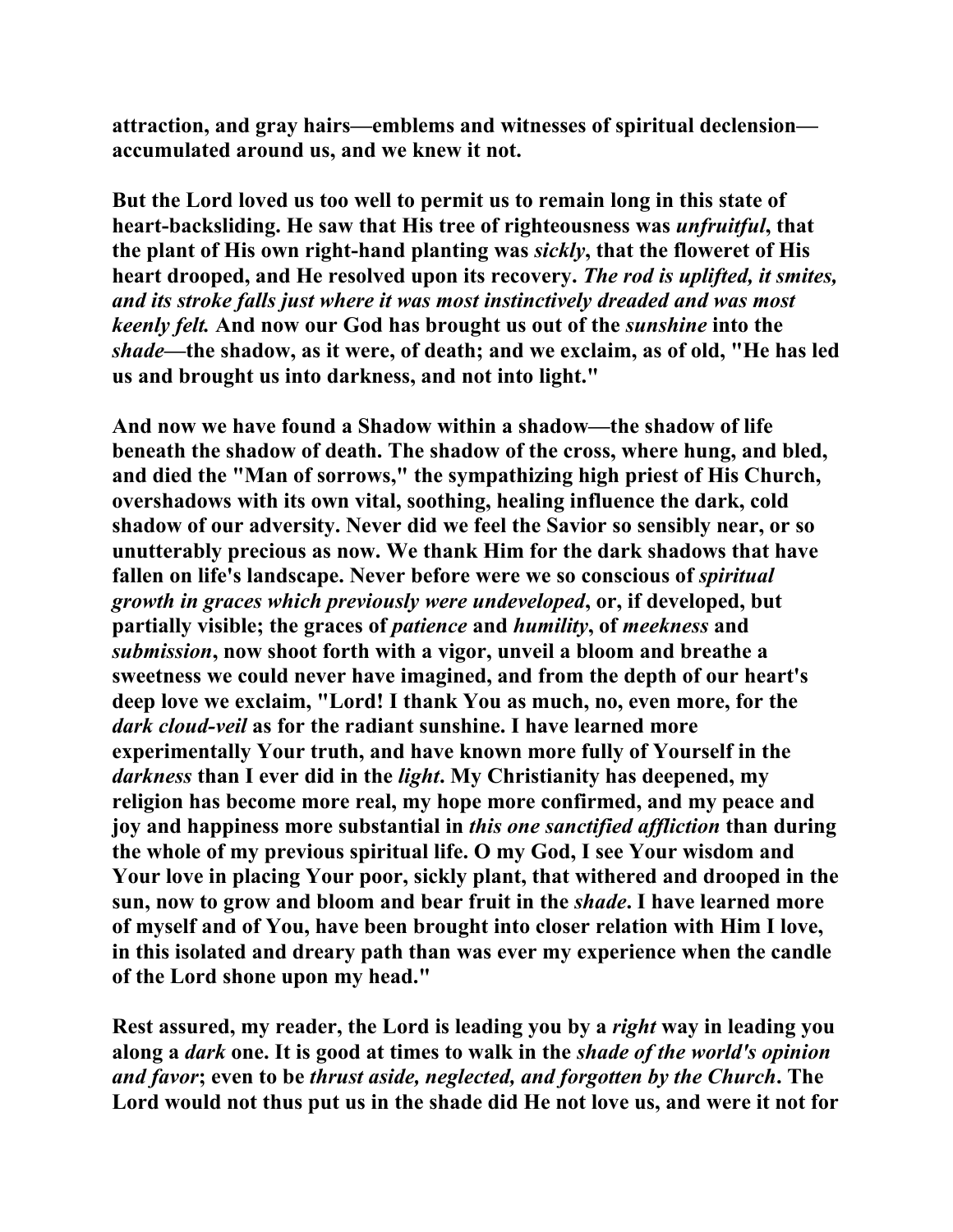**our good. His darkest shadows have more of sunshine in them than earth's brightest beams; His paternal frown more of real love in it than the creature's blandest smile; His severest rebukes more of tenderness than the world's softest caress.** 

**But the shadow of Christ!—how fruitful is it! Possessing** *a vital influence* **on all upon whom it falls, it quickens into** *life* **and** *verdure* **and** *fertility* **the soul so happy as to be led beneath it by the Spirit. It is then we are more personally and immediately alone with Christ. The world's din is hushed into the quietness of peace, the Church's contentions subside into the stillness of communion with God, and the fevered excitement of** *religious duties and engagements* **gives place to holy reflection, self-examination, and prayer.** 

**Never, perhaps, did the Church of God more need to sit down beneath His shadow as now! The exciting subjects of thought and the Christian activities of the age—its ecclesiastical conflicts, its theological controversies, its religious feuds—are calculated to exert a baneful and deteriorating influence upon the individual piety of the Christian and the spiritual life of the Church itself. How important, then, to retire from the close, sultry atmosphere we breathe, and sit down beneath** *the refreshing and invigorating shadow of Jesus!* 

**Would you, my reader, be a fruitful branch of the Living Vine, you must be much beneath its shade. "Abide in Me and I in you," says Jesus. "As the branch cannot bear fruit of itself unless it abide in the vine, no more can you, unless you abide in Me." Retreating from earth's shadows, which, alas! are but shadows of death, we must be in closer fellowship with Him who is our life, from whom our fruit is found, and without whom we can do nothing.** 

**This conducts us to another idea—the repose of which the Church speaks. "I**  *sat down* **under His shadow." It will thus be seen that not only is Christ a protecting, a refreshing, and a fruit-promoting shadow to the saints, but He is also a shadow of rest. Could language be more expressive of this condition of the soul—"I** *sat* **down!" It is the attitude of perfect repose. Look at this attitude in one or two points of view. It is the rest of choice. It was a repose of her own free, deliberate choosing—"I sat down." Is not this the experience of all whom the Spirit has made willing in the day of His power to choose and accept the Savior? Most assuredly.** 

**Is it not yours, my Christian reader? There was no hesitation or doubt when the Holy Spirit led you by the gentle yet irresistible force of His grace to**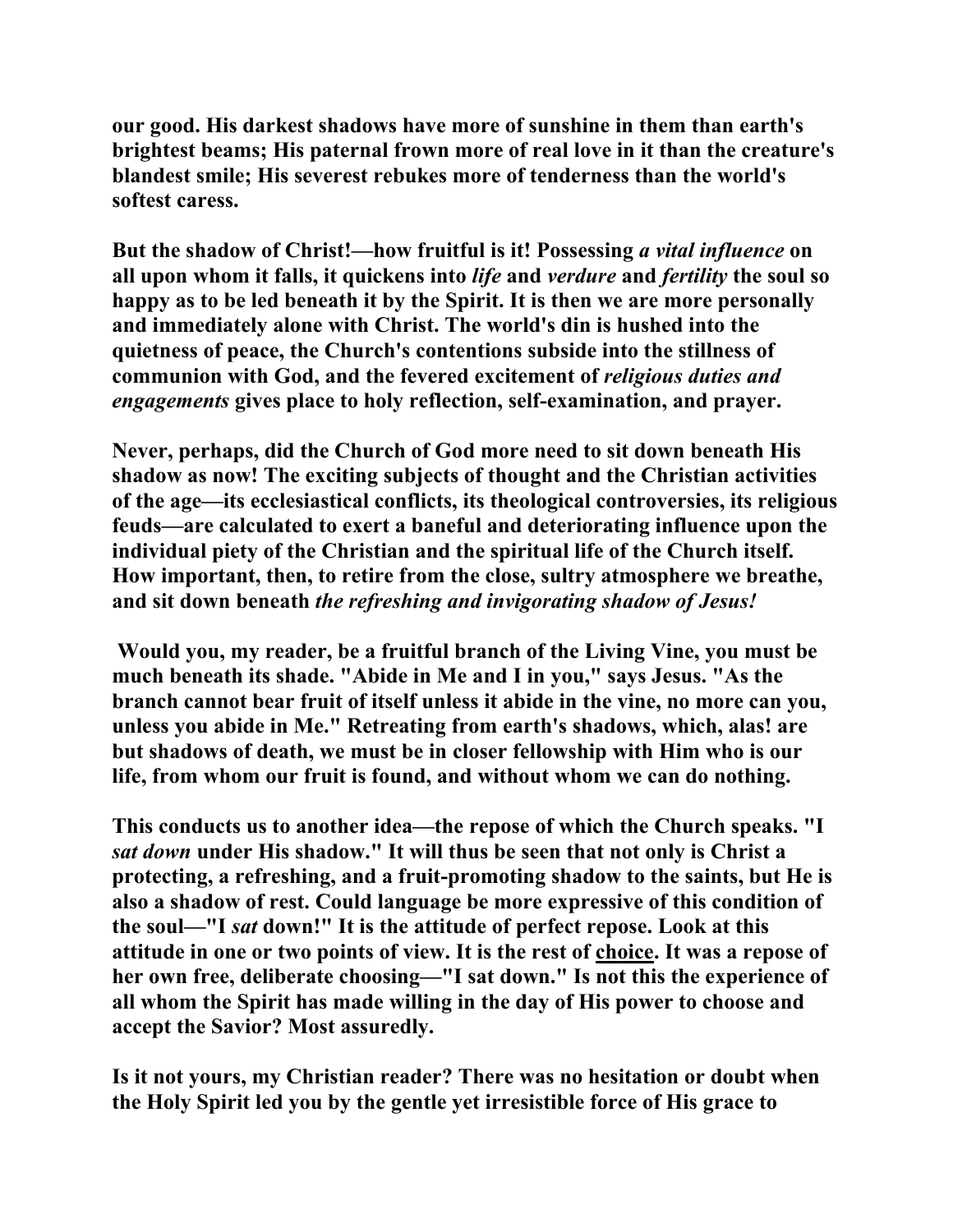**receive Christ. The** *rebellion of your will* **conquered, the** *reluctance of your heart* **overcome, the** *enmity of your carnal mind* **dislodged, you exclaimed, with all the earnestness of your new-born emotions, "What have I to do anymore with idols! Henceforth Christ shall have the pre-eminence. He chose me before I made Him my choice. He loved me before I surrendered my heart. He called me, or I would never have come. And now that His grace has conquered, and His Spirit has made me willing, and His love has drawn me, henceforth and forever I am my Beloved's, and my Beloved is mine!"** 

**Can you ever forget that hour? No, never! Other memories have vanished, other bright spots have faded, other joys have blended with the shadows of the tomb, but upon the hour when the angels celebrated in their nuptial song your union with Christ, the sun of glory will never set!—eternity will enshrine it in deathless light. And oh, what a repose is this! It must be experienced to be understood, and even though experimentally understood, it cannot be fully described.** 

**What are some of its distinctive features? It is the repose of certainty. It is, in fact, the believing soul's only sure repose. Driven from billow to billow in its battle with unbelief, the believer can only rest on one object, which is Christ the Lord. As well may we expect the needle to fix at any other point of the compass than the north, as to expect that the believing soul can rest on any other object than Christ! In Christ he finds a** *righteousness that freely justifies***; in Christ, a** *pardon that fully forgives***; in Christ,** *grace that personally sanctifies***; in Christ,** *truth* **that combats all error, annihilates every doubt, answers every argument, and meets to its utmost the earnest, yearning inquiry trembling on a thousand lips, "What is truth?" The moment the soul returns from its distant but fruitless travel, and finds Christ, it feels it has found a sounding upon which it may firmly drop its anchor—an ark within which it may fold its weary wing. Come to Christ in faith—in simple, child-like, unquestioning, faith—and you, too, will, with the Church of old, exclaim, "I sat down under His shadow with great delight, and found rest for my weary spirit."** 

**It is the repose of love.** *Love will never rest but on the object of its choice. Christ is the one object of the regenerate soul's true love.* **We have sought repose beneath other shadows of the heart's love, and they refreshed us for a while; but when the morning's sun arose, lo! like the prophet's pleasant shade, they had vanished as in a night! Oh, how unsubstantial and fleeting, though fond and precious, the human shadows we have loved! Even while we pressed them**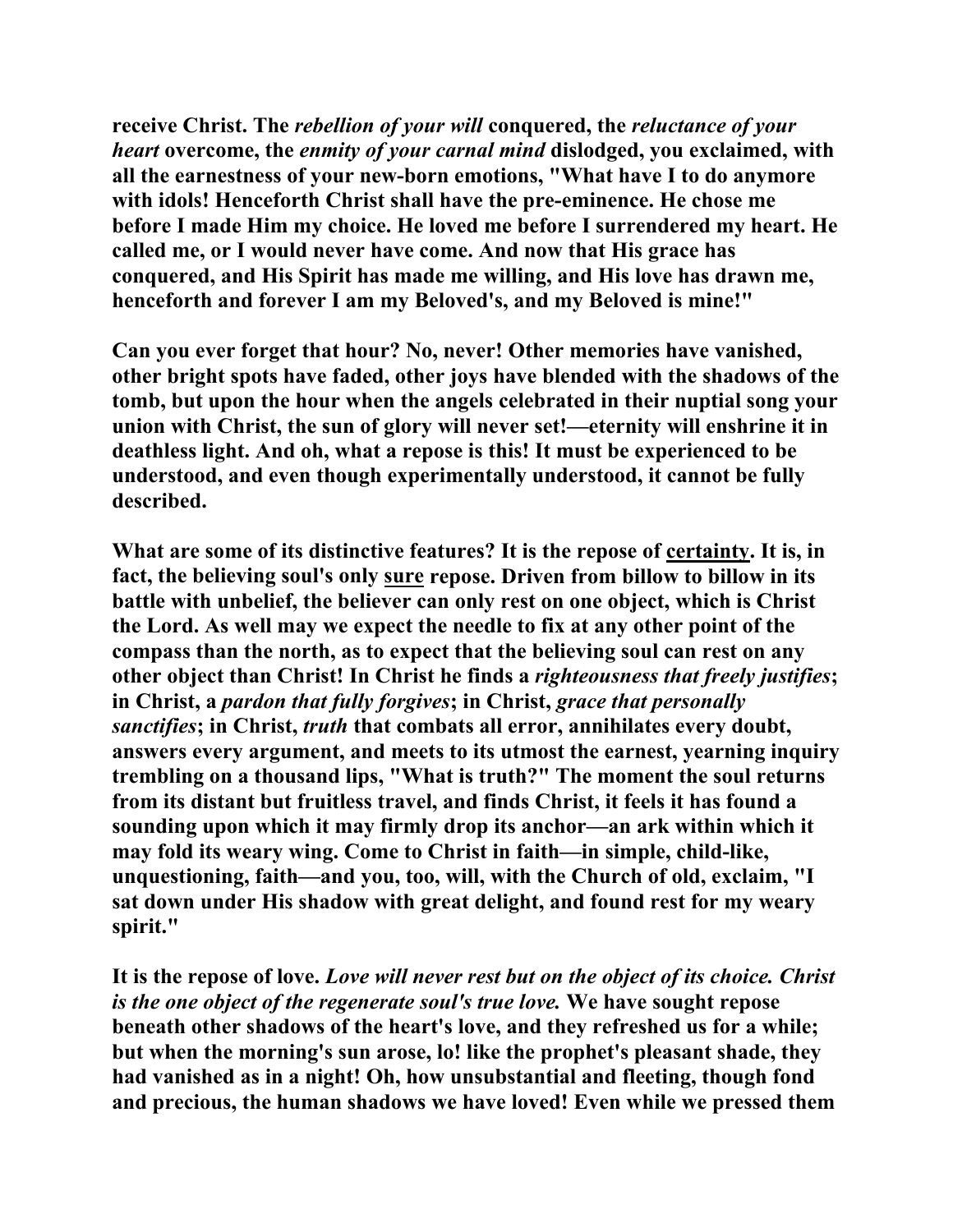**to our hearts, admiring their beauty, and rejoicing in their presence, in a moment they dissolved into the shadow of death, and disappeared within the veil of eternity!** 

**But the Object of divine love is no mere unsubstantial, passing shadow.** *They who, through grace, set their hearts on Jesus, have found an object worthy of their supreme affection***, concerning whom they can with the Psalmist say, "My heart is** *fixed***, O God, my heart is** *fixed***. I will sing and give praise." Here true love finds its perfect repose. Here is an Object that meets all its yearnings for affection, friendship, and sympathy. Here is love that satisfies the soul. No infirmity impairs, no change affects it.** 

**The heart that loves Jesus trembles at no passing cloud, dreads no painful vicissitude, anticipates no stroke of the fell destroyer.** *Removal* **cannot affect its love,** *distance* **cannot separate it from its object,** *sickness* **cannot imperil,**  *death* **cannot shade, nor the** *grave* **veil it from our view. How triumphant the challenge of the apostle! "Who shall separate us from the love of Christ! Shall tribulation, or distress, or persecution, or famine, or nakedness, or peril, or sword? No, in all these things we are more than conquerors through Him that loved us."** 

**Here let your love repose. It needs to rest on His love who rests on His own. Its sensitiveness is often wounded, its serenity often disturbed, its glow often shaded, and it needs just the repose and fixedness found only in Him it loves. Has** *sin* **pierced it, has** *guilt* **burdened it, has** *sorrow* **shaded it? Come and sit down beneath this tree of life, and you shall find its shadow refreshing, and its fruit sweet to your taste.** 

**It is also the rest of faith. Faith and love have a common object of rest— JESUS. They both travel to the same source, and like twin-sisters, repose on one maternal bosom. In fact,** *faith in Christ begets love to Christ***; and in the same degree in which we have believing transactions with the Savior, our love to Him will increase and intensify.** *We love Him so little, because we know Him so little.* **To know Christ, is to love Him. He is a Friend towards whom an increasing acquaintance increases affection. He grows upon you. The more you know Him, the more you love Him.** 

**Now, faith delights to lie down under His shadow. There it travels in weariness and woe, as in joy and gladness. In the dark and cloudy day, as in the sultry heat, with its wound of sin, its burden of guilt; with its bruised,**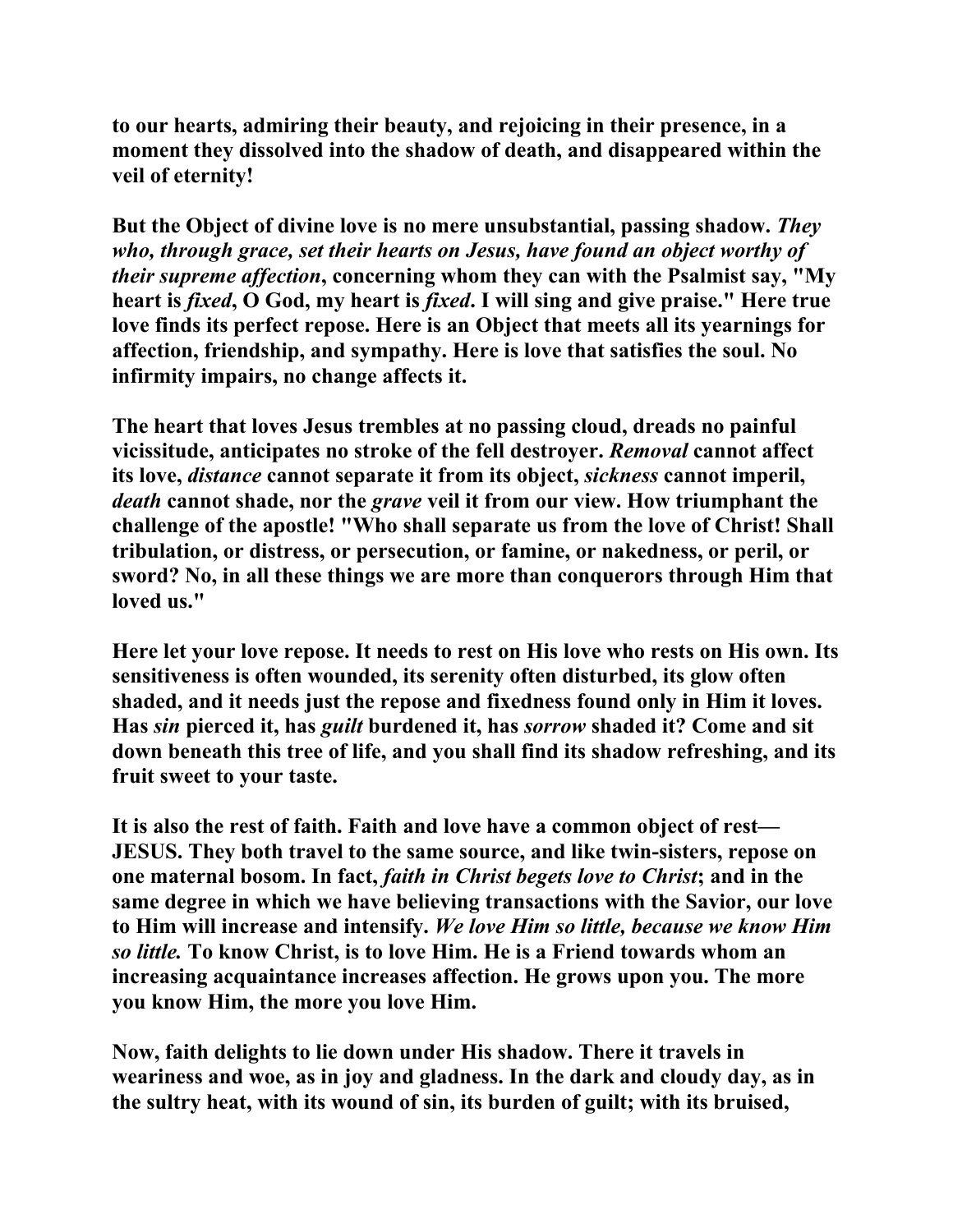**crushed spirit, and its broken, bleeding heart; its pressing need and its approaching troubles.** *Jesus is the magnet of faith.* **He attracts it, draws it, binds it to Himself, and simple faith clings to and has dealings with Him the more He is adored, and loved, and trusted in. Here, then, beneath this sacred shadow, beloved, let your faith repose. It is, perhaps, weary in its wanderings, pained by cruel unbelief, tossed from billow to billow in many a surging tide; almost engulfed in the waves of care and sorrow; sick and sad, weary, yearning, and footsore, and ready to halt, let it travel to this Tree of Life, and beneath its shadow find rest!** 

**Christ is all that your faith requires. Does it need** *vigor?* **Christ will strengthen it.** *Fixedness?* **Christ will confirm it. Is it** *wounded?* **Christ will heal it. Does it ask** *increase?* **Christ will replenish it. Does it need** *encouragement and comfort?* **Christ will say to it, "Be it unto you according to your faith." Is it**  *ready to sink?* **Christ will take it by the hand, and will reassure it with words of hope: "O you of little faith, why did you doubt?" Come, then, you believing soul, whatever may be the measure of your faith, its trials, its tremblings, its temptations, let it lie down under His shadow with great delight, and it shall find, in a full, a present, and a loving Christ, all that it needs.** 

**"Jesus it owns a king, And all-atoning priest; It claims no merit of its own, But looks for all in Christ. "On Him it safely leans, In times of deep distress; Flies to the fountain of His blood, And trusts His righteousness."** 

**But the Church speaks of fruit. "And** *His fruit* **was sweet to my taste." There is no difficulty in determining whose fruit is here meant. "***His* **fruit." How important to observe the distinction! The Church never speaks of her own fruitfulness apart from Christ. It is more her** *barrenness* **than her** *fertility***, her**  *unprofitableness* **than her** *productiveness***, she is wont to mention. The religionist who plumes himself on the splendor of his gifts, and boasts of the abundance of his grace, and trumpets the success of his services for Christ, encompasses himself with sparks of his own kindling, and shall lie down in sorrow. But the most spiritually-minded and fruitful saint is he who is little in his own eyes, and like the full and ripened ear, bends the** *lowest* **to the ground.**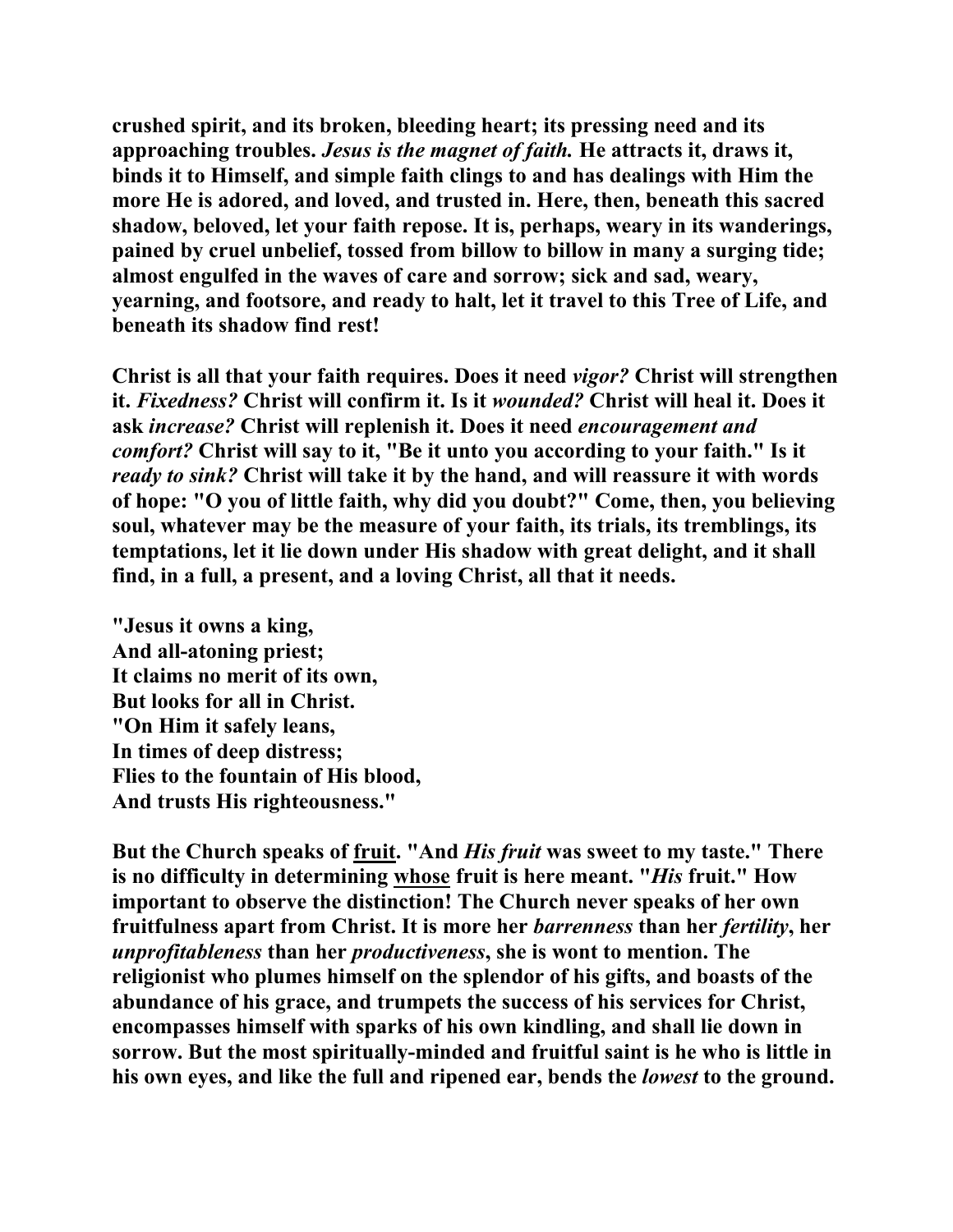**"Lord," exclaims the humble soul, "I will not make mention of any fruit that** *I* **have borne, but of** *Yours* **only. If in my soul there beats one pulse of spiritual life, You have inspired it. If there glows in my heart one spark of divine love, You have kindled it. If my walk and conversation is sanctified and adorned with one bud of grace, or blossom of holiness, You have formed it; and You shall have all the glory!** 

**But it is of** *Christ's fruit* **the Church speaks. The saints of God find real sweetness in no other. You cannot live, beloved, on your own grace, or toy with your own graces. There is such a mixture of imperfection and sin with all we are and do—the loveliest so marred, and the holiest so tainted;** *the gracious soul cannot extract one drop of merit from anything that springs from himself.* **True is it, blessedly true, that "there is a reward for the righteous;" that holiness is happiness; that, "if we be willing and obedient, we shall eat of the fruit of the land." Nevertheless, the best saints have to complain that, after all they have done, they are but unprofitable servants.** 

**But how sweet is the fruit that grows upon our divine "Apple-Tree," beneath whose ever-pleasant shade we sit with such ineffable delight. The fruit of His obedience and suffering, of His blood-shedding and death, of His resurrection and ascension into glory; how sweet is it to the gracious soul! The full forgiveness of our sins by His blood, the free justification of our person by His righteousness, the sanctification of our hearts by His grace, and the upholding of our feet in His ways by His power, is blessed fruit, the real sweetness of which can only be known by its experience.** 

**A few remarks must close this introductory chapter of our volume. Are the gray shadows of** *adversity and sorrow* **falling thick and fast upon you? Come and lie down beneath the Shadow of Christ, and all will be well. Or, is the shadow of** *death* **upon your eyelids, does the darkness of the tomb veil from your view the form you once so loved, and whose ashes are still so precious? There is a place for your sad and shaded heart beneath the spreading foliage of this sacred Tree, where you may lie down in a quiet resting-place.** 

**"He that dwells in the secret place of the Most High shall abide under the SHADOW of the Almighty." Especially is it needful for those who are bearing the burden and heat of the day in the Lord's service to heed the invitation of Christ once addressed to His weary disciples, "Come apart into a desert place, and rest awhile." Those who labor to bring others to rest, must themselves rest. Those who water others, must themselves be watered. Those who feed others, must themselves be nourished. Let all Christian laborers, then, look**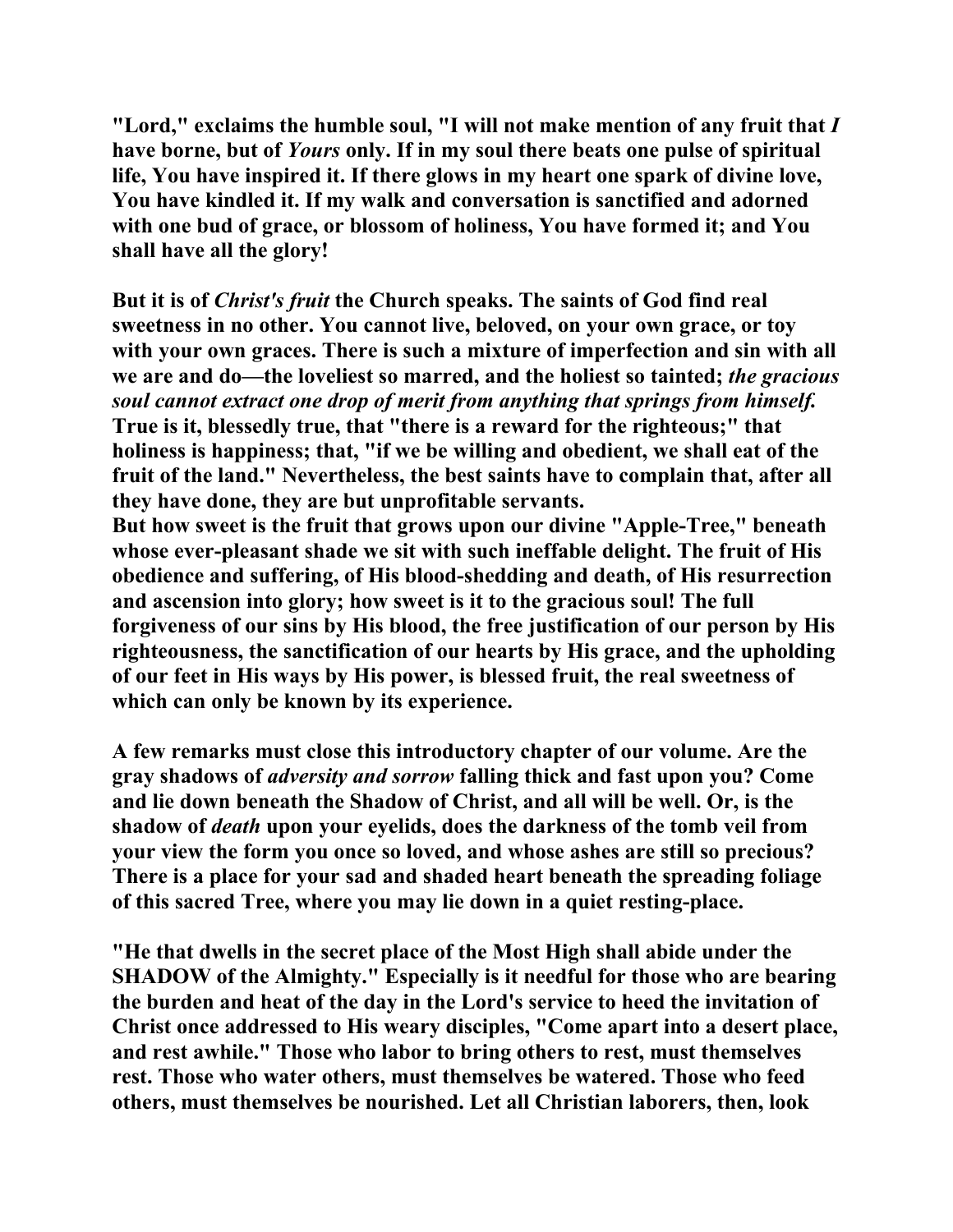**well to their own vineyard, that it be not neglected, and find time to come and lie down under Christ's shadow, and "rest awhile," lest they should have to take up the lamentation of the Church of old, "They made me keeper of the vineyards, but my own vineyard have I not kept."** 

**Remember that the fruit of this wondrous Tree bends so low that the feeblest faith may lift its hand and pluck it. This divine Tree of Life bears all manner of fruit, and at all seasons; so that there is nourishment for every measure of grace, and for every degree of knowledge, and for every stage in the Christian life—for babes and little children, for young men, and fathers. Christ meets each and all, and all may eat and find His fruit sweet to their taste. Oh, what a heart-cheering and encouraging truth this is to you who have but "tasted that the Lord is gracious." To have tasted only the graciousness of Christ puts you in a condition more exalted and enviable than that of the greatest philosopher on earth. May this be our condition and privilege!** 

**Thus, the precious fruit that springs from Christ is not known to the gracious soul by mere report. His is the knowledge of personal and blessed experience. "His fruit is** *sweet to my taste***." Sweet the streams that flow from His inexhaustible fulness, sweet the gracious manifestations of His presence, sweet the unfoldings of His love and the expressions of His sympathy, sweet to lean upon His arm and know His power, sweet to recline upon His bosom and feel His love. But let us not be content with this. Having** *tasted***, let us press onward to know more of Christ. Be not satisfied with gathering fruit from the lower boughs of this "Tree," but ascend to the higher ones. The nearer the sun, the riper and sweeter the fruit.** 

**Go forward in your acquaintance with the doctrines of grace, and seek to eat of the "strong meat" that belongs unto them who are of "full age." Thus will your sanctification deepen, sin will become more hateful, self more loathed, the world more crucified, and the Savior more precious. Then, when we shall have passed from all earth's shadows, and even from the shadow of Christ on**  *earth***, we shall go and lie down beneath the overspreading shadow of His throne, and bask forever in the sunshine of His glory.** 

**"Beneath His cooling shade I sat, To shield me from the burning heat; Of heavenly fruit He spread a feast To feed my eyes, and please my taste.**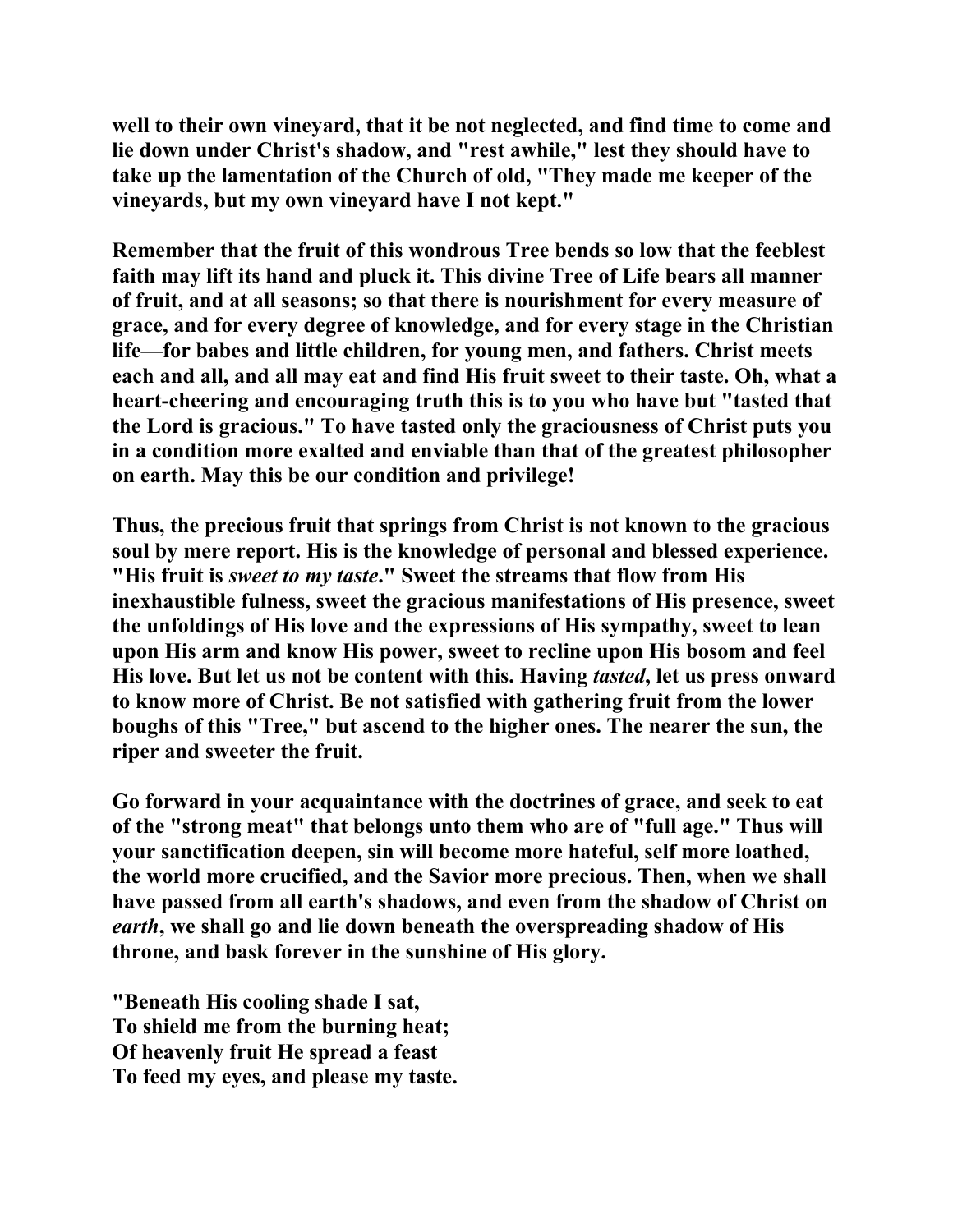**"Kindly He brought me to the place, Where stands the banquet of His grace; He saw me faint, and over my head, The banner of His love He spread.** 

**"O never let my Lord depart; Lie down and rest upon my heart; I charge my sins not once to move, Nor stir, nor wake, nor grieve my love."** 

**The Holy Child Jesus in the Temple; or, "The Truths Learned at Bethlehem"**

**"They found Him in the Temple."—Luke 2:15.** 

**There is no object in nature more exquisitely beautiful, or richly suggestive, than** *a brilliant sunrise***. Those who have watched the gorgeous spectacle as from an Alpine height have felt themselves amply repaid for the tax it imposed upon their morning slumbers. But the student of the Bible dwells with infinitely more delight upon those events in the early life of Christ which traced the day-dawn of the "Sun of Righteousness" upon our world. It is true but little is recorded by the inspired historian of His early years; and still less of what may be termed the ripening of His youth into the maturity of His manhood. But the incidents that are narrated are of sufficient importance to supply ample material for thought, rich lessons for holy living, and clear indices of our Lord's future and eventful history.** 

**Entering, as we are, upon the holy and joyous commemoration of His Nativity, it may quicken our spiritual conception of the grandeur and significance of this illustrious event, if we select for our study, as one of the incidents of His life, the early appearance of the Holy Child Jesus in the temple of Jerusalem. Our blessed Lord would seem to have obeyed the laws and hallowed the condition of each stage of human life. He may be said to have passed from the bloom of childhood into the worn and weird appearance of age. For, although he was only about thirty-three years old when He died, yet the gravity of His demeanor, and the air of sadness which He wore, together with the lines of premature age which would, seem to have penciled His sacred countenance doubtless produced by toil, privation, and grief—imparted to Him all the resemblance of life's autumn. "You are not yet fifty years old," was the**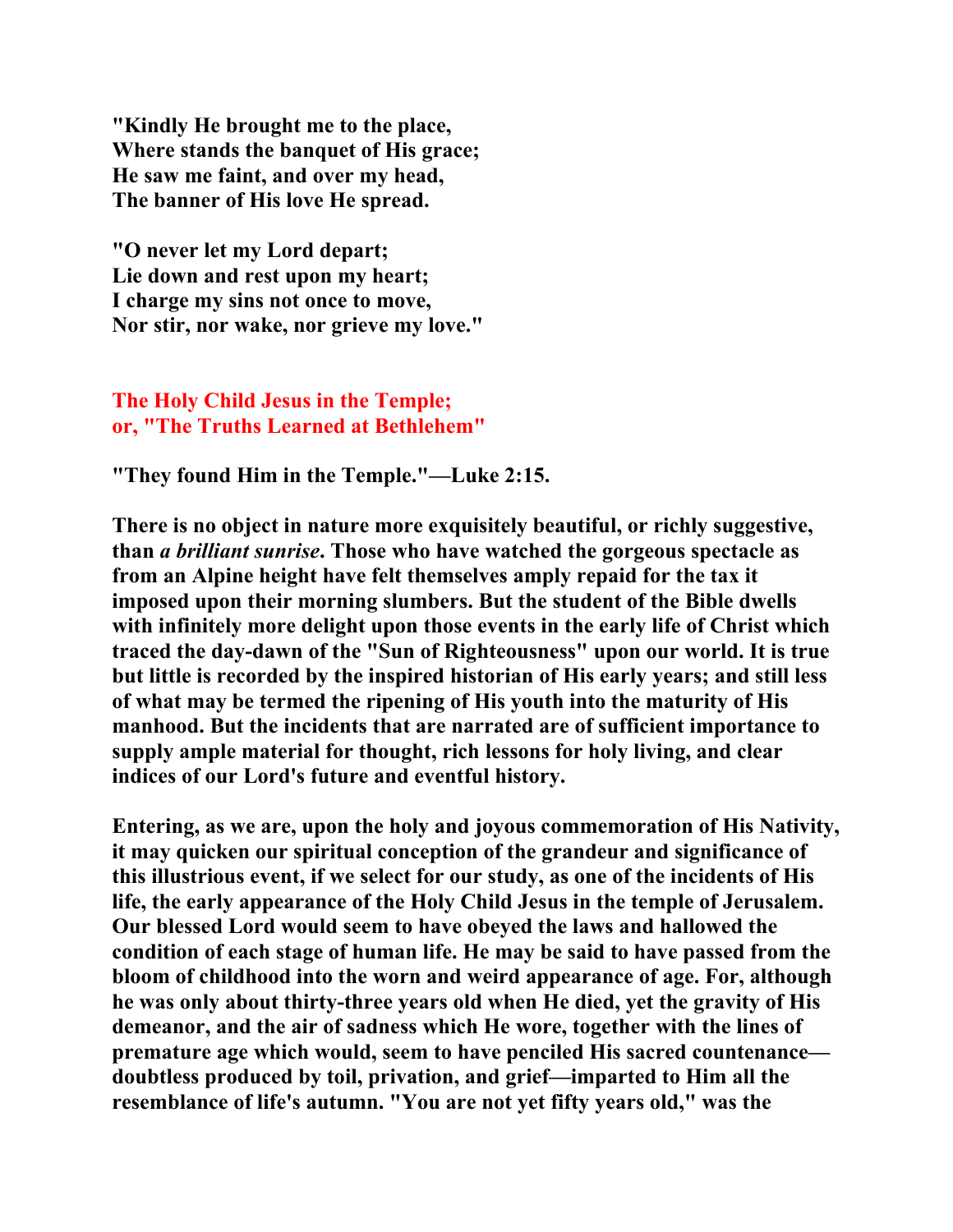**exclamation of the Jews to the young man Christ Jesus; implying, in all probability, that He looked this age.** 

**But, of the consecration of childhood by His own remarkable passage through this interesting period of human life there can be no question. The recorded incidents of His early life, as I have remarked, are but few; and yet how significant! The sun of His being burst forth with sudden and overpowering effulgence, pouring a flood of light upon the world's darkness, and then as suddenly disappeared, as though it had gone down while it was yet day. But if it disappeared, it had not set; and if for a while its golden light withdrew, it yet left some living, lingering beams to show the path trodden by His infant feet. One of those beams will illumine these pages the Holy Child Jesus in the temple. The narrative will be familiar. Jesus, who was now about twelve years old, accompanied His parents to Jerusalem at the annual observance of the passover. At the termination of the festival they set out on their return to Nazareth in company, in all probability, with a large number of Jews traveling to the same city. At the close of the day, the child Jesus was missing. His parents, greatly distressed on discovering their loss, left the company and went in search of their stray child. Not finding Him in the crowd, they returned to Jerusalem, and, after three days' anxious search through the city, they at length "found Him in the temple, sitting in the midst of the doctors, both hearing them and asking them questions."** 

**A difference of opinion has existed as to the fact whether Jesus, on this memorable occasion, was a learner or a teacher—whether He was now sitting as a disciple at the feet of these Jewish doctors of the law, or, whether they were sitting, as disciples, at His. I am of opinion that the circumstance admits of** *both* **explanations. His reverence for the law and the prophets, which distinguished Him in after years, together with His great humility of mind, would prompt Him on this occasion to listen with lowliness and respect to their instructions. "Think not that I am come to destroy the law or the prophets : I am not come to destroy, but to fulfill.** 

**"But, on the other hand, to suppose that He now sunk the teacher in the learner, would involve us in a difficulty in our attempt to interpret the meaning of His answer to the gentle upbraiding of His parents—"How is it that you sought me! Don't you know that I must be about my Father's business?" And what was the 'business' thus confided by the Father to His hands? Certainly not to be instructed in the law and the prophets, but** *to reveal to mankind both Himself and His truth.* **And when we read that, "He**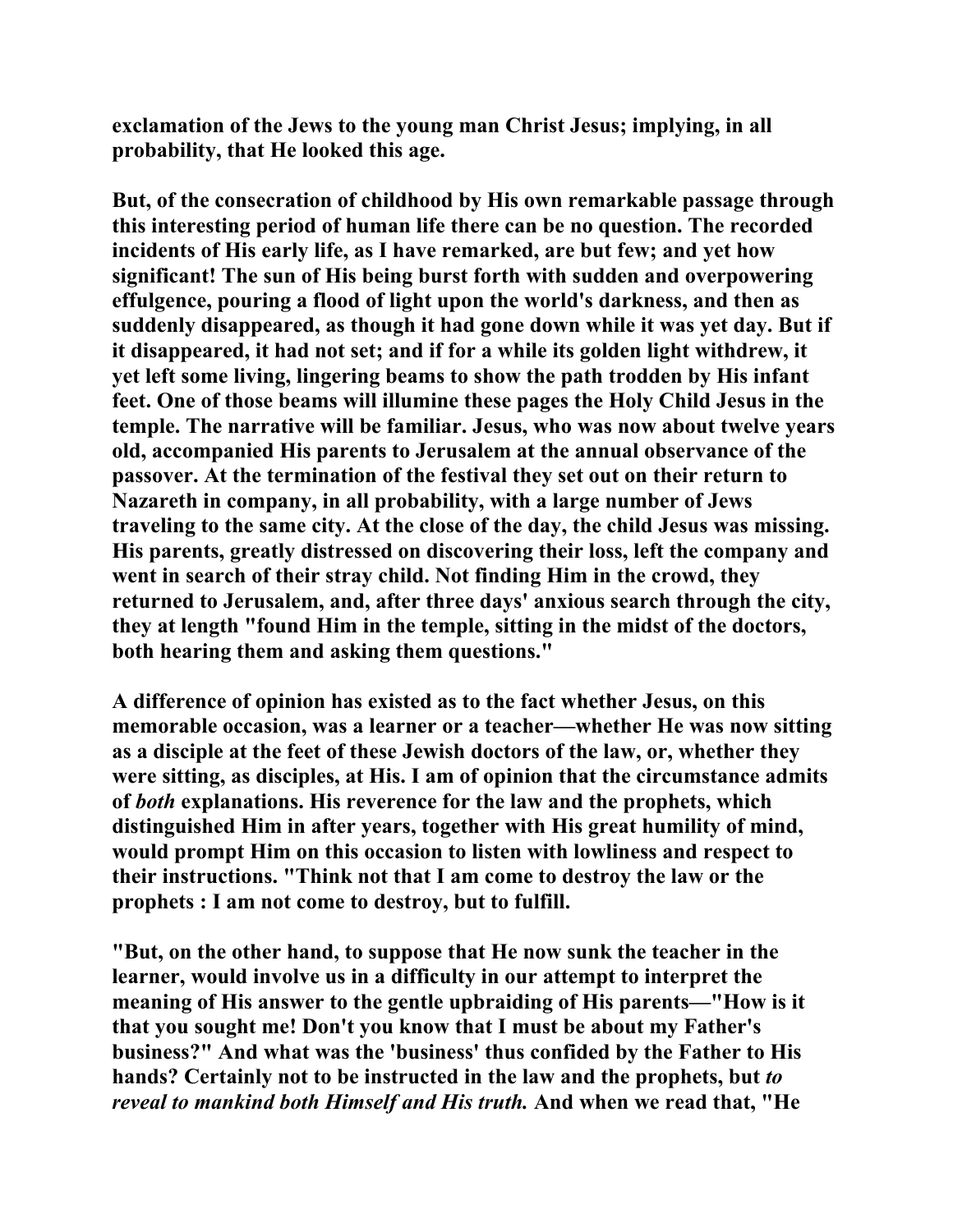**asked them questions," we may suppose that He but adopted a catechetical, or, as the schoolmen would term it, the Socratic mode of conveying to them the divine instruction which He had come from God to impart—thus seeking to win these doctors of the law from Judaism to Christianity, and from Moses to Himself.** 

**We may therefore infer that when Jesus sat in the midst of the doctors hearing them and asking them questions, He was illustrating both the docility of the disciple, and the wisdom of the teacher, on this first public and instructive occasion of His early life. Reserving for the present any further reference to the childhood of Jesus, let me proceed to notice the great event around which, as its central truth, the chief interest and instruction of this narrative gathers—***Christ's first advent* **to our world.** 

**Alas! that so many should make the commemoration of Christ's Birth a season of carnal festivity and social gaiety, rather than of devout study and holy praise. Instead of its being an occasion of sacred meditation and holy joy, of quickened faith and intensified love, it is with multitudes rather one of worldly amusement and sensual feasting, of "rioting and drunkenness, chambering and wantonness." These are "spots upon their feast of charity."** 

**Approaching as we are this the greatest of sacred festivals—the commemoration of Christ's blessed Nativity—it behooves us to enter upon its observance intelligently, devoutly, soberly. I propose, then, in the remarks that will follow, to endeavor, with all simplicity and godly sincerity, to lead the mind of the reader to such a scriptural and spiritual view of this stupendous event—the appearing of the Son of God in the flesh—as may enhance his conception of its greatness, deepen his sense of its love, and instruct his mind in some of the precious truths learned at Bethlehem.** 

**The first point which presents itself, is the fulfillment and truth of Scripture. And the Scripture to which we especially refer as thus fulfilled is, that famous one found in the prophecy of Isaiah, "Unto us a Child is born, unto us a Son is given." In the course of your Bible-reading you will often have been struck with the frequent occurrence of these words, "That the Scripture might be fulfilled." What a stupendous fact do these words embody—the truth of God's Word. This fact is everything to us who believe. If the Bible is not divinely and plenarily inspired—if it is not from the beginning of Genesis to the last of Revelation wholly and verbally the Word of God—divine truth, all divine truth, and nothing but divine truth—then our faith is vain and we are yet in**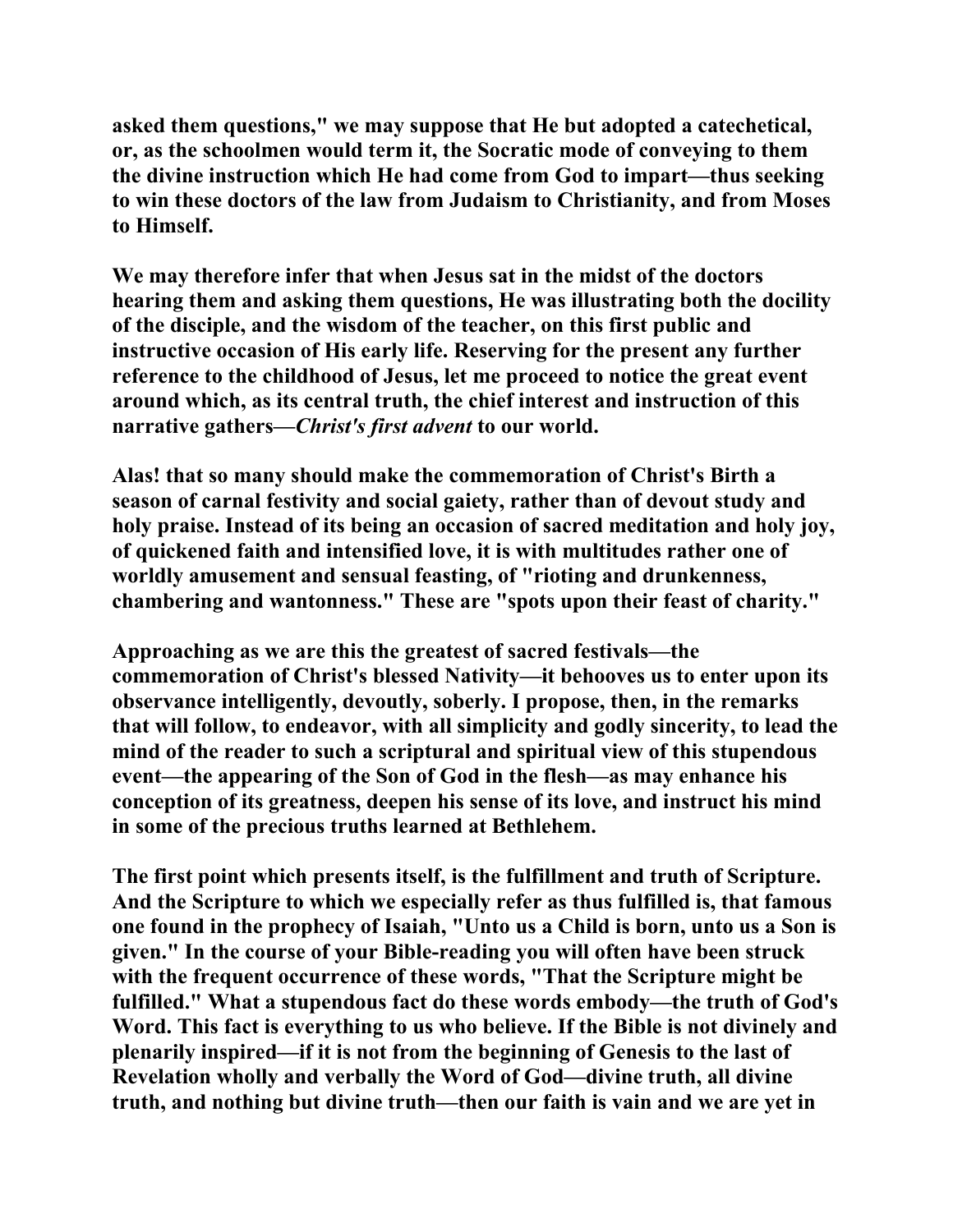**our sins. Everything that is precious to us in time, soothing in sorrow, sustaining in trial, hopeful in death and in eternity, is bound up in the truth, unimpeachableness, and immutability of God's Word. "Your word is truth," is the foundation of our belief and the sheet-anchor of our hope.** 

**Beloved, you cannot press this fact to your heart with too strong confidence. It is everything to you. If this beautiful staff breaks, if this strong foundation yields, if this living spring fails, where shall we go? But the staff will never break, and the foundation will never yield, and the spring will never fail, because it is of God. God was in the bush, and it was not consumed—He is in the Church, and it shall not be destroyed—He is in the Bible, and heaven and earth shall pass away, but His word shall not pass away. "The grass withers, and the flower thereof fall away; but the word of the Lord endures forever." Satan will devise every engine of power, and employ every agent of error, to shake your faith in the divinity of the Bible. He will, to accomplish his hellish purpose, use both the professed friends and the avowed enemies of revelation.** 

**But, "hold fast the profession of your faith without wavering." Cling to the Bible amid the surging waves as the limpet to the rock, as the drowning mariner to the plank, as the storm-tossed bark to its anchor. It will never betray your confidence, mock your expectation, or falsify your hope. In doubt and perplexity, in trial and sorrow, fly to the Scriptures of truth. Your soul's experience of their power will be your strongest evidence of their truth, and your best preservation against the assaults of its foes. Every attempt, then, of the enemies of the faith to shake your confidence, to stagger your belief, will prove but like an attempt to shatter the rock with a bubble, or to penetrate the adamant with a feather.** 

**Few** *books of men* **there are which endure the test of time and trial. When all is smooth and sunny in our experience, we can read, admire, and even revel in them. But when the season of sorrow, temptation, and darkness comes, they fail to emit one ray of light, or to distill one drop of consolation. Then we run to the Bible and find it all that we need—the pure wine unmixed with water, divine sunshine undimmed by cloud—and learn its preciousness above all other books, and its value above all price. "Vanity of vanities, all is vanity," is indelibly inscribed upon all that is human. "Verity of verities, all is verity," is emblazoned upon every page of Inspiration. Hesitate not, then, to bring your doubts and perplexities, your sorrows and sins, to God's Word; your soul drinking from these two breasts of consolation, the Old and New Testaments, which, like the same 'nursing mother,' impart the same nourishment, both**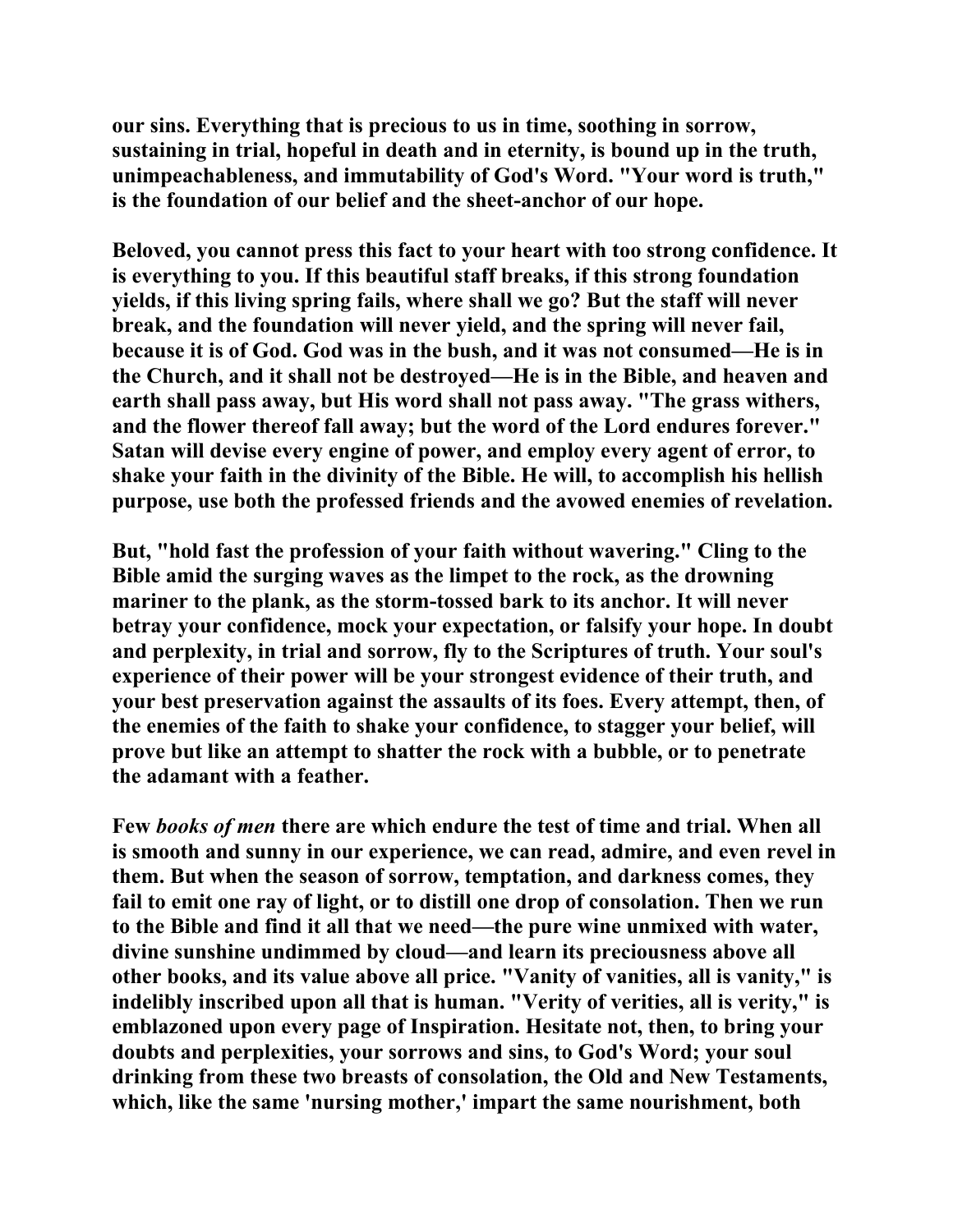**testifying of Jesus, the Savior of sinners and the "Consolation of Israel," and both bearing witness to Him who is "the way, the truth, and the life."** 

**The second thought suggested by the birth of Christ is, His consecration of the period of childhood. He was but a child when He sat encircled by the Jewish rabbis in the court of the temple. How impressively and condescendingly has He, by coming in the flesh, honored and sanctified this interesting age! How significant and appropriate the title—"The Holy Child Jesus.'' One of the fathers observes, touching this point, "that Christ came not disdaining, nor going in any way above nature, nor breaking in His own person, the law which He had set for mankind; but sanctifying every age by the likeness it bears to Him. For He comes to save all men by Himself—all, I mean, who are by Him born again unto God—infants, and little ones, and children, and youths, and those of older age; for the sake of infants, being made an infant, sanctifying infants: to little ones He was a little one, sanctifying those of that age, and giving them an example of godliness, righteousness, and dutiful subjection."** 

**How beautifully and touchingly did our Lord exhibit His peculiar interest in, and regard for, young children, when, despite the rebuke of His disciples, He took them in His arms, blessed them, and said, "Allow the little children to come unto me, and forbid them not, for of such is the kingdom of heaven." Are we not justified by this touching incident in the life of Christ—no, does it not come with all the solemnity and force of a positive command—In dedicating our infants to God by prayer, and in seeking the early conversion to Christ of our more intelligently and responsibly advanced children? Who can for a moment question it?** 

**The Church of God is yet to be more deeply instructed and more thoroughly roused upon this subject—the subject of** *early conversion***. The emissaries of papal and infidel error—equally with the agents of an ungodly world—are directing their most potent batteries, and are exerting their most strenuous efforts in securing the conversion of the young to their deadly creeds and their fatal sway. The next generation will be just what the religious or the irreligious forces of the present age make it. It is of the utmost moment that pious parents, Christian ministers, evangelical guardians, Sabbath-school teachers, and gospel laborers should make the early conversion of the young the great object of their most vigilant, strenuous, and prayerful efforts. To this end instruction in the great doctrines of Christianity, and in the distinctive principles of the Reformation, as also in the nature of vital, experimental, and**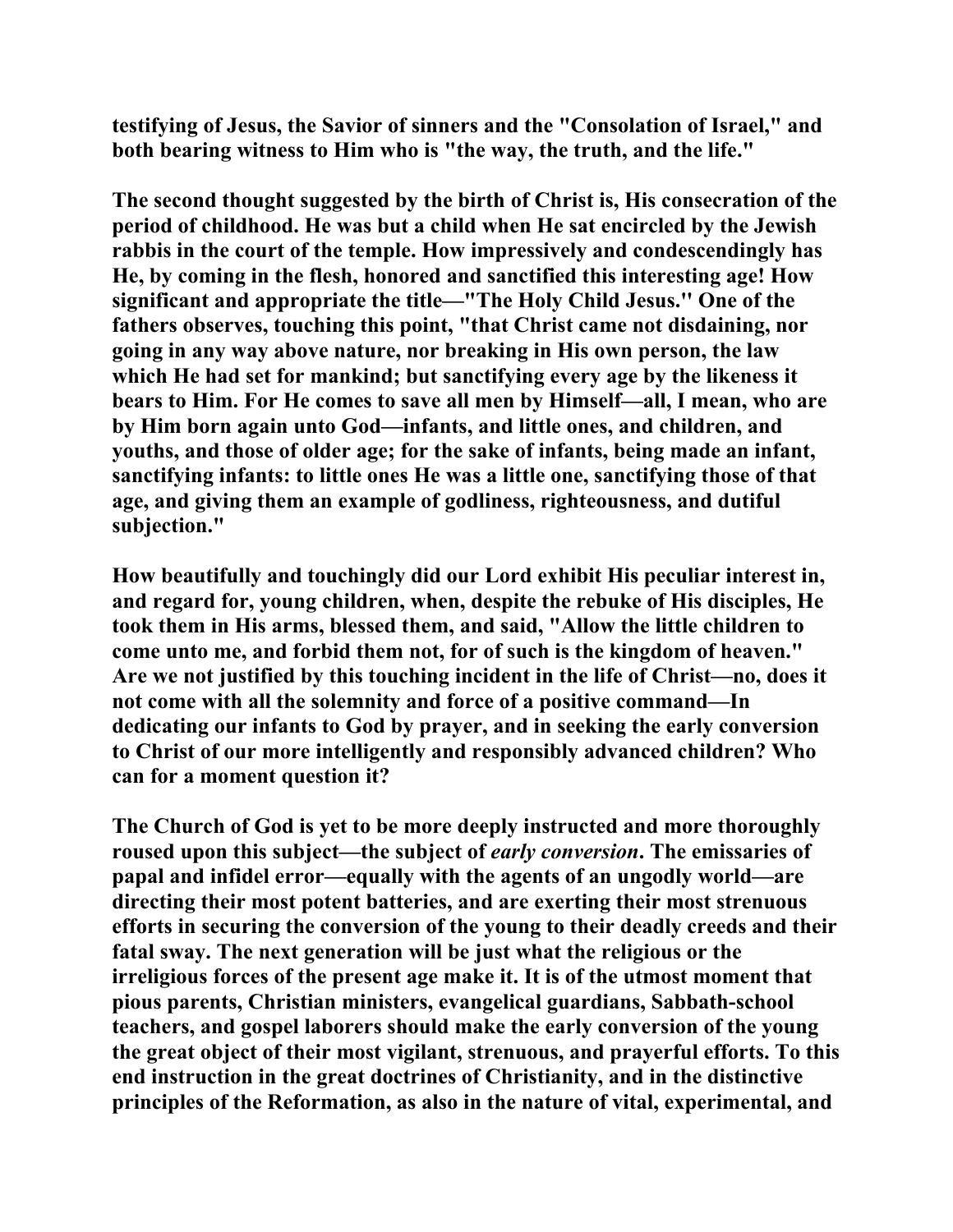**practical religion, should be simply, scripturally, and earnestly enforced.** 

**The Bible is replete with instances of early piety, which at once settle the question as to its practicability, while they hold out every encouragement to its attainment. Samuel, Josiah, Jeremiah, John the Baptist, and Timothy are among the witnesses left on sacred record to show that such piety has existed in the Church of God; and we are confirmed thereby in our belief, and are justified in stating that, through the instrumentality of godly parents, and praying teachers, and devoted ministers, such instances may exist in any dispensation of the Church and in any age of the world, and may exist—and would exist if sought in the prayer of faith, now.** 

**We are speaking in these pages of that sacred and illustrious example of** *the holy child Jesus in the temple***. While this fact stands recorded in the Bible, we have both the warrant and the encouragement to seek on behalf of our offspring, the early converting grace of the Spirit, "that our sons may be as plants, grown up in their youth, that our daughters may be as corner-stones polished after the similitude of a palace"—that they may be "planted in the house of the Lord, and flourish in the courts of our God." Let it not be supposed that the doctrines of the gospel are too recondite, or that its precepts are too spiritual, for the comprehension of young children. It is this fatal mistake that has led in so many instances to the abandonment of the soil to other more earnest but soul destroying laborers. Children for the most part have a quicker understanding and a more tender conscience than many of riper years. I could fill these pages with examples. Let one or two suffice.** 

**An ungodly father, accompanied by his little son, went into a corn-field one Sabbath morning, when all others had gone to the house of God, for the purpose of robbing it of grain. Before entering the field, he rested on the fence, and cast his eyes around to ascertain if there were any one near that would be likely to notice him. Finding no one, he entered upon his work of depredation. While gathering the corn, his little son thus accosted him, "Pa,**  what made you look round so when you were on the fence?" "Be still," replied **the father." "But what made you do so, Pa?" "To see if there was anybody in sight," was the reply. "And doesn't anybody see you, Pa?" "No." "But can't God see you in the corn field Pa?" This reproof was enough. The father's conscience was touched. The idea of an omniscient God roused him, and he left the field and his ill-gotten grain, and returned to his home a wiser and better man.**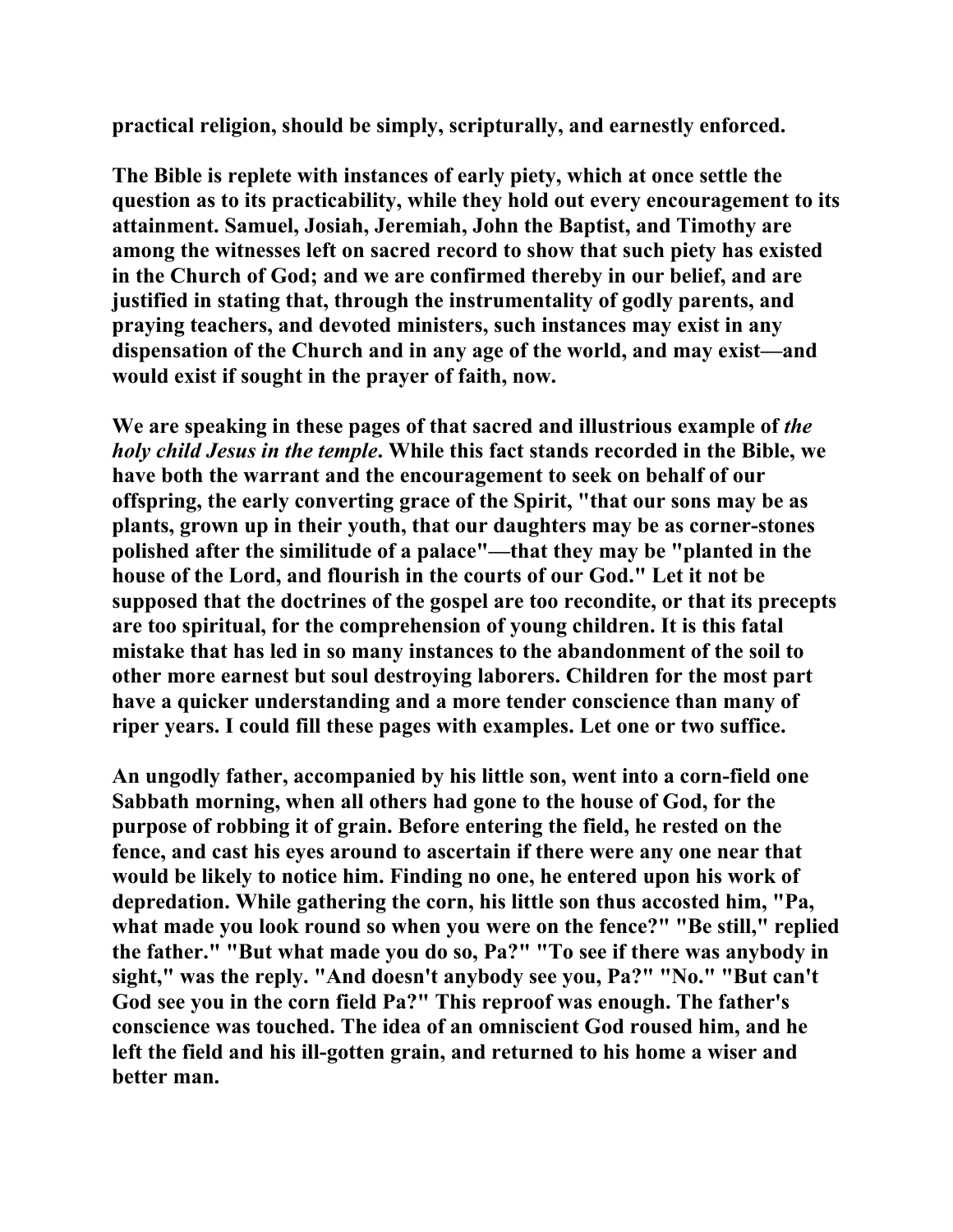**Another instance. A godly mother was giving vent to the anguish of her lacerated heart upon receiving word of the death of her husband at a distance. Her sorrow was intense, and she refused to be comforted. Her little child inquired the cause of her grief. The reply was, "To think that you are a little orphan girl." "But what is an orphan, Ma?" "Your Papa is dead, my dear. You will have no Papa to take care of you any more." The little thing covered her face with both hands for a moment, and then lifting her moistened eyes to her weeping mother, said, "Ma, don't cry so; is God dead, too?" It was the message of God. Out of the mouth of a babe and suckling the God of all comfort, even the God of the widow and the Father of the fatherless, spoke sweet consolation and hope to that widow's broken, bleeding heart.** 

**One more fact shall suffice. In a New England town, where it had formerly been the practice to urge all moral people to unite with the Church, lived a wealthy man who had in this way become a professor of religion, but alas a professor only, having the form without the experimental and practical power of godliness; so that he lived in the entire and sinful neglect of family worship. On one Sabbath afternoon, after returning from the funeral of a child, where the clergyman had taken occasion to urge upon parents the necessity of faithfulness in giving their children religious instruction, and in accompanying their instruction by their prayers—as the family to which we have alluded were sitting at the teachable, a little daughter interrupted the conversation by inquiring, in the simplicity of her heart, "Ma, did not the man say at the funeral that Christians should pray in their families, and talk to them about religion?" "Yes," was the reply. "Well, Ma, Pa does not do it." This appeal was an arrow of conviction to the father's heart, resulting in his hopeful conversion to God, and the erection of a family altar where God was worshiped morning and evening.** 

**Who, in view of these facts, will for a moment doubt that young children can understand the truth, feel the power, and recognize the obligations of true religion? Truly, "out of the mouths of babes and sucklings, You have perfected praise."** 

**But, in this our faith's travel to Bethlehem to see this great sight which has come to pass there—the birth of the Holy Child Jesus, we who are of full age are instructed in some of the greatest and most precious truths of our Christian faith. In the first place, the doctrine of the true humanity of our Savior is thus vividly brought before us. In this doctrine, lies the great mystery of godliness—that God should take up into union with Himself the**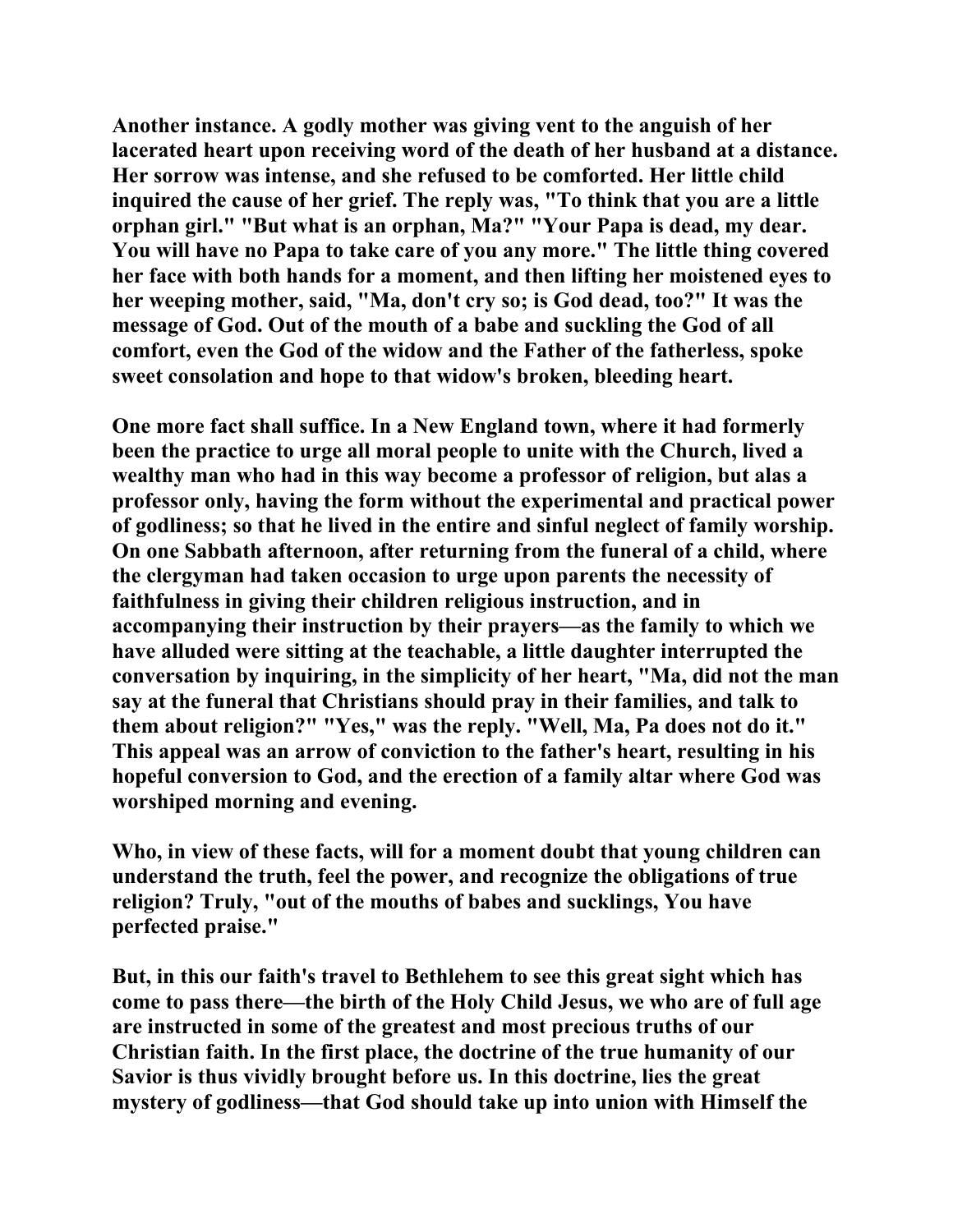**nature of man; that the Word—the Eternal Logos—should become flesh. "The Word was made flesh, and dwelt among us." "God was manifest in the flesh" We attempt not to unravel this great mystery, to fathom this awful depth—or to explain, still less to understand, the** *mode* **of the Incarnation. Enough for us that God's word declares it—that it was essential to our salvation, and that its believing reception is a true mark of those who are born of God. "Every spirit that confesses that Jesus Christ has come in the flesh, is of God."** 

**Behold, then, the grace and love displayed in this wonderful stoop of the Son of God. "The word was made flesh, and dwelt among us; and we beheld His glory, the glory of the only-begotten of the Father, full of grace and truth." We behold in the Humanity of our Lord a Reservoir of all saving truth, of all divine grace, and of all rich consolation. Upon that humanity, so holy and pure, met all our sins, curse, and condemnation. It was bruised and put to grief for us. For us it was bowed with sorrow; for us scourged and spit upon; for us crowned with thorns, mocked, and insulted; for us it was led to Calvary, tortured, bled, and put to death.** 

**Oh, how has our nature been ennobled and yet abased, dignified and yet abused, bathed with glory and yet covered with shame in the Person of the Son of God! Oh, what blessing, inconceivable, indescribable, flows from the humanity of our Lord, thus so humbled, so crushed, so slain! Its real power and sweetness can only be fully exhibited under the pressure of the winepress. It must be subjected to trial, must pass through the furnace, must be crushed and bruised, before its sweetest fragrance could be breathed or its greatest power be felt.** 

**The human nature of our Lord was holy, essentially and entirely holy, free from all taint of sin. And yet it bore sin. Upon it God made to meet all the transgressions of His elect Church. It could come in contact with sin and not be defiled, because it was essentially holy. It could pass through the searching furnace of temptation, and come forth unscathed by the fire, because it was impeccably pure. The idea has been raised by those who have strongly contended for a theory closely bordering on the idea of our Lord's sinfulness, that the assault of a temptation supposed the existence of a liability to succumb to the temptation. Never was reasoning more unsound and illogical. We ask, How was it that Adam fell? He was pure and sinless, and yet he was tempted.**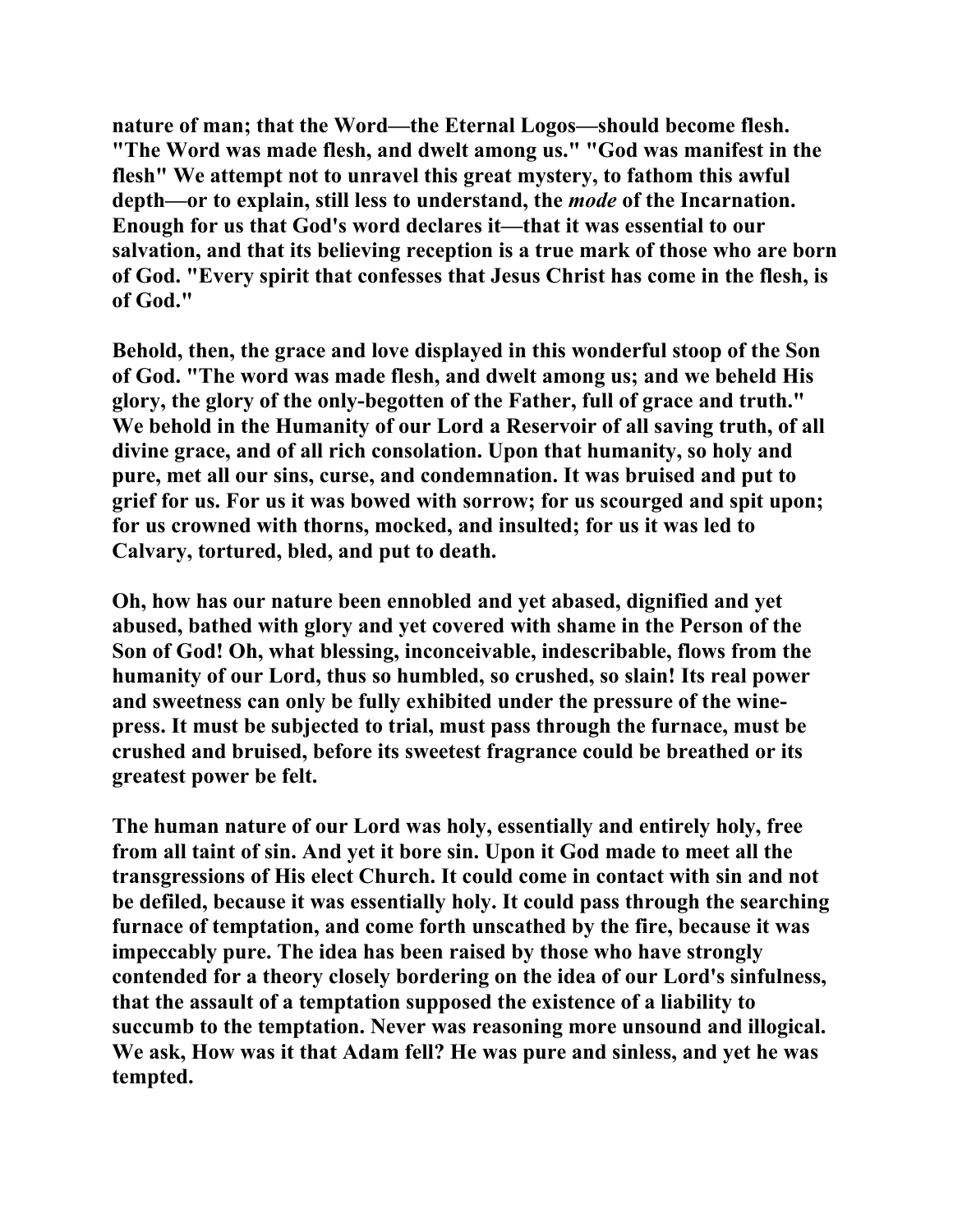**There was no sin in Adam, no tinder upon which the spark might light and the flame be enkindled. Why, then, did he succumb to temptation and fall! Because God made him free to stand or fall. God withdrew His power, and he yielded to the tempter's assault. But when the same Enemy came to our Lord, and shot at Him with arrows drawn from the same full quiver, and sped by the same malignant hand, he found no sin in Him. How true and impressive the words of Jesus—"The prince of this world comes, and has nothing in Me. Nothing by which he can accomplish his malicious design—nothing of evil he can allege—nothing of sin upon which he can work." Precious truth is this to the soul that finds nothing but sin and all manner of evil in its own self, but yet believingly and humbly trusts in the one sin-atoning sacrifice of the sinless Savior.** 

**Not the least precious truth we learn at Bethlehem is, the oneness of the Son of God with all the instincts and circumstances of our nature—the perfect identity of His humanity, though entirely sinless, with ours, though entirely tainted with sin. The humanity of our Lord was not human because it was more holy than ours. In a former work, I have endeavored fully to show that**  *sin was not a necessary element of humanity***, that it did not enter into our original creation, and that our nature would be all the more human, and therefore all the more ennobled, were sin entirely extirpated from our being.**  *Our Lord's humanity, then, was essentially identical with ours in all but its sin.*  **Thus we read "As the children are partakers of flesh and blood, he also took part of the same." "Wherefore in all things it behooved Him to be made like unto His brethren."** 

**And why, among other reasons, this perfect identity of His humanity with ours? Even that from this well-spring, pure and undefiled, might flow a stream of sympathy which should soften, soothe, and assuage ours in all the sufferings and sorrows it meets with in its travel through this vale of conflict and of tears. There, then, repair, believer in Jesus, with the sin, the burden, and infirmity chat clings to you, with the sorrow that bows, with the disease that wastes, with the wound that bleeds, and with the spirit that mourns and weeps in secret places. Jesus is touched with the feeling of your sorrow and your infirmity. From the shrine of Bethlehem's manger shall flow a brother's tender sympathy—even the Brother born in that lowly place for your adversity. Over that stable-door is written, in words which only faith can see and read, "Emmanuel, God with Us." God with us in our sin-burdened nature, God with us in our sorrow-stricken nature, God with us in our Satantempted nature, God with us in our sick, suffering, and bruised nature.**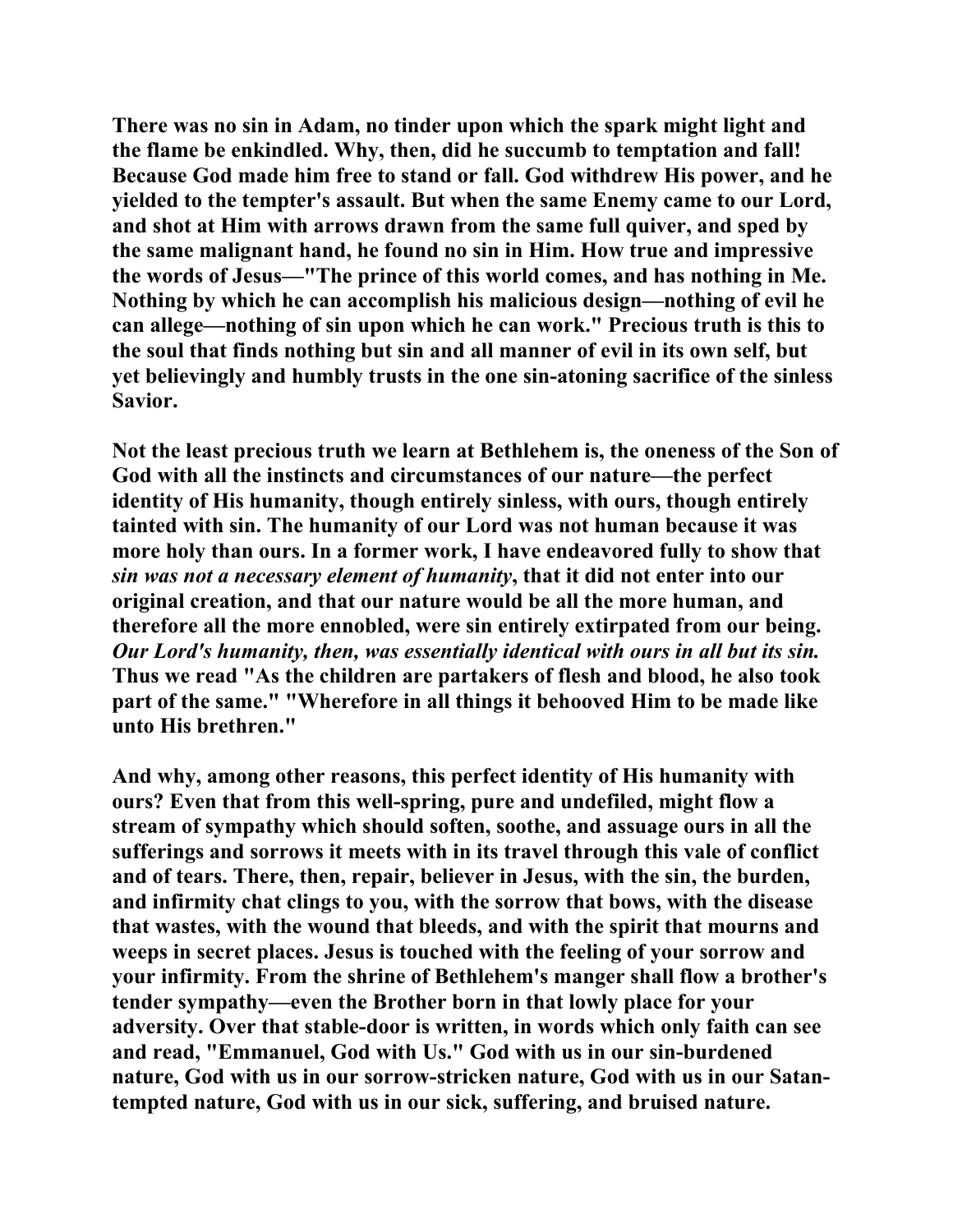**Let us with the shepherds now go even unto Bethlehem, and "see this thing which is come to pass, which the Lord has made known unto us." Let us with the wise men from the East, "fall down and worship Him, open our treasures, and present unto Him gifts: gold, and frankincense, and myrrh"—the Christmas offering to Jesus of a contrite, believing, and loving heart.** 

**Yet another precious truth we learn. Where did Joseph and Mary in their anxious search for the lost child at length find Him? Failing in all other places, they at length directed their steps to the temple, and found Him there. There we, too, must repair. Weary and disappointed, perhaps, in our search, how often have we found the Lord in the sanctuary where His name is recorded, where His gospel is proclaimed, and where His people assemble together to sing praises to His name. But, be it the public sanctuary or the private closet where the soul is alone with God, Jesus is there waiting to welcome and to bless. We have gone in weariness, and have found in Him rest; in grief, and have found Him the "Consolation of Israel;" in perplexity, and have found Him the "Wonderful Counselor." He has soothed and comforted us, has turned our water into wine, our sorrow into joy, has untangled our web, and has brought us out of a strait into a large place, and we have exclaimed, "I have found Him whom my soul loves."** 

**Of what infinite importance that those who occupy pulpits should faithfully and fully preach the Lord Jesus Christ! There will always be those present who have come to the temple in earnest, anxious search for the Holy Child Jesus, inquiring of the watchman, "Did you see Him whom my soul loves?" What, if through** *our Christless ministry* **they should not find Him! What, if they should be compelled to retire from the sanctuary mournfully exclaiming, "They have taken away no Lord, and I know not where they have laid Him." How great their loss how terrible our woe!** 

**We learn another precious truth—that, with the Holy Child Jesus in the arms of our faith, the sting; and dread of death is removed. What a touching spectacle that of good old Simeon in the temple, when the parents brought in the Child Jesus to do for Him after the custom of the law—"Then he took Him up in his arms, and blessed God, and said, Lord, now let you your servant depart in peace, according to your word, for my eyes have seen your salvation."** 

**How many of the Lord's people will read this page, who, all their lifetime have**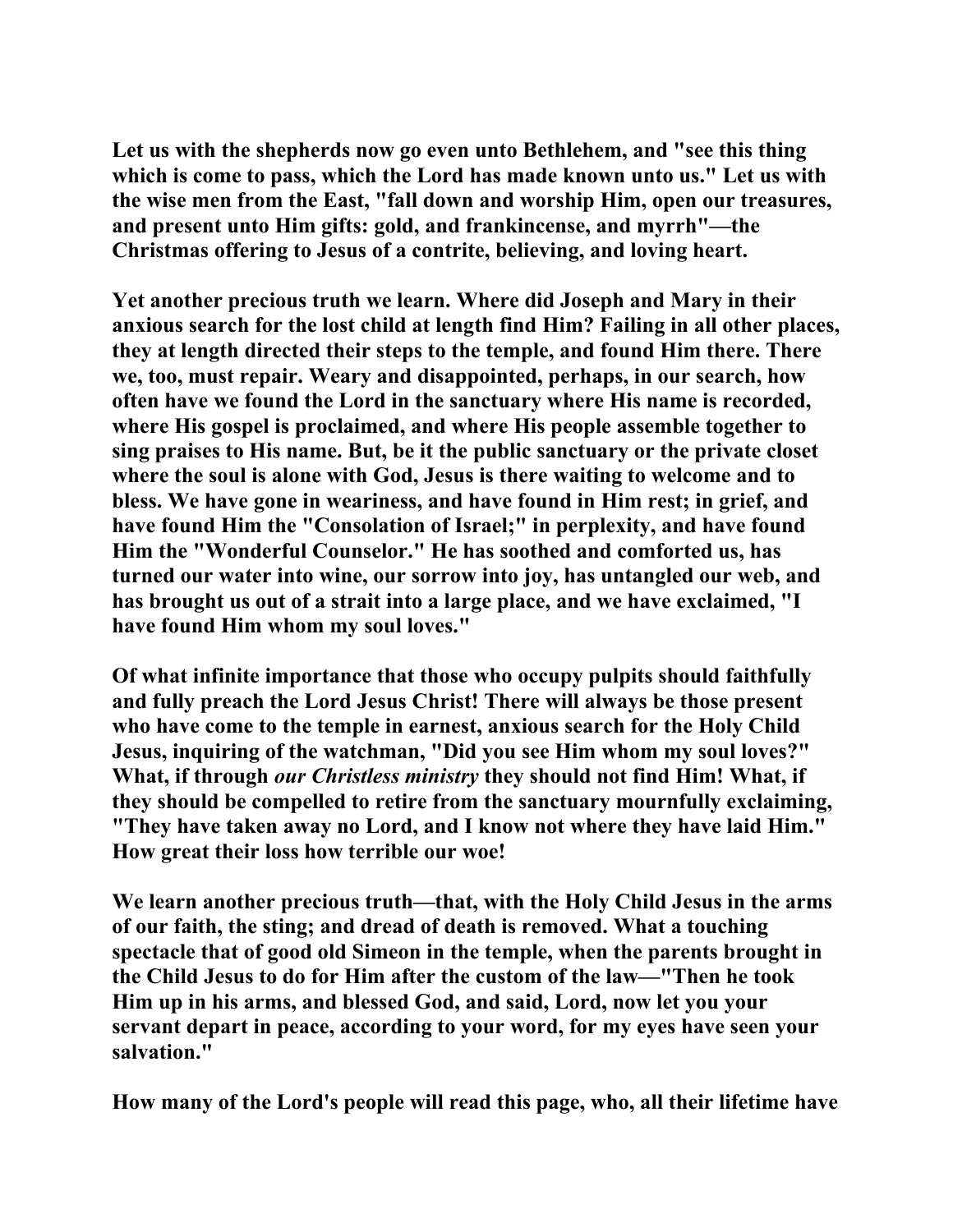**been in bondage through the fear of death. But why, beloved, this bondage? Why this fear? Jesus died to break your every fetter—to break even this, the last, the latest, and most solemn one. He took upon Himself the bondage, the fetters, the imprisonment, that you, His loved and ransomed one might be released. Because He has died, there is a sense in which you, blood-bought one, cannot die, yes, shall not His even see death "Whoever lives and believes in Me shall** *never die***. Do you believe this?" "If any man keep my saying he shall** *never see death***." Christ has abolished death, leaving to His saints nothing but its shadow. Go forth, then, sick and drooping one, and meet the 'last enemy' without dread! With the Holy Child Jesus enfolded to your believing and loving breast, you shall not see death, but Jesus only. Death, through Christ, shall lose all its terror, as through Him it has lost all its sting. And as you pass down the valley, you shall wake its echoes with your song—** 

**"Jesus, the vision of Your face Has overpowering charms; Scarce shall I feel death's cold embrace With Christ within my arms."** 

**What a holy and impressive lesson for pious youths does the subject of these pages teach! Our Lord was still a young man when He finished as a faithful servant, as an obedient Son, the business entrusted to His hands. And yet His worn and aged look bore witness to His faithful, untiring devotion to His Father's business. We have all a work to do for God, a testimony to bear for Christ. Our Divine Lord and Master has given "to every man his work." And to each youth called early by this grace, His loving command is, "Son, go work today in my vineyard." Let your grateful and responsive heart inquire, "Lord, what will you have me to do? Show me my mission, open to me the door of service, and then give me grace to enter and labor for You—however humble my work, or obscure my sphere, or unrewarded my toil, if You are but glorified." Be up, then, and doing in your Lord's vineyard. Why do you stand all the day idle? There is no lack of service for souls, and for Christ. Our Sabbath schools need teachers—the highways and hedges of our cities and towns demand evangelists—our pulpits lack ministers—and the foreign field cries aloud for missionaries. The harvest truly is great, but the laborers are few. And what, though like your Lord and Master you early consume in this blessed service—what though your locks become prematurely silvered your countenance becomes less blooming—your brow less smooth—your features stamped with an early expression of care and thoughtfulness—your spirit less light and your heart less buoyant? Great and consolatory will be the**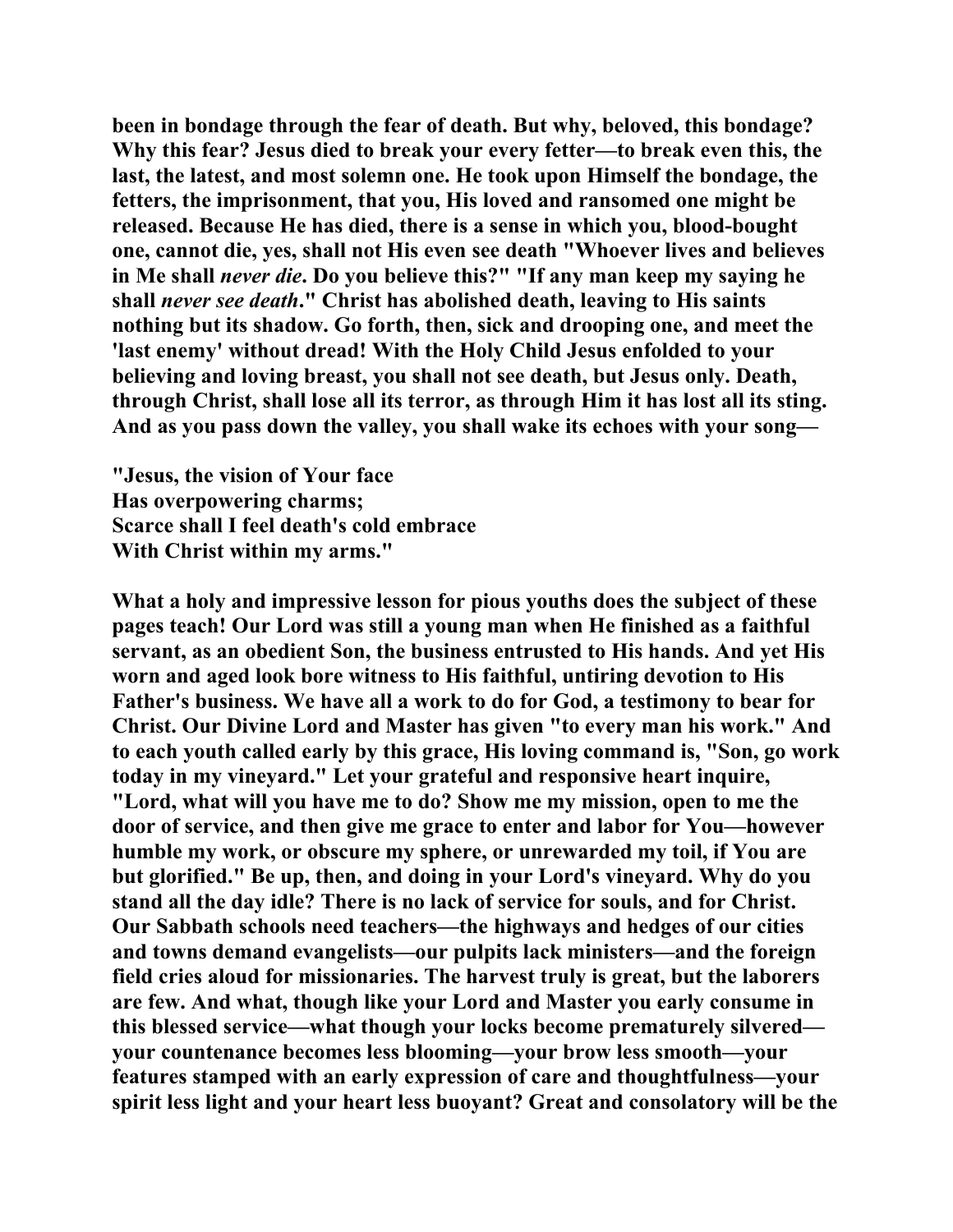**reflection that you employed the first of your life and the best of your powers for Jesus, and the well being of your fellow-man. Rich will be your present happiness, and bright your future career. Your work soon done, your rest will soon be gained, and your crown sooner won.** 

*Unconverted youth,* **these pages have a message from God unto you. For whom are you laboring, and for what are you living! Is it for sin, and for Satan, and for self! or is it for God, and for Christ, and for man? Are you living for time or for eternity! for this world, or for the world that is to come? Decide this momentous question with a certain, and a solemn, endless future before you. Awake to righteousness and sin not. "Flee youthful lusts." Go to Bethlehem, and learn from Jesus the happiness of a holy life, and the blessedness of an early consecration to God. You will find 'the way of transgressors hard,' and the 'wages of sin death.'** 

**But, on the other hand, 'Wisdom's ways, ways of pleasantness, and all her paths, paths of peace.' Choose whom you will serve!** 

**"Let not O generous youth, your mind recoil At transitory pain, or manly toil; Nor fondly linger in the painted vales, Nor crop the flowers, nor woo the summer gales, Heedless of Pleasure's voice, be yours the care Nobly to suffer and willingly to dare; While Jesus waves on high the radiant prize, And each firm step but lifts you to the skies."** 

**The last truth to which we refer is one most appropriate and consolatory to bereaved parents mourning their dead infant. I think we may fairly infer from this subject the eternal safety of all those who die in infancy. Our Redeemer was once Himself a little child. He manifested a peculiar interest in, and a warm affection for, little children. He commanded them to be brought to Him. He invited them to come to Him. He placed His hands upon their heads and blessed them. He said, "Of such is the kingdom of heaven." In heaven their angels do always behold the face of my Father. And then He went to Calvary and died for them. What need we more? All who die in infancy are saved—not because they are innocent of sin—not because of holy parentage—not because of baptismal dedication—not because they knew not good or evil—for none of these things are infants saved; but they are saved through electing love, and sovereign mercy, and the precious blood of Christ. "There is none other name**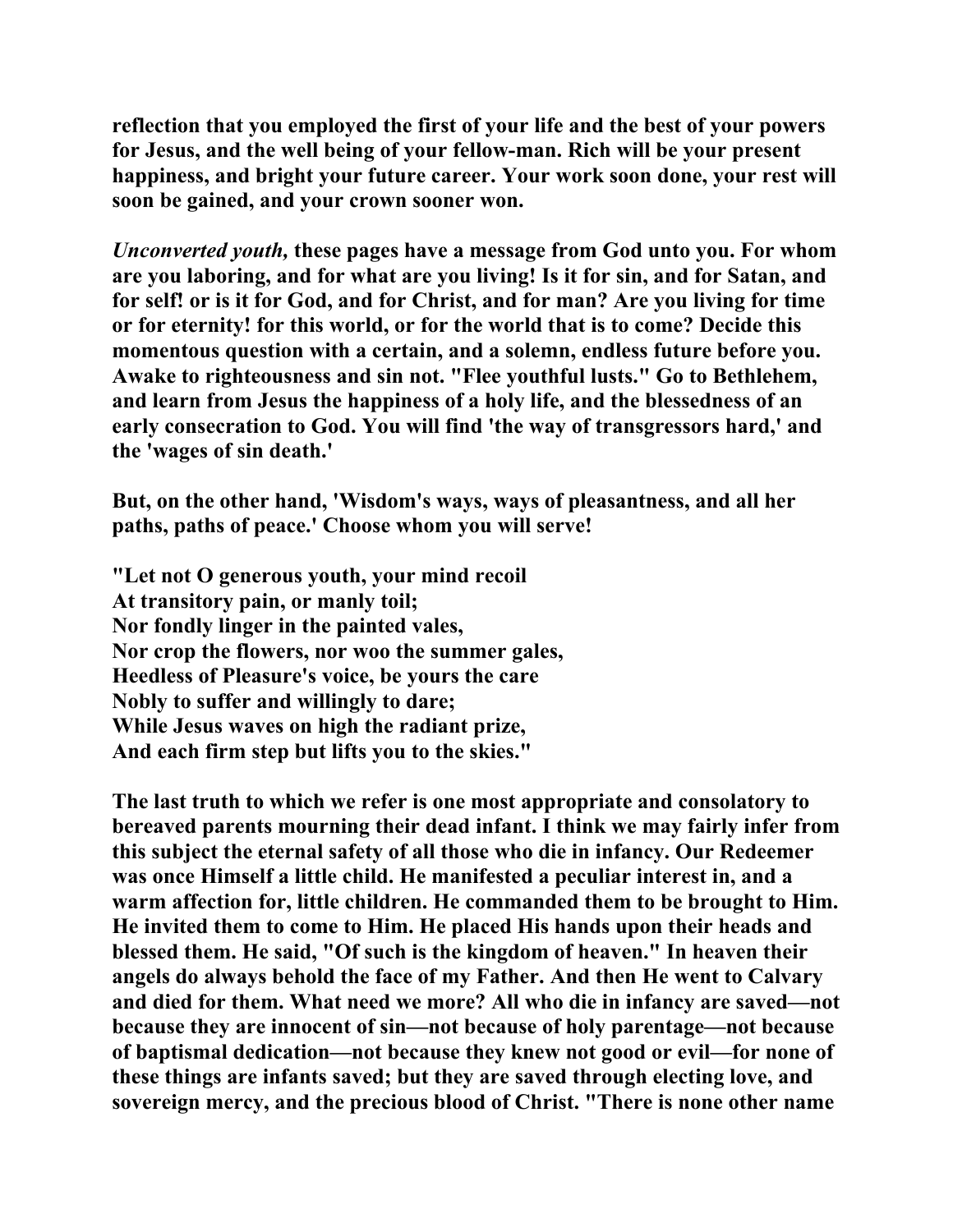**under heaven given among men whereby we must be saved," but the name of the Holy Child. Jesus.** 

**And through that One Name, all who die in infancy—even "infants which never saw light," whose spirits passed away amid the perils of their transit to our world—go to heaven and join the infant choir, and sing "Hosanna to the Son of David!" Are there, then, infant choirs in heaven? Oh yes! "The harp of heaven Had lacked its least, but not its meanest string, Had children not been taught to play upon it, And sing, from feelings all their own, what men or angels can conceive of creatures born Under the curse, yet from the curse redeemed, And placed at once beyond the power to fall."** 

**There are few events of human life which pierce the soul as with a sword more keenly than the death of an infant. It was, perhaps, the first-born. It had been long desired, fondly looked for, joyously welcomed, and tenderly cherished. It had, probably, arrived at that age in which the first beam of intelligence and love played upon its infant brow. It has begun to discriminate between objects around it, and to discover that on earth it had but one deity—its ever-present mother; and but one Heaven—that mother's bosom. But sickness seized it, and, like a snowdrop smitten by autumn's early frost, it faded, drooped, and died. It lived,** 

**"To wake each tender passion, And delightful hopes inspire; Died to teach us resignation, And direct our wishes higher." But not lost is that faded flower. "A lovely bud, so soft and fair, Called hence by early doom; Just sent to show how sweet a flower In Paradise would bloom."** 

**The consolations appropriate to your bitter sorrow, bereaved and sorrowing parent, are many and precious. Your little one is now with Jesus, once the Holy Child. It has fled from sin and suffering and gloom to a world where all is pure and blissful and bright. Its embryo being has reached a full development, its love is deeper, its mind is larger, its bliss is greater than the**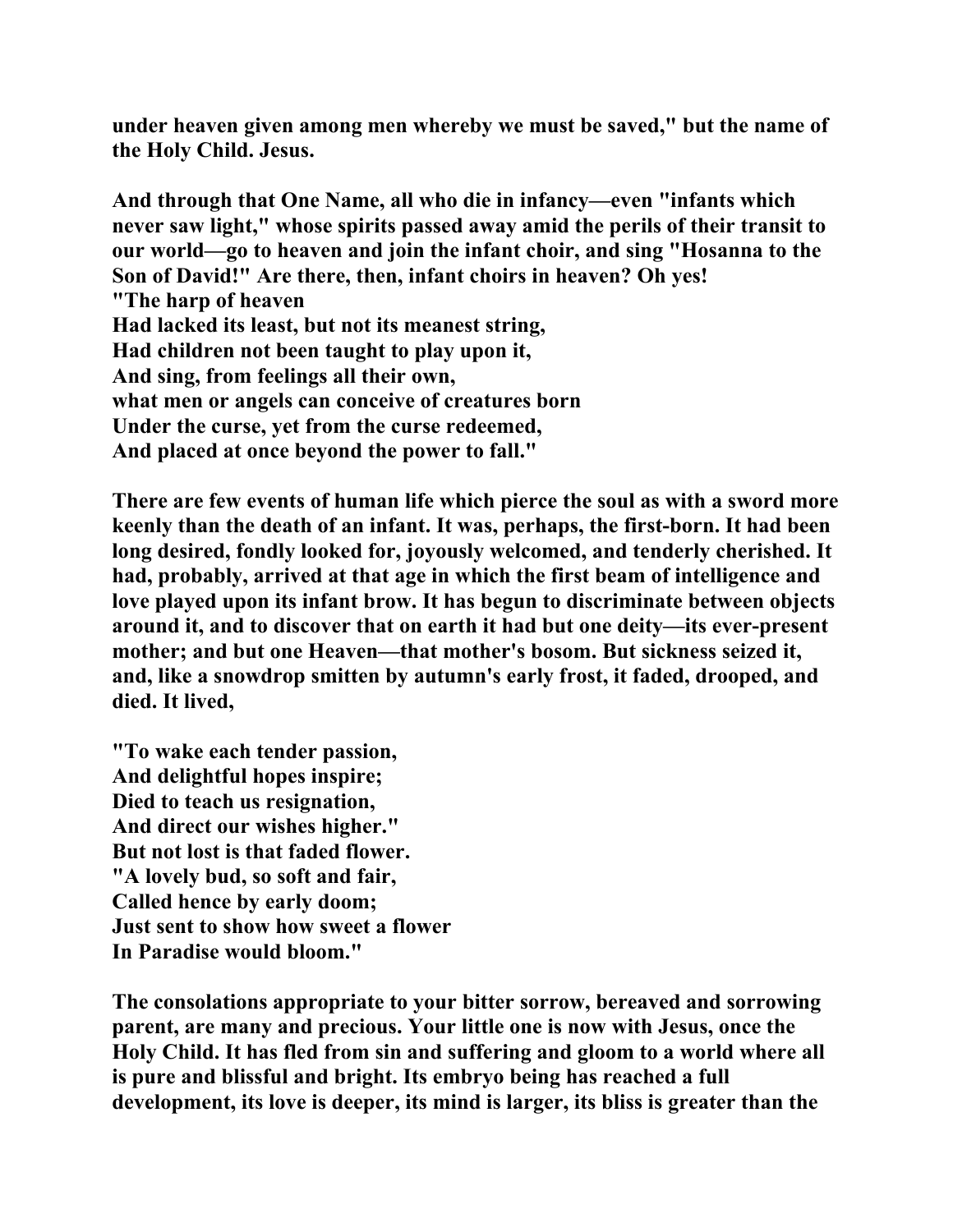**most cultivated intelligence upon earth. It knows more and feels more than the loftiest angel in heaven—itself an angel. A redeemed spirit, it sees and understands more of the glory of God and the love of the Savior in redemption than the flaming cherubim bending for ages in profound study over the mercy seat. Jesus has but transferred the little daisy from your bosom to His own—and you shall find it there again. There let your affection travel. The Shepherd has gathered your lamb to His arms that you might follow Him more closely. Press hard after Christ, and soon you and your little one shall meet in glory—and meet forever! "It is well with the child." Let your bleeding, sobbing heart respond—IT Is WELL. "Your will, not mine, be done."** 

**"When I can trust my all with God, In trial's fearful hour, Bow all resigned beneath His rod, And bless His sparing power; A joy springs up amid distress, A fountain in the wilderness.** 

**"Oh! to be brought to Jesus' feet, Though sorrows fix me there, Is still a privilege; and sweet The energies of prayer, Though sighs and tears its language be, If Christ be near, and smile on me.** 

**"An earthly mind, a faithless heart, He sees with pitying eye; He will not let His grace depart; But, kind severity, He takes a hostage of our love To draw the parent's heart above.** 

**"There stands our child before the Lord, In royal vesture dressed; A victor before he drew the sword, Before he had toiled, at rest. No doubts his blessed faith bedim, We know that Jesus died for him. "Oh, blessed be the hand that gave;**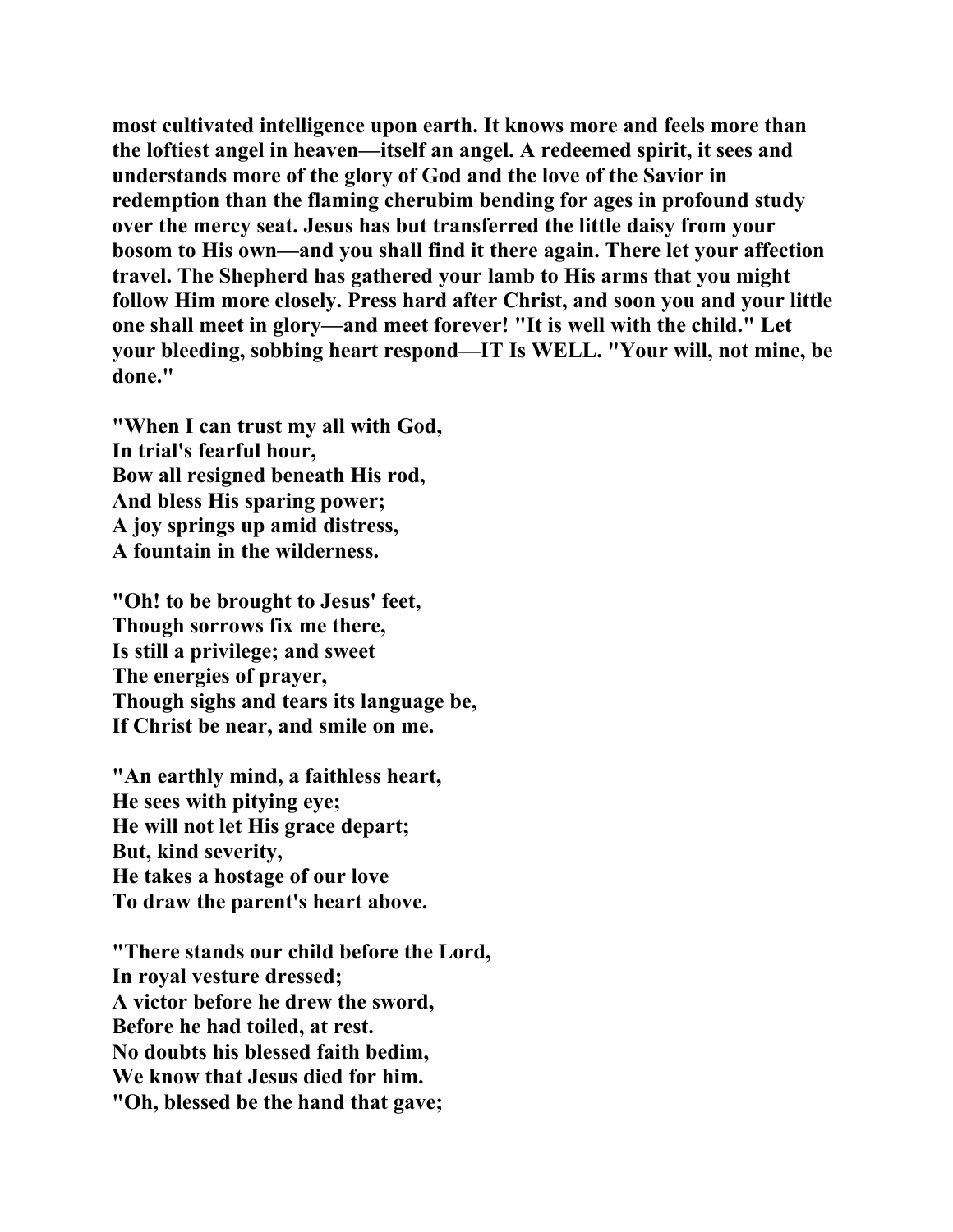**Still blessed when it takes. Blessed be He who smites to save, Who heals the heart He breaks. Perfect and true are all His ways, Whom heaven adores, and death okays."** 

**"Jesus Wept or, Christ's Love at the Grave of Lazarus"**

**"Behold how He loved him." John 11:36** 

**Never did our blessed Lord appear more completely like Himself as when, dissolved in tears, clad with power, and glowing with love, He stood by the grave of Lazarus. It would seem as though this was His most befitting place. He had come from a state of pre-existent glory to destroy death, and him that had the power of death. He had come to unbar the grave, to restore life, and to blend His sacred sympathy with man's deep woe. And now, on an occasion entering deeply into His own personal feelings, and in the presence of competent witnesses—some fortified with scepticism, others warped with prejudice, yet others more with hearts bursting with grief—He presents one of the most touching and signal displays of His power as God, and of His love and sympathy as man, which marked His illustrious and eventful life. Let us bend our devout thoughts to the scene before us.** 

**One feature alone will engage our attention—that one enough to employ our study and wake our praise through eternity—the love which Christ illustrated and displayed at the grave of Lazarus: "Behold how He** *loved* **him." I am not about to present for your study an affection alien from yourself—a love in which you have no share. The love which Christ exhibited for His deceased friend—which first bedewed and then unsealed his grave—enfolds within its embrace and pillows upon its bosom alike each member of His elect and redeemed Church; and if you believe that Jesus died and rose again, if He is all your salvation and all your desire, then I am about to illustrate a love in which you have a personal, inalienable, and most precious interest.** 

**"Behold how He** *loved* **him!" Such was the exclamation of the Jews as they gazed with awe and wonder upon the tears of Jesus. They resolved the whole scene into love. Blinded as they were to His Messiahship, and prejudiced**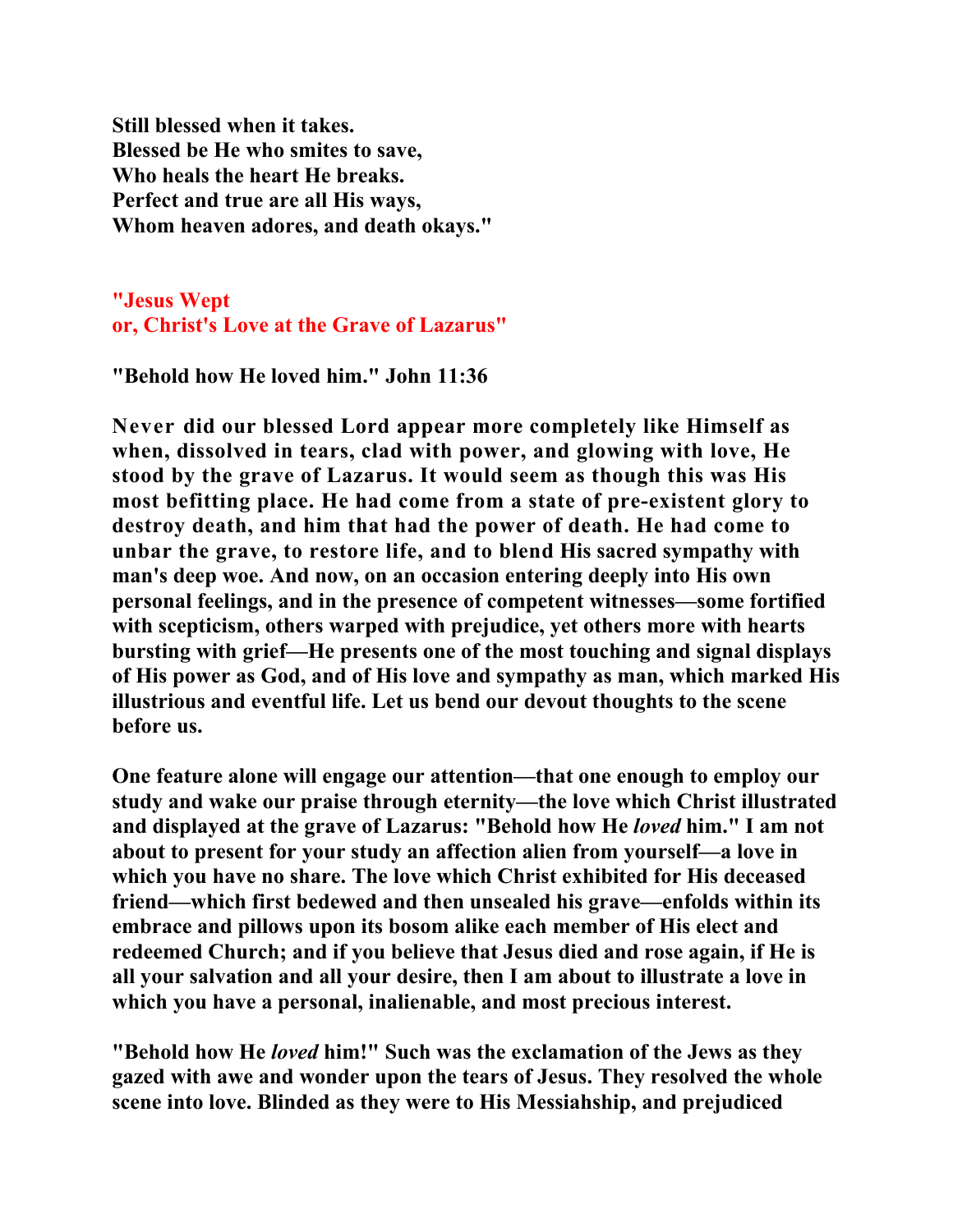**against His religion, yet the love of the Savior, which had now found so touching and sympathetic an outlet, inspired their wonder and awoke their praise. This exclamation of the Jews was but an echo of the expressive declaration which introduces the narrative, "Now Jesus** *loved* **Martha, and her sister, and Lazarus." Jesus** *loved* **them. He loved them from everlasting. He loved them when He called them by His grace. He loved them in their domestic relation, and His love now culminates at the grave.** 

**What are some of the leading features of Christ's love as displayed on the occasion of this bereavement, and which, in similar manifestations, embraces all His disciples in all places? Oh, that while we meditate upon this a great love with which Jesus loves us, the theme may enlighten our minds, warm our hearts, and take captive every power, thought, and affection for the Savior. We turn now to the instructive incident. The first feature of Christ's love which it exhibits is seen in the delay which attended His coming to the sisters in the earliest stage of their anxiety. Lazarus was sick, but Jesus was not there. This we find in the sixth verse, "When He heard therefore that he was sick, He abode two days sill in the same place where He was." It was for this apparent** *neglect* **on the part of Christ that Martha in her impassioned and impetuous grief thus gently chided Him, "Lord, if you had been here, my brother would not have died."** 

**But the Lord had a reason for His conduct, which He thus condescendingly explains, "I am glad for your sakes that I was not there, to the intent you may believe." What a striking and instructive feature in the Lord's love is presented to us here—the delay which often attends His coming to His people's help. We should have supposed that the moment Jesus heard that Lazarus was sick, and that his sisters were filled with alarm, He would not have hesitated in presenting Himself at the door of an abode which He had often visited when bathed in sunshine, but which He now deserts when enshrouded in gloom. But oh, how replete with instruction is this incident of the narrative. It was the delay of love—what a holy lesson of Christian experience!** *If the Lord sees proper to suspend for a time His help, to postpone for a season His coming, He has reasons for His conduct, which do not in the slightest degree contravene His wisdom, or the great, the tender love, with which He loves us.* **And yet how apt are we to misinterpret this delay, and call in question His love when its manifestation is for a moment suspended. This was the case with the Church of old, "Zion said, The Lord has forsaken me, and my Lord has forgotten me." But how does God meet this charge?—by reproof?—by indignation? Oh no! He meets it like Himself, gently, lovingly,**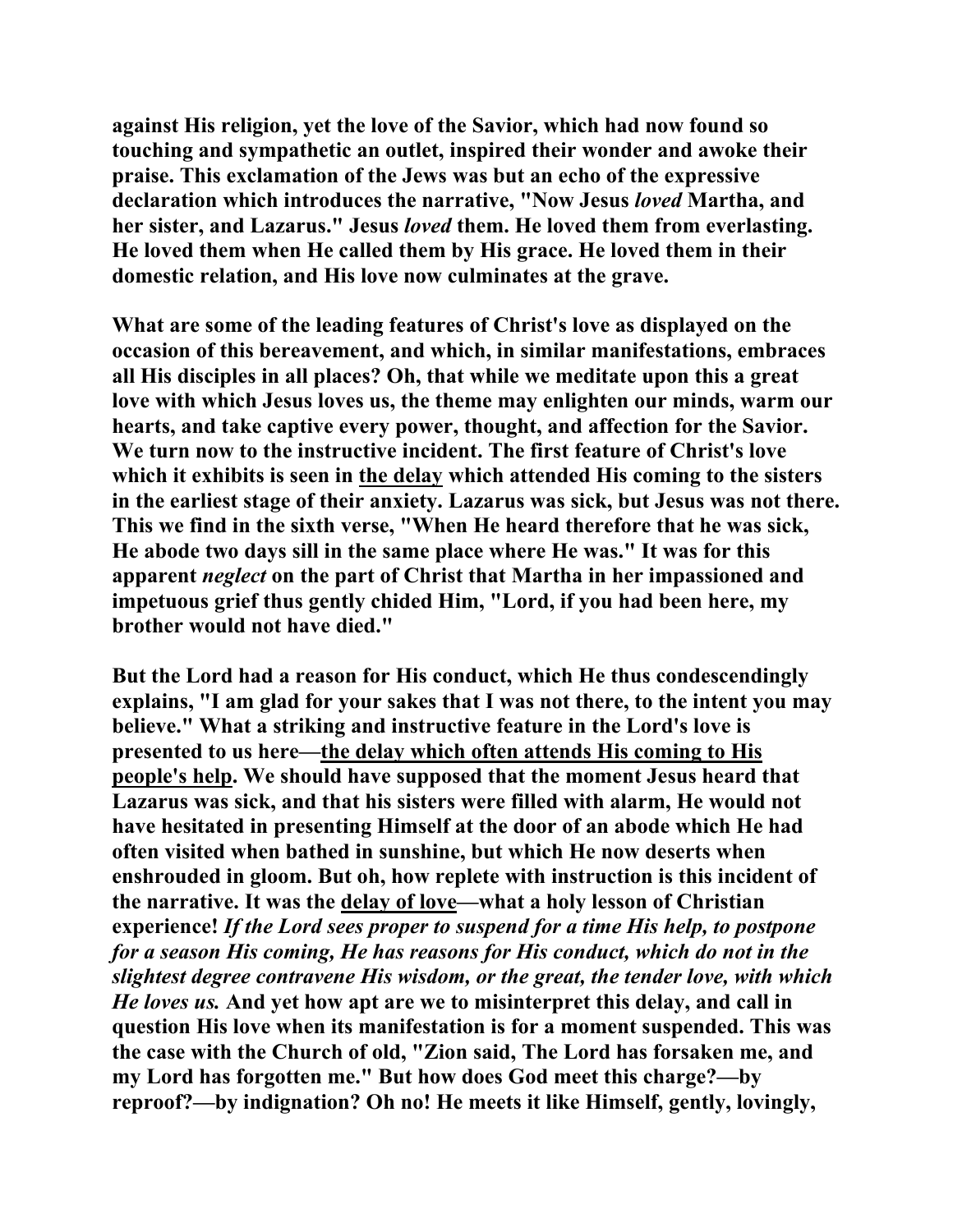**touchingly, "Can a woman forget her sucking child, that she should not have compassion on the son of her womb? yes, they may forget, yet will I not forget you. Behold, I have engraved you upon the palms of my hands; your walls are continually before me."** 

**If possible, still more touching are the accents of His faithful, unchangeable love towards His people in those remarkable words found in the 54th chapter of Isaiah's prophecy: "For a small moment have I forsaken you; but with great mercies will I gather you. In a little wrath I hid my face from you for a moment; but with everlasting kindness will I have mercy on you, says the Lord your Redeemer." Is there a stage in your experience, my reader, corresponding with this? Is there a mysterious pause, a solemn silence, a strange delay on the part of God in His dealings with you? Is there a tarrying of the vision, a hiding of His power, a veiling of His purpose? No immediate response to prayer, no divine interposition on your behalf, no joy or comforter hope imparted? Does God seem deaf to your entreaty, Jesus ignorant of your position, or indifferent to your distress? And are you ready, like the agonized sister, to misinterpret His conduct, and to chide His delay?** 

**Go to Bethany and learn that the Lord, in this delay, in coming to your help is but waiting the appointed and the** *best time to interpose* **on your behalf. He is but concealing His purpose to make your deliverance appear all the more divine, His sympathy all the more tender, His love all the more faithful. The darkness which, for a moment, obscures the sun of His love will, when the cloud shall have withdrawn, but deepen its splendor and heighten its effulgence. He is veiling His designs of mercy and His loving-kindness, that when He does manifest Himself, He may be all the more glorious in your eyes and precious to your heart; while you will take a lower place in the dust, instructed, disciplined, sanctified, by that very silence which you thought so mysterious, and by that very delay which you deemed so unkind.** 

**God knows your present position; Jesus is not indifferent to your present sorrow, and will appear on your behalf. He is cognizant of the need that presses, of the sickness that alarms, of the bereavement that crushes; and only waits the ordained, the best time to come to your help, the time that will give you the most touching, overwhelming demonstration of the great love with which He loves you! "But the vision is yet for** *an appointed time***, but at the end it shall speak, and not lie though it tarry, wait for it; because it will surely come, it will not tarry."**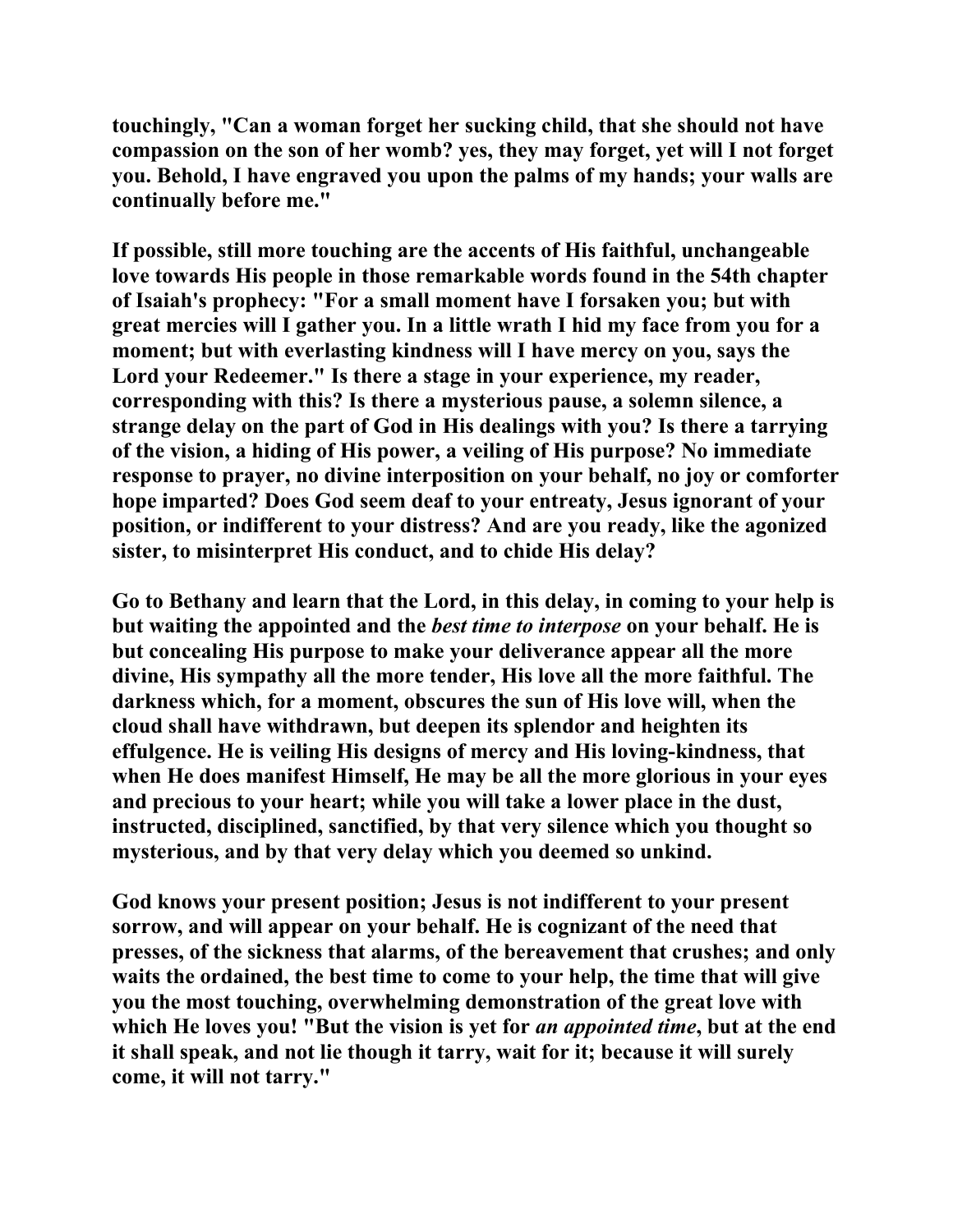**We find another characteristic of the love of Jesus in the friendship which subsisted between Him and Lazarus. "Our friend Lazarus sleeps," said the Lord. The love of Christ is the love of friendship. There is something exquisitely sweet and costly in the affection of a true, loving, confiding friend. Real friendship is one of the few blessings of our humanity which sin, though it has tainted and impaired, has not entirely crushed out. But where shall we find a friendship like Christ's, so pure and unselfish, sc constant and real?** 

**There is no sin or infirmity in Jesus. He was without sin. Purer than light flowing from the sun, or water from the spring, is all that emanates from Christ. We cannot inhale earth's sweetest flower, or sip its purest stream, or take to our bosom the choicest friend God has given us, and not find a secret something which, in a measure, lessens its enjoyment.** 

**But all the blessings which we have in Jesus partake of the pure, benevolent source from which they flow, and are perfect; and whatever may be the smiting of His rod, the utterance of His voice, the movement of His hand, it but reflects the holy and loving nature from where it springs. The love of Jesus thus toward you is the love of a Friend possessing all the attributes both of a Divine and human friendship. "I have called you friends." He admits us to the confidence and affection of His heart, and asks, in return, that we reciprocate the same, and admit Him to ours.** 

**Oh, what a Friend is the Lord Jesus! how little we know of the reality, depth, and constancy of His friendship! how faintly we believe in it, how slow to employ it, how ready to misinterpret it, how prone to wound it! And yet never was there such a friend as Christ! A Friend loving us at all times, ever showing Himself friendly—yes, a Friend that sticks closer than a brother. Yes! "***closer* **than a brother." A brother's heart, in your adversity, maybe hardened, his door closed, his love and sympathy alienated, or else, with a will, he maybe** *powerless* **to aid you. The wise man says, "Go not into your brother's house in the day of your calamity: for better is a neighbor that is near than a brother far off." But Jesus is that Friend who more than takes a brother's place. He is both a Friend loving at all times, and a Brother born for adversity.** 

**"A Friend more tender, true, Than brother e'er can be Who, when all others bid adieu, Remains the last to flee;**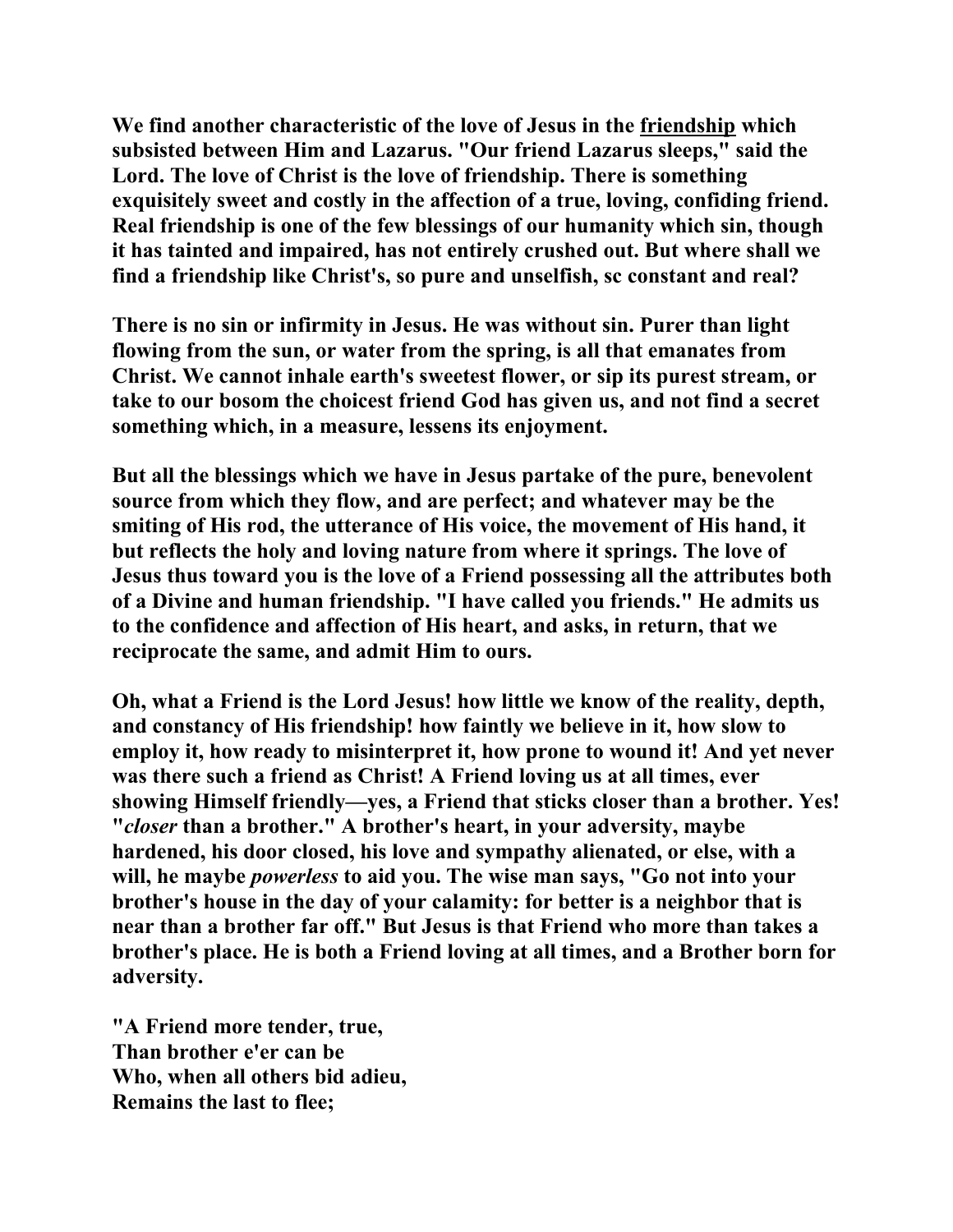**Who, be their pathway bright or dim, Deserts not those who turn to Him."** 

**Another feature of the Lord's love as illustrated in the history of Lazarus is, its resurrection power: Jesus said to Martha, "Your brother shall rise again." God often sees fit to write the sentence of death upon His promises and upon our blessings. The Bible is replete with examples of this. Perhaps, the most eminent and instructive one is that of** *Abraham***. God made him a great promise, namely, that he should be the father of many nations, and that in his seed all the nations of the world should be blessed. But before this promise was fulfilled, age was to impair all the means naturally leading to its accomplishment. "Being not weak in faith, he considered not his own body now dead, nor yet the deadness of Sarah's womb."** 

**Thus did God write the sentence of death upon this great and precious promise before He accomplished it. And even after its accomplishment, and the son of promise was given, God commanded him to "offer up his only begotten son, of whom it was said, That in Isaac shall your seed be called; accounting that God was able to raise him up, even from the dead; from where also he received him in a figure." Thus God, as it were, wrote the sentence of death, first upon the promise, and then upon the blessing, after the promise was fulfilled. He may deal thus with you—ask the surrender of your 'Isaac,' and when obediently made, yield it back to you again.** 

**And was not this the case with the patriarch** *Joseph***? Long before the vision of the sheaves should be realized, he was to be sold as a slave and imprisoned as a criminal, God thus writing death upon the vision. And so was it with** *David***, king of Israel. God promised him a kingdom, and gave command to the prophet to anoint him king. But before the promise is fulfilled, it must apparently die. David is thrust out, became a fugitive and a wanderer from the vengeance of Saul, is hunted upon the mountains like a partridge, and hides himself in the dens and caves of the wilderness, like a traitor.** 

**And thus, too, was it with** *Job***. The sentence of death must be inscribed upon children, and upon substance, and upon health, and upon all his comforts, before God's purpose of love was accomplished in "blessing his latter end more than his beginning."** 

**And take that illustrious example of this mode of God's dealing presented to us in the life of** *our blessed Lord***. How truly did the sentence of death pass**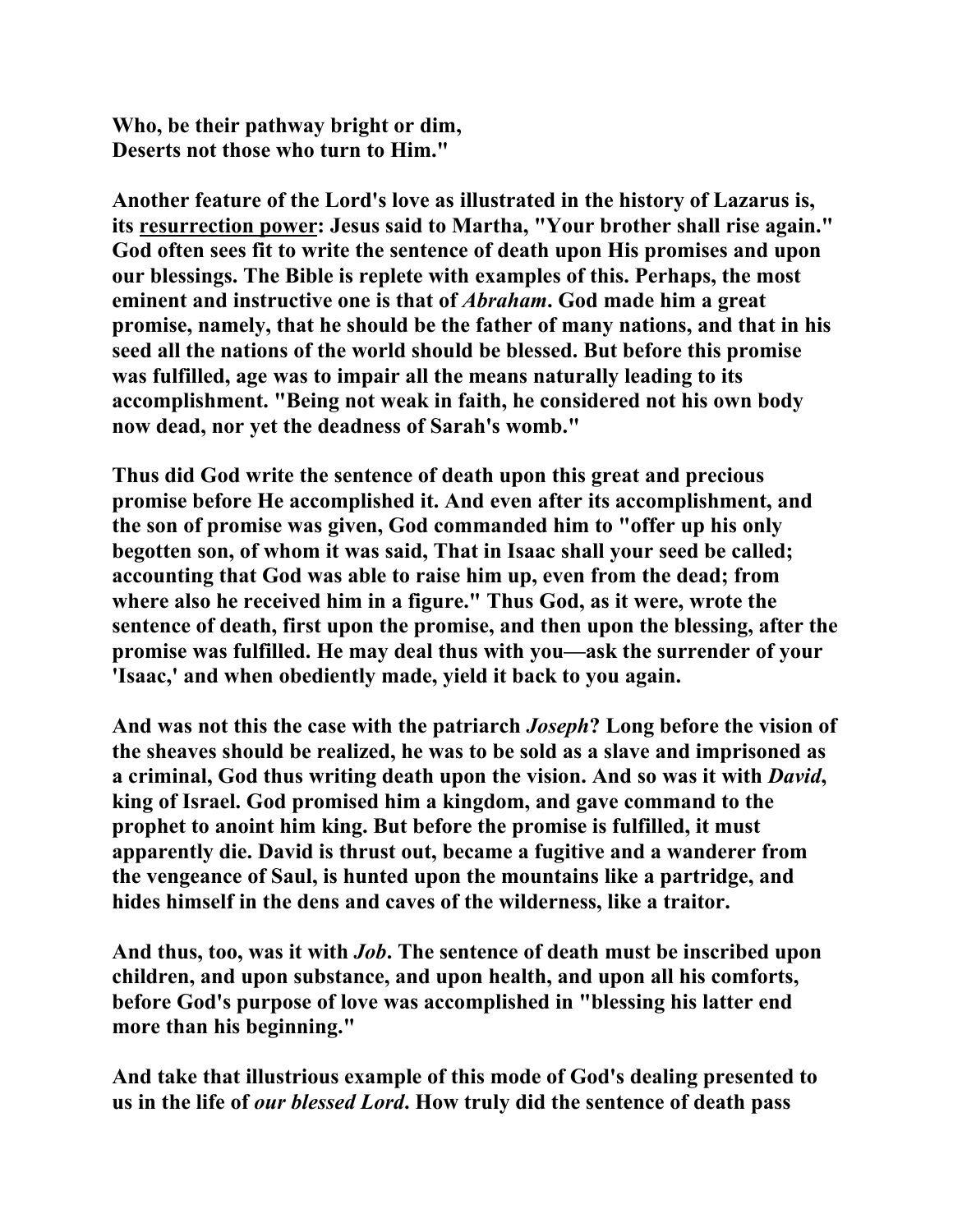**upon Him before "God highly exalted him, and gave him a name which is above every name." He must first be made of no reputation, must take upon Him the form of a servant, must be despised, rejected, insulted, slain. All this must be before He is glorified. Thus was fulfilled His own words, "Verily, verily, I say unto you, except an ear of wheat fall to the ground and** *die***, it abides alone; but if it die it brings forth much fruit." Such are some of the illustrations of this truth that, before—God fulfils a promise, or bestows a blessing, He often seals it with the impress of death.** 

**But then follows** *the glorious resurrection***! In all the cases we have thus cited, the bringing back to life of the promise and of the blessing, followed the death which God wrote upon all. Beloved, there is a resurrection power in Christ's great love to us. He may permit—as in the case of Lazarus, the precious blessing to die, but, as in his case, He can come and stand by the grave that entombs it, and with one word raise it up to life again. Deem not, then, your mercy gone, your blessing lost, when death seems to veil it from your view. There is the** *germ* **of an imperishable life in every new covenant, bloodpurchased mercy, which no death can kill, and which no grave can retain. God hides it for a while that** *He* **may take its place. Christ buries it that He may be our All-in-all.** 

**And when the holy lessons are learned, and God takes His rightful place, and Jesus has the pre-eminence in our hearts, the love of the Lord will give us back our dead and entombed mercy. What a glorious foreshadowing have we here of our personal, happy, and eternal re-union with the holy dead! The sentence of death has passed upon them—the grave contains them—the veil of the invisible world conceals them from our view. But, at the Lord's second coming, His trumpet will sound, and the dead in Christ will rise first, and then will come the complete re-union and the perfect fellowship, when the risen body is re-united to the glorified spirit, and all the saints, clad in their resurrection-robes, will meet, recognize, and banquet together at the marriage supper of the Lamb!** 

**Yes, wait but the Lord's time, and** *your smitten mercy* **shall quicken into life again, your lost joy shall be restored, your departed happiness shall return, and your buried hope shall rise from the tomb all the brighter for its transient eclipse. "Light is** *sown* **for the righteous, and gladness for the upright in heart." "Weeping may endure for a night, but joy comes in the morning."**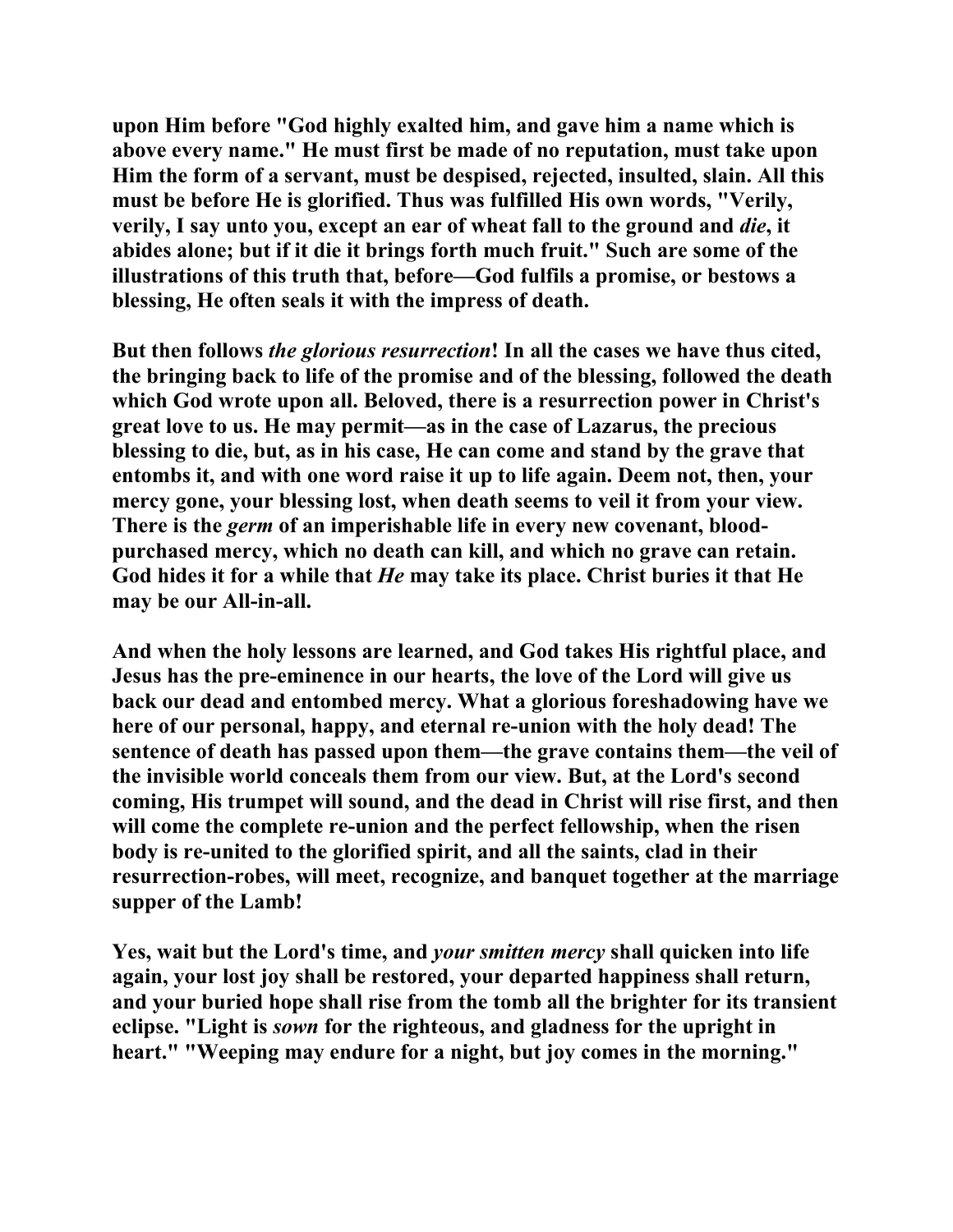**Another feature of Christ's love most touching and marvellous, as illustrated by this narrative—is, its sympathy. "Jesus wept." These are among the most wonderful words recorded in the Bible. They mark the most exquisitely tender, touching, and expressive incident in His whole life. God has constituted us emotional beings. He has not only endowed us with intellect, but also with sensibility. He has given a** *head to think***, and equally a** *heart to feel***.** 

**The religion of Jesus, as embodied in His own life, was not intended to congeal the fine feelings of our nature, to crush and annihilate the sweet, tender sensibilities of our being, to convert us into monsters. His religion is not the religion of stoicism. It is the religion of God, and is therefore the religion of love. It is the religion of Incarnate love, of Him who left the realms of glory and tabernacled in this vale of tears, who exchanged the anthems of angels for the sighs and groans and tears of men, who was laid in a manger and sorrowed in Gethsemane—who died upon the cross, and left the luster and fragrance of His risen life in the tomb. The gospel of Christ does not therefore petrify our sensibilities, forbid our feelings, or chide us when we go to the grave to weep there. "Jesus wept," wept from emotion, wept from sympathy. Is there a more consolatory, soothing view of Christ's love than this?—it is a compassionate, sympathizing, weeping love. "We have not a High Priest who cannot be touched with the feeling of our infirmities." "Wherefore in all things it behooved Him to be made like unto His brethren, that He might be a merciful and faithful High Priest." He is touched by our infirmity, sympathizes with our sufferings, weeps with us in our bereavement.** 

**His sympathy is of the** *highest, purest type***. No taint of sin mars it—no element of selfishness warps it—no ingredient of weakness impairs it. It never wearies or slumbers, it never chills or forgets. It entwines with our every cross, attaches to our every burden, and frosts with sparkling light each darkling cloud. It is not the vapid sentiment of fiction, nor the morbid sympathy of romance. It is a divine-human reality—the sympathetic love of the Incarnate God. Let your faith, then, repose with confidence on the reality of Christ's sympathy with your grief. Deal not with it as a fable, but as a fact, a gospel fact, an actuality in the experience of all the afflicted, suffering members of His body.** 

**Oh how sacred and precious are the tears of divine love, the tears of Jesus! Soothed and sustained by such a sympathy as Christ's, we may well drink meekly the cup our Father mingles; we can well afford to be severed from all**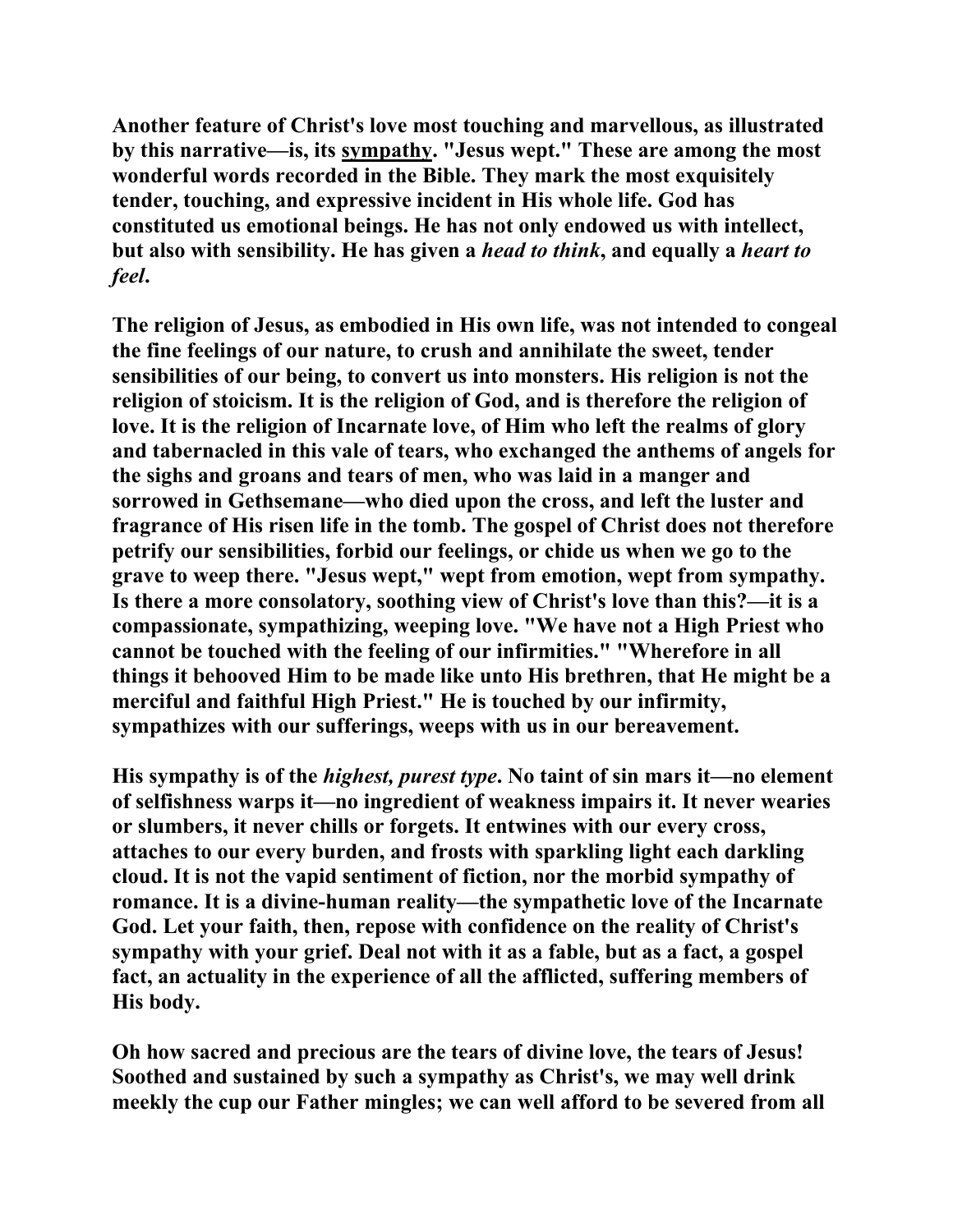**other sympathy, and weep out our sorrow in lonely places.—Jesus weeping with us by the couch of languor, by the bed of darkness, and at the grave of buried love. O you afflicted one, tossed with tempest and not comforted, refuse not this cup of consolation which the Holy Spirit, the Comforter, would give you—the sympathy of your Lord and Savior, your Friend and Brother in the time of your calamity. Yield yourself to its irresistible power, and it will draw you submissively to His feet, and hush to rest your sobbing heart upon His bosom.** 

**But there is a practical lesson taught us in the tears of Jesus, which we must not overlook. If there is any one thing in the saints of God more** *unlike* **Christ than another, it is a hard, unfeeling, unsympathizing spirit towards others the spirit that looks coldly upon those who through sinful infirmity may have erred: who have been overtaken by a fault and have fallen—or, who are enduring some severe persecution for truth,—or, are bearing some heavy cross for Jesus,—or, are passing under the correcting rod of their heavenly Father. Oh, did we drink more deeply into the spirit of Christ, were we more like Him, patient and gentle, tender and loving, we should go forth among the frail, the afflicted, the mourning, bearing the honored title of, "Sons of Consolation."** 

**Let us cease, then, to censure and condemn, to reveal the shame, and speak of the faults and frailties of others; and, in the spirit of self-condemnation, let us, like Jesus, learn to weep with those that weep, while we rejoice with those that rejoice. Then shall we be as the dew in all places where the Lord directs our steps—we shall support the weak, and raise the fallen, we shall strengthen those who are combating with infirmity, and cheer on those who are struggling against sin; we shall sweeten with honey the cup of gall, and gild with sunshine the cloud of woe, and so prove ourselves true disciples of Him who took upon Him our sorrows, bore our sicknesses, and who went about doing good. Does Jesus weep with you? Go you and weep with others.** 

 **One more feature. The love of Jesus is a spiritual, life—restoring love. This is beautifully brought out in the words which He addressed to Martha, "Your brother shall rise again." The love of Jesus is the love of essential life: what a thought is this! What a view it gives us of the reality, power, and preciousness of this love. It restores to life. What love other than a Divine, Essential love could do this? In its spiritual sense how true and blessed is this fact. Are we truly converted? Are we living souls? Has the life-giving love of Jesus**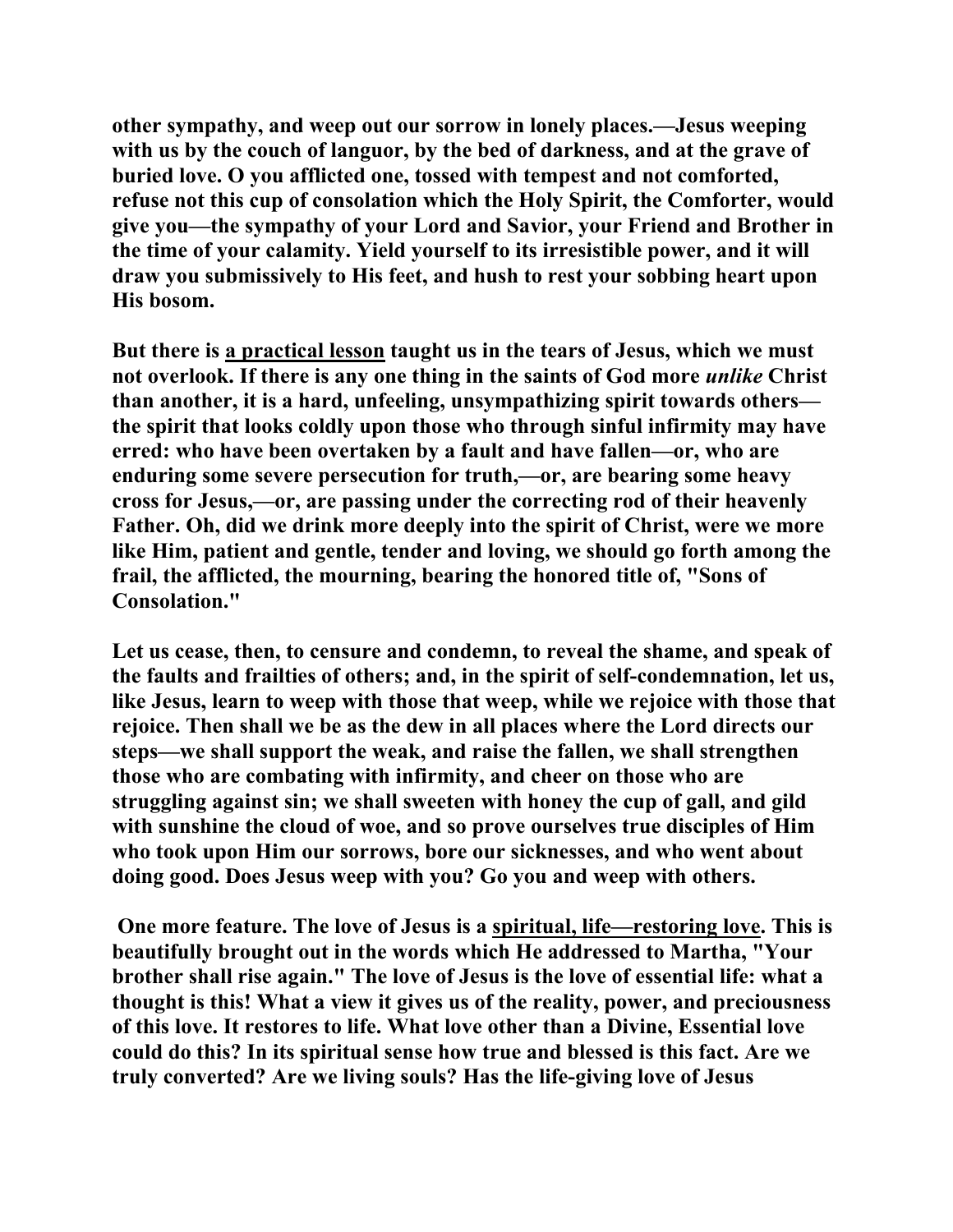**wakened us from our spiritual sleep, unsealed our grave, and said to us "Live?" In a word, is Christ our life?** 

**"Your brother shall rise again." Is the soul of him you love wrapped in the profound sleep of** *spiritual* **death? Has nothing prevailed to raise it? Has warning failed? Has threatening failed? Has judgment failed? Has mercy failed? Have the thunders of the law rolled, and the lightnings of justice flashed over that grave, and it still remains unopened? Have the beams of goodness shone upon it, and the dews of mercy distilled upon it, and is it still sealed? Now let Jesus draw near, and with tears of compassion like those which He wept over Jerusalem, and with a voice like that which raised Lazarus from the sleep of death, address Himself to the spiritual resurrection of the dead, and your brother—your long sinning, long dead, long buried brother—shall rise—and the voice of life-giving love shall do it.** 

**The power of Christ's life-giving love is not less exhibited in the** *providential* **dealings of God in our history. I venture once more to recur to this thought, so important is it, that God often sees fit in infinite wisdom and righteousness to write the sentence of death upon His promises and upon our blessings. In the words of the apostle, "We have the sentence of death in ourselves," and there is the sentence of death upon the blessings, upon the promises, and upon all the means leading to their fulfilment. Is God thus dealing, beloved, with you? Is the blessing dead? Has the sentence of death passed upon the promise? Is the barrel of meal failing, the cruse of oil exhausting? Is the human arm upon which you so fondly leaned powerless in death? and the friend upon whom you so long relied gone? Listen to the words of love as they flow from the Savior's lips, "Your brother shall rise again."** 

**His mercy, beloved, is not dead, but sleeps. The promise is not dead, but slumbers; there is life in the blessing—there is immortality in the promise, because there is life Essential, restoring life in the Promiser. That mercy enshrouded by the shadows of the tomb—that mercy once possessed but now gone—that promise once given but still delayed, has enfolded within it a deathless being, and the resurrection-power of the Savior's love shall restore it again to life, all the more loved, loving, and precious, by the very discipline which for a while veiled it from your view.** 

**Thus** *the love of Christ possesses essential life within itself, imparting life to all it effectually touches.* **It will fulfil the promise upon which you rest, even though the sentence of death be written upon all the means which lead to its**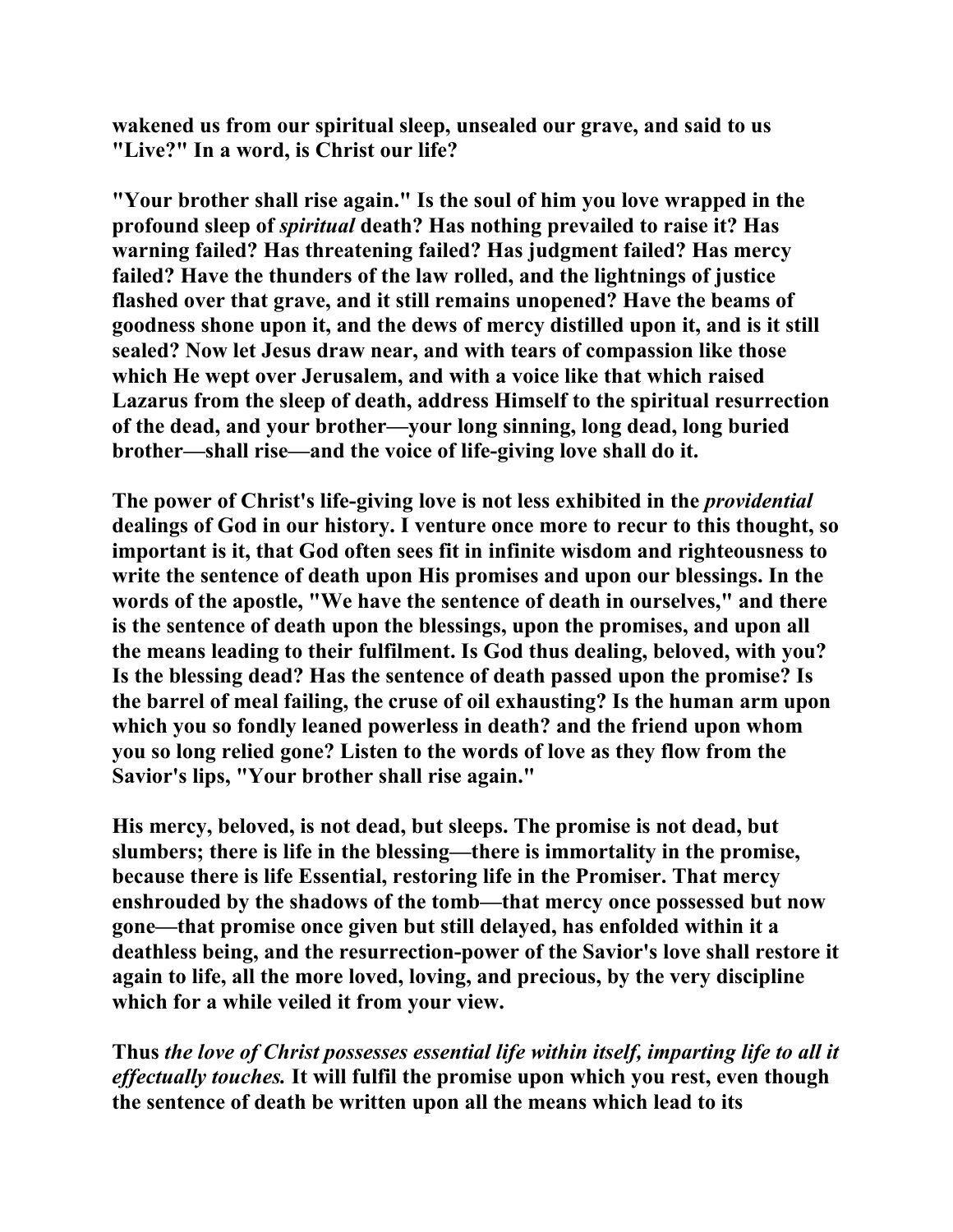**fulfilment. He will restore to you the blessing which long delay in coming to your help seemed for a while to have robbed you. "Your brother shall rise again." Thus Jesus gave back to Martha and Mary their dead and interred brother.** 

**Oh, what a blessing to them now was the very loss of the blessing they mourned! They never knew so much of Jesus as they learned during those four days that Lazarus lay in his winding-sheet within the tomb. A lifetime of divine and holy teaching, of spiritual and experimental experience, was compressed within the space of those four days of bereaved grief. Beloved reader, the Lord intends that the very loss of your mercy shall be a greater blessing to you than the possession of the mercy lost! If the Holy Spirit sanctify it, if it leads you closer to God, if Jesus steps in and fills the void, you shall be richer and holier and happier than when you once clasped the now vanished and buried blessing to your heart.** 

**He intends by its very removal to enlarge your experience, to increase your knowledge, to deepen your holiness, to enrich you with all spiritual blessing, and to endear Himself sevenfold to your heart. You shall now learn more of the character of God, know more of the heart of Christ, partake more richly of the inworking of the Holy Spirit, and realize more fully your calling and election than has yet been your experience.** 

**And what a shadowing forth, as previously remarked, have we here of the certain and glorious resurrection of the saints! The resurrection of Lazarus was a type, as the resurrection of Christ was the pledge, of the final resurrection of the just. "Now is Christ risen from the dead, and become the**  *first fruits* **of those who slept." The same voice which said, "Lazarus, come forth!" will wake the peaceful slumbers of all who sleep in Him.** 

**Believers anticipate too faintly the resurrection-glory that awaits them when Christ, who is "the Resurrection and the Life," will raise us from the dust, and fashion our bodies like unto His own glorious body, according to the power whereby He is able to subdue all things unto Himself. Oh what a blessing the first resurrection will be! No more sin—no more deformity—no more infirmity—no more pain—no more death. We shall be raised a spiritual body—the material, the gross, the perishable forever annihilated; and we shall re-enter the same body, personally and identically the same which we bore about with us on earth, but now** *spiritualized***,** *re-organized***, and** *adorned* **with all the beauty of holiness.**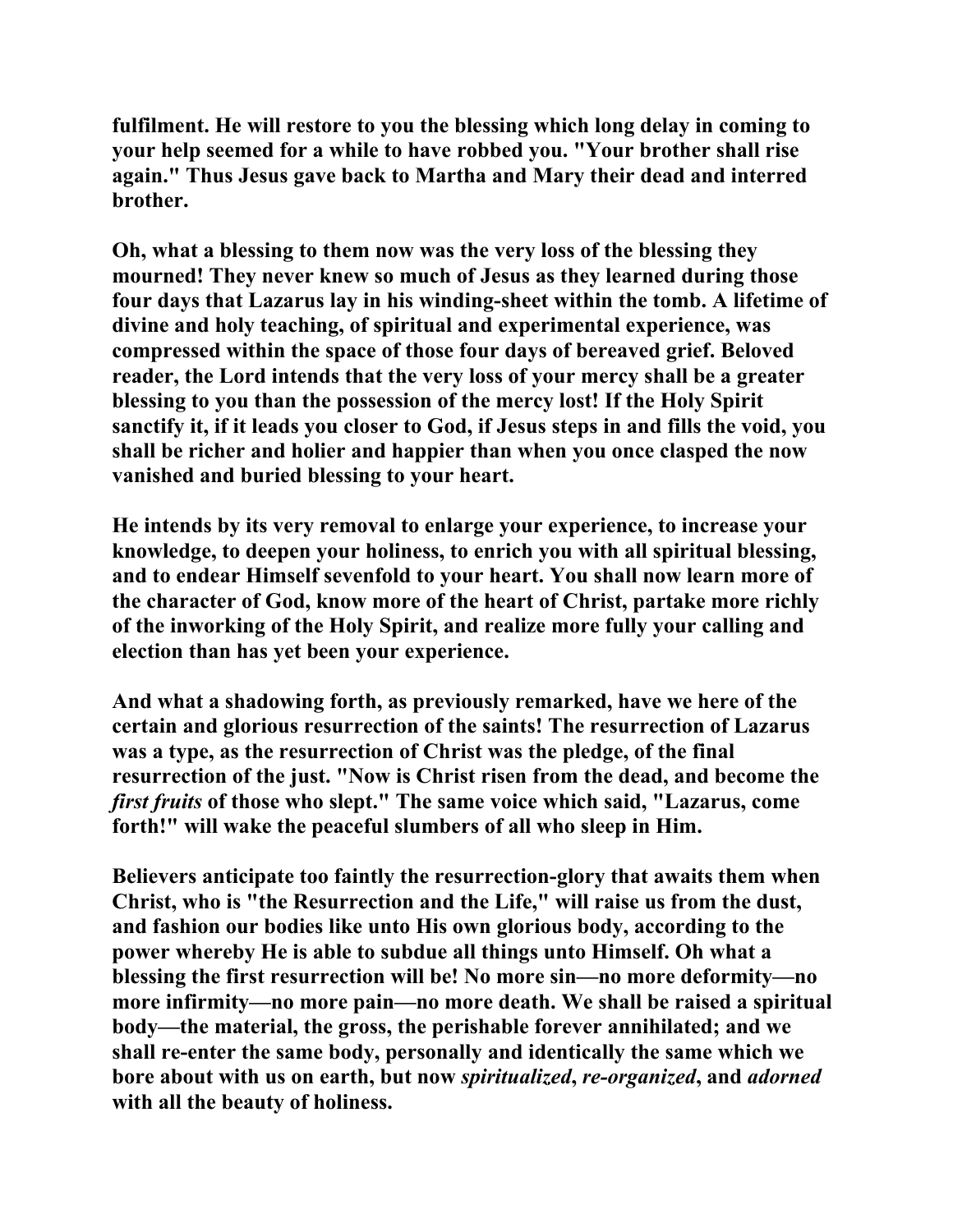**"Arrayed in glorious grace Shall these vile bodies shine, And every face and every shape Look heavenly and divine."** 

**But we must not overlook the marvellous display of the union of the divine and the human nature of our Lord which now transpired. Jesus never appeared more truly GOD, nor yet more really MAN, as now. As Man He wept tears of sympathy over the grave of Lazarus; as God He unsealed it; as Man He mourned the dead; as God He raised the dead to life. Here is blended in** *marvellous union all the tenderness and sympathy of the human, with all the power and majesty of the divine.* **Such is the Savior with whom we now are privileged to do.** 

**Because He is God-man, He is able to save to the uttermost all who come unto the Father by Him. His atoning death—sealed and accepted by His resurrection from the grave—has provided a full and free salvation for every penitent believing, sinner. Do you feel yourself sinful, self-destroyed, and lost? His Holy Spirit has taught you this, and now you have nothing to do but to accept in faith the full atonement and sacrifice the Lord Jesus has made to God for your sins, and you shall be saved! Within the great love with which He loved** *Lazarus* **He is prepared to enfold** *you***. The voice which brought him back from the dead is ready to pierce your spiritual grave and raise you into newness of life. Listen to His words, "Verily, verily, I say unto you, The hour is coming, and now is, when the dead shall hear the voice of the Son of God; and those who hear shall live."** 

**Have you thus heard the life-giving voice of Jesus? Rest not until the question is fairly answered by the Holy Spirit's sealing testimony in your conscience, that Christ is the life of your soul. Oh that voice of Jesus! it is the strongest, yet the sweetest; the most powerful, yet the most gentle voice ear ever heard! It is the VOICE OF LOVE! "Behold how He LOVED him!" Remember that Jesus is with you at the grave when you go there to weep. He will, too, accompany your body when those who love you bear the sacred remains of what was once a "temple of the Holy Spirit" to their final resting place. And when they slowly and sadly return from the solemn scene, and leave you there in lonely silence, Christ will watch over your sleeping dust with an eye of love that never wearies until that day when "all who are in the grave shall hear His**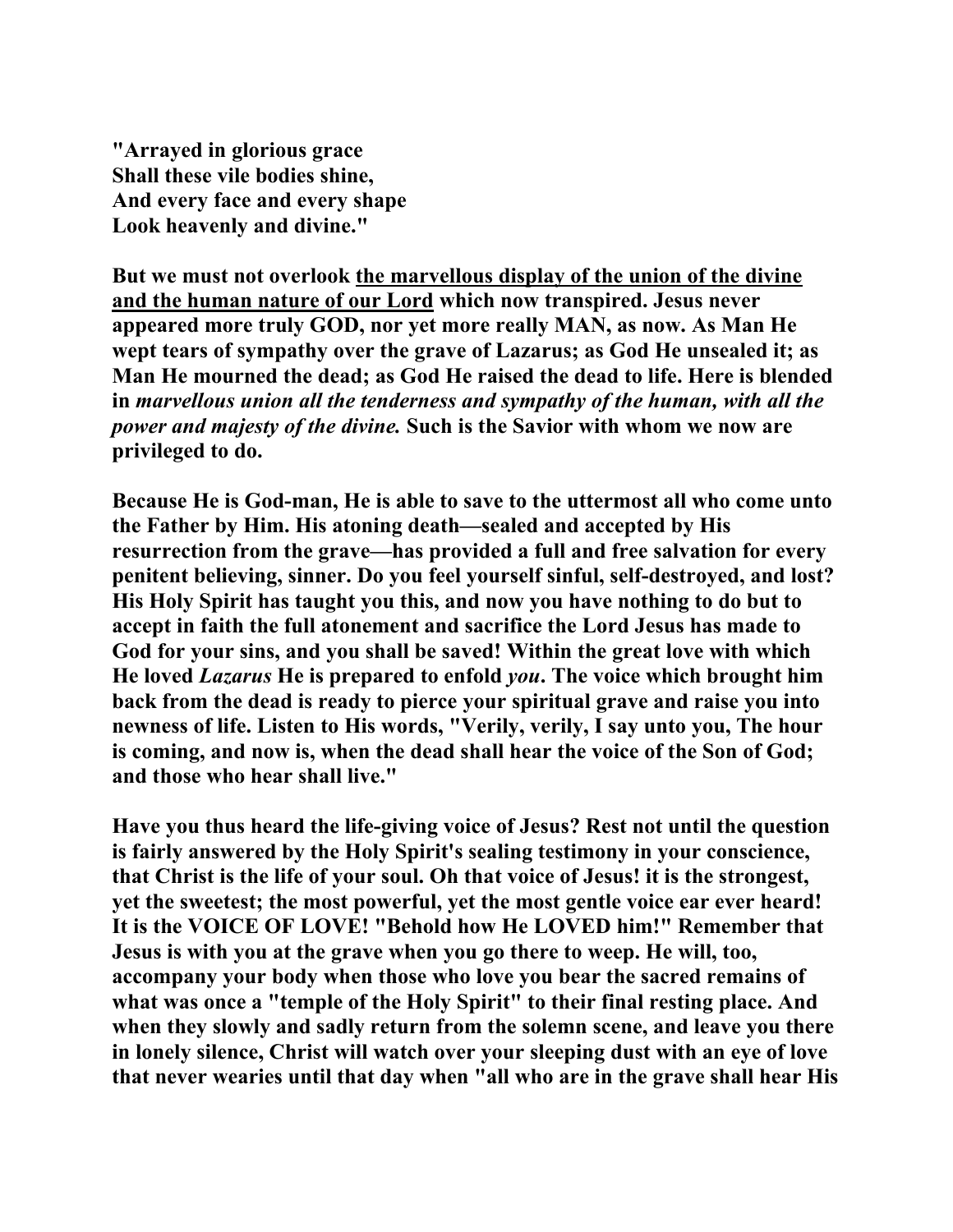**voice, and come forth; those who have done good unto the resurrection of life; and those who have done evil, unto the resurrection of damnation."** 

**"The resurrection of damnation!" solemn words! but not more solemn than the final state of the ungodly to which they refer. The awfulness and solemnity of that state no language can describe. There will be a resurrection of all—of the just and of the unjust. But God has put a marked difference between the two, both as it regards the** *time* **and the** *character* **of the event. A thousand years will intervene between the first and the second resurrections. "Blessed and holy is he that has part in the first resurrection; on such the second death shall have no power, but they shall be priests of God and of Christ, and shall reign with him a thousand years."** 

**My reader, for which of these two resurrections are you preparing? The resurrection of life or the resurrection of damnation? A part you must have in one or in the other. The resurrection of damnation! What is it? It is to rise to shame and everlasting contempt. It is to rise with all your sins unatoned, unpardoned. It is to rise with all your sinful affections, and carnal passions, and evil habits still and forever clinging to your being. It is to rise clad in the robe of eternal death, and to join in the dirge of mourning, lamentation, and woe, whose dismal sounds will burst from every churchyard, from every cemetery, and from every sea, on that dread morning. It is to rise but to sink into the abyss of endless woe!** 

**Are you prepared for so fearful a catastrophe? Are you resolved upon so terrible a doom? If not, then fly to Jesus without a moment's delay. Seek immediately spiritual resurrection with Christ now, that you may partake of the "first fruits of those who sleep in Him,'' and so have your "part in the first resurrection." He is willing and He is able to save you. Your sins shall not debar you. Your unworthiness shall not exclude you. Your age shall not discourage you. Christ receives sinners and He will net reject you. But you must come as you are, and accept His salvation as it is. You must come empty, priceless, worthless, and receive as the free gift of God's grace, the salvation which no worthiness could merit, and which no price could procure.** 

**The same redeeming love that raised up Lazarus from the grave, is prepared, if prayerfully and earnestly sought, to raise you from a death of sin into a life of righteousness. Son of God! Speak the word, and the soul shall come forth! O You who are the Resurrection and the Life—whose great love led You to die that we might live—cause** *me* **to feel the power of Your resurrection, that I**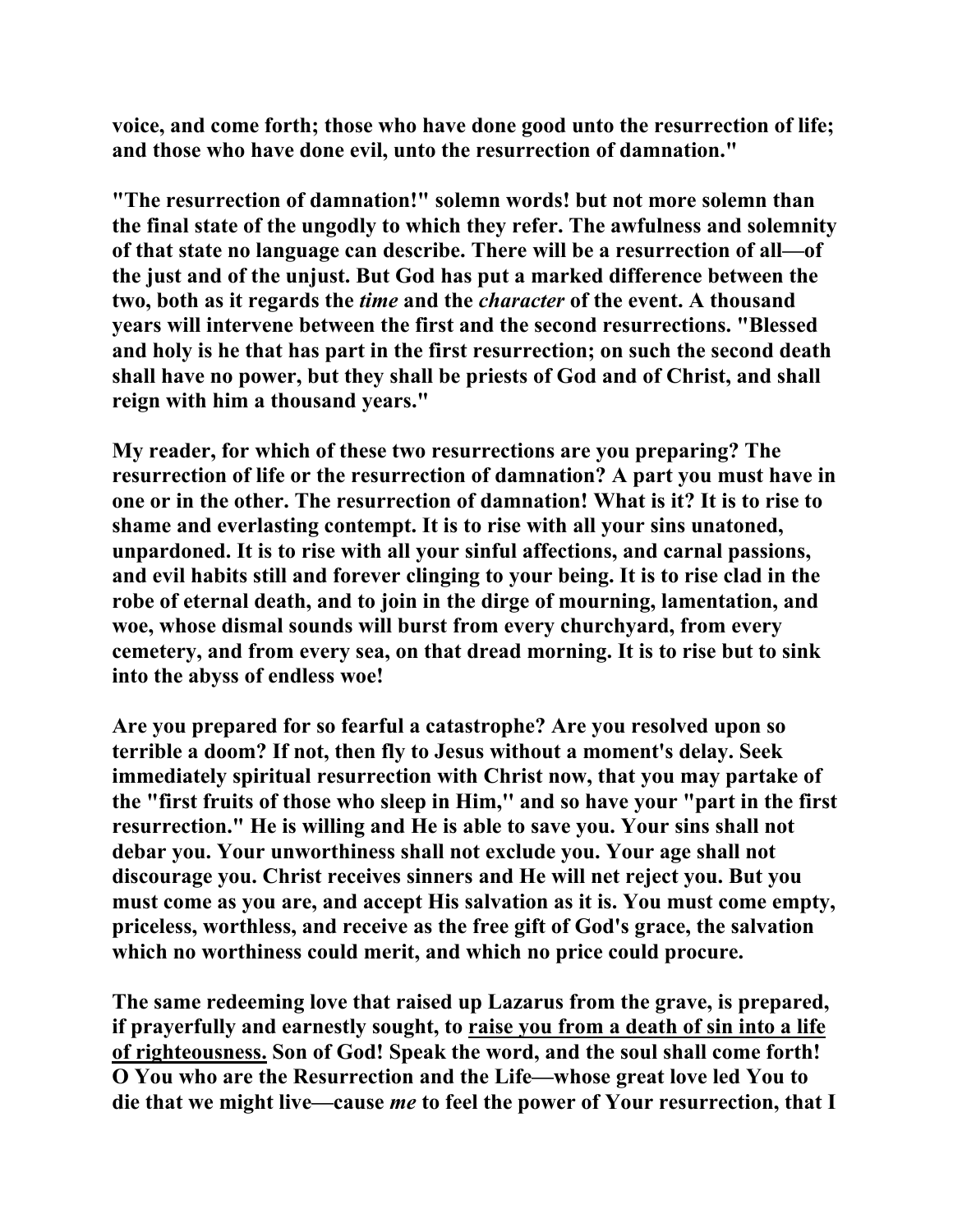**may live** *by* **You, and live** *upon* **You, and live** *for* **You now: and that when the trumpet shall sound, and the dead shall be raised incorruptible, I may rise to glory, honor, immortality, and eternal life, and live** *with* **You forever. O You whose love wept at the grave of Lazarus, let those warm tears of love fall on me—even** *me!*

 **Jesus wept! Why, Savior, did you weep? What meant Your sighs and falling tears? Could You not break the dreamer's sleep, And rob the grave of all its fears?** 

 **That man, poor sinful man should shed A thousand drops of bitter grief That on his curse-devoted head Earth's woes should pour without relief** 

 **Were but the gall his hands have wrung From fruit of sin's forbidden tree His pangs are but a conscience stung By poison fangs he cannot flee.** 

 **But, Savior, You no sin did know Your holy heart from guilt was free; From Your pure soul no grief could flow The tears You shed were not for You!** 

 **No, no, but Your responsive heart Thrilled to the wail of others' woe; You felt Your soft affections start, When others' tears began to flow.** 

 **When Martha's sobbing voice awoke The music of a brother's name; When Martha's gushing spirit spoke In sad responsive tones the same; Oh, then, from purest sympathy, Your meekly lifted eyes did weep, And from Your heart's deep fountain clear, Your friendly, jeweled tears did leap!** 

 **The wasting form before You laid, Immured in cold Corruption's cave, To You, O Savior, was not dead You mighty Conqueror of the grave! You knew that Your Almighty Word Would pierce the cold dull ear of Death;**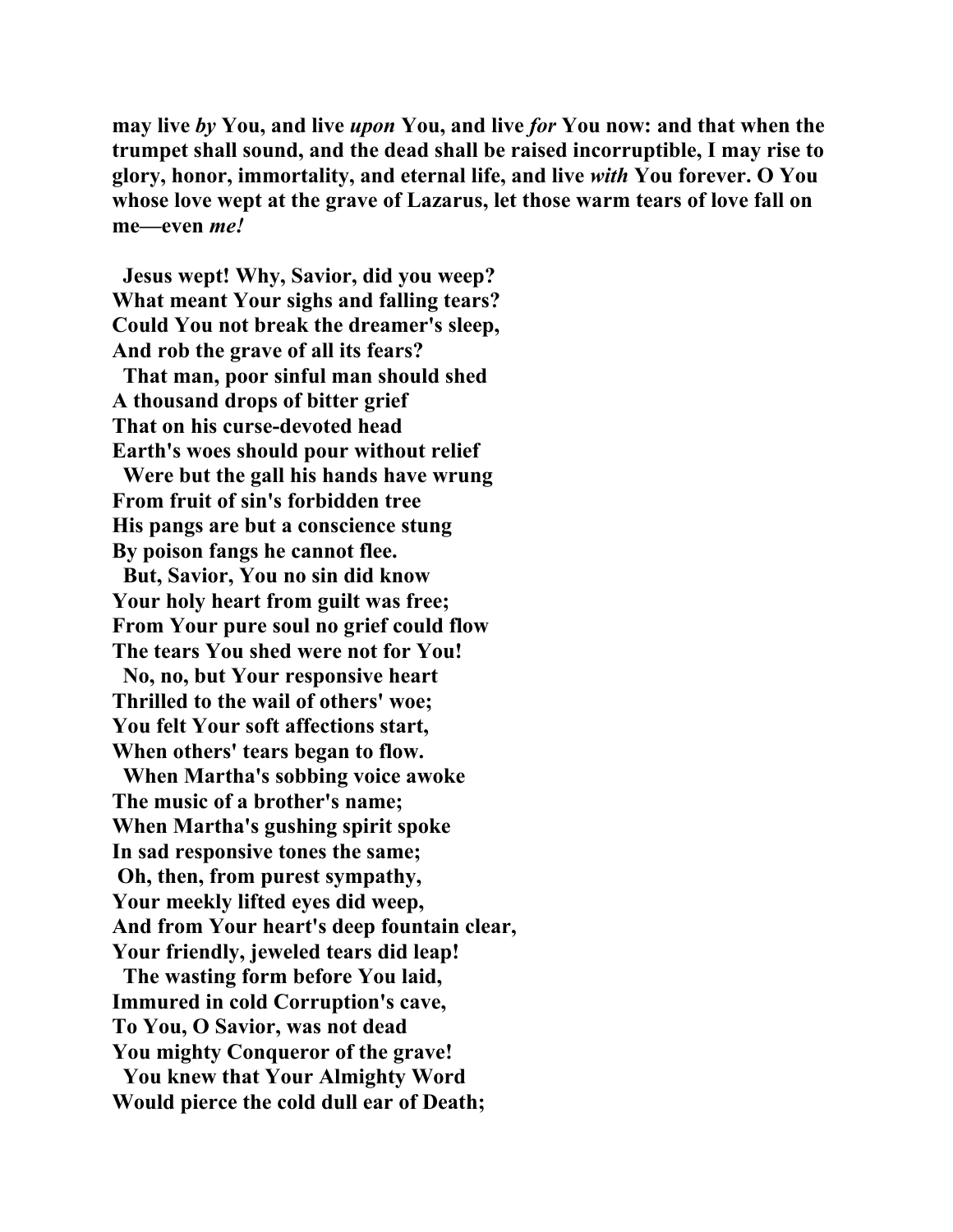**That at the summons of the Lord The wasting lungs would heave with breath.** 

 **You knew that before Your tears were dry Lazarus upon Your neck would weep; That before was hushed the sister's sigh, Her bounding heart with joy would leap;** 

 **You wept; but oh, 'twas not the grief Of Mary, Martha's heavy heart Your tender soul sought sweet relief To share in others' griefs a part.** 

 **Perhaps Your heaven-directed eye Beheld, before the Great White Throne, The weeping spirit backward fly, Again in cumbrous flesh to groan.** 

 **Perhaps the motive of Your sigh Is Lazarus—not his sister's tears Not in the grave, but in the sky, The cause of grief, perhaps, appears.** 

 **As on a rude and treacherous tide, The storm-chased sailor sighs for home, And long, 'mid heaving waters wide, Prays for a safe and quick return.** 

 **And when, at last, far off he sees His snow-white cottage on the shore, He bends to Heaven his grateful knees, Thanks God for sight of home once more.** 

 **When, bounding to the long-sought shore, With kiss a waiting mother greets, And, safe within his cottage door, To friends at home his toils repeats** 

 **Could then some hard and sad decree. Tear him from fond parental arms, And hurl him back beyond the sea, Again to battle with its storms,** 

 **Oh, then his failing heart might know What grief a sainted spirit pure Who's left this stormy world below, And made the port of bliss secure.** 

 **Endures, when summoned from the skies, To wear his load of flesh again;**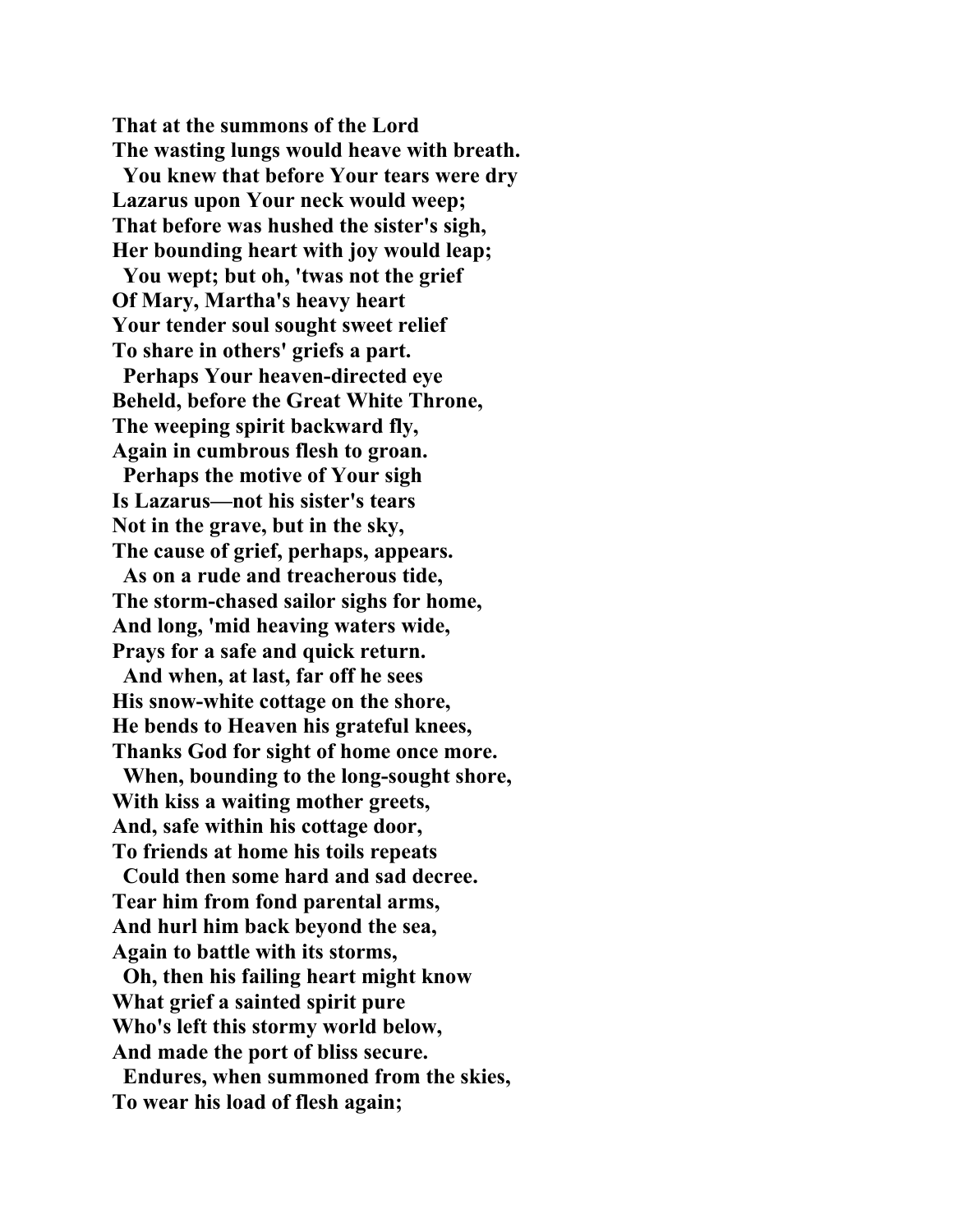**To fight once more to win the prize; Again to sin and suffer pain. So thus 'twas fit, Your power to prove, And stubborn unbelief to slay, To drag a spirit from above To dwell once more in house of clay. No doubt You also did bewail Man's sin and bold rebellion vile; What curses over his heart prevail How guilt and sin his soul defile. No doubt, the thought of Joseph's tomb, Which open for Your body lay, Cast over Your mind a saddening gloom, And wrapped Your soul in dread dismay. The grave a lesson had for You, Which man, alas! too rarely heeds; It told how dreadful sin must be Which such severe chastisement needs. At Lazarus' grave this truth I scan, While faith its sacred silence trod: Your gushing tears have proved You MAN, The bursting grave has proved You GOD.** 

**"Be Not Afraid Or, the Voice of Jesus in the Storm"**

**Immediately he spoke to them and said, "Take courage! It is I. Don't be afraid." Mark 6:50** 

**Our Lord had just performed one of His most notable miracles. He had fed five thousand men with five loaves and two fish. Let unreflecting doubters, wont to impugn the integrity of the Bible, and to reject the evidence of miracles, candidly and solemnly weigh this fact, as those who are responsible to God for their belief; and accept with humility and faith the conclusion to which it must inevitably lead them—a firm persuasion of the Deity of Christ and the truth of His Word. Anxious to avoid the popular excitement to which this benevolent display of Divine power gave rise, our Lord retired to a mountain, and was there alone. His disciples, thus dismissed by their Master, "went down to the sea, and entered into a ship, and went over the sea toward**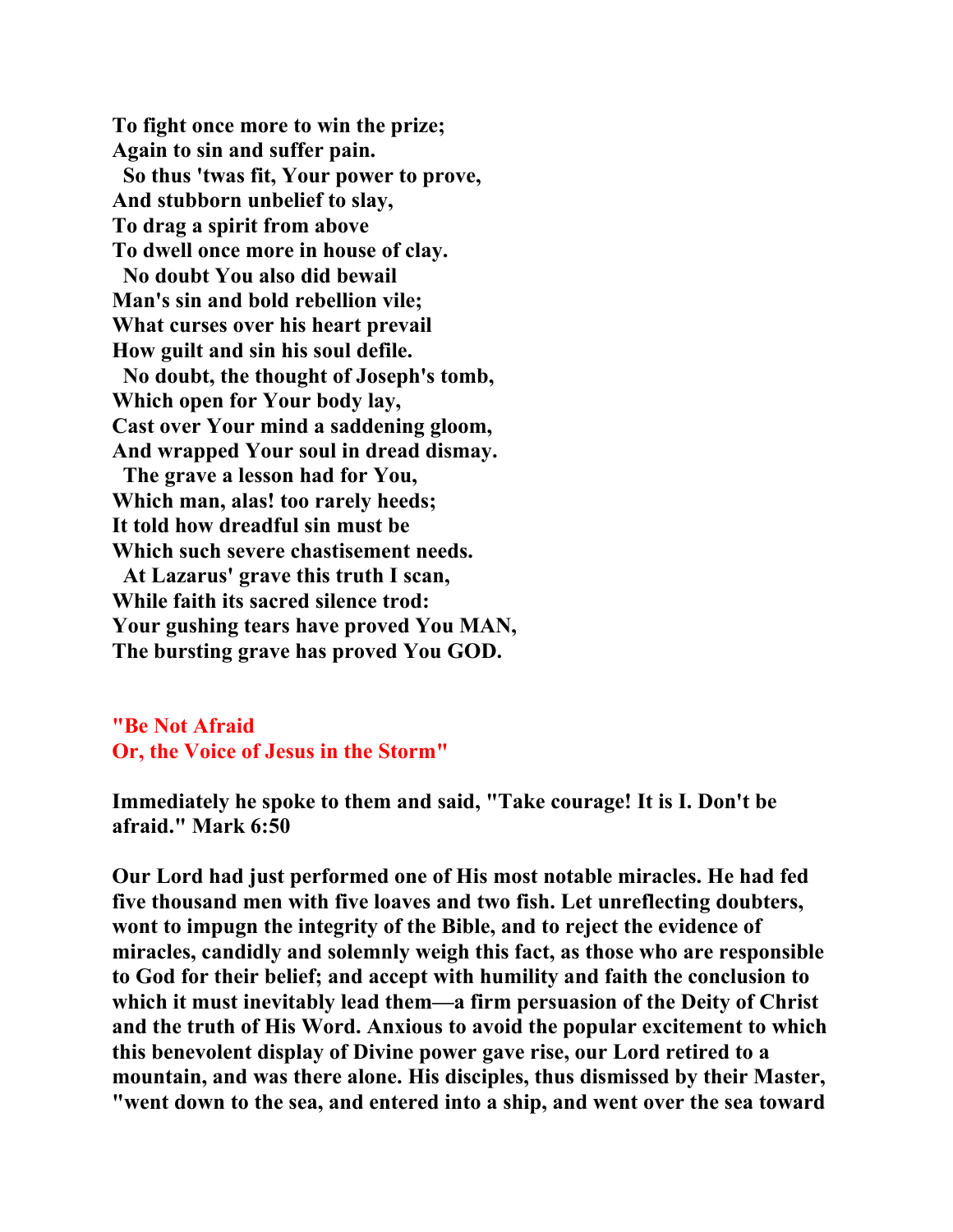**Capernaum." It was during this voyage the incident occurred which supplies our present subject. The topic which it naturally suggests is, "THE VOICE OF JESUS IN THE STORM"—a topic replete with deep instruction and sweet comfort.** 

**There is a chapter in every Christian's higher life corresponding with this incident in the life of Christ. The believer's path to glory is "through winds and storms and waves." His spiritual life is, figuratively, a voyage tempestuous seas his pathway, but heaven the port he will ultimately and surely reach. It is in the** *storm* **the voice of Jesus is now heard. Let us consider the disciples in their present condition as illustrating much of the spiritual history of the Christian.** 

**The first spiritual storm he combats is, his earliest conviction of sin; and a blessed storm it is! The Holy Spirit like "a mighty rushing wind," breathes over the soul, and the anxious cry of the Philippian jailer is heard, "What must I do to be saved?" Until now the soul has lived in all the quietness of**  *spiritual insensibility***. There has indeed been a calm, but it was the calm of death; peace, but the peace of the grave. The soul has been dead in trespasses and sins. But now there is a storm, an awakening, a resurrection from a death of sin. The law of God has been applied to the conscience, its holiness is seen, its condemnation is felt, and the soul cries out, "Lord, save, I perish!"** 

**My reader, has this storm of sin's conviction passed over you? Has it roused you from your deep, Jonah-like sleep? Has it driven you out of your lying refuges, your false pleas, and your fatal hope? Have you felt the vessel of your soul sinking amid the dark, surging waves of condemnation yawning to receive you? Spirit of the living God! blow upon the soul that it may live! Alarm the careless, awaken the sleeper, quicken the dead, and create such a tempest of sin's conviction, as the voice of Jesus alone can still.** 

**We do not assert that** *all* **conviction of sin, in its first stage, partakes of the same character. There is** *a diversity of operation* **in the Holy Spirit's work. With some, the first storm of conviction is not so violent; it is more the soft, gentle breeze, breathing as from the sunny south. With others, it is the north wind that blows powerful and penetrating; but, in both cases it is the same Spirit that quickens, and both operations illustrate the mystery and sovereignty of divine grace.**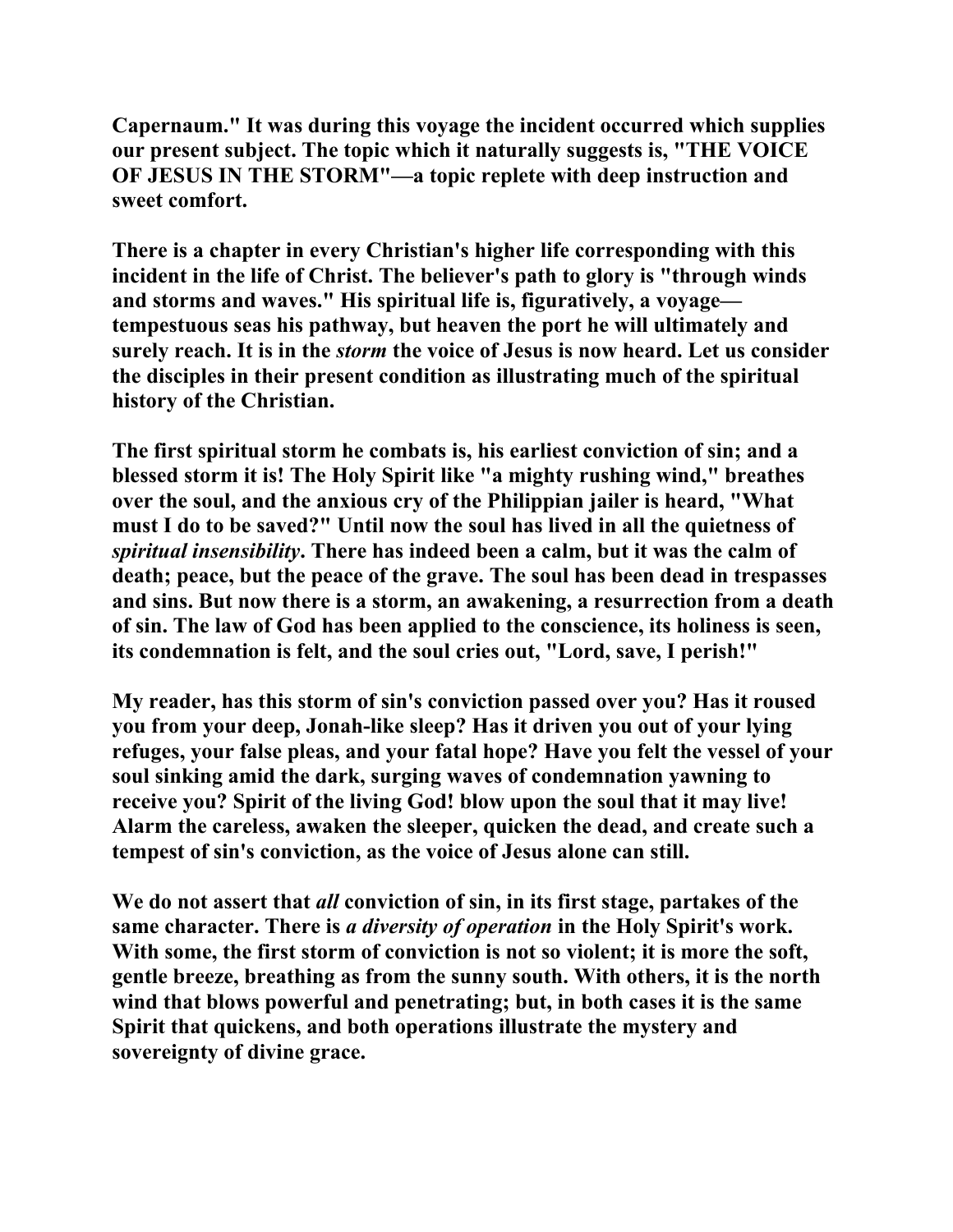**Be careful, there fore, of ignoring your conviction because, measuring your experience by others, you find your early conviction of sin was not of so pungent and marked a character as theirs. This would be unwise. There are two gates into the great temple of God's converting grace—the north gate and the south gate. (Ezek. 44:9) Two individuals entering, the one by the north, and the other by the south gate, will meet together in the same sacred edifice, and together unite in the same eternal song, "By grace are we saved!"** 

**To deny, then, your conversion, because you were rather** *drawn* **to Christ than**  *driven***, were borne to the cross upon the gentle wing of the south gale, rather than upon the strong, rude wing of the north wind, would be both unwise to yourself and dishonoring to the Spirit. You felt yourself a sinner, you saw enough of the plague of your own heart to despair of all salvation in and of yourself, and thus spiritually convinced you went in faith to the Lord Jesus with the acknowledgment,** 

**"Other refuge have I none, Hangs my helpless soul on You."** 

**See, then, that you do not grieve and disown the Spirit by denying His most blessed work of grace in your soul. Wait His time; sooner or later, He will show you more of your sinfulness, will reveal to you greater abominations than you have yet seen, when your deeper experience, your increased knowledge of Christ, and the blood that cleanses from all sin, will enable you to look into this new 'chamber of imagery' in your soul without despair.** 

**Acknowledge, then, the sovereignty of the Spirit in conversion, be thankful, and praise God that you know anything at all of yourself as a sinner, and anything of Christ as your Savior. "It is the Spirit that quickens." Blessed are they who feel His gentlest breath!** 

**"As blows the wind, and in its flight, Escapes the glance of keenest sight, So are the wonder-working ways Of God's regenerating grace. As over our frame we feel the gale, Gently or mightily prevail, So some are softly drawn to heaven, And others as by tempest driven."**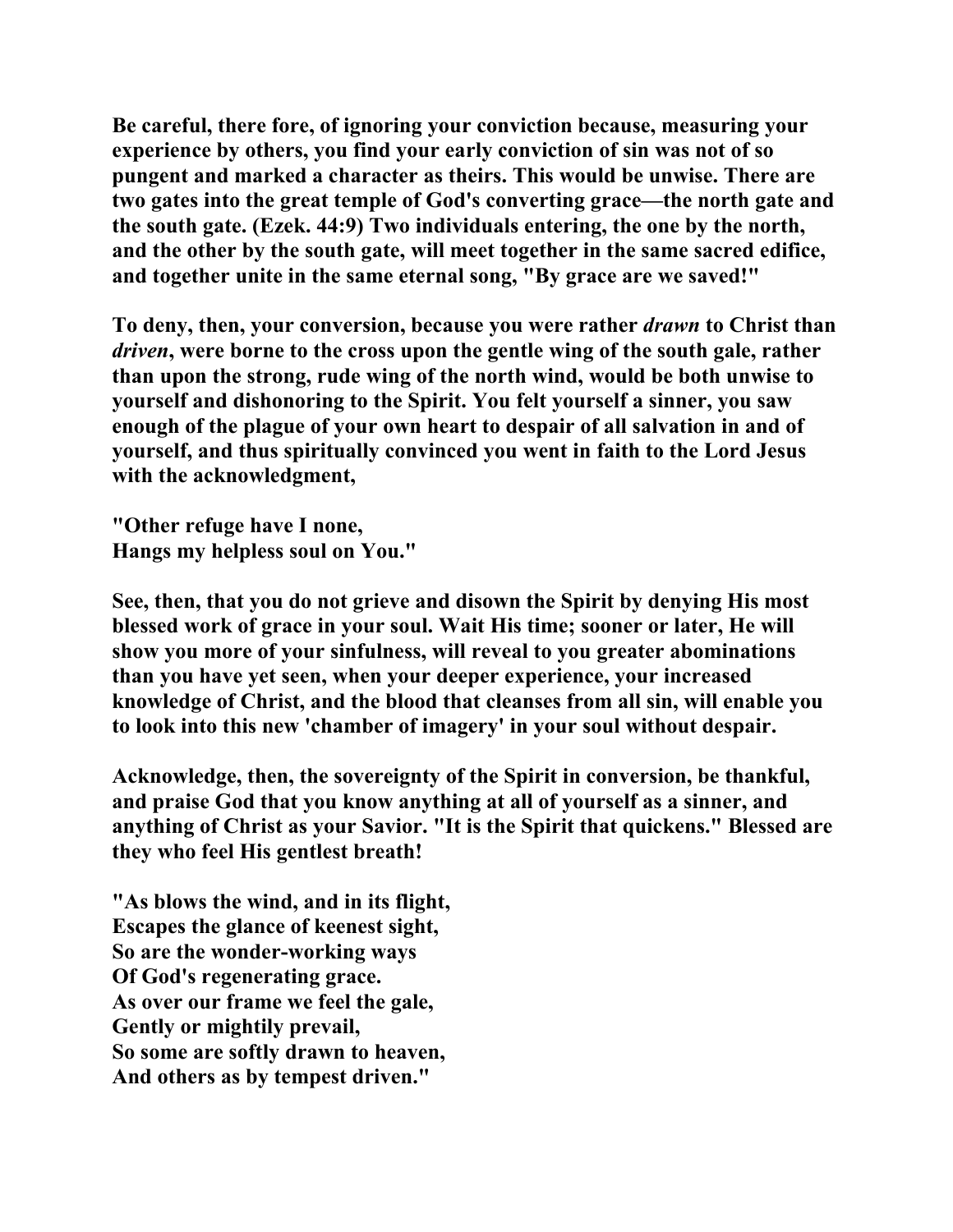**The disciples in the storm is also symbolic of some of the spiritual exercises of the believer in his Christian journey. Probably, when these disciples of Jesus embarked upon their voyage, they little dreamt of the tempest that awaited them. They, doubtless, expected a smooth and safe passage to the other side. And thus when many of God's people set out upon the Christian voyage, and spread their sails to the fair, gentle breeze, they little anticipate the tempestuous winds and high seas they will encounter before they reach the haven where they would be.** 

 **But the Lord sees the 'needs be' for those storms, and so in wisdom and love, He sends them. Hence, soul-storms consist often of a more painful acquaintance with self—a deeper knowledge and conviction of indwelling sin—the power of the law brought into the conscience—a sense of divine wrath—the hidings of God's face—the fiery darts of Satan. All this is needful to help the soul onward. We have need to be shaken out of our spiritual slothfulness—to be roused from spiritual apathy—to be stirred up to prayer. Light winds help us onward but little, smooth waves still less.** 

**"More the treacherous** *calm* **I dread; Than** *tempests* **bursting over my head."** 

**This, perhaps, is in answer to prayer. You have long asked the Lord to speed you in your heavenly course, to advance you in the divine life, to increase your personal holiness, and to endear Himself to your soul. You have longed to feel the Savior more precious, for a closer walk, for more matured fitness for heaven, for a stronger and more favoring gale wafting you more truly and rapidly onward to the eternal haven.** *The Lord has answered your prayer in a way you may not have expected, but still it is the right way.* **He has sent the**  *storm***; the waters have come into your soul; and the frail, trembling bark has well-near submerged.** 

**But what line can measure the increased speed your soul has attained through those tempestuous days and dreary nights pursuing its way homewardbound? The** *character of God* **has been more blessedly unfolded to you; you have got a** *firmer hold upon Christ***; the faithfulness of the Covenant has been more thoroughly tested; the promises have become more precious; and all this has been in answer to your many earnest and long-offered prayers that your soul might "grow in grace, and in the knowledge of our Lord and Savior Jesus Christ." God has answered you,** *but in His own way***.**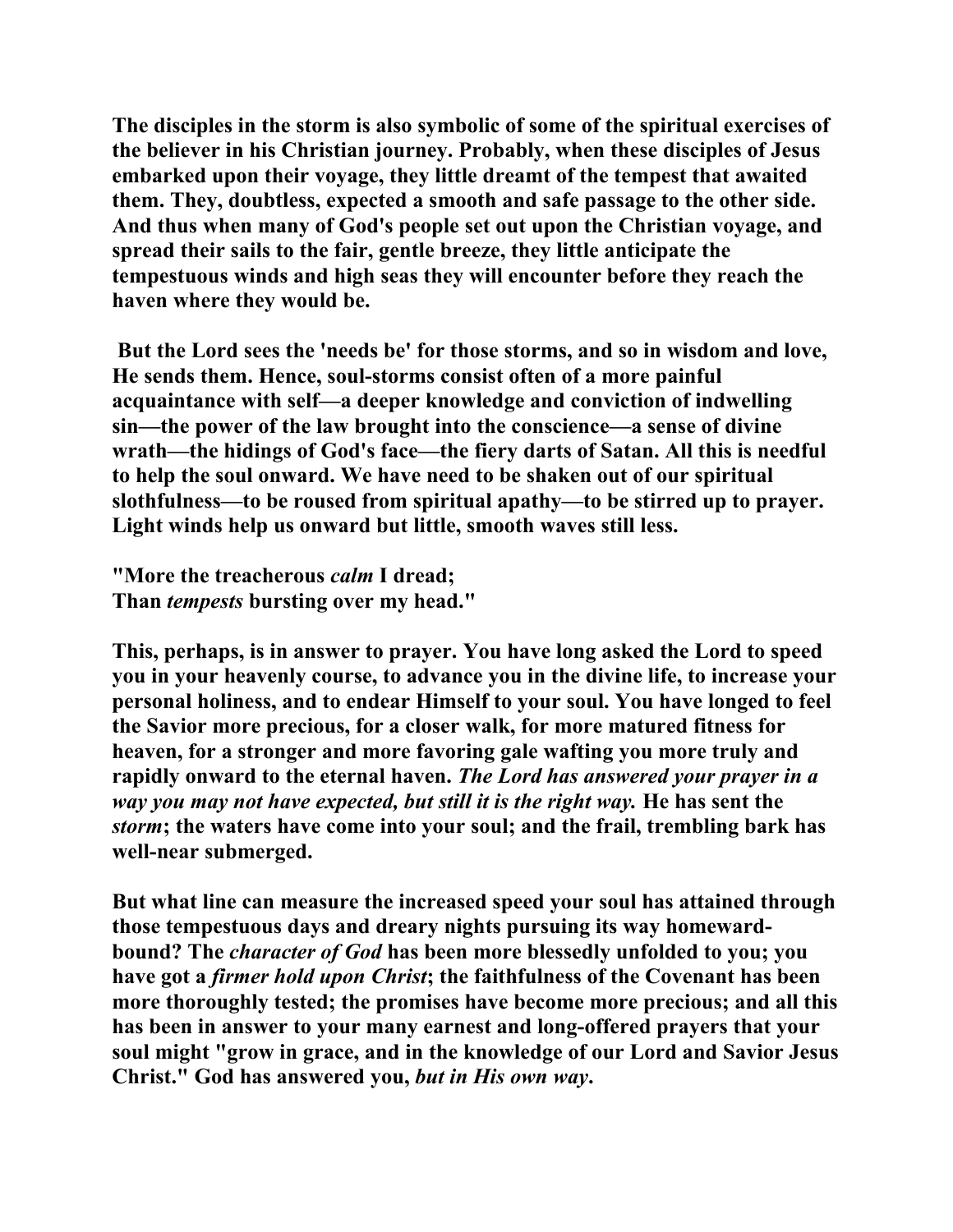**There are, then, the storms of adversity which the believer encounters in his course. Our Christianity does not exempt us from those afflictive events which are alike common to the world.** *Life is a troubled-sea***; and all who plough it more or less encounter the storms of adversity which sweep its surface. Affliction, sooner or later, in some one or more of its endless forms, is our portion here. It is a necessary discipline. It is a preparatory process for the appreciation and enjoyment of heaven.** 

**I do not think that heaven would have the enjoyment it possesses without trial. Its happiness is so great, there must be an education, a fitness of the soul for its enjoyment. That education is obtained in** *the school of sorrow***. All the saints in glory, headed by Christ their Leader, came out of great tribulation. And if the Elder Brother—He, the sinless Savior, He, the blessed Son of the Father was not exempt from tribulation, shall we ask, shall we desire it?** 

*Diversified* **are the storms of God's people, deriving their character often from the peculiar position in which each believer is placed in life, just as the storms which sweep the ocean derive their intensity from the latitudes in which they occur. Do we possess** *affluence?***—the storms of adversity sweep it away, and we are poor. Are we in places of** *power?***—the wind of popularity changes, and the idol of today becomes the football of tomorrow. Is our table encircled by loved olive branches, or does the gentle vine entwine in clinging beauty around our dwelling?—death enters and bears away the fond treasure of our heart; the olive branch fades, the tender vine is smitten and dies.** 

**"Many are the afflictions of the righteous, but the Lord delivers out of them all." "Through much tribulation we are to enter the kingdom." But oh, how helpful in our heavenly course are these rude and fierce tempests! Many of the Lord's people will testify that** *their souls make little or no real progress in the divine life, but under the pressure of adversity.* **As we have remarked, light breezes and smooth seas help them on but little. The vessel is so slow sailing, and withal so heavily-laden, that nothing but strong winds and tempestuous waves, and cross seas, speed it on in its heavenly way.** 

**To change the figure: just as the tempest impels the root more deeply and firmly into the earth, the tree thus acquiring vigor and growth by the very means that threatened to sweep it from the forest, so** *"God's trees* **of righteousness," trees of His own right-hand planting, are "rooted and grounded" in Christ and in faith and in love by those very trials, afflictions, and sorrows which seemed the most adverse to their well-being. Affliction is a**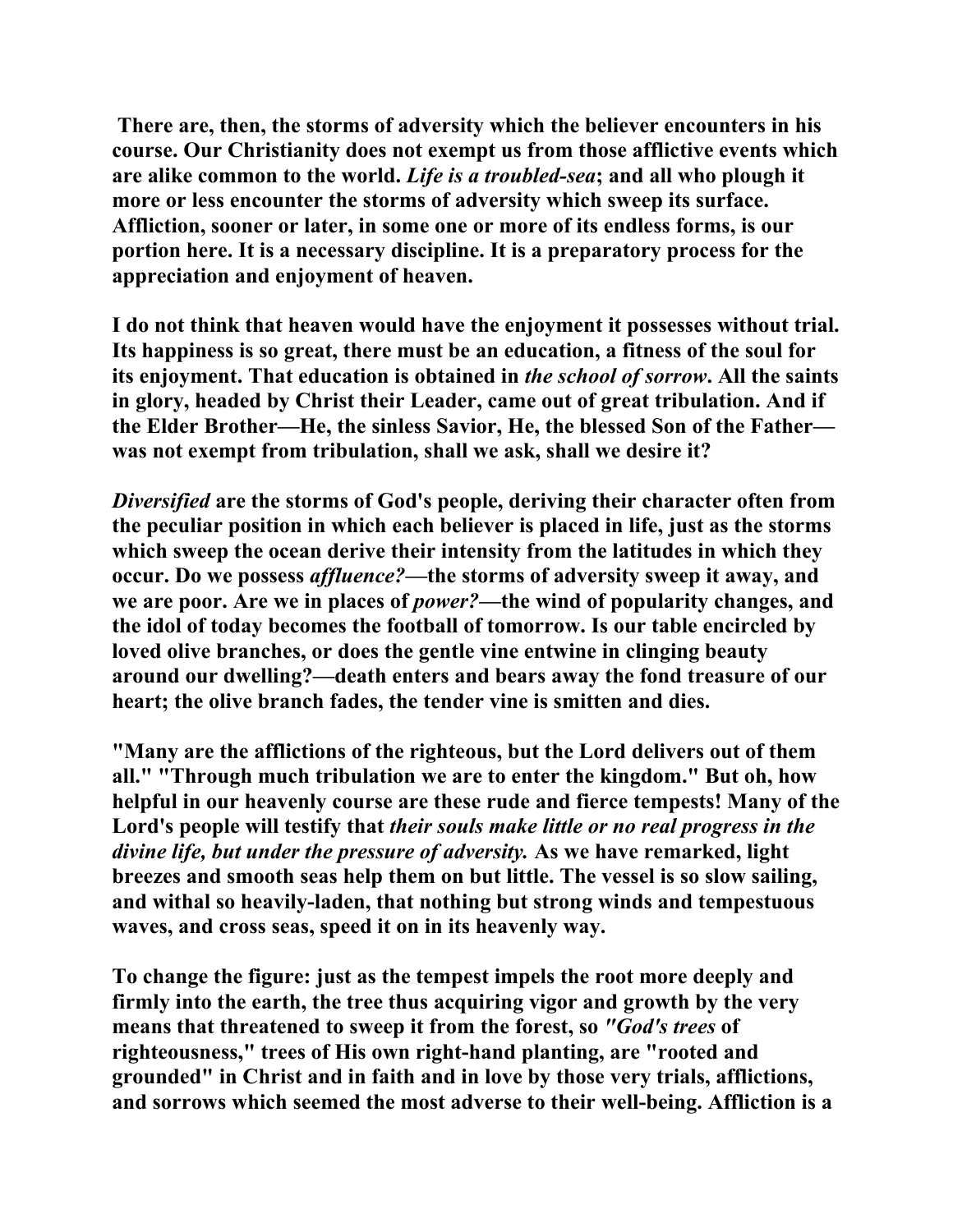**sowing time, a growing time, a harvest time—the discipline not pleasant now, but afterwards yielding the peaceable fruits of righteousness to those who are exercised thereby.** 

**Testify, O afflicted one, what a precious, priceless blessing that affliction has been to your soul. Testify how the storm that made you poor, enriched you with God's love; how the tempest that broke the stem of your beautiful flower, brought you more closely beneath the shadow of the tree of life; how the contrary winds, and the cross seas, and the surging waves impelled your bark onward, giving you, through the glass of faith, a closer, brighter view of the desired haven where Jesus is bringing all His spiritual mariners. But for the storm how little should we know of His power who controls our tempest, and of His love who quells our fears.** 

**And** *where was Jesus* **while the disciples were in the storm? He was alone in the mountain in prayer***—in prayer for them!* **Why did He withdraw His presence well knowing that dangers and fears awaited them? That they might learn the great lesson of the Christian life, namely, that, "without Me you can do nothing." It is thus the Lord now deals with us. He will have us know our weakness, and dependence upon Him our strength. He will wean us from ourselves, and deaden us to the world, and teach us where our great supplies of grace and power and comfort are.** 

**And all this time of our earthly storm and danger, where is Christ? He is in heaven, now to appear in the presence of God for us." He is in glory praying for His Church. With a sleepless eye of love resting upon our storm-tossed souls, He is interceding for us with the Father, that our afflictions engulf us not, that our faith fail not, that our fears prevail not, but that we may be kept by the power of God through faith unto salvation.** 

**Oh how sweet a truth is the intercession of Christ! How soothing and sanctifying the thought, that we are now resting upon His bosom, are entwined with His prayers, that our names are borne upon His heart, that our needs are breathed from His lips, and that our people are ever represented before God in His own! We make too little use of the intercession of Jesus, our great High Priest within the veil. It is too seldom the subject of our meditation, is too loosely entwined with the events and experience of our daily, professional, and home life. By this neglect what losers we are! What a fount of sympathy our own hands seal, and from what a source of succor we sever ourselves!**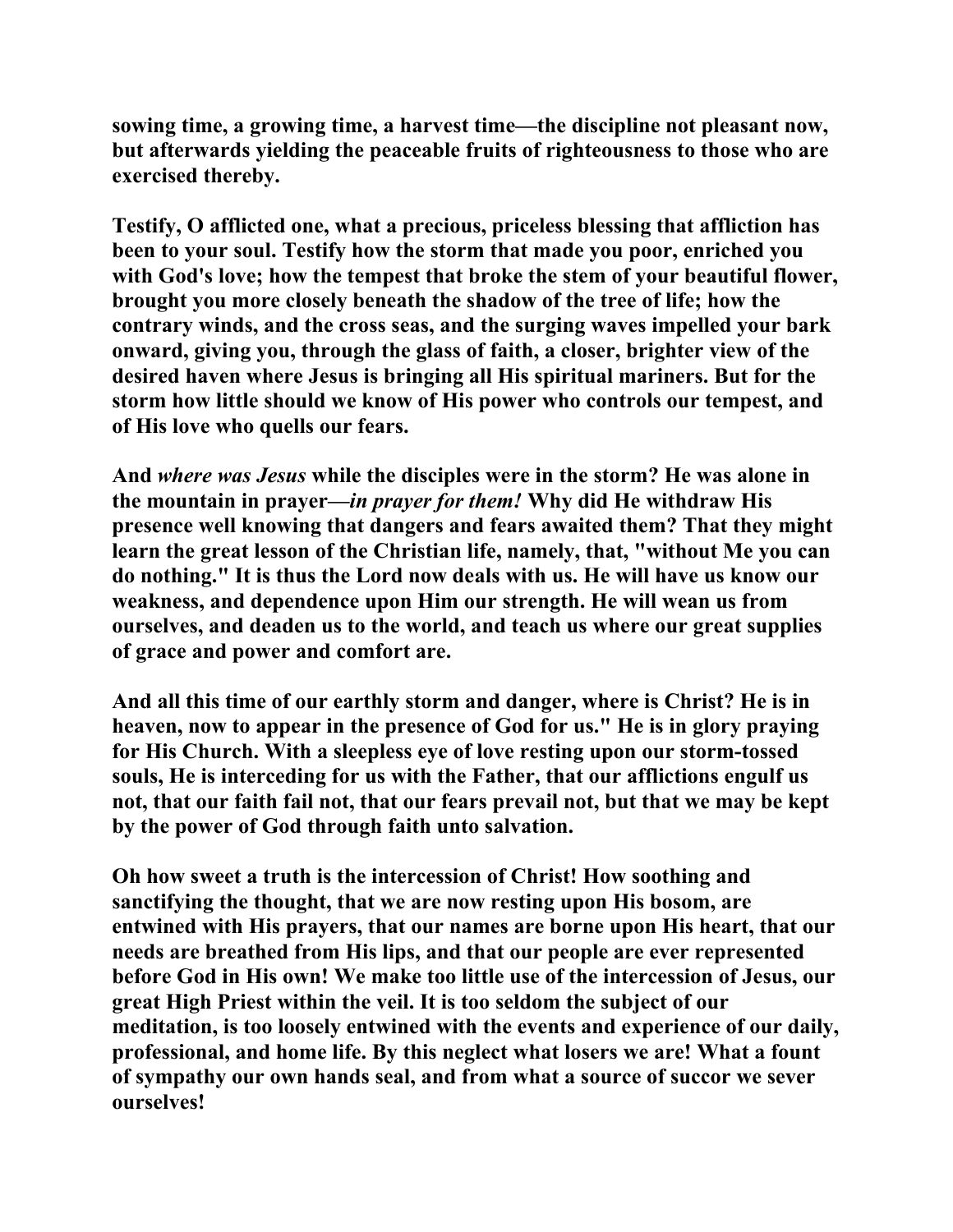*Is there any thought more strengthening, animating, and promotive of our holiness, than that Christ is each moment praying for us in heaven?* **We ask the prayers of the Lord's people, and are strengthened thereby. How much more needed, precious, and prevalent the intercession of Christ! Earthly friends die, or distance removes them, and in process of time we, perhaps, lose their sympathy and prayerful remembrance. But, "Jesus ever lives to make intercession for us." Exalted though He is in glory, the same heart beats within that breast that throbbed and sorrowed and bled on earth.** 

**Encircled by myriads of glorified spirits, He is not neglectful of His saints below. He trod the path you now tread, and sanctified it. He passed through your temptation, and foiled it. He drank your bitter cup, and sweetened it. He traveled through your darkness, and illumined it. He bore your cross, and lightened it. He suffered your persecution, and disarmed it. He experienced your death, and plucked the sting from the last foe. He lay in the grave, and left an undying light and fragrance there.** 

**Look up to Him, then, as your Intercessor. Nothing that He asks the Father is refused Him. He never receives a denial. Your suit, blended with His own, prevails in the Chancery of heaven. And when through suffering, or languor, or sorrow you cannot pour out your needs yourself, Christ is praying for you, employing His interest in your behalf with God. And Him, the Father hears always.** 

**And could the Lord be ignorant of, or indifferent to, the present position of His disciples? Impossible! He beheld them from the shore. They recognized not Him, but His wakeful, watchful eye rested upon them. "He saw them toiling in rowing, for the wind was contrary unto them." The yawning ocean, the billow's spray, the misty storm could not veil them from His view. Lord, You know my present position. You see my mental conflict, my spiritual exercises, my bodily infirmity, how high the waves, how contrary the wind, how fierce the tempest, how exhausting the toil in rowing. Sweet and comforting assurance, my reader!** 

**Others—the nearest and the dearest—may know nothing of your inner life, the world of excitement within, the anxiety of mind, the nervous pressure, the spiritual conflict, the trial, the sorrow, the need through which you are passing; enough, that Jesus stands upon the shore of glory, and gazes down**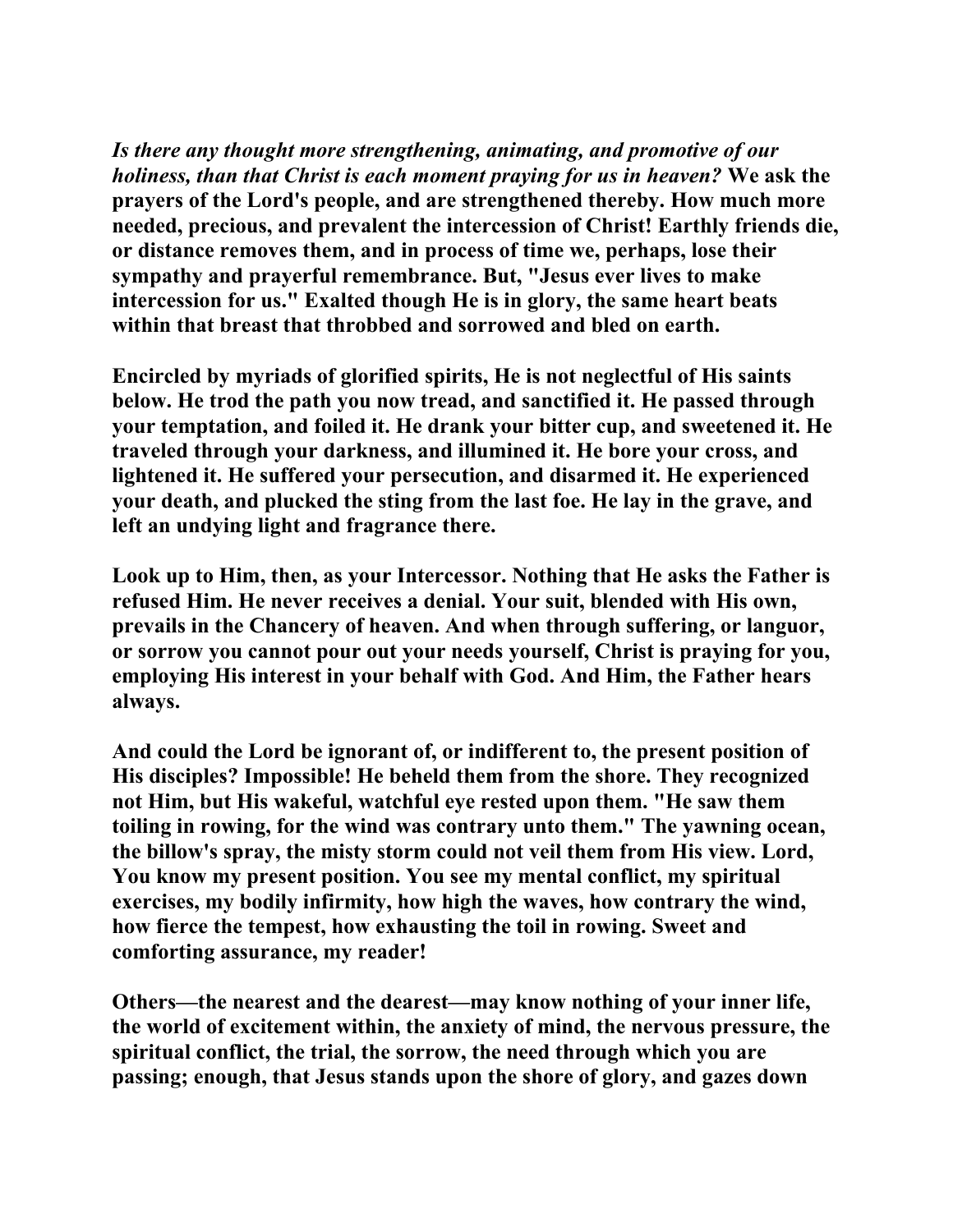**upon all the way you take with an eye of watchful, faithful love! Nor will he ever remove that eye until He brings you home to Himself in heaven.** 

 **"Begone, unbelief, my Savior is near, And for my relief will surely appear; By prayer let me wrestle, and He will perform; With Christ in the vessel, I smile at the storm.** 

 **"His love in times past, forbids me to think He'll leave me at last in trouble to sink; Each sweet Ebenezer I have in view, Confirms His good pleasure to help me quite through."** 

**But Jesus, as in the case of Lazarus,** *tarries***. "It was now dark, and Jesus had not come to them." Why this delay? Oh, there was infinite wisdom and divine love in it. He waited but the fittest moment to appear on their behalf. In the same light as we have already exhorted, let us view all the Lord's**  *postponements and delays* **in appearing on our behalf. He waits the appointed time. It is, perhaps, dark—oh, how dark!—and still there are no signs of Christ's coming to your help. Be it so. He would have you now learn, that it is good for a man that he has hope, and quietly wait for the salvation of the Lord."** 

 **There is no obscurity with Him, "He judges through the dark cloud." And when the night, long and dreary, has deepened into a darkness that might be felt, at this juncture Christ appears walking upon the water. It has been a**  *night of weeping***, but now the** *morning* **dawns, and it is a morning of joy. There is a** *day-dawn,* **beloved, succeeding the darkest and longest night of our history. "The night comes, and also the morning." Faint not in the day of adversity. Let faith and hope hold out, and patience have her perfect work until Jesus comes. "Until the day break, and the shadows flee away, I will get to the mountain of myrrh, and to the hill of frankincense."** 

**O yes, Christ is coming! and all these clouds shall quickly melt into the light and splendor of millennial and eternal day. The "Bright and Morning Star," already high in the heavens, shines through the interstices of the clouds which drape and darken the sky, and will soon beam forth in its full, unclouded effulgence. This night of weeping will soon have passed, and then will come the glorious morning, and the perfect and endless day of millennial bliss.**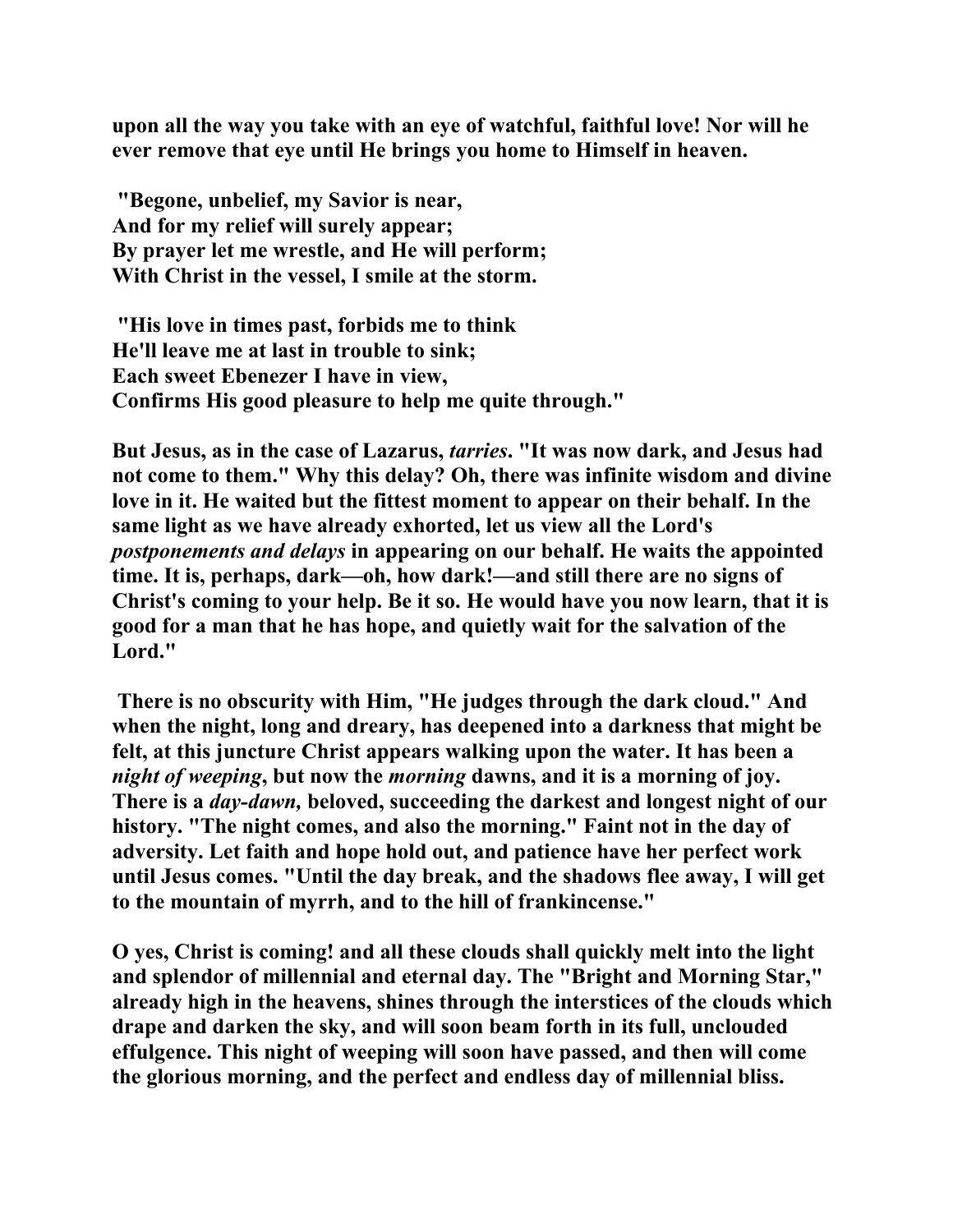**"And about the fourth watch of the night He came unto them walking upon the sea." The fourth watch, or about three o'clock in the morning, the darkest and most wishful period of the night.** *Their emergency was His gracious opportunity.* **The height of their fears was the measure of His love. It is thus with his people now. It is dark, and Jesus has not come to us. But it must grow darker still! The "fourth watch" must come.** 

**The darker the night the more visible the stars, and more brilliant the heavens. God's interpositions on our behalf are never so marked and grateful as when our extremity is the greatest. Jesus' love never shines so bright, His pity never appears so tender, His grace never so illustrious, as when we are brought to our wit's end. He waits until the "fourth watch" of our night of tempest and of anxious toil; and then, when weary and exhausted with rowing against wind and tide, our difficulties only exceeded in their height by the fears which they inspire, treading the crest of the billows He advances to our deliverance!** 

**What marvellous words are those—"walking upon the sea." He made it. He set its bounds and He controls it; and now, in all the majesty of His Deity, blended with all the sympathy of His humanity, He comes to the help of His disciples. How truly did He now appear the Sovereign of the seas, the Head of creation! "The waters saw you, O God, the waters saw you; they were afraid: the depths also were troubled." They acknowledged the Godhead, and obeyed the voice of their Creator, proud that He trod their limpid pavement.** 

**Who can tread the broken and dark waves that often dash and foam and surge around us, but Jesus! What are our troubles, what our sorrows, what our needs, what our difficulties, to Him! He can as easily control the huge billows which come into our soul, as He walked upon the sea to the rescue of His disciples. Oh, how we limit the Son of God! What low views we have of Christ!—of His power, His grace, His love, His nearness to us at all times!** 

**We turn again to the disciples. So supernatural was their Lord's appearance as He approached them—His feet tipping with golden light the mountain billows—the disciples were afraid, for they knew not that it was Jesus. Little thought they how near to them, amid the storm and in their highest fears, was**  *their best, most powerful, and ever faithful Friend!* 

**And thus we often, too,** *mistake* **our blessed Lord. We are so filled with fear, are so desponding and sinking, that, looking at God's character through His**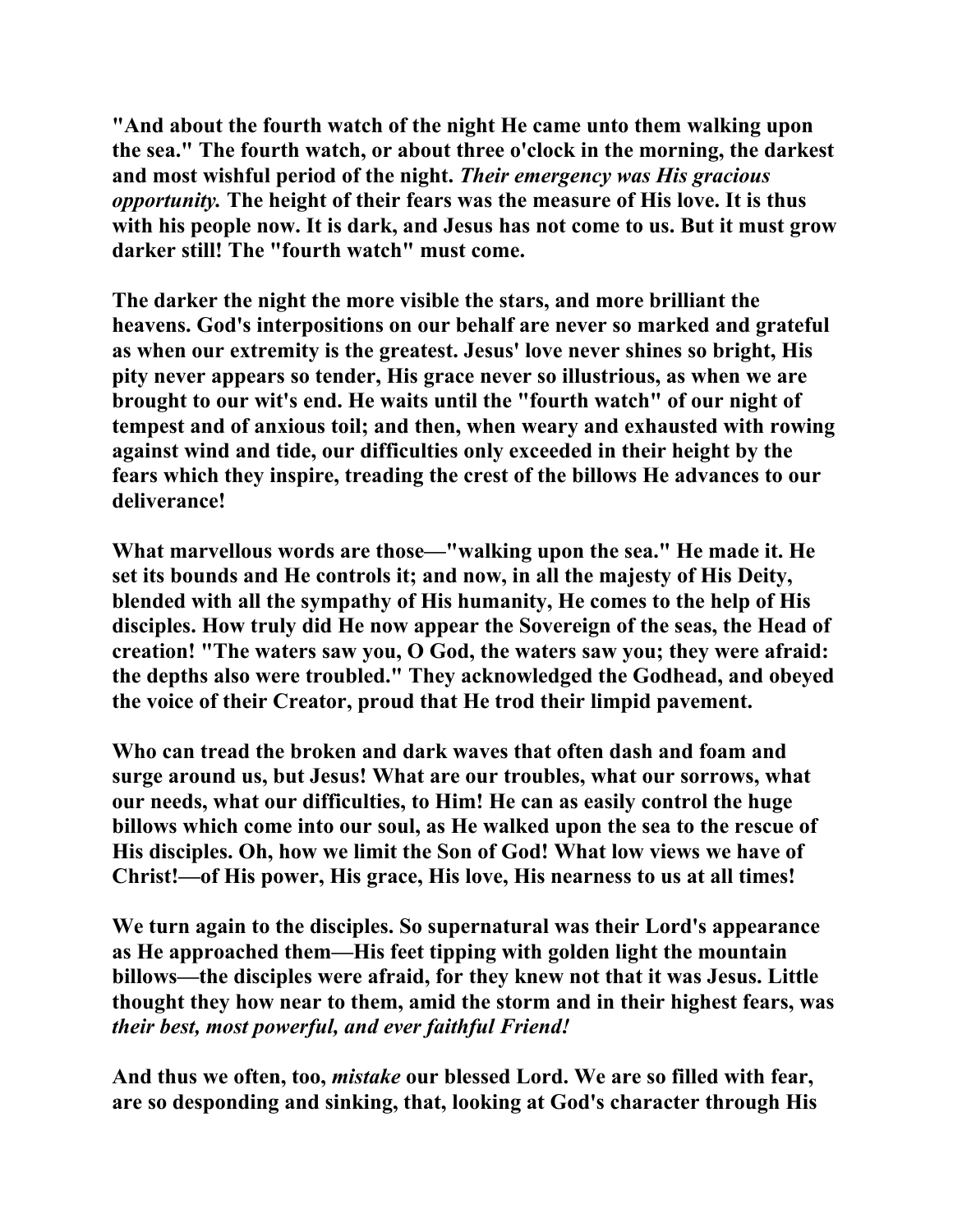**dealings, and interpreting His promises by His providences, like the disciples in the storm, appalled and overwhelmed with terror, we cry out for fear! And when, too, the Holy Spirit gives us a deep, and still deepening, sense of our sinfulness, and we have a vivid perception of the justice of God, seeing Christ through this dark and hazy medium, just as the disciples saw Him only through the gray twilight of morning, we exclaim, "Depart from me, for I am a sinful man, O Lord!" mistaking our Savior for an avenger, our Friend for a foe.** 

 **How groundless for the most part are the fears of the believer in Jesus! There is but one thing we need fear—sinning against God. "How can I do this great wickedness, and sin against God?" "You, God, see me." Such is the strong language of a God-fearing man, a saint of God fearing only sin. But we have no reason to distrust God, or to fear that Christ will not come to us walking upon our troubled waves just at the crisis when our peril is the greatest and our alarm the highest.** 

**"He talked with them." He brought them at once into communion with Himself. The first tones of His voice betrayed Him, and its first accents allayed all their fears. Jesus talks with His people now. They hear His voice amid the raging tempest, in the cloudy pillar, from 'the secret place of thunder,' and in the still, calm hour of pensive thought.** 

**"It is the voice of my Beloved," exclaims the Christ-loving disciple, speak how and when it may. "My sheep hear my voice, and they know not the voice of strangers." Have we this mark of the true sheep of Christ? Can we distinguish the voice of God from man, the voice of truth from error, the voice of Christ's true ministers from false teachers, the voice of Jesus from the voice of all others? "The sheep follow Him, for they know his voice."** 

**Jesus still talks with His people. He speaks** *pardon* **to the guilty,** *peace* **to the troubled,** *comfort* **to the sad,** *heart-cheer* **to the fearful, and** *hope* **to the despairing.** *There is but one voice that can still the tempest of the soul and give it peace.* **Let no voice but Christ's assure you of your salvation—no voice but God's ever pronounce you pardoned. He has** *delegated* **no priestly authority or power to man either to bind your sins or to loose them, either to confess or to absolve you. It is daring presumption that claims it, the deepest blasphemy that employs it, and the basest and most abject prostration of the intellect that acknowledges it. I return to the thought, let no voice but that of Christ pronounce your sins pardoned. Let nothing but an** *applied* **Atonement, the**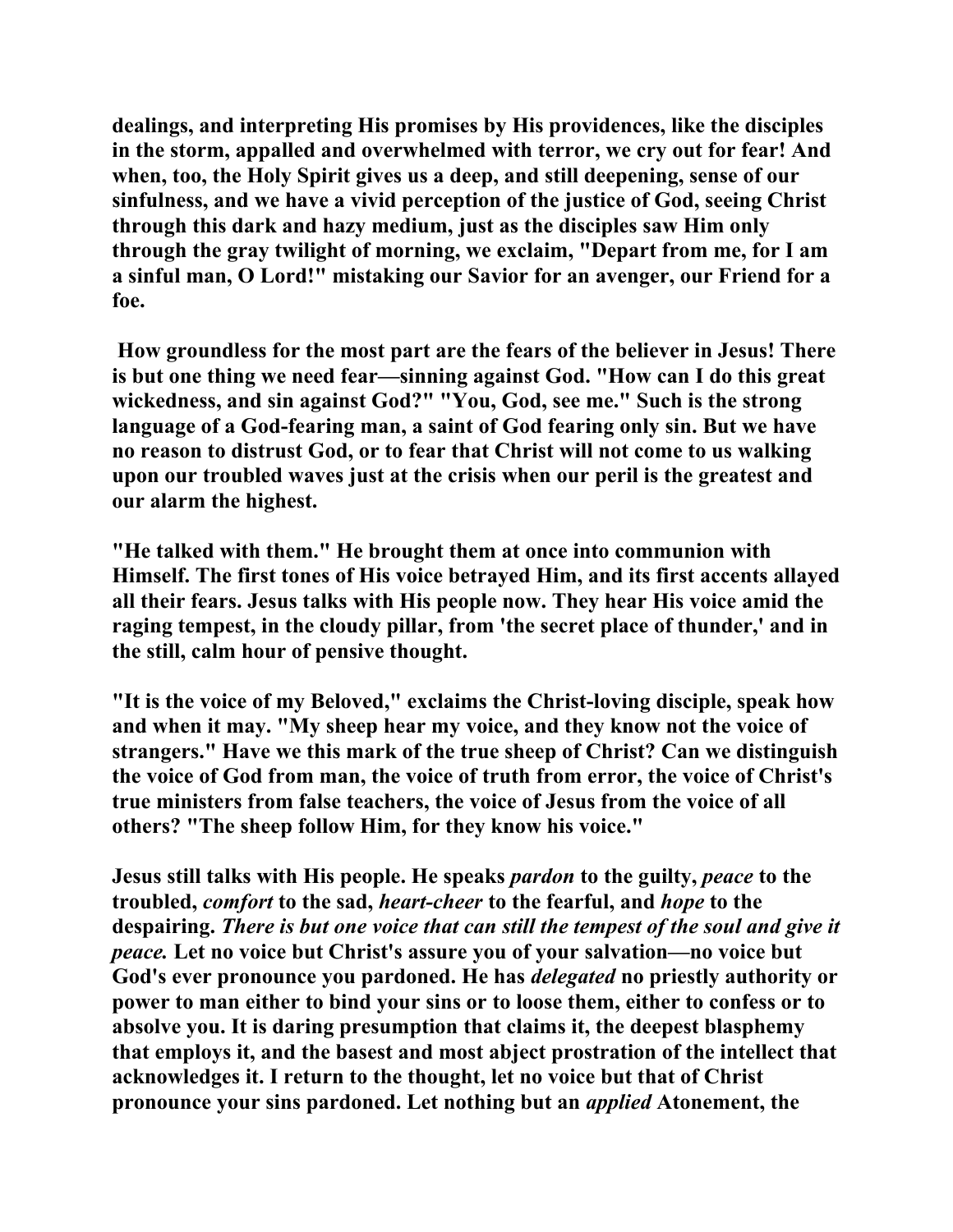**blood** *sprinkled***, allay your convictions, quell your fears, and assure you that you are really, truly saved.** 

**And, then, with regard to prayer, endeavor to realize the idea of** *real fellowship and communion* **to be just this—Jesus talking with you, and you talking—as did the disciples on the mount—with Jesus. How will this conception of what true prayer is simplify your approach to the mercy-seat!**  *Prayer is, Christ talking with us, and we talking with Christ. Dwell upon this* **thought until all your vague, cold views of prayer vanish, and you find yourself sitting at the feet of Jesus, bathed in the sunshine of His presence, talking with Him in all the simplicity of a little child, and gazing up into His face in all the confidence of a loving disciple.** 

**"It is I, be not afraid." Such were the thrilling words with which He calmed their excited feelings, soothed and assured their troubled minds. Words of marvellous significance! Of all the many titles which He wore, not one is mentioned now. Nor is this needful. This one word, this divine personal pronoun, contained and expressed them all: "IT IS I."** 

**Such is the voice of Jesus to us now. It speaks in every storm—faith hears it in every circumstance of life. Christ's union with His people involves His personal control of all the events of their individual history. Indeed, there is not an incident in your momentous life which does not bring Jesus to your side, riding as in a chariot, bright or somber. The checkered events of your daily life are so many comings of Christ to you, and are equally so many errands bidding you go to Him. He wants us to meet Him in all His providential dispensations.** 

**If each one contains His heart—as it most assuredly does—He asks the union of our heart with His. Listen, then, to the voice of Jesus in the storm. "It is I"—who raised the tempest in your soul, and will control it. "It is I"—who sent your affliction, and will be with you in it. "It is I"—who kindled the furnace, and will watch the flames, and bring you through it. "It is I"—who formed your burden, who carved your cross, and who will strengthen you to bear it. "It is I"—who mixed your cup of grief, and will enable you to drink it with meek submission to your Father's will. "It is I"—who took from you worldly substance, who bereft you of your child, of the wife of your bosom, of the husband of your youth, and will be infinitely better to you than husband, wife, or child. "It is I"—***who have done it all.*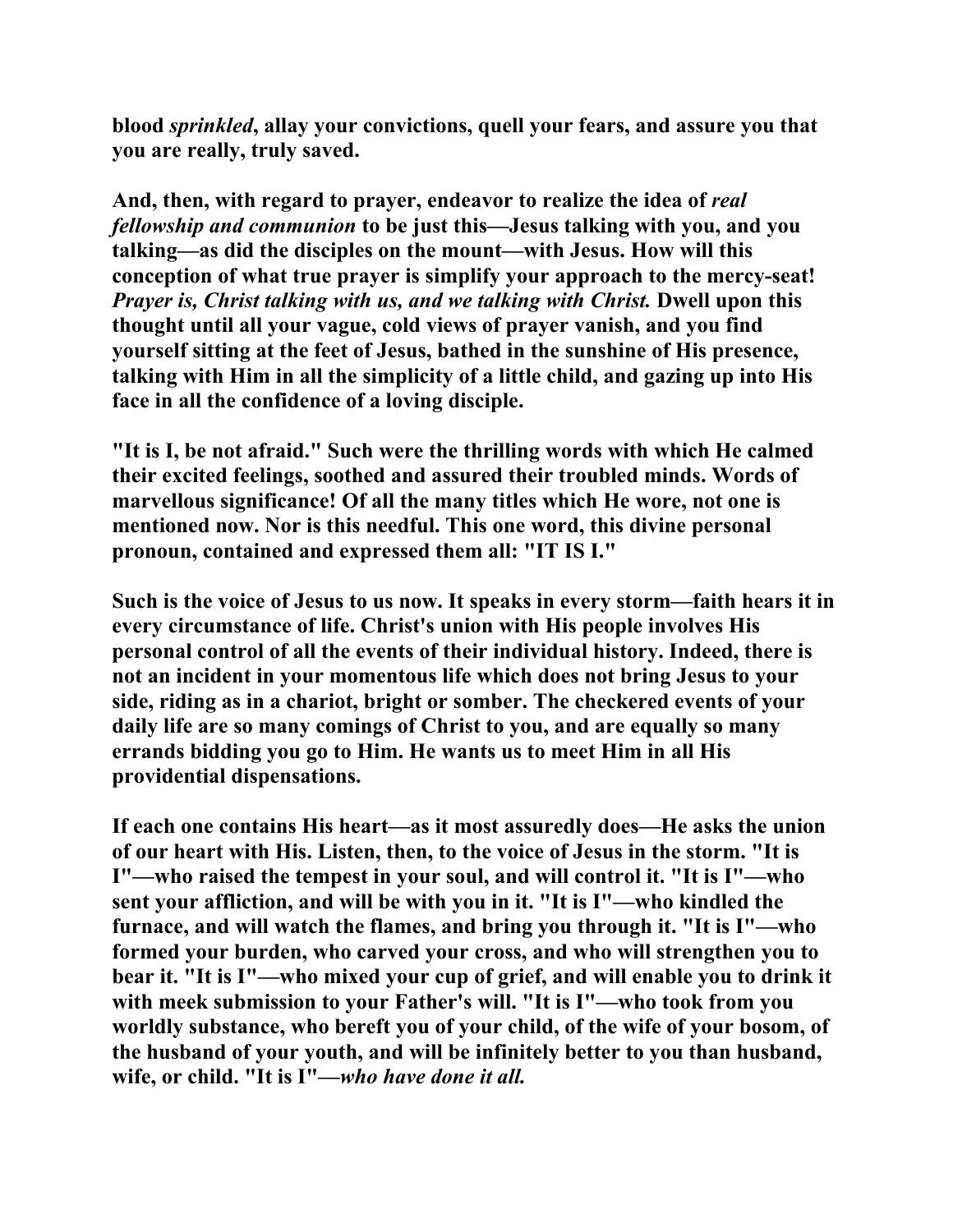**I make the clouds my chariot, and clothe myself with the tempest as with a garment. The** *night-hour* **is my time of coming, and the dark, surging waves are the pavement upon which I walk. Be of good cheer, be not afraid; "It is I—your Friend, your Brother, your Savior. I am causing all the circumstances of your life to work together for your good. It is I who permitted the enemy to assail you, the slander to blast you, the unkindness to wound you, the need to press you. Your affliction sprung not out of the ground, but came down from above a heaven-sent blessing disguised as an angel of light clad in a robe of ebony.** *I have sent all in love.* **This sickness is not unto death, but for the glory of God. This bereavement shall not always bow you to the earth, nor drape in changeless gloom your life. It is I who ordered, arranged, and controlled it all! Be of good cheer; be not afraid."** 

**Oh, responds your heart: "Then, Lord, I bow humbly to Your will. I welcome the affliction, and embrace the cross. It is no longer a baptism of fire since You are with me. This couch of weakness is strength; this bed of suffering is feathered; this flaming furnace is a paradise, while I hear Your gentle voice floating above the storm, 'Be of good cheer: it is I; be not afraid.' Enter, dear Lord, into the door of my heart, for You have it. Then I shall rejoice in tribulation, glory in infirmity, and welcome the storm. I cheerfully drink the cup of sorrow You have given me, and would return it to You over-flowing with Your praise.** 

**"The moment the disciples received Jesus into the ship, the wind ceased, and there was a great calm. What an instantaneous and delightful change! Thus is it with the tempest-tossed believer.** *When the Lord Jesus draws near and manifests Himself, all is peace!* **The storm of mental anxiety subsides, spiritual fear ceases, the burden is lightened, despondency vanishes, and a great calm diffuses itself over the soul. "He stays His rough wind in the day of His east wind." The** *fear* **that produces torment gives place to perfect love; the** *legality* **that engenders bondage is succeeded by the spirit of adoption, crying "Abba, Father;" and the heaven-bound bark glides placidly along the dimpled sea, and rides gently over the gold-tipped waves, and steers straight for the everlasting kingdom of our Lord and Savior Jesus Christ, into which it has are abundant entrance—and so He brings them unto their desired haven.** 

**All believers may not have this "abundant entrance" into glory—that is, they may not all enter heaven in full sail—nevertheless, all shall assuredly enter there, though, like Paul's shipwrecked mariners, "some on boards, and some on broken pieces of the ship." Delightful thought, that all who are in the**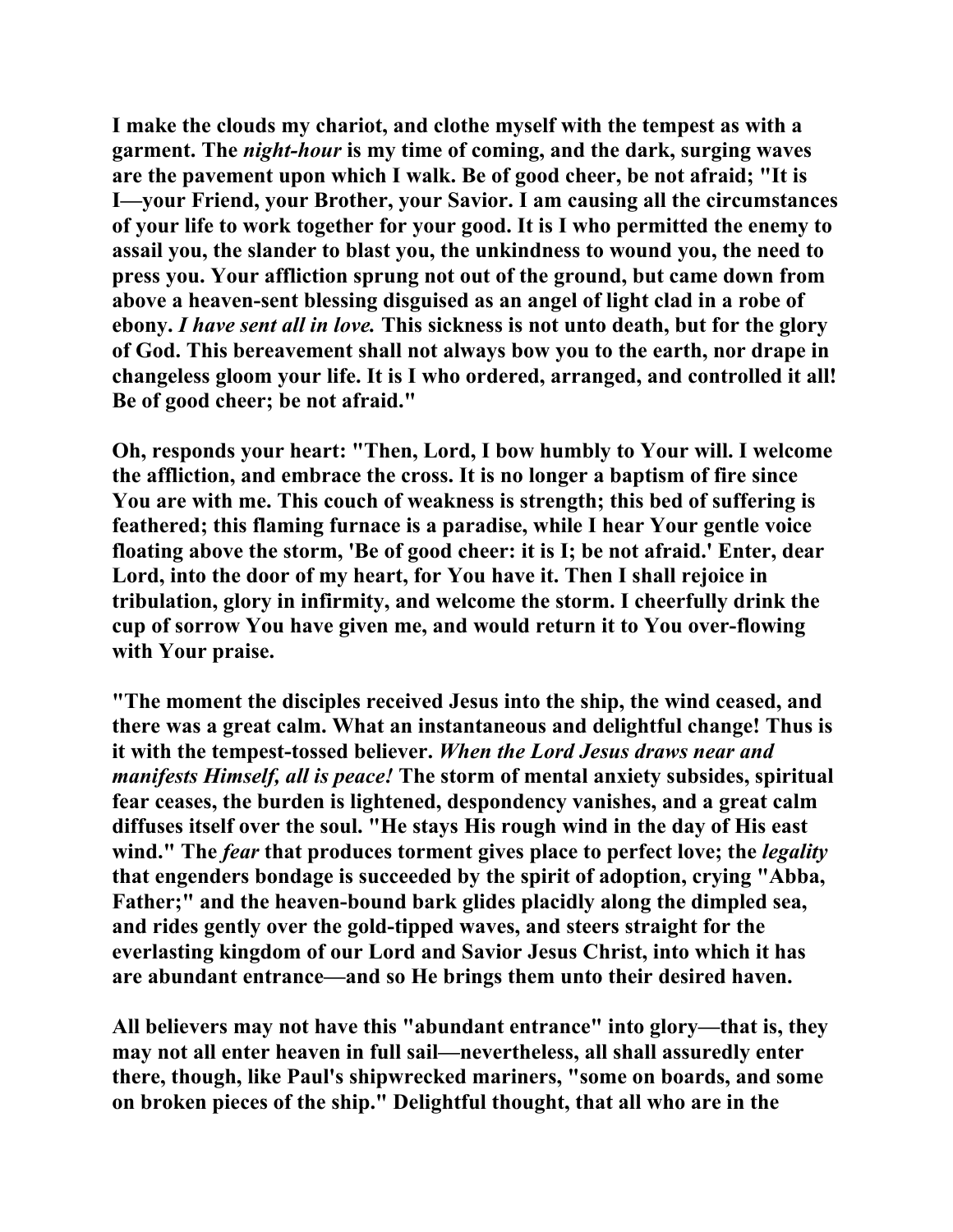**gospel-ship, all who have God their Father at the helm, all who have Christ for their pilot, shall weather every tribulation, and trial, and temptation of life, and reach heaven at last!** 

**But let it not, my reader, concerning yourself, be a matter of uncertain and doubt. Agonize for an assured hope of heaven. Be satisfied with nothing short of "Christ in you, the hope of glory." Press forward until you have found the rest, the only rest, of a poor sinner in the blood and righteousness of Christ. Then you may confidently commit yourself to all the vicissitudes of the Christian's voyage. You may have cloudy skies, and tempestuous seas, and dark nights, but you will find Jesus a "hiding-place from the wind and a covert from the tempest."** 

**He who created the** *winds* **will control them; He who made the** *sea* **will command it; He who formed the** *clouds* **will balance them, and through deep and dark waters will lead you to the Rock that is higher than you.** *In every stormy wind, in every darksome night, in every lonesome hour, in every rising fear, the voice of Jesus shall be heard, saying,* **"Be of good cheer: it is I, be not afraid."** 

**Do you shrink from the "swellings of Jordan?" Are you in bondage through the fear of death? Do you dread the solemn, the appalling hour?** *Why these fears! Jordan's waves are all under the control of Jesus!* **He has had more to do with death than we ever shall. He passed through the trackless deep, and left a path paved with the foot-prints of His feet; and when we reach its banks, and enter the cold stream, we have only to follow His footsteps—for He has abolished death—and pass dry-shod over Jordan.** 

**Repenting sinner, Jesus waits to receive you. At the voice of your weeping, He will be gracious to you. His own Spirit wrought in you this contrition, unsealed these tears, inspired these desires, awoke these confessions; and the work the Holy Spirit has begun in your soul, Jesus Christ will complete in your full, free, and present salvation. But you must believe in the Lord Jesus now, and with all your heart. You must accept Him just as He is and just as you are, without qualification or demur. There must be no adding to, or taking from, the Savior's work. Not a thought or feeling that will cast the shadow of a shade upon His glory.** 

**It would not be a greater dishonor to Christ to deny His very being than to deny His ability and willingness to save a sin-distressed, wounded, broken-**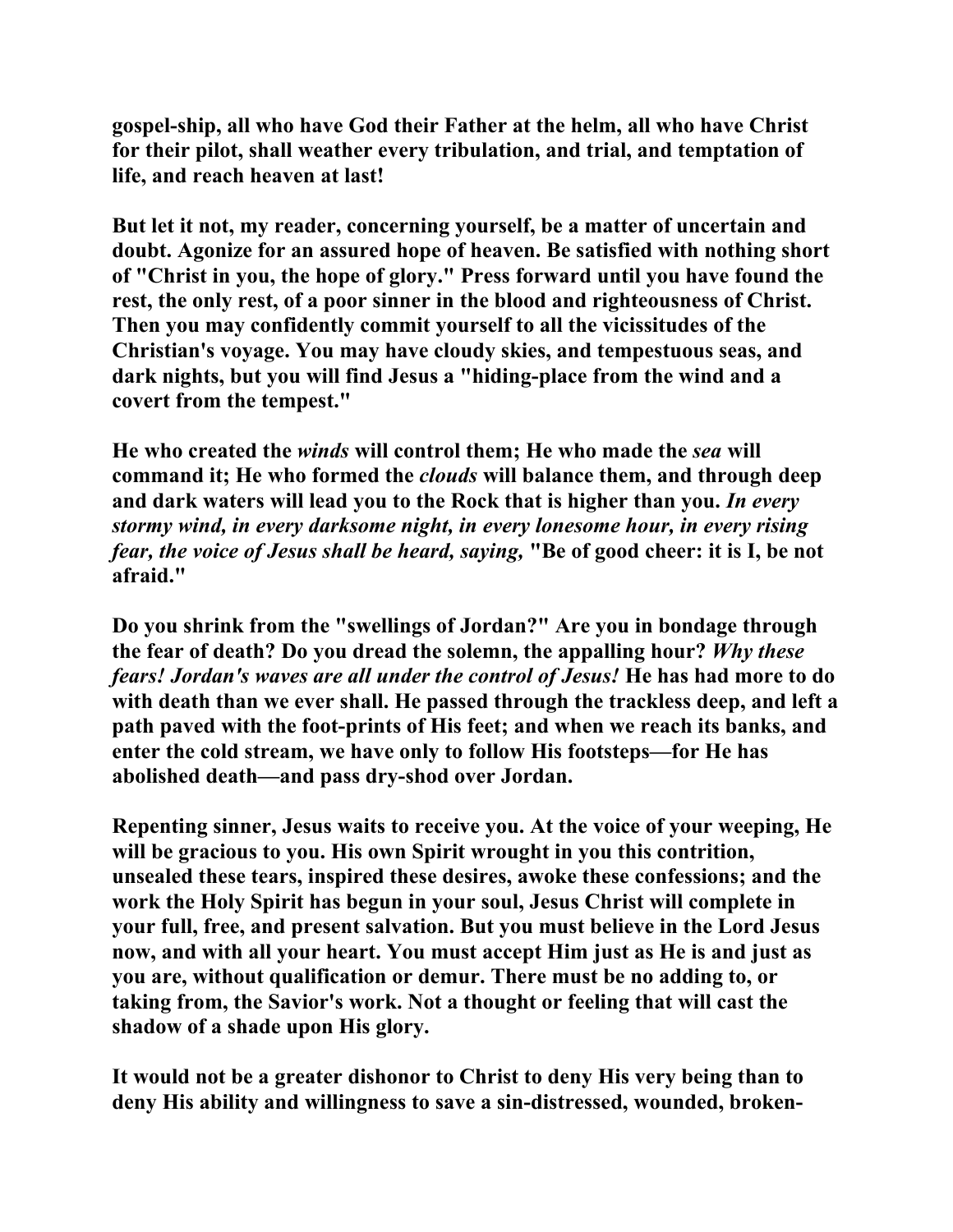**hearted sinner. As to one point there can be but one rational conclusion, namely, that unless you accept Christ as your only Savior, and Christ receives you as an undone sinner, Christ and you can have no agreement, or fellowship, or union whatever. If you are looking at** *works***, and** *duties***, and**  *fitness* **as grounds of acceptance with God, instead of looking wholly and exclusively to Jesus, it will cost you dear in the end.** 

*You must come to God, bringing nothing but your sins with you!* **You must renounce your baptism, your obedience, your duties, your graces, your sanctification, your tears, your humblings, your sacraments,** *as grounds of acceptance***, and nothing must be seen, nothing trusted in, nothing held up but Christ. All these things, valuable in their proper place, yet mixed up with your faith and love and trust in Christ, will but** *poison and corrupt* **your graces, neutralize and defeat your salvation, and keep you out of heaven forever. Christ must be, in the great matter of your acceptance with God, all, and in all.** 

**Be equally trustful and hopeful as to the well-being and safety of the Ark of God, His Church, now tossing amid the billows. It is true, the sky is lowering, and clouds are gathering, and the sea is swelling, and many of the officers and crew are mutinous against Christ and His truth; nevertheless, her great Captain and Pilot stands upon the heavenly shore, and He is present by His Spirit, and watches with** *a sleepless eye of love* **His storm-tossed Church ploughing through the deep, its way to glory. All these things shall work together for its good; all shall conspire but for the furtherance of the gospel, the triumph of His truth, the increase of His kingdom, and the glory of His name.** 

**Error may for a time be in the ascendant, Infidelity, Ritualism, and Popery, may have their day; but, give Divine Truth time, and it shall, it must win. The victory may be deferred, the contest may be protracted, the end apparently uncertain; but the triumph is as sure as the result will be manifest and glorious. Were it otherwise, we might well enfold ourselves in the** *mantle of despair***. If there be not in the gospel of Christ, if there be not in the Church of God, if there be not in the eternal principles of truth and righteousness, elements which give them a present superiority, and ensure them a final supremacy, what stimulus should we have for present effort, and what ground should we possess for faith and hope in the future!**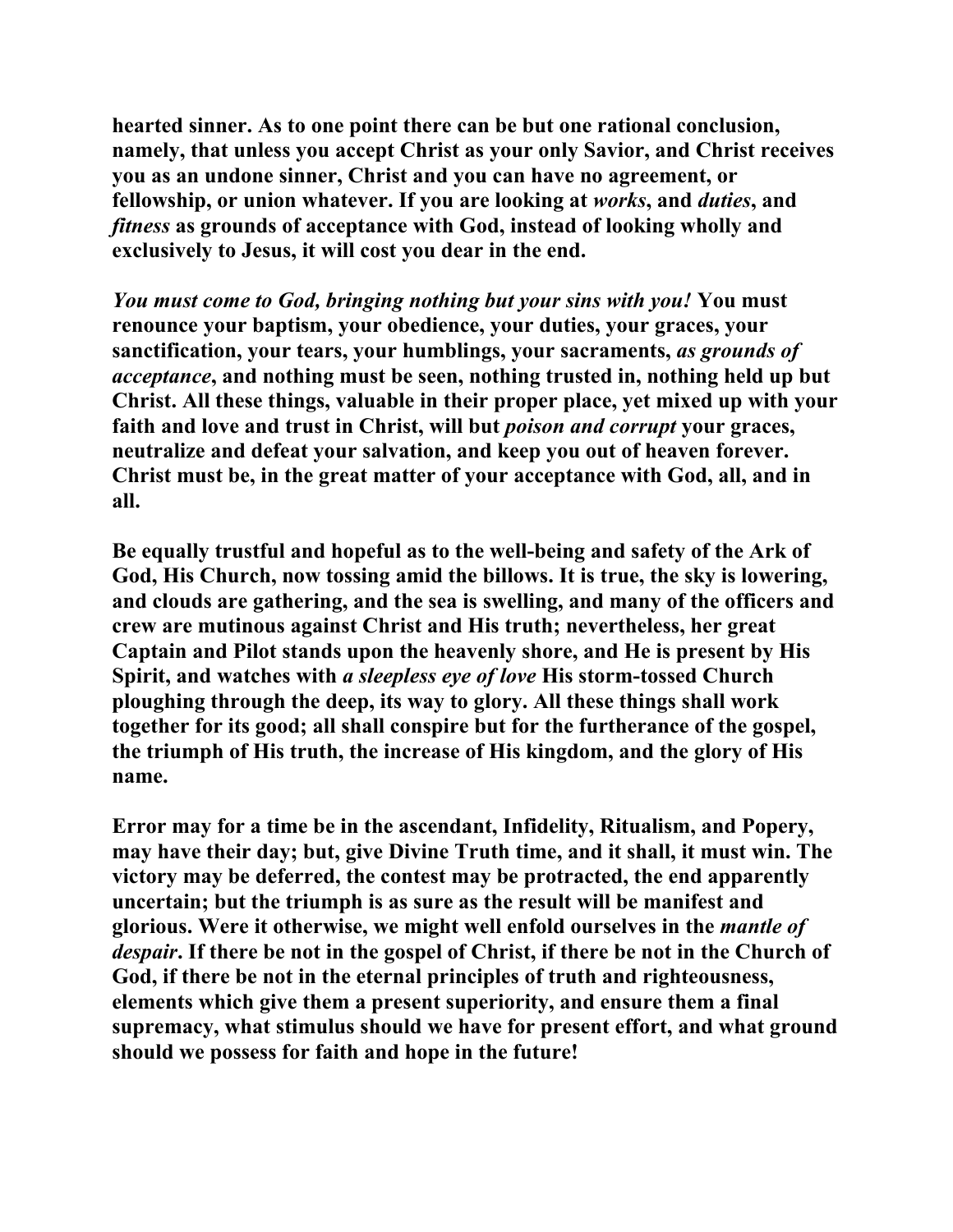**But we have no misgiving. Possessing the consciousness of ultimate triumph; firm in our belief in the divine promises, and in the final reign of Christ, we are calm in defeat, hopeful in discouragement, and trustful when all things seem against us. "Therefore will not we fear, though the earth be removed, and though the mountains be carried into the midst of the sea; though the waters roar and be troubled."** 

**Amid the raging elements we hear the Heavenly Voice, "Be still, and know that I am God." Yes, Lord, we will be still, trustful, hopeful. "The floods have lifted up, O Lord, the floods have lifted up their voice; the floods lift up their waves. The Lord on high is mightier than the noise of many waters, yes, than the mighty waves of the sea."** 

**It is well, my soul, though the dark cloud lowers, And the reaper has gathered your choicest flowers; Though the tempest roar, and the waves run high, A sweet voice whispers—Fear not, it is I!** 

**Those accents so tender, so loving, and kind, Can scatter the tempest, and silence the wind; Can still the rough waves into perfect repose, And cause the waste desert to bloom as the rose.** 

**Then, since it is the hand of an infinite God That in wisdom corrects me, I'll smile at the rod, Yes, rejoice in affliction, so graciously given, To wean me from earth and allure me to heaven.** 

**And when the wild storms of life's journey are past, And the haven of glory is entered at last; Midst the songs of the ransomed my anthem shall swell To the praise of His name who did all things so well.** 

## **"Daily Cleansing, or Christ Washing His Disciples Feet"**

**"Jesus knew that the Father had put all things under his power, and that he had come from God and was returning to God; so he got up from the meal, took off his outer clothing, and wrapped a towel around his waist. After that,**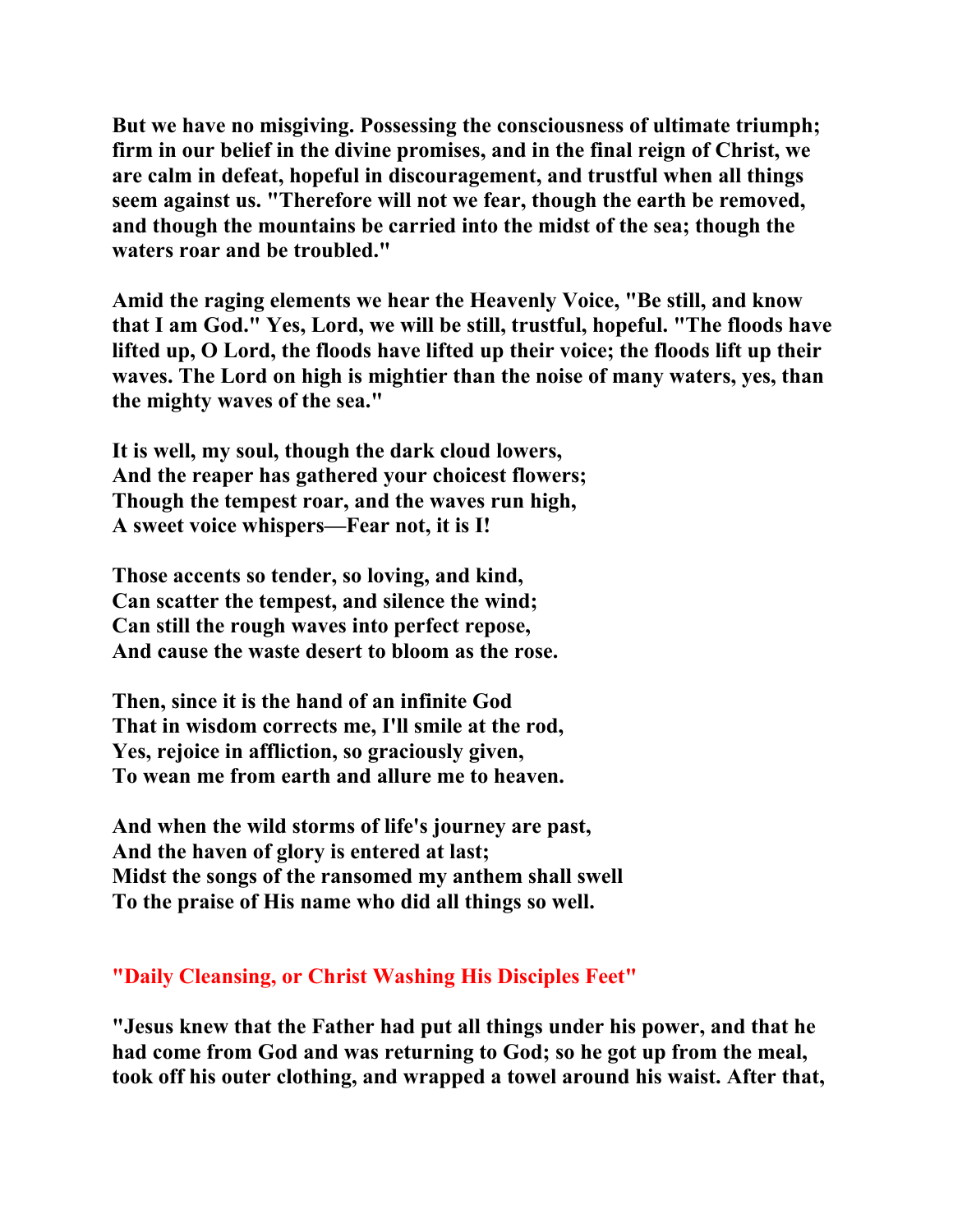**he poured water into a basin and began to wash his disciples' feet, drying them with the towel that was wrapped around him." John 13:3-5** 

**I have remarked, in a previous part of this work, that never did the** *sympathy* **of Christ appear more true than when, suffused with tears, He bent over the grave of Bethany. I may observe, with equal truth, that never did His** *humility* **appear more like itself as when the impressive act transpired which is now to engage our study—His washing the feet of His disciples.**  *Our Lord's life was a practical gospel. He was no mere theorist. He embodied every doctrine He taught, illustrated every precept He enforced, fulfilled every command He enjoined, and was, in a word, a living, practical, exemplification of His own gospel.* **With what confidence He could meekly say to His disciples, "Learn of me."** 

**Let us now direct our devout attention, as the Spirit of God shall enable us, to this marvellous and most instructive incident in His life. Christ washing His disciples' feet, as teaching the necessity of our daily cleansing. The chief interest of this wondrous picture gathers around its Central Object. And who is He? It is Jesus. We measure the** *condescension* **of an act by the** *rank* **of the person from whom it emanates. And yet it is possible for such an individual to occupy a false position. He may so far forget what is due to his station as to demean himself unworthily. Oblivious of all self-respect, he may so lower himself as to deprive the act to which he stoops of all true condescension on his part. So far from its being an attribute of greatness, challenging our admiration, it may be but an expression of littleness awakening our contempt.** 

**Apply this reasoning to the present act of Christ washing His disciples' feet. It was no false position which He now occupied. In the eyes of man it may have been regarded as despised—in the estimation of a proud Oriental, as the act of a slave—but viewed in all its bearings, the Person, the, occasion, and its significance, it presents our Lord in one of His most truer and** *dignified position***.** 

**Glance at the expressions which conduct us to this conclusion: "Jesus** *knowing* **that the Father had given all things into His hands." There was no forgetfulness of His personal dignity on the part of Jesus: He knew, who, and what He was at the moment that He stooped to perform the most menial service of His life. He knew that "the Father had given all things into His hands.**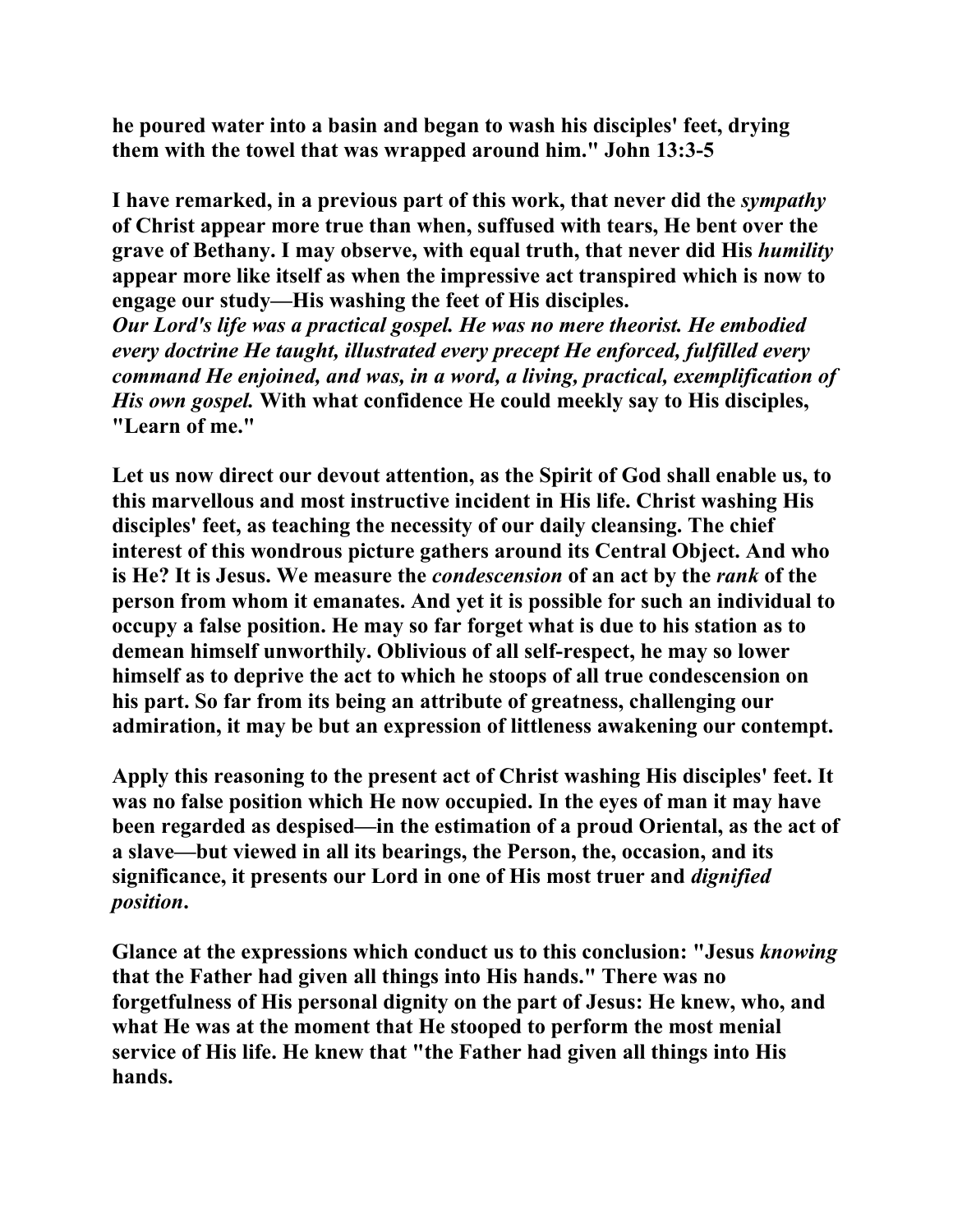**A precious truth meets us here. All things were given to Him as Mediator. All power, all authority, all wealth, all grace, all worlds, all beings, the whole elect Church of God, were by the Father placed in the hands of Jesus. And yet at the very moment that He possessed all this opulence, He was, as man, poor, friendless, homeless, and had nowhere to lay His head!** 

**If this be the mediatorial wealth of Christ, then let us repair to Him for all that we need. Pharaoh placed all the resources of Egypt in the hands of his prime-minister, and when the people in their hunger cried to him for food, he Said, "Go to Joseph." And thus God has dealt with Jesus. He has deposited all the unsearchable riches of grace and glory in the hands of His beloved Son, in whom it "pleased the Father that all fulness should dwell." And when we need grace and strength, wisdom, comfort, and counsel, as we do each moment and for every circumstance, God's command is, "Go to Jesus." If all things were given by the Father into His hands as the Mediatorial Head of His Church, it was not for Himself, but for His Church, for whom He was thus appointed the Trustee and Guardian; and we are** *warranted***, no,** *invited***, to repair to Christ; that out of His fullness we may receive grace to help in every time of need. Yes, the grant of the Father to Christ is** *comprehensive* **and** *illimitable***. "The, salvation of the Church, the government of the world, the final judgment of all men, and the universal supremacy of his kingdom, in its millennial glory—all, all is given into the hands of our Savior.** 

**Our Lord then alludes to His mission to our world. "Jesus knowing that He had come from God." Here was another evidence of His dignity. He had come from a pre-existent state, and from a heaven of glory; on a** *mission of mercy to man. Behold how low He stooped!* **He who bowed to bathe the feet of His disciples, bowed the heavens and came down on** *an embassy of love!* **Yes, of love! He came not to roll the thunder and to flash the lightning of God's wrath, but to proclaim the fact and to breath the accents of Hits mercy.** 

**He came not as a** *judge* **but as a** *Savior***, not to** *condemn* **but to** *save***. Here is salvation for the vilest, pardon for the guiltiest, hope for the most despairing. If the Spirit of God has shown to yourself, has revealed to you the plague spot of sin, and has filled you with self-abhorrence and sin-loathing, then Jesus came from God for the express purpose of saving you. Having done all the work, completely accomplishing His mission from the Father, He issued a proclamation which He commanded should be made known to all the world, extending a free pardon to every sinner who will accept in penitence and faith the great salvation that God has provided for the chief of sinners. What glad**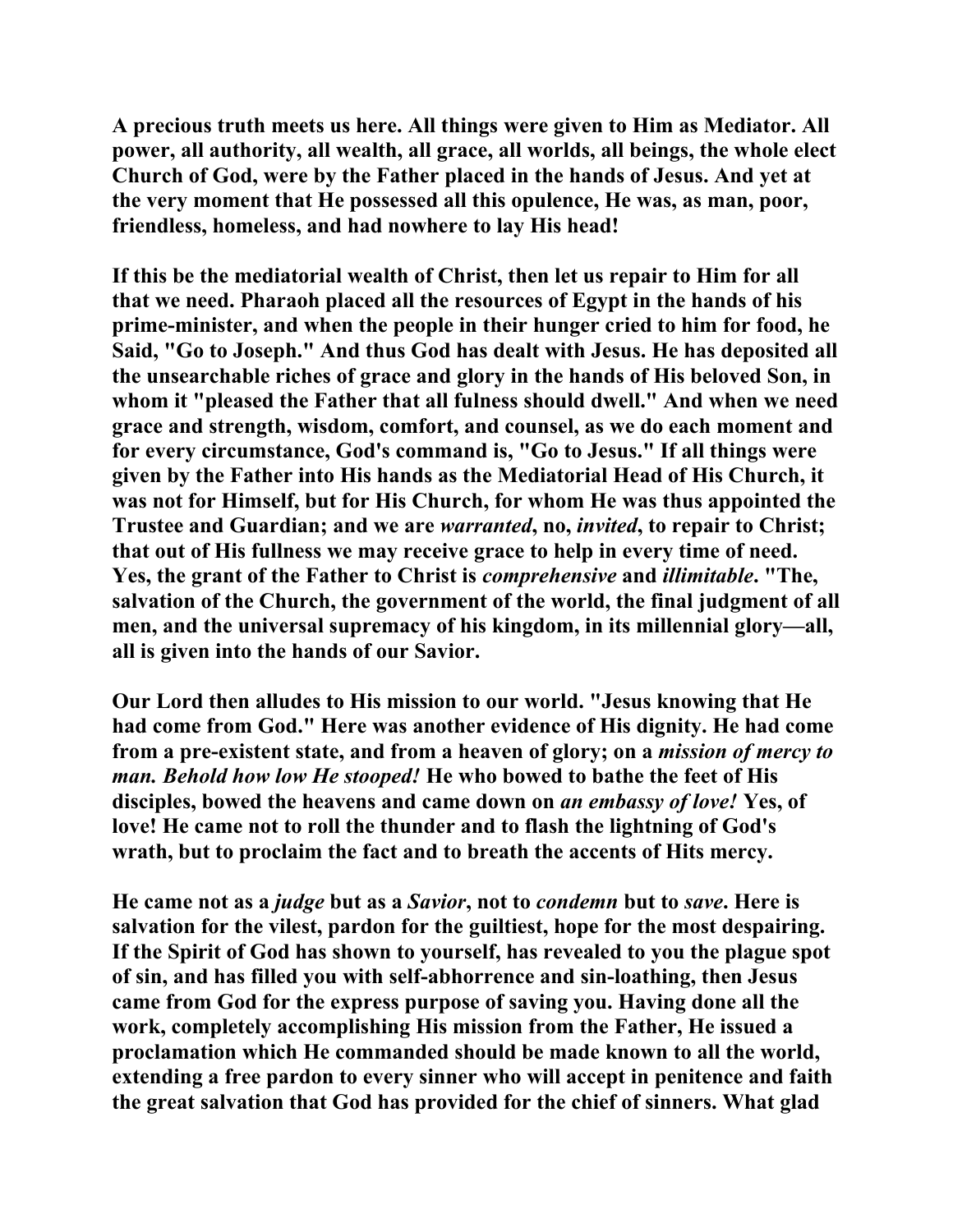**tidings for poor, self-destroyed souls do these words contain—"Not by works of righteousness which we have done, but according to His mercy He saved us, by the washing of regeneration and renewing of the Holy Spirit." Cast yourself in faith upon His mercy in Christ Jesus, and you are saved!** 

**As if to add the completing link to the chain of evidence touching His dignity, reference is then made to His** *return* **to His glory. "And went to God." His ascension into heaven, His return back to the kingdom and the glory which for a while He relinquished, was as much His right as God, as it was His reward as man. "What if you see the Son of Man** *ascend* **to where he was before!" "Jesus said, "I am** *returning* **to my Father and your Father, to my God and your God "** 

 **The atoning work was done, the victim slain, the sacrifice offered, the oblation accepted, and every claim of God's government met, and now the great High Priest returns to heaven and enters into the holiest to present, as the ground of His intercession, His own sacrifice for sin on behalf of His elect. Such is He whom now we are studying, from whom we are to learn one of the lowliest acts and one of the holiest lessons of our Christian life.** 

**"He poured water into a basin and began to wash his disciples' feet, drying them with the towel that was wrapped around him." Look at the act first as setting forth a doctrine—the doctrine of the Atonement. There cannot be a doubt but that our Lord intended by this to impress His disciples with the importance, of 'the blood-cleansing of which they stood in need; without which they could have no part with Him. The Atonement is so great, essential, and precious a truth. It is the central doctrine of the Bible—that our Lord made every act of His life a finger-post pointing to this fact. "without the shedding of blood there is no forgiveness." No pardon of sin; no cancelling of guilt; no covering of transgression, without BLOOD. There must be Atonement. The death of Christ supplies it.** *His blood, containing all the virtue of the Godhead, possesses a moral and sovereign efficacy.* **It is the only thing in the universe that really, savingly touches sin. Sin is the greatest evil. Sin is the vilest, darkest, most dreadful thing. It laughs to scorn all expedients to cleanse, to subdue, to annihilate it, but the** *atoning blood* **of the Son of God before this it trembles and falls! Brought into believing contact with this, its, guilt disappears, its stain vanishes, its power is conquered, and its every threat of condemnation is hushed in the music of the cross!**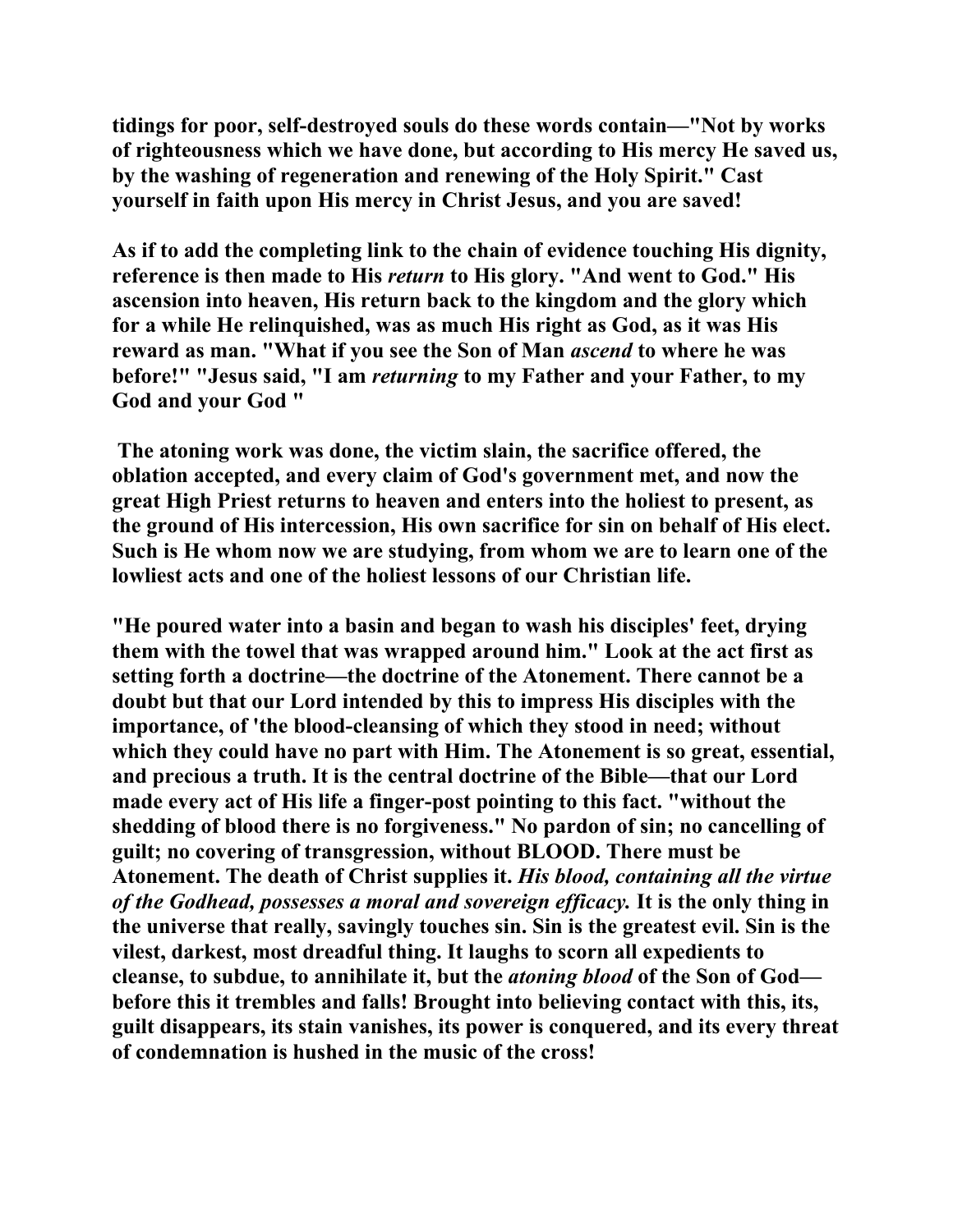**Remember the words of Jesus—"If I wash you not, you have no part with Me." No part with Christ in His obedience and sufferings, no part with Him in His great salvation, no part with Him in the glory into which He has entered, no part with Him when He shall come in all the majesty and triumph of His kingdom, unless we are washed in His blood "If I wash you not, you have no part with Me." My reader, are** *you* **washed in this blood? Have** *you* **bathed in this fountain? Has it cleansed you from all sin? Remember, it is the blood that gives you union with Christ, He cannot unite Himself with a soul which He has not first washed. He can have no union with uncleansed, unpardoned sin.** 

**Washed in the fountain of His blood, you have a part with Christ in His sufferings now, and will have a part in the glory of His second Coming. Oh the purification this blood of Christ imparts, the peace it speaks, the confidence it inspires, the hope, the blessed, hope, it reveals to faith's eye! Who enlightened by the Spirit, with such a** *sovereign remedy* **for sin, with such an** *effectual balsam* **for the wounded conscience, with a truth so heaven-assuring, would toil and labor and strive to work a salvation of his own? Away with** *your own works***, lay down** *your deadly doings***, cast overboard your oars, wash and be cleansed, believe be saved!** 

**But this lowly act of Christ had a preceptive, as well as a doctrinal significance. It is intended to inculcate the precept of** *daily cleansing***; of**  *humility***. Here was the Infinite Majesty of heaven, the Maker of all worlds and the Creator of all beings stooping to wash the feet of His disciples! What a needed precept, what a holy lesson this! The pride of our hearts is the deeprooted evil of our depraved nature. It is perpetually cropping up notwithstanding all the prunings by which God seeks to keep it down, and lay it low. Its forms are many, its name is ' legion.' There is the pride of** *ancestry***, the pride of** *rank***, the pride of** *wealth***, the pride of** *place***, the pride of** *intellect***, and the worst of all pride, the pride of** *self-righteousness***. There is nothing too little and trivial with which pride will not plume itself. It can find its nourishment in a fine dress, in a beautiful face, in a splendid mansion, in tasteful furniture, in a rare picture, in any work of man's device—"the lust of the eyes and the pride of life." No, more, it will engraft itself upon our holy things. From hence springs what is termed 'spiritual pride.'** 

**What but pride of heart keeps you from coming to Christ to be saved just as you are? What but pride refuses the salvation of God upon His own terms? You are willing to receive it as a** *purchase***—your pride of heart scornfully**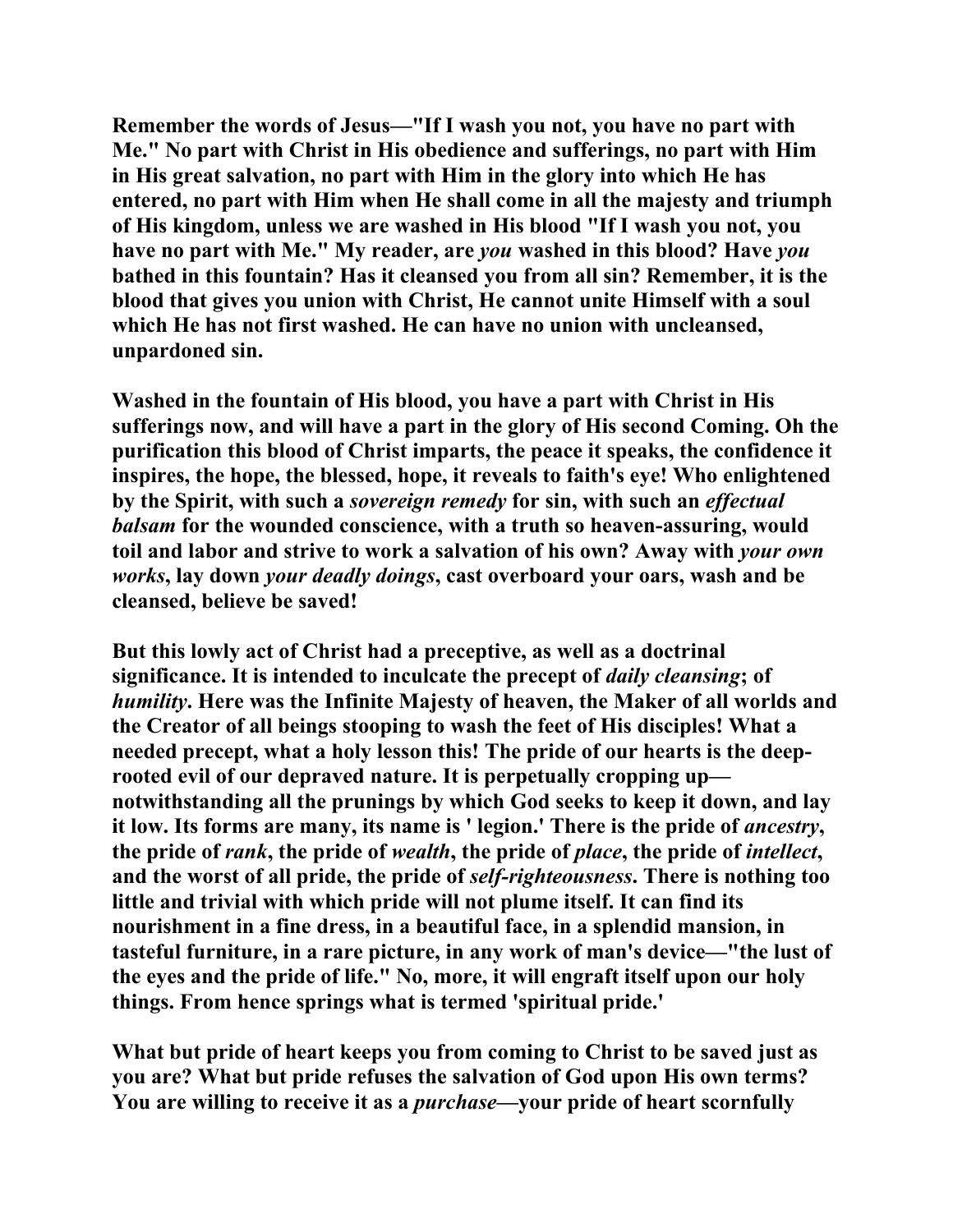**rejects it as a** *gift***. If you can but do some little thing yourself—if you may but be a** *partner* **in the matter—***merit* **it in some degree, be worthy of it in some shape,** *supplementing* **the work by some doing of your own, you are then prepared to be saved. Your pride rises in opposition to a free-grace salvation—it refuses to take its place by the side of the poor, the blind, the naked, the bankrupt, and to cry with them, "God be merciful to me a sinner!"** 

*Pride compasses you about as with a chain; and that chain, unless broken by the power of God, will bind you down to regions of eternal despair!* **But if** *you are saved by Christ, the pride of your heart, rising in rebellion against the doctrine of a gratuitous salvation, must be brought down, mortified, and slain root and branch. Christ, must receive all the honor and glory of emancipating you from your sins, of delivering you from condemnation, and of bringing you to heaven.* **And well does He deserve that glory! He has fulfilled the law to the utmost has paid the last farthing of the debt—has honored the Divine government has vindicated the Divine glory—has secured to Jehovah's great Name endless anthems of praise from countless tongues of ransomed sinners! Do you think then, O sinner, that He will allow one thread of your filthy rags to be woven with the divine and pure robe of His righteousness? Do you think that He will permit one single doing of yours to be added to the work which He finished on the cross when He bowed His head and died? Will He admit you to participate in the honor, divide the glory, share the crown of that wondrous redemption which He achieved on Calvary! Never! But one note shall rise, but one song shall be heard in Heaven***—"Worthy is the Lamb!"***—And, oh, how worthy will Jesus be of every note of music, of every act of adoration, of every expression of love, and of every diadem laid at His feet!** 

**Believer in Jesus! does not your spirit pant to love Him and to adore Him and to serve Him as** *the spirits freed from sin* **and sorrow in heaven do? But wait patiently your time. A little more service for Christ, a little more suffering with Christ, a little more glory brought to Christ, a little more conformity to Christ, a few more trials, a few more conflicts, and then the angel chariot will descend and escort you up to Him you love, and so shall you be forever with the Lord!** 

**We trace, too, the working of this pride of the human heart in the bearing of the Lord's people under the Divine dispensations. How** *resisting* **under the yoke, how** *rebellious* **against the discipline! And when the** *strong staff* **is broken, and the** *beautiful flower* **is plucked, and the** *sparkling stream* **is dried,**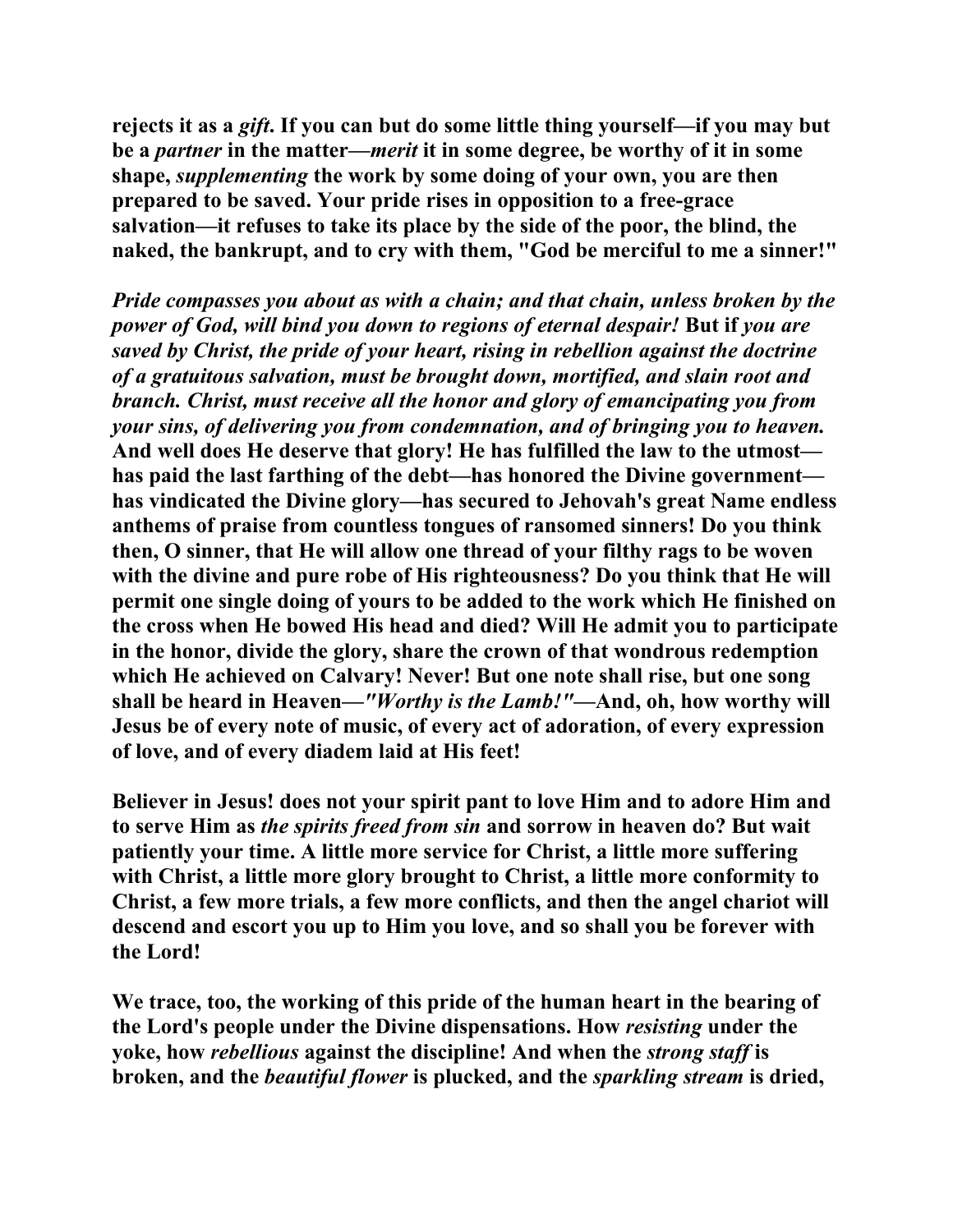*we question the wisdom and faithfulness and love of Him who has done it***, and so pride covers us as with a garment, and binds us as with a chain.**  *But the grace of Christ is all-sufficient, and the believing soul will be entirely emptied, root and branch, of this hideous, this God-abhorring sin before it reaches that bright and holy world where all bow in the profoundest humility before the throne of God, and all the glory of the creature is lost in the splendor of the Lamb!* 

*How much sinful, hateful pride of heart is intermixed with all our service for Christ! We are proud of our spiritual gifts and graces, proud of our ecclesiastical place and power, proud of our popularity and usefulness, we taint and shade and mar all we do for God.* **How little of that self-abnegation which led the great apostle of the Gentiles to exclaim, "Though I am** *nothing***;" and of another to say, "After we have done all, we are but** *unprofitable servants***." And yet another—"The latchet of whose shoes I am not worthy to untie." Oh, were it not for** *atoning blood***, the blood that washes our holy as our unholy things, 'spiritual pride' would hurl us from our lofty temple-pinnacle of power and glory into the nethermost abyss of hell!** 

**How much, too, does this pride of the human heart exhibit itself** *in our carriage towards the Lord's people?* **To how great and painful a degree does class religion and ecclesiastical caste prevail in the Church of God! and Christian community, or, what is so beautiful in its conception but so imperfect in its practice, "the communion of saints," is sadly marred thereby. How much stateliness of bearing and haughtiness of spirit, what coldness and restraint, what distrust, misinterpretation, and judging, what isolation and distance traces the conduct of many of God's people towards their fellowsaints!** 

**Alas! how little of the spirit that stoops to wash the disciples' feet—in other words, how little of the mind that was in Christ Jesus! God enable us to learn this holy lesson!** 

**But let us view this marvellous and expressive act of Jesus in another point of light. "He pours water into a basin, and began to wash the disciples' feet." And first, who were those disciples upon whom this wonderful condescension was bestowed? Were they in any degree worthy of such a marked distinction? Had they merited this refreshment from the. hand of their Divine Master? Quite the contrary. They had proved themselves utterly undeserving of so distinguished a favor.**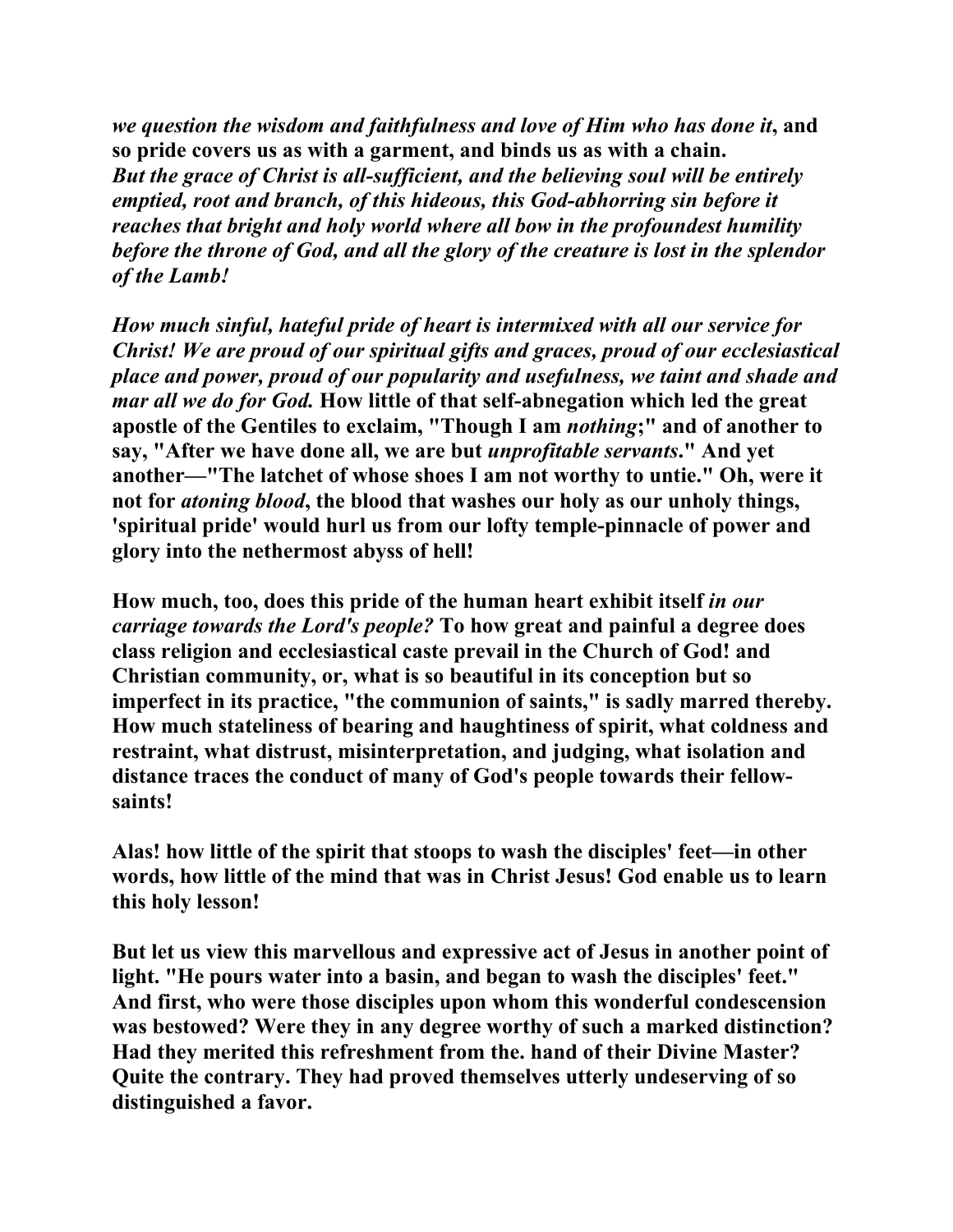**One of them was about to deny Him, a second was plotting His betrayal, while all of them had just murmured at the costly box of fragrant ointment with which a holy woman, as an expression of the depth and sincerity of her love, had poured upon His head. Yet,** *behold the Son of God, forgetful of all this denying, this treachery, and this ingratitude—rising from supper, laying aside His garment, and pouring water into a basin, washes His disciples' feet! Oh, how the grace of the Savior beams forth from this wonderful act! How great the love that could tide over all this base unworthiness, effacing, as it were, every record from His memory. Such is Jesus now! He is immutably the same. His love to sinners is as deep as ever, His grace is as overflowing as ever, His condescension is as great as ever. We have no sin which He will not obliterate, no sorrow which He will not compassionate, no infirmity which He will despise, no need which He will not supply, no act of lowliness to which He will not stoop.*

**But turn to the holy need which our Lord now enforces—the need of daily cleansing. What member of the body did our Lord wash? This part of the narrative is most significant. It was not the head, nor the hand, nor the whole body, but it was the** *feet***. How impressive and important the teaching conveyed by this fact! It suggests one of the most necessary and holy engagements of the Christian's life—***the washing of the feet, after the bathing of the body.* **The believing soul has already been washed, not in the laver of baptism, but in the fountain of Christ's blood, and his "body washed with pure water" emblematic of the sanctifying grace of the Spirit.** 

**But here is another, a** *continuous***, and** *daily* **washing enjoined—the washing of the feet. We all know that the feet are that part of the person which—because of their literal and constant contact with the earth, need the daily ablution. Now, when Jesus performed this lowly act, He sought to illustrate the necessity of the believer's renewed cleansing each day of his heavenly travel. Our Christian walk is kept pure and unsullied only as the feet, symbolic of that walk, are brought, into habitual contact with atoning blood.** 

**It was a quaint but true remark of a puritan divine, "The devil lets no saint reach heaven with-clean feet." His meaning is obvious. In the separate paths we tread, and in the several engagements in which we are occupied—be it business, or recreation, or communion, or Christian service, or religious duty—we touch that fearful, that all-defiling thing,** *sin* **and need the blood. So polluted and polluting are all** *created* **things that, after our day's travel, we**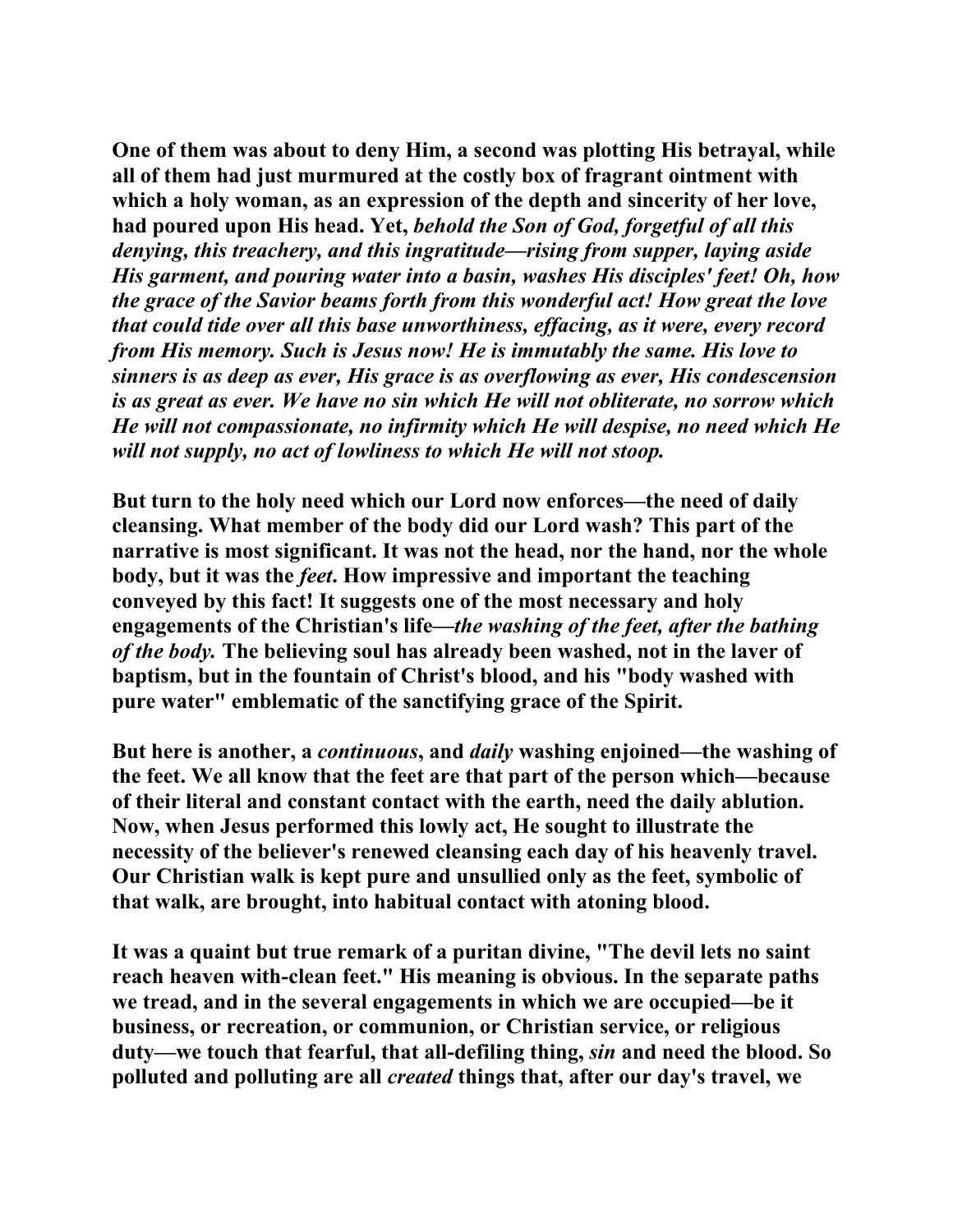**need to wash our feet, that we array keep ourselves "unspotted from the world."** 

**Who that takes account of daily omissions, and commissions, the things which he has done and the things which he has left undone—the Bible slurred over, devotions slovenly performed, duties imperfectly discharged, misused riches, misspent time, double aims, self-interest, self-gratification, self-glory sought, un-guardedness of speech, ebullitions of temper, the little that has been really said and done promotive of God's glory—Who, I say, that closely scrutinizes his daily Christian walk, finds not out that he NEEDS daily to wash his feet thus having his feet shod with the preparation (or preparedness) of the gospel of peace.** 

**You Christian men of business, look well to this! You cannot retire from your place of trade, your round of professional life; into the tranquil bosom of your homes, into the more hallowed stillness of your closet, and solemnly reviewing the day's history, not feel the necessity of loosening the sandal and washing in the blood that cleanses from all sin. Let not the necessity of repeated and daily ablution discourage your continuous coming. Come by night—by day—come with the failure of your holy, and with the guilt of your unholy things—come, though you have a thousand times before, wash and be clean! He who washed the feet of His disciples, knew the necessity of repeated cleansing. The Fountain is an open one for this very purpose! Come without one fear of being upbraided for having come before, or of one chiding for the infirmity or the sin that brings you again."** 

**"So shall your walk be close with God, Calm and serene your frame; So pure a light shall mark the road That leads you to the Lamb."** 

**The relation of this daily feet-washing with our religious progress, is close and essential.** *A habitual acknowledgment of sin, and a constant recurrence to the Sacrifice that removes it, are among the most powerful as the most precious preservatives in the way of holiness.* **These are most sanctifying engagements. They keep the heart in close communion with itself, and, in closer communion with Christ. They promote wakefulness of conscience, tenderness of spirit, hatred of sin, watchfulness, and humility of walk.**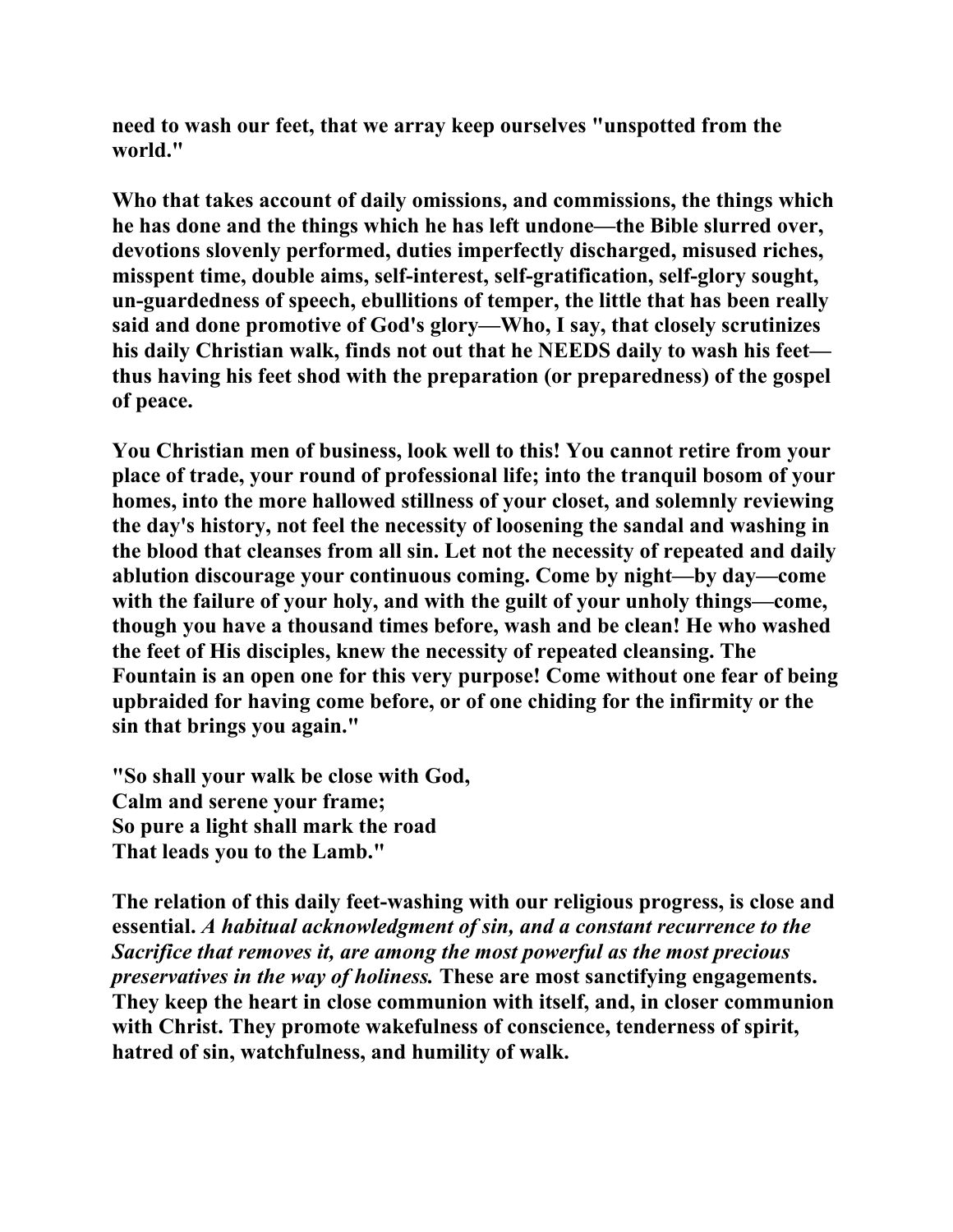**And, just as the turf which fringes the fountain and is washed by its spray, always blooms with life and beauty, so the heart that builds its home fast by the Fountain of Calvary will ever exhibit the quickening, sanctifying influence of the blood in its daily and constant application.** 

**Would we "walk in newness of life"—would we "walk not after the flesh but after the Spirit"—would we "walk worthy of the calling with which we are called"-would we "walk wisely, not as fools"—would we "walk worthy of the Lord, unto all pleasing, being fruitful in every good work, and increasing in the knowledge of God"—in a word, would we walk with Jesus in white, we must bring our FEET daily to Him to be cleansed, saying to every sinful allurement that would sincerely turn us from the way of holiness, "I have washed my FEET, how shall I defile them?" (Song of Sol. 5:3)** 

**While upon this subject of washing, let me earnestly caution you against the substitution of any other laver whatever for the laver of Christ's atoning blood. The water of** *baptism***, administered either in the unconsciousness of infancy, or to the individual of full age and with consenting will, has no moral efficacy whatever either in changing the recipient from nature to grace, or in effacing from the soul one spot of sin. Awful and fatal delusion! Awful in those who preach it, fatal to those who believe it! Woe to those who blindly accept this doctrine, and still heavier woe is theirs who daringly and presumptuously propagate it—"teaching for doctrines the commandments of men." Greatly do they err, not knowing the Scriptures. When our Lord said to Peter, "A person who has had a bath needs only to wash his feet; his whole body is clean." He referred not to the laver of** *baptism***, but to the laver of** *his own most precious blood***, in which whoever is washed, though he were morally black as the Ethiopian, or spotted as the leopard, "is clean every whit."** 

**The believing soul stands before God washed from every sin, and justified from all things. He is clean every whit. His sins are all and wholly forgiven, his person is fully and forever justified. "Such were some of you, but you are gnashed." Oh marvellous cleansing this! wonderful atonement, precious blood that can wash the sin-dyed, guilt-stained soul "whiter than snow."** 

**When Christ affirms this to be the state of every believing soul, He palms upon us no fatal lie, He builds us up in no vain delusion, He mocks us with no shadowy promise or illusive hope. "Verily, verily, I say unto you, he that hears my word, and believes on him who sent me, has everlasting life—he has passed from death unto life." Oh, distrust not this great cleansing! Disbelieve**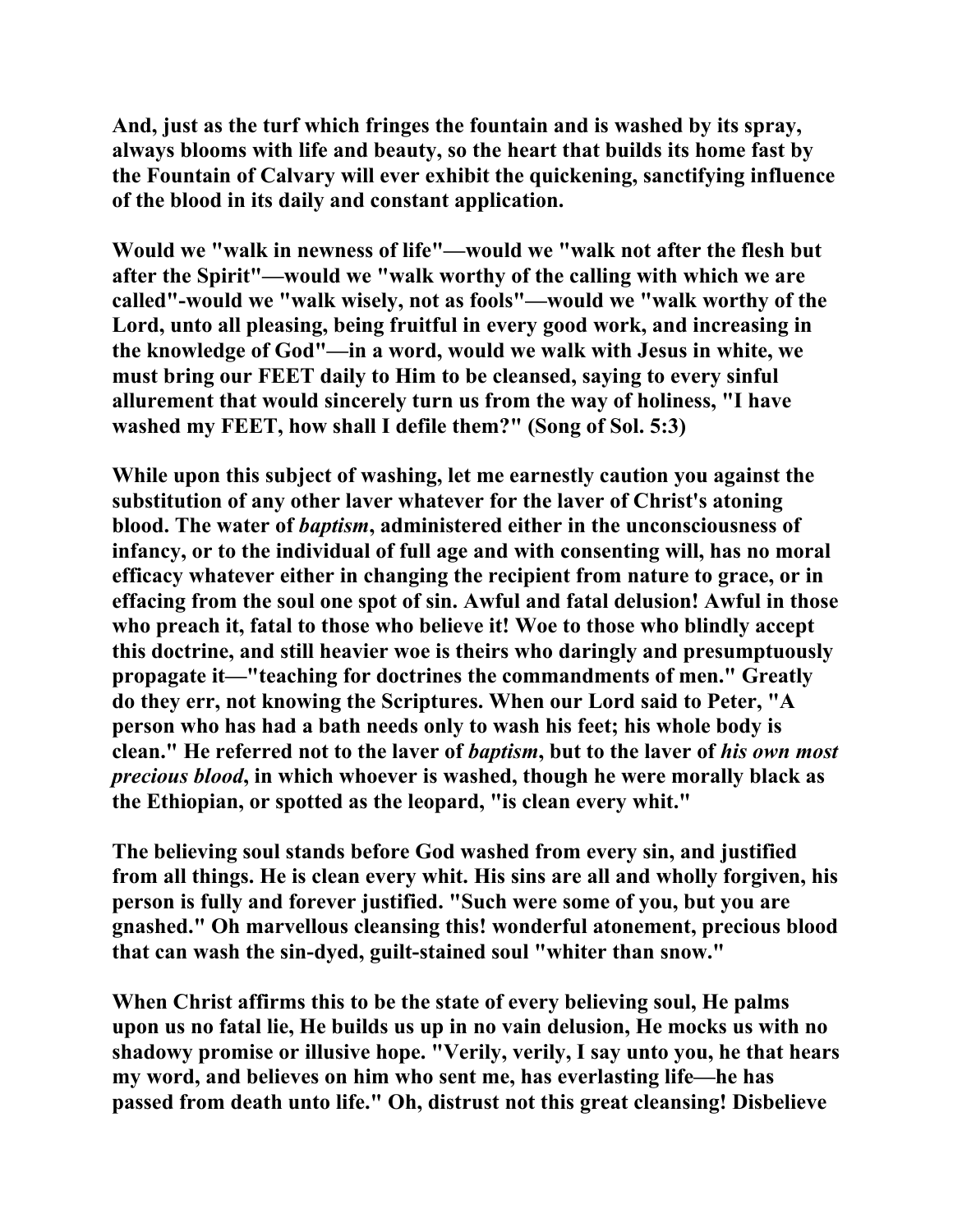**not this precious blood. Walk in the holy, happy experience of its daily application by the power of the Holy Spirit. Live upon it, and live it out, in your daily life. Esteem nothing so precious, estimate nothing so costly, regard nothing so reverentially, exalt nothing so highly, deal with nothing so constantly and holily, as the** *Atoning Blood of Christ***. "The soul that sins it shall die;" but "the** *blood* **is the** *life* **of the soul," and that life is** *eternal***.** 

**The subject of these pages addresses itself pointedly and solemnly to the**  *unconverted***; the** *unwashed***, What were the words of Jesus? "If I wash you not, you have no part with me."** *There exists not a greater sin, a crime of deeper dye, a guilt whose turpitude no words can describe, than that of neglecting this atonement, despising the blood,* **and trampling it under your feet as an unholy thing. The blood of Jesus, God's Son, is the divinest, the most costly and precious thing in the universe. It is the only thing that cleanses us from all sin. Imagine, then, what must be the guilt, and what the consequent doom of that man who scorns and rejects** *atoning blood!* **It is alone the washing of this blood that gives you a part with Christ. It is the blood that gives us** *union* **with Jesus—it is the blood which brings us** *near* **to God—it is the blood that** *speaks***, and that speaks peace to the conscience and pardon to the soul. Apart, then, from this blood, you are unwashed. Your soul is still tainted and darkened and covered with the poison and pollution and guilt of sin. Not one spot of original, and not one stain of actual, sin is effaced; and you are hurrying to the dread judgment, of the great day all covered, all laden, all condemned by sins red crimson, and countless as the ocean sands!** 

**No part with Jesus!—then you are separated from all that is holy, gracious, and saving! No part with Jesus!—then you are enrolled among His foes, and are walking in the counsel of the ungodly, and are standing in the way of sinners, and are sitting in the seat of the scornful. No part ,pith Jesus!—then you must have your part with those of whom it is written, "The fearful, and unbelieving, and the abominable, and murderers, and whoremongers, and sorcerers, and idolaters, and all liars, shall have** *their part* **in the lake which burns with fire and brimstone: which is the second death."** 

**Are you prepared to accept this as your doom? To burn forever and ever in quenchless fire—to be gnawed forever and ever with the undying worm! Awful thought! appalling destiny! Better never to have been born than to live the servant and to die the slave of sin, and then to wear its galling chain unbroken, unfastened, through eternity.**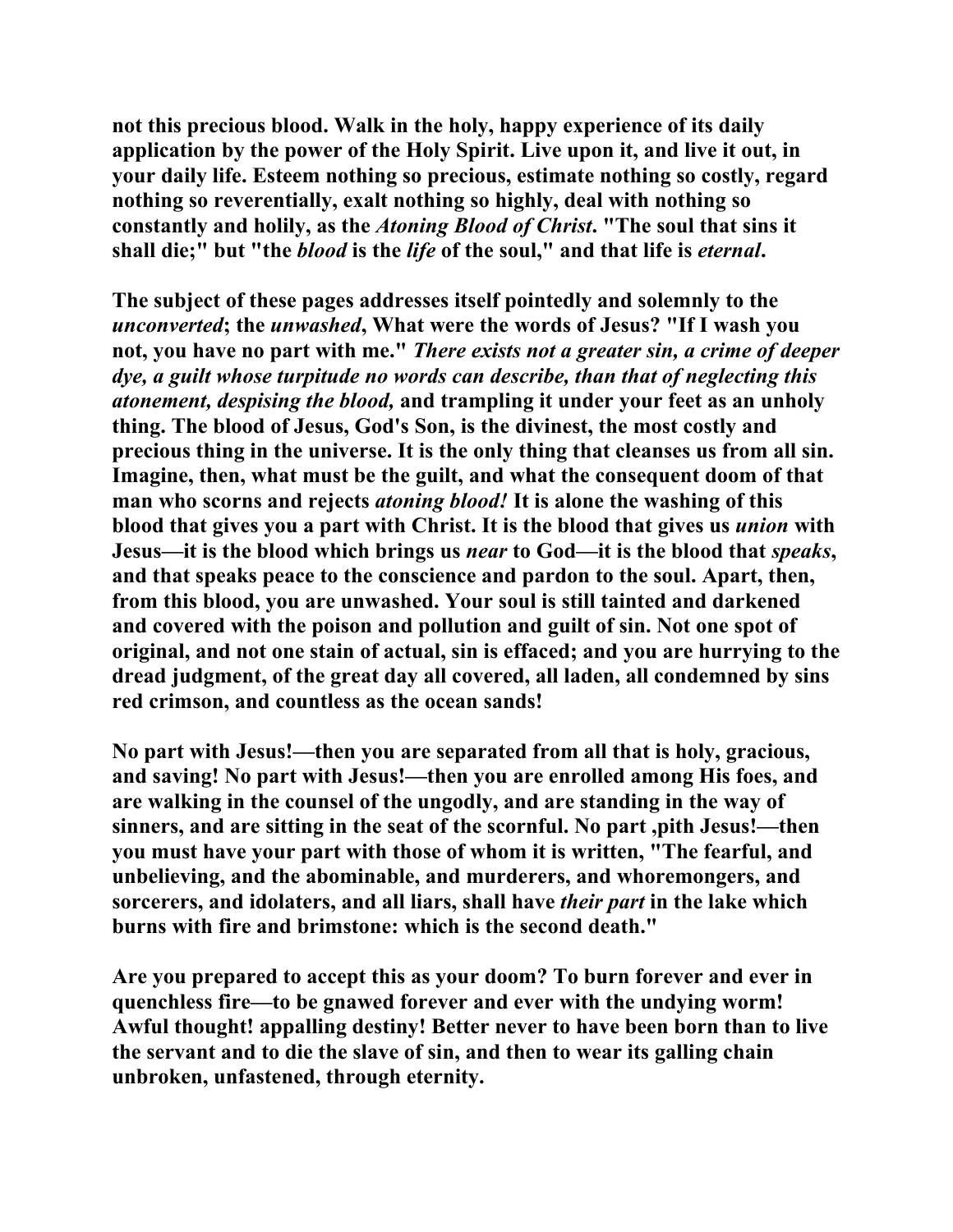**But the blood you hitherto have disbelieved and neglected still flows, and still washes the vilest clean. Lose not a moment in applying to its sovereign efficacy. Repent of your sins. Throw down the arms of your rebellion against God. Turn, turn, for why will you die? If the believer who is clean every whit, yet needs the daily cleansing of this blood, how deep and imperious must your need be upon whom not one drop of this precious, sin-cleansing blood has yet fallen! Repair, then, to Christ without one moment's delay; take your** *sins***, great as they are; take your** *burden***, heavy as it is, and in faith plunge into this "fountain, open for sin and uncleanness." Wash, and be clean. Once more, remember the words of Jesus—"If I wash you not, you have no part with me." Throw yourself upon His pardoning mercy, who will in no wise cast you out.** 

**"O You who are yet without Christ in the world, I've a message from God unto thee! Before the last thunders of earth shall be hurled, Jesus whispers, now, "Come unto me." It will soon be too late! But yet there is room The Lamb that was slain now appears! Oh, will you abide in perpetual gloom, And only be washed in His tears? King David could weep, but his life he near gave. From sin to set Absalom free! But Jeans has died—He is able to save, His blood is availing for thee!"** 

**Should the eye of a sin-distressed reader light upon these pages, let him not limit the sovereign efficacy of the blood of Christ by doubting its power to pardon his sins and remove his guilt. There is no limit to the power of atoning blood but that which an unbelieving distrust of its efficacy presents. There is not a greater sin or deeper turpitude of guilt than a disbelief of the divine nature and sovereign virtue of the blood of the incarnate God. As it is the most costly and precious thing in the universe, so to doubt and reject it is a crime that has no parallel.** 

**And yet, oh weeping penitent, oh sin-distressed soul, as the blood of Jesus pardoned the sin and washed away the guilt of shedding it, so His blood can blot out the crime of having disbelieved its virtue and hesitated to accept its**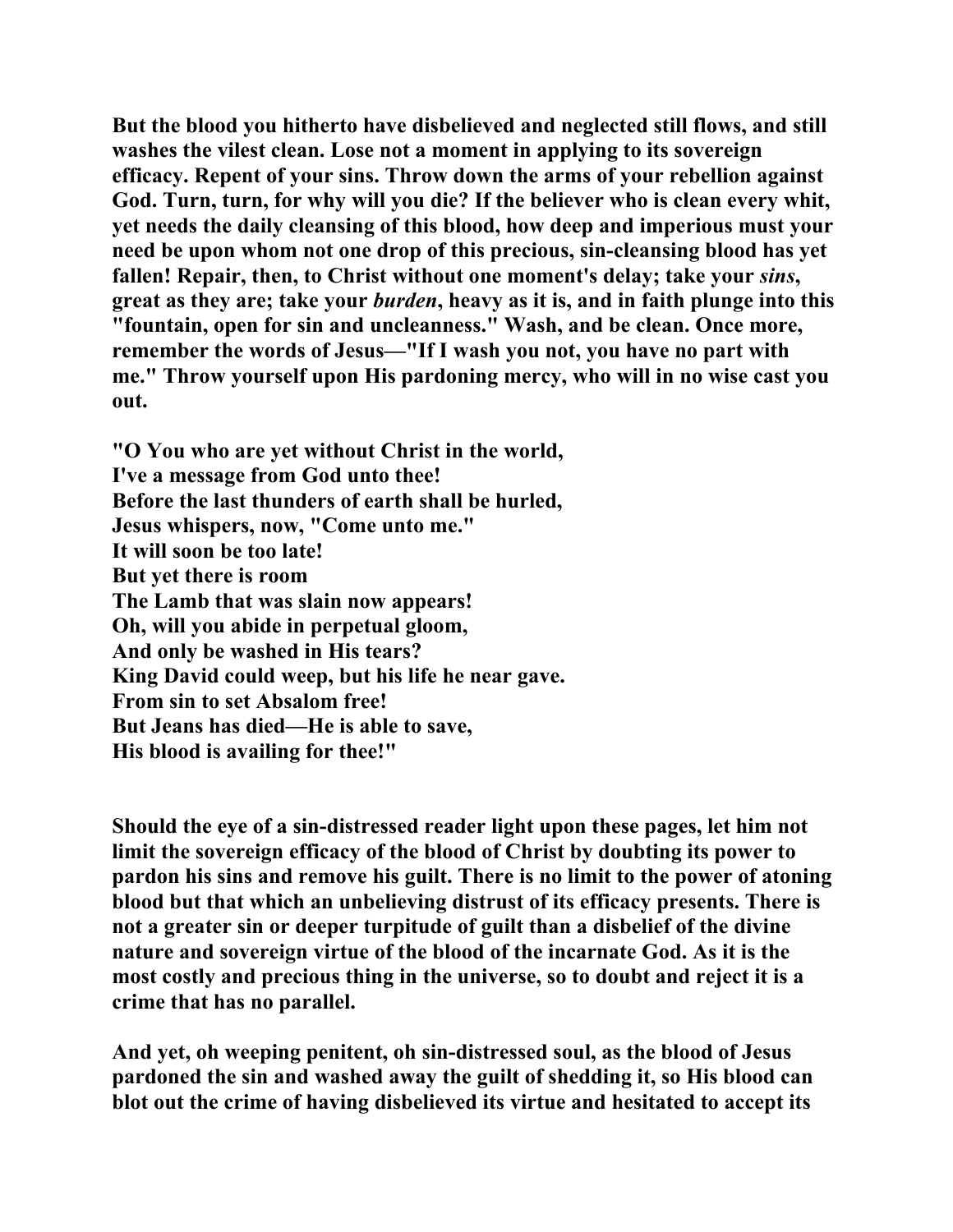**overture. "The blood of Jesus Christ, His Son,** *cleanses* **us from ALL sin." How impressive the example of Jesus in this act! Listen to His words, "Don't you know what I have done unto you? You call me Master and Lord: and you do well, for so I am. If I then, your Lord and Master, have washed your feet, you ought also to wash one another's feet. For I have given you an example, that you should do as I have done to you."** 

**In another place our Lord inculcated the same spirit of lowly bearing among the saints. "He that is greatest among you shall be your servant." "He that is greatest among you let him be as the younger, and he that is chief as him that does serve." In the same strain the apostle exhorts, "Let nothing be done through strife or vain glory; but in lowliness of mind let each esteem other better than themselves." "Let this mind be in you, which was also in Christ Jesus."** 

**How many of the evils which affect society, still more, how much of the heartburnings and schisms which mar the peace of families and impede the prosperity of churches, are traceable to the non-observance of this precept. What a happy world, what a united household, what a holy Church, if all were animated with this spirit, and were all molded in their interactions by this illustrious example. Thus influenced, we should be ready to undertake any service for Christ, however humble, and to stoop to any office for the saints, however lowly.** 

**In a preceding part of this chapter we have ,dwelt at some length on the existence of pride in the believer. We would close it by remarking that the existence of its opposite—***humility, is an essential element of the true Christian. As this is one of the first principles of our Christianity, so it is an ever growing and deepening one. Nothing more closely evidences an advance in the divine life as our growth in humility of mind. The nearer we approach to heaven the lower we grow in the estimate of ourselves.* 

**Not long after his conversion, Paul speaks of himself as unworthy to be called an apostle. As he advanced farther on in the divine life, he esteems himself less than the least of all saints. But as he approached the time of his departure, on the eve of his martyrdom, he speaks of himself as the chief of sinners. As the fruit ripens for the gathering grows more mellow, so the soul that matures for glory becomes more humble an Christlike, and is willing not only to wash the saint's feet, but even to be trampled under foot of the saints.**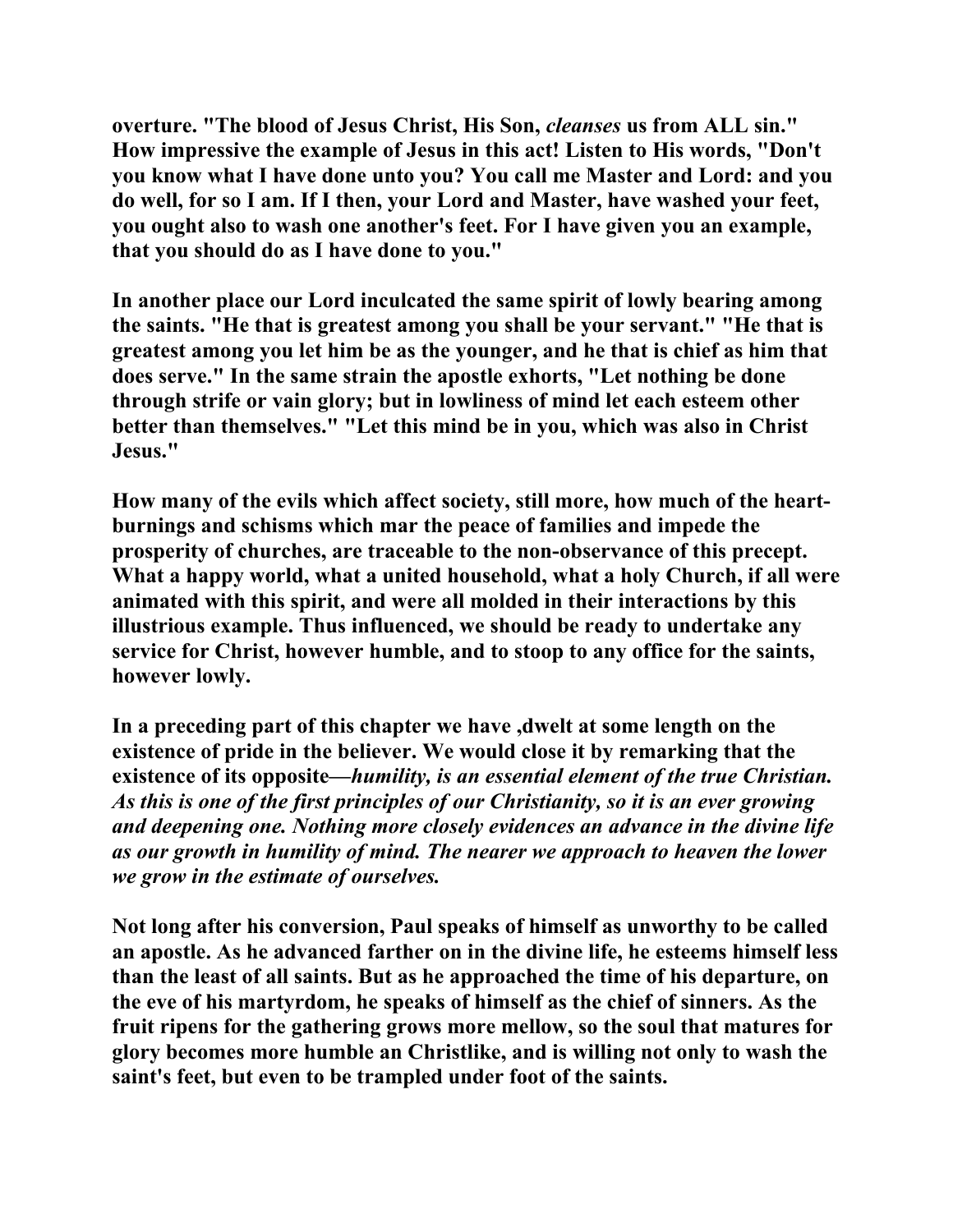**"If she has washed the saints' feet" (I Tim.5:10) was a scriptural and distinctive characteristic of the piety of the early widows, Why should it be less so now? It will be so, at least in its spirit, in proportion to our real growth in grace. We learn to take the low place as we become more deeply sanctified, ready for any and every work and office the Master may assign us. It is the bough most richly laden with fruit that bends downwards, and hangs the lowest. So those Christians who have the richest gifts and are favored with the greatest usefulness think the most lowly of themselves, and hide their gifts and graces and usefulness deepest in the shadow of Christ's cross, and are the best prepared for the lowliest service of love to the saints.** 

**The** *nettle* **mounts on high, while the** *violet* **shrouds itself under its own leaves, and is chiefly found out by its fragrance. Let Christians be satisfied with the honor that "Comes from God only." Thus wrote that eminent man of God, Manton, his spirit and example presenting a true illustration of his own beautiful and expressive image.** 

**"Lord, if You Your grace impart, Poor in spirit, meek in heart, I shall as my Master be, Rooted in humility.** 

**"Simple, teachable, and mild, Changed into a little child, Pleased with all the Lord provides, Weaned from all the world besides."** 

**Nor would we fail to remind you that** *the Lord sometimes employs the sanctified discipline of trial in order to quicken our spiritual sense of the need of daily cleansing.* **Not the least blessing flowing from affliction is this. We have, perhaps, lived at a distance from the Fountain. The blood has lost its preciousness, the cross its attraction; and we have traveled long and far—if travel we may term it—with the** *dust* **upon our sandals, and with the** *soil* **upon our feet. Affliction has brought us to a stand-still. It has led us to reflection and self-examination, and we are roused to the conviction of the startling fact how much unrepented, unconfessed, uncleansed sin has accumulated,**  *engirdling the heart, encrusting the conscience, clogging and impeding our feet in their heavenly way.*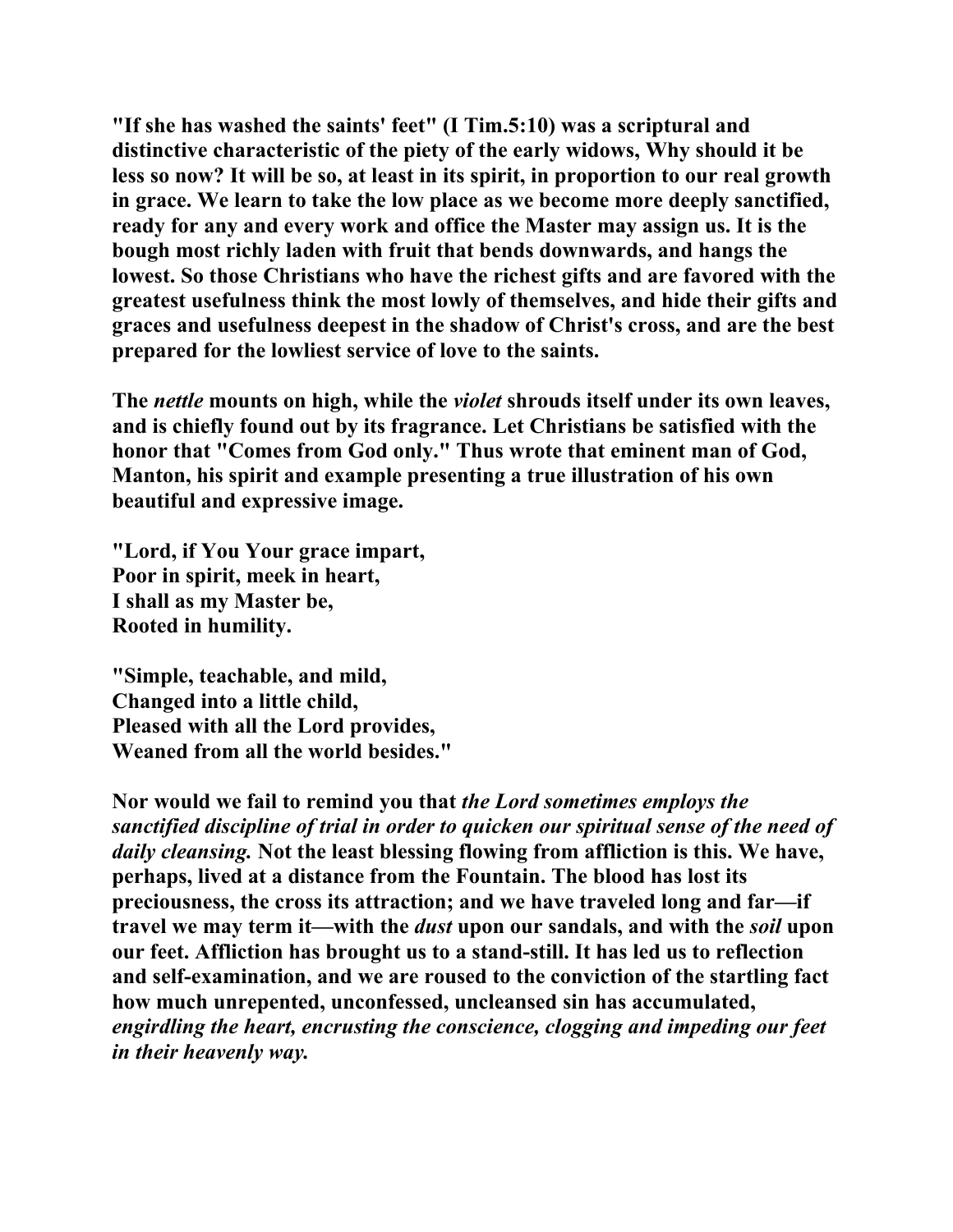**Oh,** *how close to the Fountain does adversity now bring us!* **How precious to our hearts does sorrow now make the Savior! We were unconscious of our heart's backsliding, had no suspicion of our spiritual declension, and knew not how far away we had strayed from Jesus and the fold until the voice of the rod awoke us from our deep, treacherous slumber, and brought us back. "Before I was afflicted, I went astray; but now have I kept your law." Oh,** *sweet affliction* **that brings us in penitence to Christ's feet, that He might, in the condescension of His love, cleanse us afresh!** 

**Be much in prayer and confession at the feet of Jesus, and, though you are often foot-sore and soiled in your earthly travel, His love will heal and His blood will cleanse you, and so shall you walk in white with Jesus here until, before long, He shall say to you—Come up higher!** 

 **"Behold! wherein the Friend of man Appears each grace divine; The graces all in Jesus met, With holiest radiance shine. Lowly in heart to all His friends, A Friend and Servant found, He washed their feet, He wiped their tears, And healed each bleeding wound. Be Christ our Pattern, and our Guide! His image may we bear; Oh, may we tread His sacred steps, And His bright glories share!''** 

**"The Disciple Washing Christ's Feet, or The Service of Love"**

**"A certain immoral woman heard Jesus was there and brought a beautiful jar filled with expensive perfume. Then she knelt behind him at his feet, weeping. Her tears fell on his feet, and she wiped them off with her hair. Then she kept kissing his feet and putting perfume on them." Luke 7:37-38** 

**We have considered one of the most instructive and impressive acts of our Lord's life. His washing the disciples' feet. Scarcely less so is that one which is now to engage our study, and which we place by its side—the disciple washing**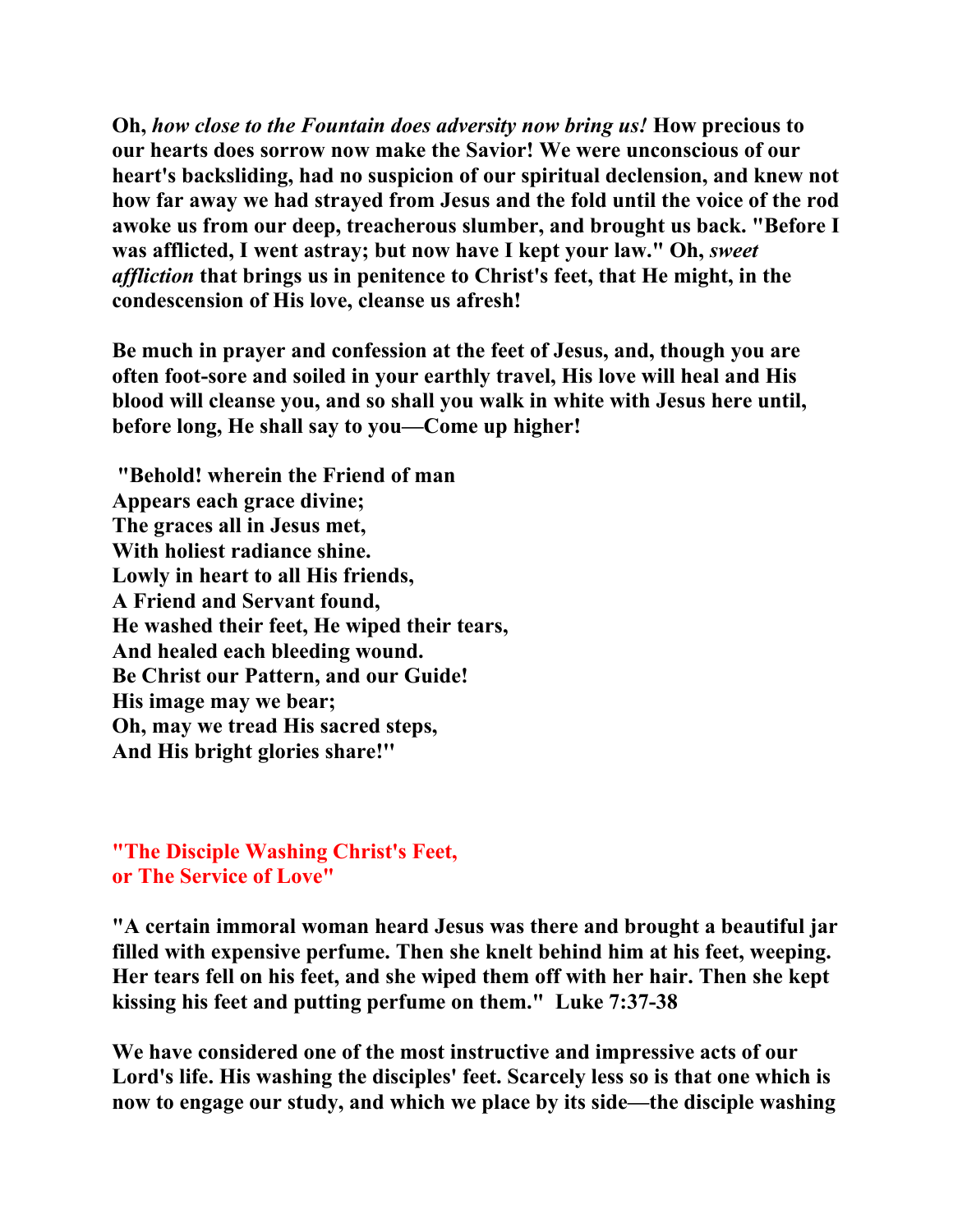**the lord's feet. The incident is one of those occurrences which illustrates** *the reciprocal interest which exists between Christ and His people.* **On His part, redeeming love and condescending grace; on theirs, the warmest affection and the most unreserved service.** 

**We need not speculate upon the identity of the woman who stole into Simon's house to perform this act of love to her Savior. But little is known of her history. The only event recorded of importance to know is, her true conversion to Christ, and this fact will contribute to the praise of Jesus and the glory of God when the annals of the world and the exploits and pomp of the great will be buried in eternal oblivion.** 

**How indistinctly do we understand the** *nature***, or estimate the** *importance of conversion***. It is the only event in our history worthy of a thought. It is the one event of our present life, which moulds and colors all our endless future. All other events are band impertinences in comparison of this one. Converted or unconverted ! is the grand question. Converted—"life eternal!" Unconverted—"everlasting punishment!" So spoke Him who is eternal truth.** 

**Let us turn to the woman** *who washed the Savior's feet.* **We are not to identify her with Mary, sister of Lazarus, who was of Bethany, nor with Mary Magdalene, who is supposed to have acquired this appellation because she was born in Magdala, an unimportant town of the tribe of Manasseh. But she, doubtless, resided in the city of Nain, and is described as "a woman in the city," where in His walks of usefulness Jesus met her, to whom He preached the gospel of His grace—a gospel of glad tidings for poor, lost sinners—and who by His Spirit He drew to Himself in penitence, faith, and love.** 

**And now we are to view her as sitting at His feet, bathing them with her warm tears of affection, and illustrating the sweet service of love. She is described as a sinner. Was she a sinner above all that dwelt in the city of Nain? Was she by nature viler than us? No, in the strong language of Scripture, "***All* **have sinned, and have come short of the glory of God." "There is** *none righteous***, no, not one." We are all included in man's fall from original righteousness; all are conceived in sin and born in iniquity; all are by nature wholly depraved and universally tainted. "The heart is deceitful above all things, and desperately wicked." This is the first lesson we learn in grace, the first stage we take in conversion—***the lesson of our sinnership***.** 

**If, my reader, the Lord is for the first time setting you to learn this lesson, if the fact has burst upon your mind as with electric power, startling you from a**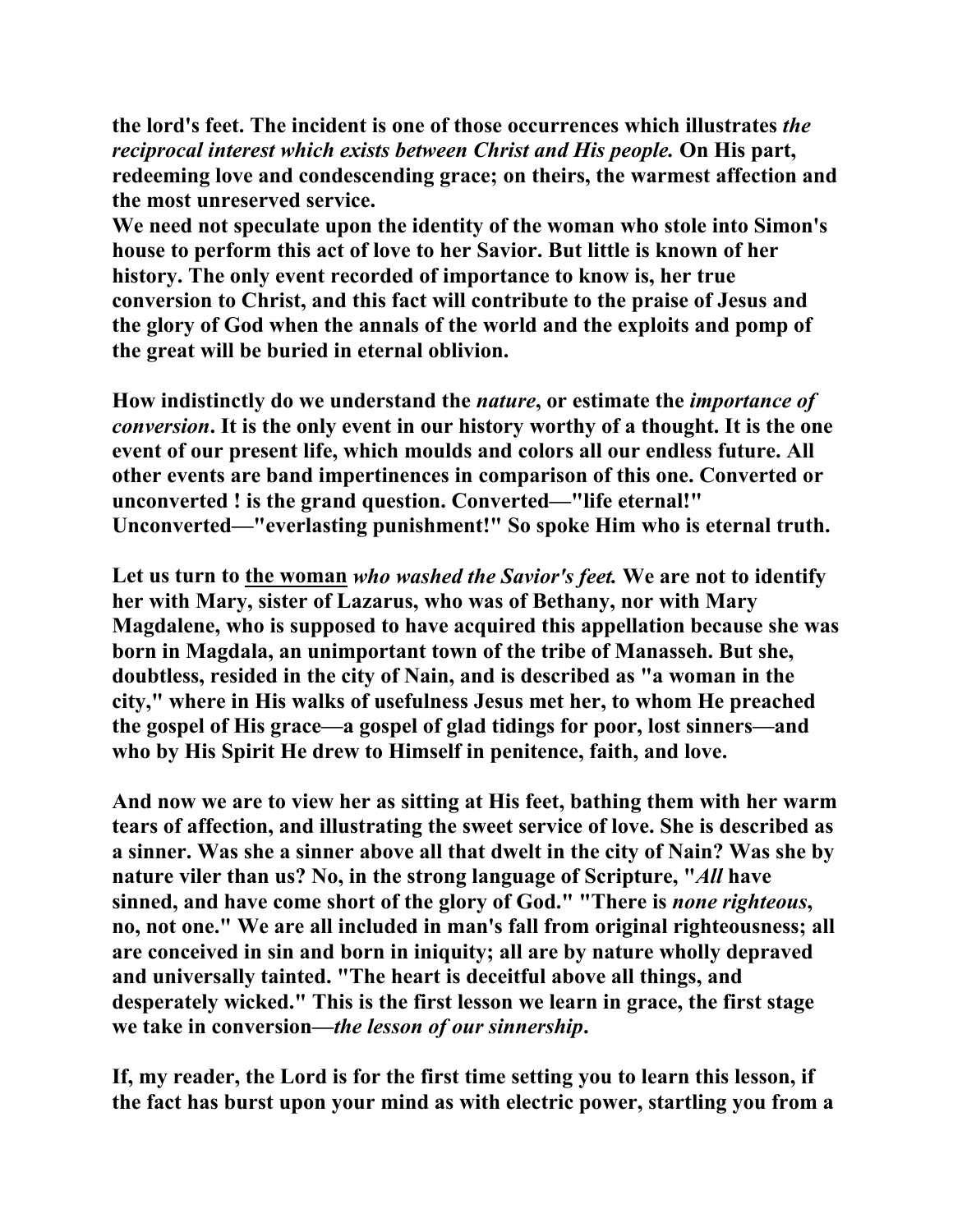**profound slumber, yes, awakening you from the sleep of death, hail with joy this new-born** *revelation of yourself to yourself***, as the dawn of that day of grace which will assuredly terminate in an eternity of glory.** *Oh, it is a grand thing to learn spiritually and experimentally that we are sinners!* **To know it not merely in the** *judgment***, but from the** *heart***. To acknowledge it not only with the lip in the public service of the sanctuary, but to confess it in the private devotion of the closet, with the mouth in the dust, beneath the cross of Immanuel.** 

**Be assured of this, as of a most vital truth, that Christ will have no gracious dealings with you in the way of pardon, but in your capacity as** *a sinner***. "He came not to call the righteous, but** *sinners* **to repentance." "He came to seek and to save that which was** *lost***." "This is a faithful saying, and worthy of all acceptance, that Christ Jesus came into the world to save** *sinners***." "***Sinners***, of whom," says Paul, "I am chief." The Pharisee despised this poor woman because she was a sinner, but Jesus threw around her the shield of His sinforgiving love.** 

**But she was more than a sinner—she was a penitent sinner. God had given her a broken heart and a contrite spirit, and this had humbled her at His feet. Has He, my reader, wrought this grace in your soul? The world thinks meanly of a man who thinks meanly of himself; but** *God's* **estimate of self-abhorrence and** *man's* **estimate are essentially and widely different. The world passes him by as a being beneath its notice and regard, but God says, "To this man will I look, even to him who is of a broken and humble spirit, and who trembles at my word."** 

**Make a personal and serious application of this truth to** *yourself***, my reader.**  *Has your proud spirit been humbled? Has the inmost and hidden fountain of evil been unveiled to your eye!* **Has Jesus, by His Spirit and truth and ministers, met you pacing along the highway of sin and rebellion, and shown to you the leprosy of sin, as, like a pestilential and fatal plague, it touched and tainted all within! Solemn, momentous questions!** 

**But** *how sweet and blessed is the grace of repentance! To lie in the dust before God is at once the most humiliating and the most exalting condition; it is the bitterest and yet the sweetest experience of the believers life.* **There is no sweetness tasted of pardoning grace until this bitter. Like the little book which John received from the angel's hand and ate, which was "to the belly bitter, but in the mouth sweet as honey," so godly grief for sin is at first bitter as gall,**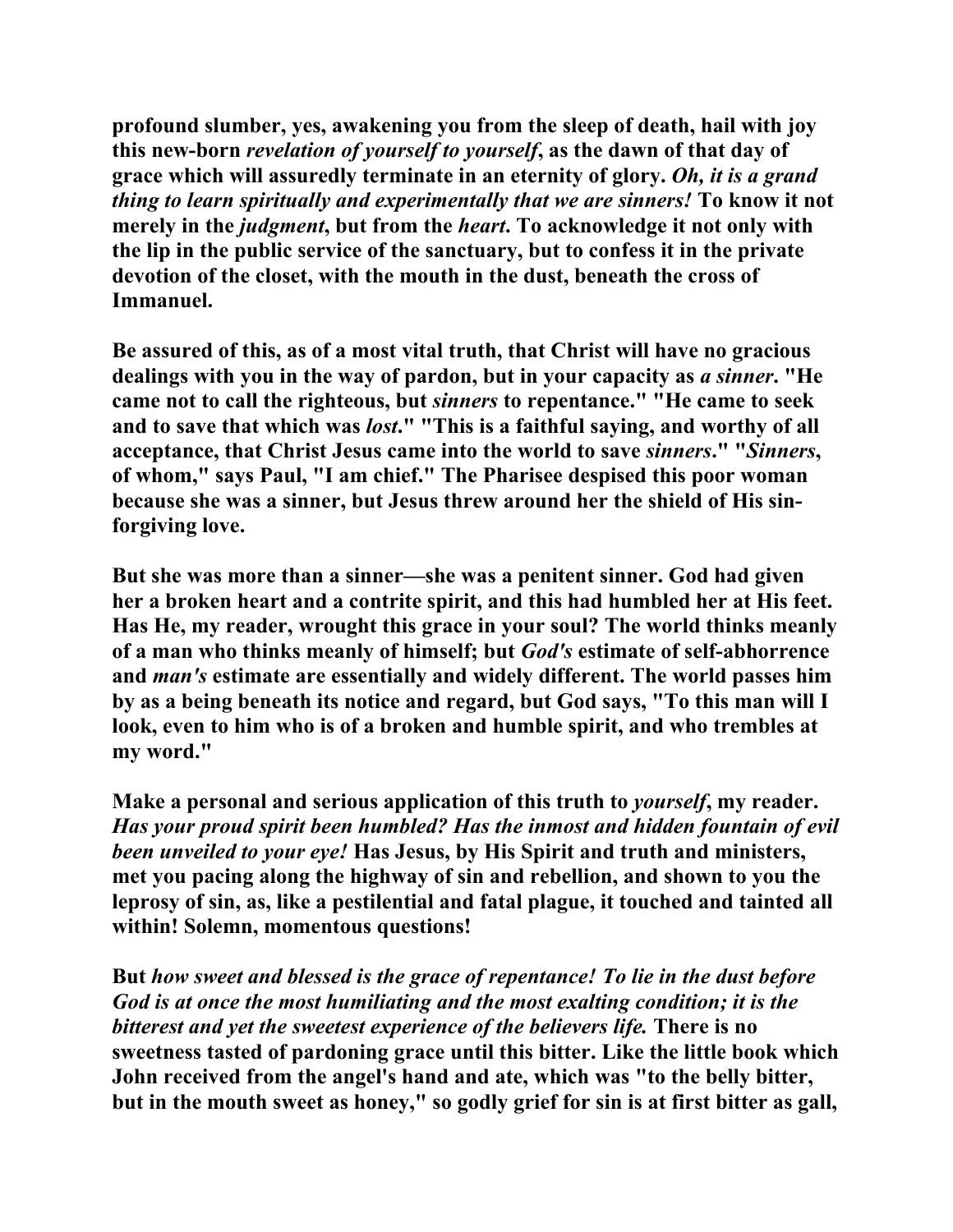**but afterwards sweet as honey, in the experience into which it brings the soul of God's forgiving love.** 

**She was also a pardoned, saved sinner. Her sins had been great, but the blood of Jesus had proved greater, and had prevailed to wash them all away. We too much overlook this assured truth—and its oversight is the secret cause of much spiritual despondency—the present salvation of a child of God. Salvation is always referred to in the divine Scriptures of truth in the** *present* **tense. "By grace you are saved." "He has saved us." We shall never be more really saved than we now are if we believe in Jesus. Our salvation is not a** *past* **or a** *future* **blessing to be enjoyed, but a** *present* **one. Our sins are** *now* **all pardoned—"Who has forgiven you all trespasses."** 

**Our persons are now fully** *justified***—"Accepted in the Beloved." We are now**  *adopted***—"Now are we the sons of God." Oh, let us not sink below the level of this precious and sanctifying truth, but rise to its highest reach and its fullest realization and enjoyment. We lose one of the most powerful incentives to holiness, and with this, one of the sweetest springs of happiness, when we lose sight of** *our present and complete salvation.* 

**How should our songs of praise wake the sweet echoes of every valley, and of every mountain, and of every plain, along which we travel home to God, for this great salvation which** *God has provided***, which** *Christ has wrought***, and which the** *Holy Spirit has applied***, and which faith has freely received and is privileged fully to enjoy.** 

 **"There is therefore now no condemnation to those who are in Christ Jesus." Rest not until you know that you are saved. It is attainable—others have attained it, and so may you. The blood sprinkled, the Spirit's seal impressed, peace with God experienced, the Savior's preciousness felt, and holiness breathed after, will leave not the shadow of a doubt upon your mind as to your present and eternal safety.** 

**How blessedly will this experience bear you through the trials and sufferings and sorrows of your pilgrimage! It will extract poignancy from** *grief***, will blunt the keen edge of** *affliction***, will sweeten the** *cross***, and fringe with gold and purple hues the dark and gloomy** *clouds* **which often drape the path we tread.**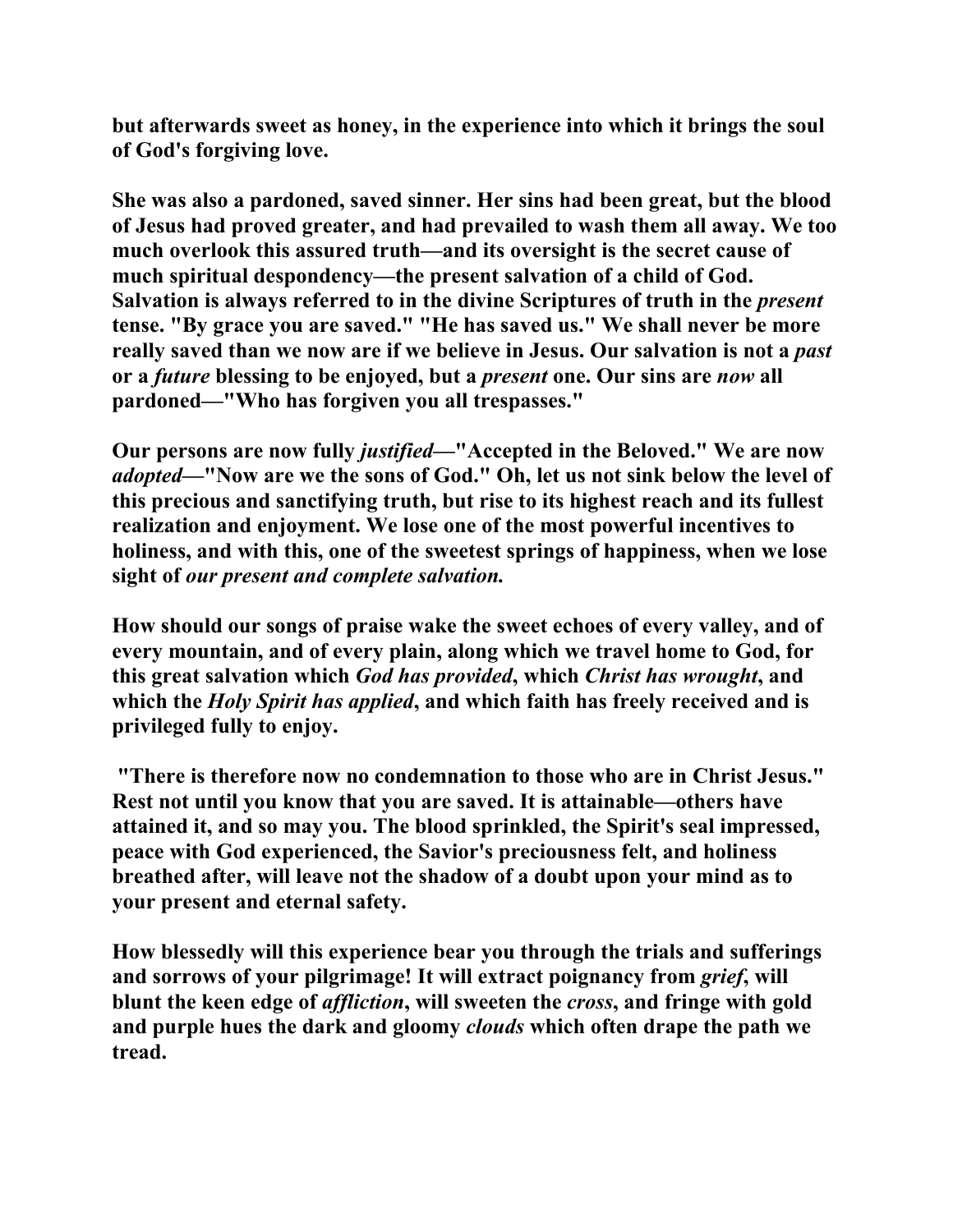**And mark the place where this loving disciple stood. It was at the feet of Jesus. "And stood at His feet behind Him." How suggestive is this feature of her history. This is the true place of every believer—at the feet of Christ. Everything which attaches to us as believers, and all the dealings of God, point to** *Christ's feet as our true place***. All is designed to bring us there. Nor could we seek a place this shady side of heaven so favored, appropriate, or blessed as this. That we may feel that this is the** *privilege* **of all, and that it is** *accessible* **to all, let us see what some of the errands are that brings us there.**

**In the first place, spiritual ignorance brings us to the feet of Jesus. The Lord Jesus is the great Prophet of His Church, her only Divine and authorised Teacher! All God's children are taught of Him, and their great Teacher is Christ the Anointed One. Thus spoke the Lord, "It is written in the prophets, And they shall be all taught of God. Every man therefore that has heard, and has learned of the Father, comes unto me." And again, "Neither knows any man the Father, except the Son, and he to whomsoever the Son wills reveal him." There is a remarkable ignorance of this truth in the present day.** 

**Among the many and marked denials of Christ in high places, the denial of His prophetical office is not the least one. Men are setting themselves up everywhere as God-sent teachers of Divine truth, but who give undeniable evidence that they are but Satan-sent emissaries of human error—and, what is most lamentable and alarming, people love to have it so. But what is our safety? what is our true position? The answer is—humbly sitting at the feet of Jesus. Oh, honored place!** *Oh favored position of a poor sinner deeply sensible of his spiritual ignorance, and ardently desirous of being taught the truth as it is in Jesus.* **To this place we must bring all those mysteries of revelation, and apparently inexplicable truths, and discrepant statements, and things hard to be understood, which have perplexed and confounded us.** *The Bible can only be properly studied in the light of Christ and at the feet of Christ.* **If we read it merely as a history, or as a poem, or as a system of philosophy, and not as a Revelation of Christ only, we shall fail of compassing the grand end for which the Divine revelation was given. Or, if we sit at the feet of a human Gamaliel, and not at the feet of Jesus only, receiving in humility and faith the gracious words that proceed out of His lips, we shall most assuredly err, not understanding the Scriptures.** 

**Let your place of learning, then, my reader, be at the feet of Jesus. Are you perplexed about a doctrine, or an ordinance, or a question of conscience, or a**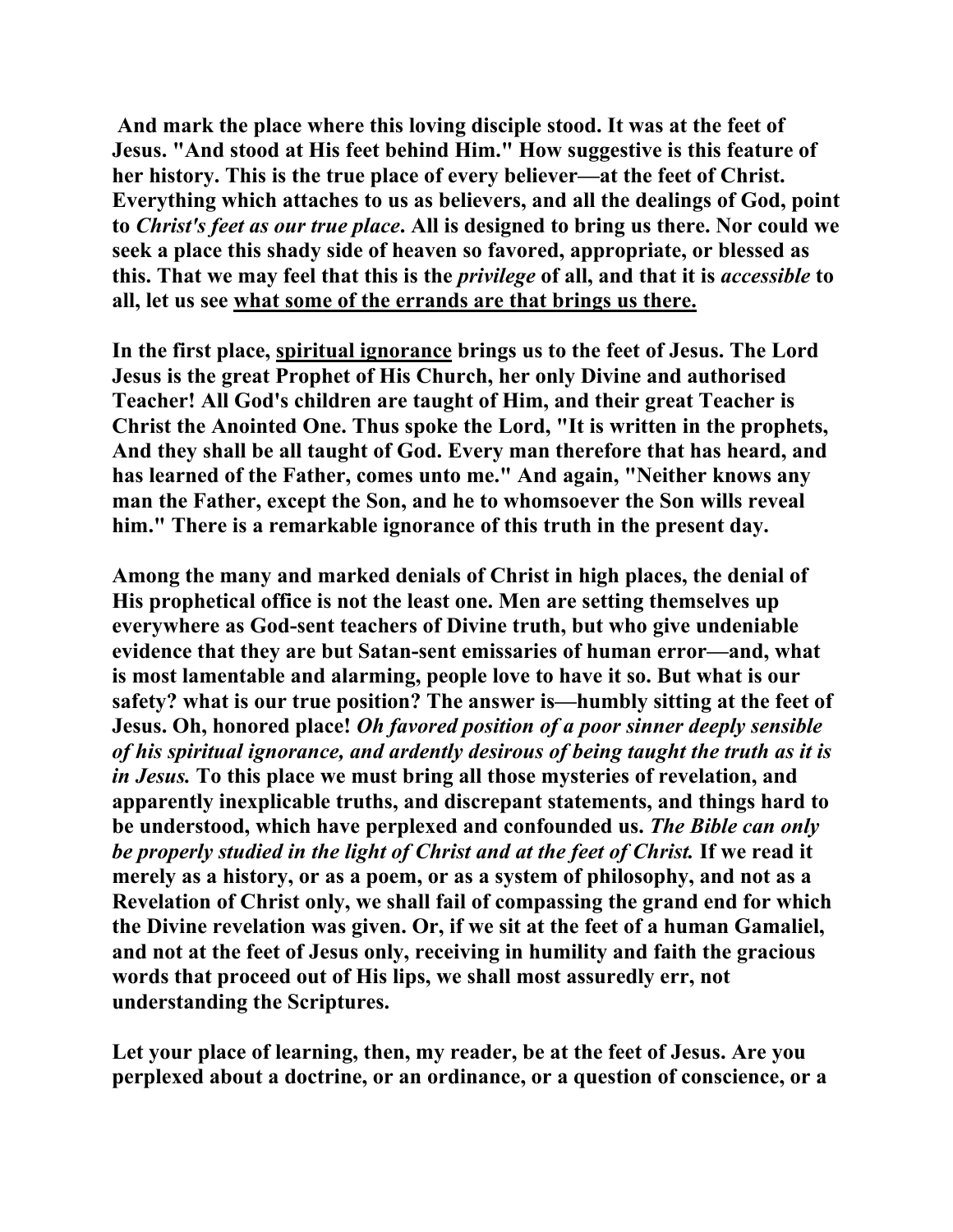**path of duty? Take your place here, and seek instruction from Him, and in His light you shall see light.** 

*Human reason* **must come there, the** *pride of intellect* **must lie there,**  *preconceived opinion* **must yield there—sitting there as a little child, desiring the sincere milk of the word—as a humble disciple anxious to know the truth that quickens, sanctifies, and saves. Thus surrendering yourself entirely to Divine teaching, Jesus will show you the way of life, will enlighten your mind, resolve your doubts, and unfold to you more clearly the blessed truth that He Himself is "the Truth," whom to know is life eternal!** 

**I cannot sufficiently reiterate the averment that the Bible can only be clearly understood as it is studied in the light of the Sun of Righteousness, with one intent and aim only to know the Lord Jesus Christ, of whom the Old and the New Testament unitedly testify. Thus the very closing book of the sacred canon, the Revelation of John—mystical and symbolical as it is, is termed "the Revelation of Jesus Christ", not the revelation by Jesus Christ merely, but the revelation concerning Jesus Christ Himself. In other words, it does not mean so much Christ the Revealer, as Christ the Revealed.** 

**And so is Christ the revealed Messiah, Savior, Redeemer of the entire Scriptures of truth. Jesus Christ is the same in the "yesterday" of the Old Testament, in the "today" of the New, and in the "forever" of our endless study. "Jesus Christ, the same yesterday, and today, and forever." "Search the Scriptures," said He to whom gave all the prophets witness, "for they are they which testify of Me."** 

**At the feet, then, of this Divine, skillful, gentle Teacher, humbly take your place as a sincere learner, as a loving disciple, and in His light you shall see light upon all that is essential you should know as a sinner on your way to the judgment. He will open your understanding as He did that of the disciples of old, that you may understand the Scriptures concerning Himself. Let us imitate Mary of Bethany, who also sat at Jesus' feet and heard His word. Affection brings us to the feet of Christ. Love ever delights to be near the object of its preference and regard—In nothing does this sentiment find a truer, or more sacred illustration as in the experience of the believer.** *Christ is the Object of his supreme affection. He loves Christ more than he loves all other beings, single or combined.*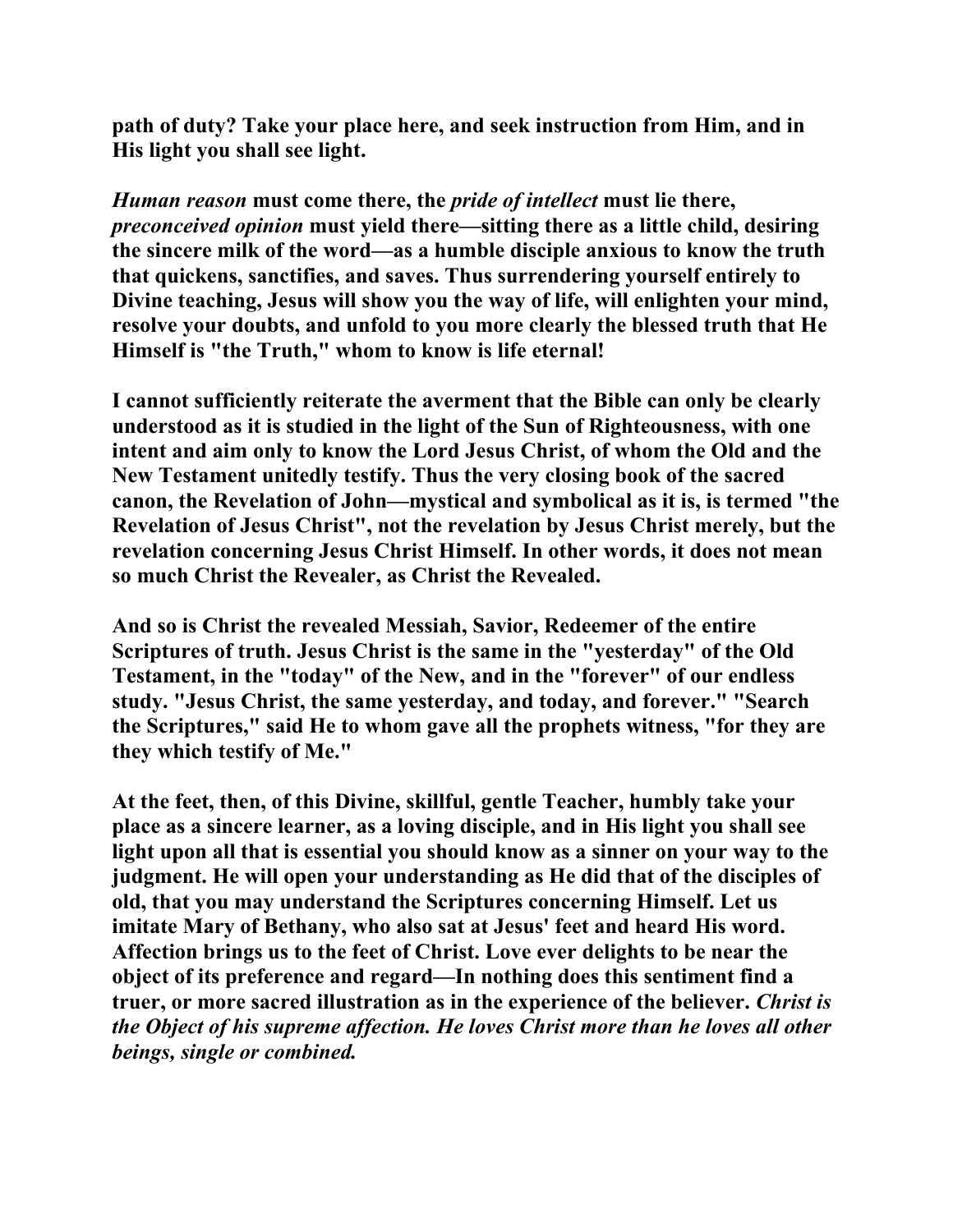**"Do you love Me more than these?" awakes the ready and earnest response from every Christian's heart, "Lord, you know that I love you."** *It is his supreme happiness, his heaven on earth, to be close to the Savior who sacrificed His life for him, who called him by His grace, and has told him that where He, the Lord, is, there he the disciple shall be.* 

**This sensible realization of the Lord's personal presence constitutes the life and nourishment of daily personal religion. There are many religious professors who do not know what the absence of Christ is, because they know nothing experimentally of His presence. We cannot miss a joy we have never felt, nor pine for a blessing we have never possessed. We must experimentally and personally know Christ, and love Him, and walk with Him, to be conscious of the cold, dreary blank—a blank no creature-good can fill—which the withdrawment of His sensible presence creates. Oh happy soul, so living in the sunshine of the Divine presence as to be sensible of the slightest cloud that veils it! who, wont to walk side by side and in face-to-face communion with the Lord, are more sensitive to any disturbance of your holy joy than the compass is to the slightest variation of the needle.** 

**Behold, then, the true place of love to Christ—His sacred feet. Prove your love to the Savior, my reader, by being often there. Allow no creature to come between you and Jesus. Let not the world allure you from so dear a Friend. Be loving to His person, loyal to His cause, steadfast in His faith, valiant for His truth, holding fast your Christian profession without wavering.** 

*Let sensible nearness to Christ* **be the life of your religion and the characteristic of your walk. It is the happiest as it is the holiest life on earth. It is one remove only from the life of heaven. There, "in His presence is fulness of joy," and only there. We know the joy** *in part* **now when we feel our Lord near to us; but we shall know the "***fulness* **of joy" then when standing in His beatific presence unshared by an object, unshaded by a cloud. Let the cold-hearted intellectualist call this the religion of sentiment if he may. I desire no other.** 

**To walk with God is the loftiest reach of the sanctified intellect, the highest and noblest desire of the human mind. We can only properly employ our thoughts upon God as we move in the orbit of His presence; and no object of contemplation and research, no theme of meditation and discourse, gives such development and expansion to the intellectual powers, as the study of God revealed in His Word and manifest in His Son—Christ Jesus. "This is life**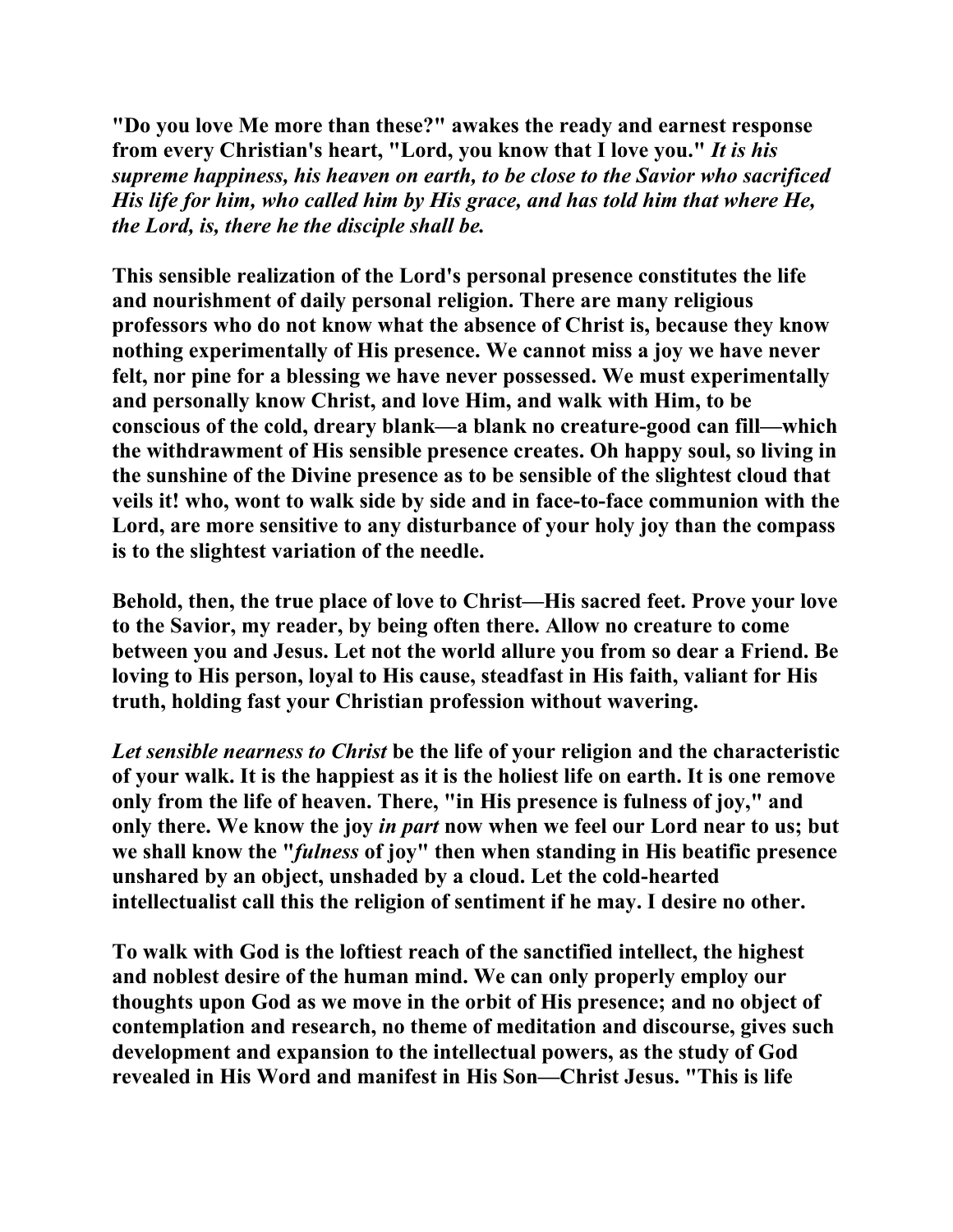**eternal, to know you the only true God, and Jesus Christ whom you have sent."** 

**How do we best become acquainted with the mental and moral qualities of an individual but by frequent, close, and confiding communion. Thus is it that in the Enoch-like walk of the child of God he gets to understand God's revealed mind and Christ's unveiled heart, and so his soul revolves near to the Divine, Eternal, and blessed Center.** 

**Not less does the discipline of sorrow bring us to the feet of Jesus. It is sent, indeed, by our blessed Lord for this purpose. Sorrow always brings Christ to our people, and to our homes; and, when sanctified, brings us to His feet in a closeness of acquaintance and fellowship, perhaps, unknown before. We become better acquainted with Him who Himself was acquainted with grief. Oh how near to Christ, our Friend and Brother, does one trial, a single affliction, a solitary sorrow, bring us. We seem scarcely to have known Him before. The stars we admired, the moon we worshiped of created attraction, have withdrawn their light, and the Sun of Righteousness takes their place, and we fall before Him with a depth of adoration and an intensity of love such as no Persian idolater ever felt in the worship offered to his god.** 

**What a volume on the hallowed benefits of affliction might the personal history of each child of God supply! Would not this one stand first and foremost in the catalogue—"I have known more of Christ in this season of suffering, in this hour of sorrow, in the discipline of this one trial, than I ever knew in all my previous experience!" Truly is that sorrow a blessing when we can bless the Refiner for the sorrow, a sorrow that has brought us into the possession of a blessing like this. Oh, how we shrink from the discipline of trial as though some strange and needless thing happened unto us! How we recoil from this assimilation into which it brings us to Jesus, just as if the disciple must be above his Lord; the servant above his Master; the bride a wife of pleasure while the Bridegroom was a man of grief.** 

**O no! we wish it not. We would be like our Lord, and in nothing is the resemblance more complete than in the** *sacred sorrow* **which often drapes the spirit and crushes the heart. It is thus we "have fellowship with Him in His sufferings," and are made "partakers of the afflictions of Christ," drinking of the cup He drank, baptized with the baptism with which He was baptized, and treading the path He trod. And all this we come into the experience of when sorrow brings us to His feet.**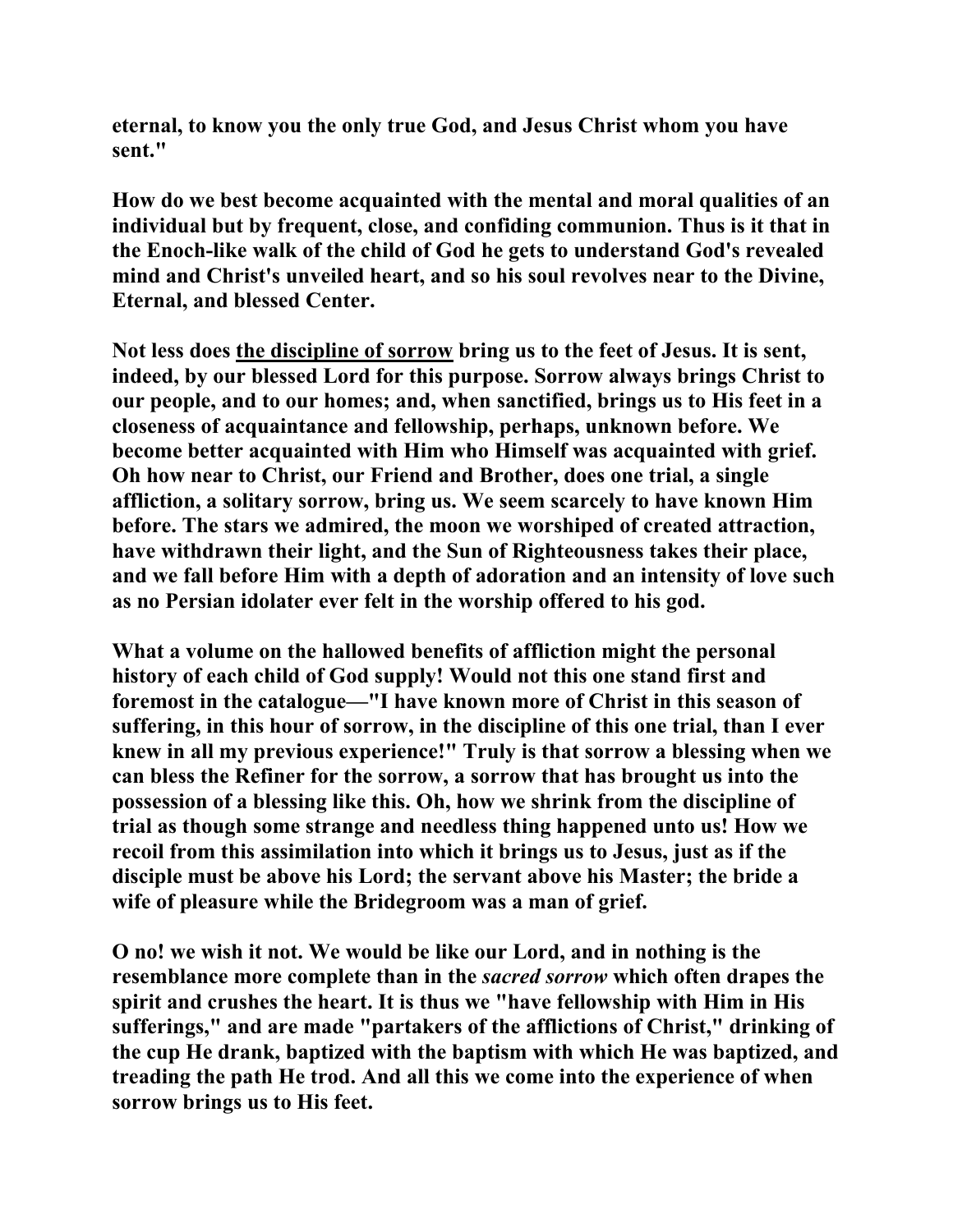**This, perhaps, in a measure, is a new place in our Christian experience. We have known something of the** *head* **of Christ, for we have felt the power of His**  *truth***; we have known something of the** *heart* **of Christ, for we have tasted the sweetness of His** *love***; but little have we known of the blessing of lying down at the** *feet* **of Christ, chastened and humbled, emptied and weaned, willing that He shall be now, and in all future time, our all in all.** 

**For this the discipline has been sent.** *Your heart, perchance, has wandered far away from the Lord; your walk with Him has been distant, your communion shy. Your mind has grown worldly, and your heart idolatrous; your confidence has become timid, and your love has chilled. The Lord, whose eye has not for a moment lost sight of you, has seen it all, and, loving you, in love has sent the chastening that has brought you back to Himself, and once more you find your heaven at His feet.* **And then you sing,** 

**"Trials make the promise sweet; Trials give new life to prayer; Trials bring me to His feet, Lay me low, and keep me there."** 

*There, tried and sorrowful believer, bring your grief. Those feet once pierced for you will now hide and soothe you within their very wounds, those wounds at once your healing and your shelter. It is a holy and costly sorrow that brings us closer to Christ. We never learn so much what He is as then.* **And when we arrive in heaven and fall down before His throne, how fully shall we the sentiment of the Christian poet realize,** 

**"Blessed, there, with a weight of glory, Still the path I'll never forget, But, exulting, cry, It led me To my blessed Savior's feet. Sweet affliction, Which has brought to Jesus feet!"** 

**Once more. The feet of Christ is the only place of real safety. There is much in the history of each saint of God to jeopardize his well-being. David was a giant in grace, compared with whom the tallest of us are but dwarfs—and yet listen to his petition, "Hold me up and I shall be safe." Paul was a veteran in the**  *holy war***—compared with whom the most valiant of us are but raw recruits—**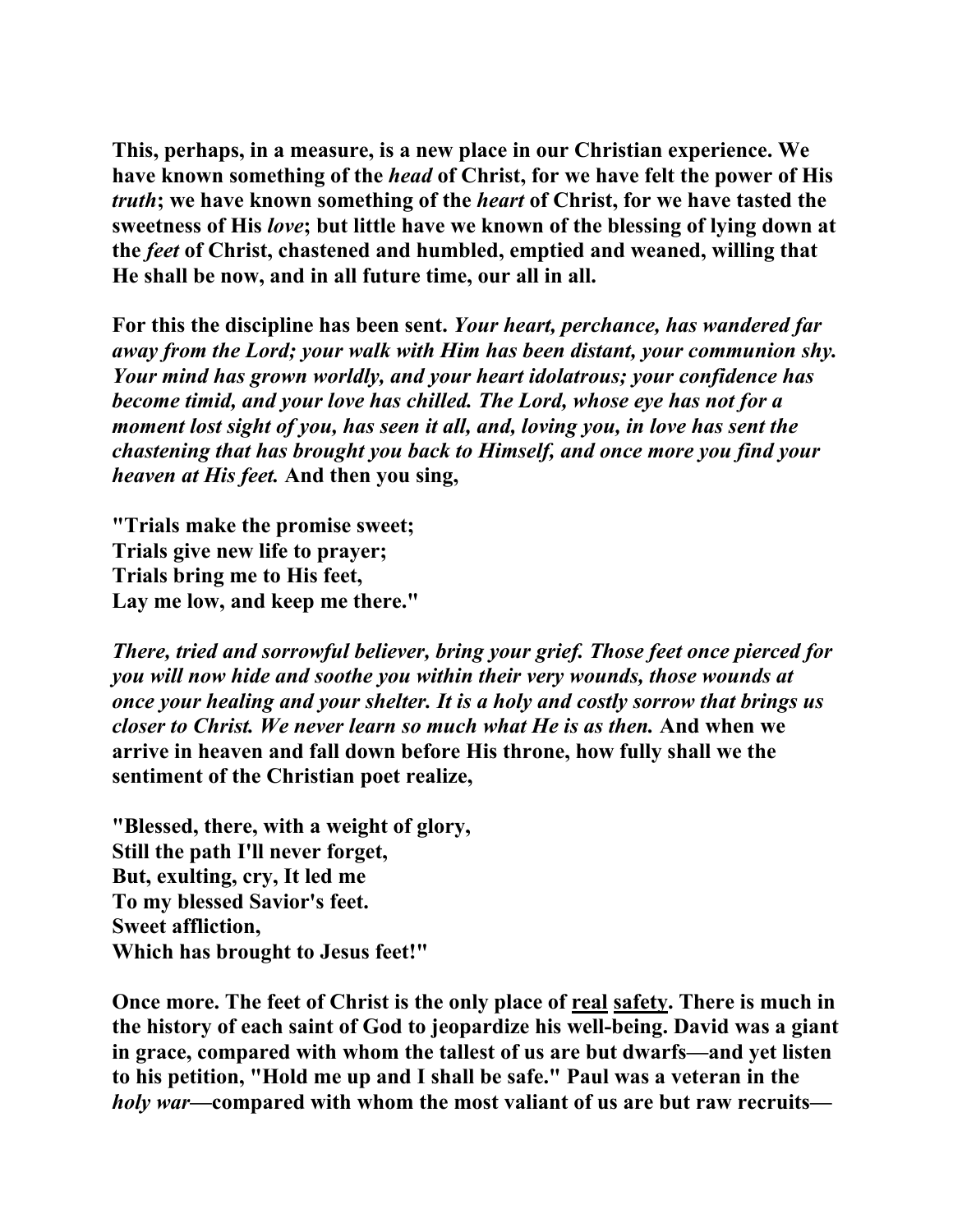**yet listen to his exhortation, "Let him that thinks he stands take heed lest he fall."** 

*Ecclesiastical pinnacles* **are dizzy and dangerous places for a man of God. Have we ever met with one advanced to distinguished preferment who has not had need to seek a double portion of God's Spirit to rest upon him? I received this holy acknowledgment once from the lips of a prelate whom in earlier years I had known and labored with as the humble pastor of a village parish, but who since then had been advanced to one of the most important sees in the English Church; and God, I believe, gave him the request that he asked. The divine discipline, moreover, through which he subsequently passed, out of which fiery tribulation Christ took him to glory, brought him yet closer to the Master's feet, from where Jesus raised him to that bright world of bliss "where the wicked cease from troubling and where the weary are at rest.''** 

**Here, then, is our true place of safety, wandering from which we are as "a bird that wanders from her nest." Peter had not denied his Lord but for this. Following his Master afar off, the enemy found room to come between him and Jesus; and thus, effecting a momentary separation of the disciple from the Lord, accomplished his downfall. Here, then, is our safety. "He that is** *down* **need fear no fall." He that lies "low in a low place" is safe.** 

**Here at the feet of Jesus the world is renounced, self is loathed, sin is forsaken. Satan flies, and God draws near, and we sit and bask in the sunbeams of His smiles. Oh that wherever we are, and with whatever we possess, to the place where this loving woman sat may we repair. Have you** *talents***? bring them here. Have you** *honors***? renounce them here. Have you** *wealth***? deposit it here. Are you** *useful***? lay it at the feet of Jesus. Accumulate, cluster, and concentrate all you are and all you have around those feet that trod for you Gethsemane's garden, and were nailed for you to Calvary's cross, that in all things He may have the pre-eminence.** 

**We now reach an interesting and instructive part of this narrative—the disciple washing Christ's feet: "And washed His feet with tears, and wiped them with the hair of her head." Those tears! who can analyze them? Where shall we find pearls so priceless, or stones so precious and of fairer colors? Away with the notion that true religion is the foe of sensibility, that the gospel of Christ is the patron of stoicism. The religion of Christ is the only religion that unseals the fount of feeling, while it chastens and sanctifies the tears it**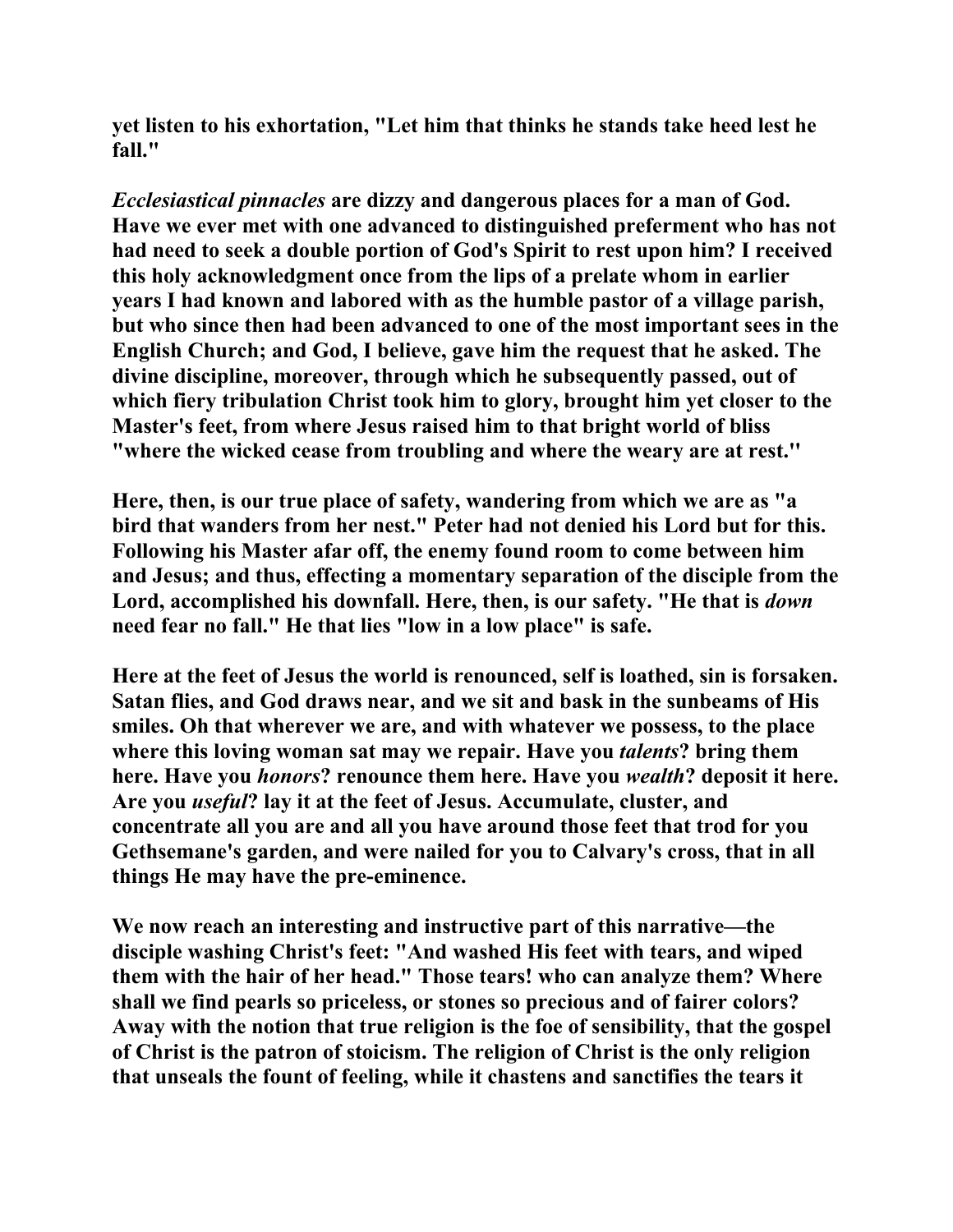**bids us shed. The divine Author of that religion** *wept***. What more do we need. Let us turn to** *the weeping disciple.*

**She washed Christ's feet with the tears of penitence. There are no tears in Christ's view more costly or precious than these. This woman was poor in spirit, humble and contrite, and as she stood behind her sin-forgiving Savior, her tears of godly sorrow for sin rained fast upon his feet. Have you, my reader, wept for sin? Does the recollection of past transgression make you sorry? Does the memory of the sins of your youth, the transgressions of riper years, the sinful infirmities of old age, humble you in the dust? Holier and more precious tears were never shed than those wept for having sinned against God at Christ's feet. "And Peter went out and wept bitterly." "The sacrifices of God are a broken spirit: a broken and a contrite heart, O God, you will not despise." Good words these for penitent souls!** 

**She washed Christ's feet with the tears of faith. Is faith, then, you ask, an emotional grace? Most surely so. "With the** *heart* **man** *believes* **unto righteousness." And again it is written, "They shall** *look* **upon Me whom they have pierced, and shall** *mourn***." It is faith that** *looks to a crucified Savior, and the sight of the eye melts the heart, and the believing penitent weeps.* **A humble penitent, this woman was a true believer. These are twin graces in the experience of the saints. Repentance towards God and faith in the Lord Jesus Christ constitute the two cardinal principles of experimental religion. Do you**  *believe* **in the Lord Jesus, my reader? The Bible does not ask if you work, or if you strive, or if you pray; its great inquiry is, "Do you** *believe***?" "To him that**  *believes* **is the reward not reckoned of works but of grace." Do you believe in Jesus? Has your faith received Him? Are you willing to be nothing—to cast your deadly doings down, yes, down at Jesus' feet, accepting Him as "made of God unto you wisdom, righteousness, sanctification, and redemption?** *Come and wash the Savior's feet with the tears that flow from a believing sight of Him whom you have pierced.* **Faith in Jesus will be as the rod of Moses smiting the rock and causing the waters to flow.** 

**She washed Christ's feet, too, with the tears of grateful love.** *Jesus had pardoned all her sins, had absolved her from their guilt, and had released her from their power. How natural was the feeling of gratitude, how appropriate this service of love! The most evangelical and genuine contrition for sin flows from a sense of its forgiveness. Nothing breaks the heart so thoroughly as the experience of God's pardoning love, love flowing from a sight of the cross.*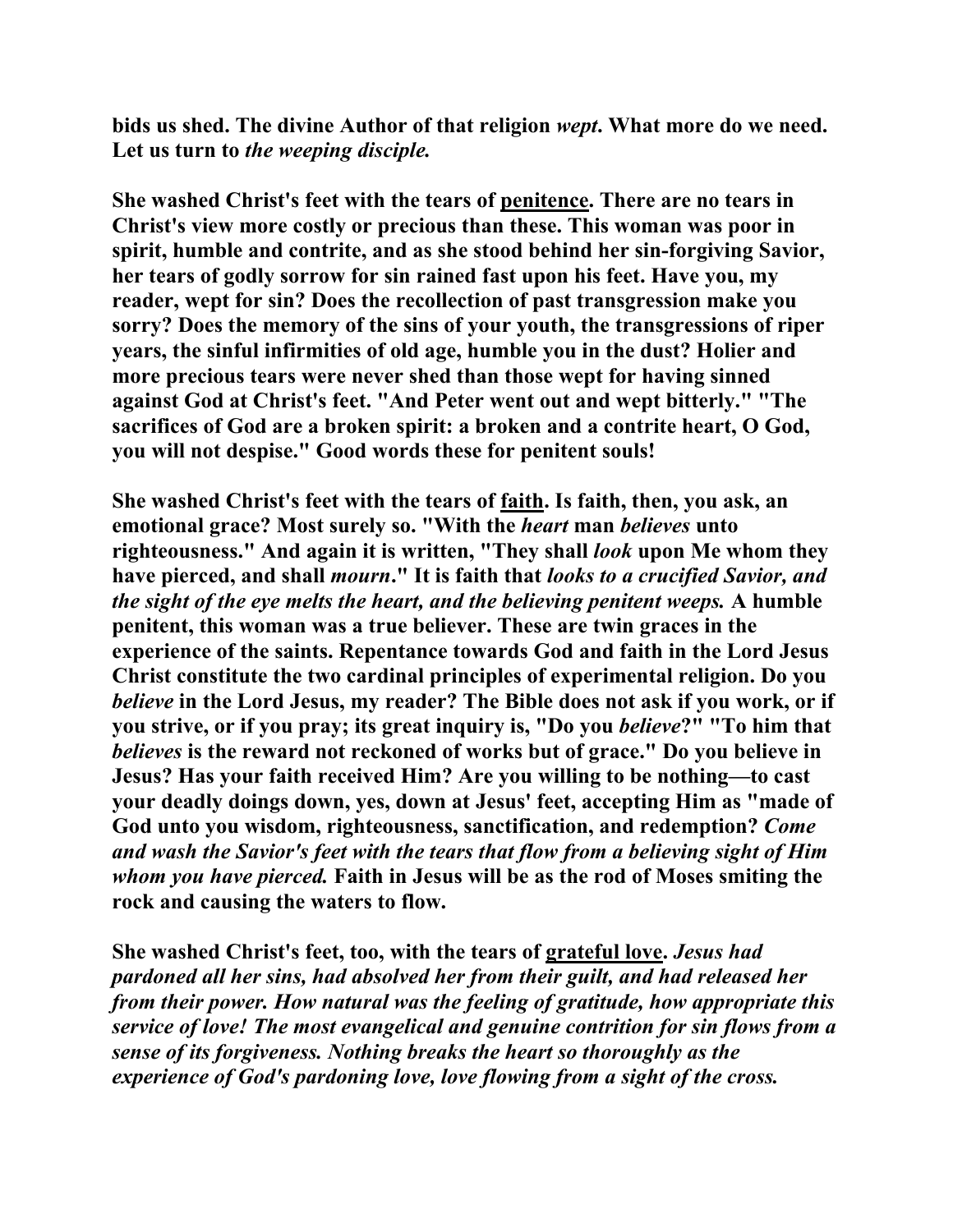**Sinai terrifies, but Calvary subdues. The law petrifies, but the gospel melts; terrors repel, but love wins.** 

**"Law and judgment do but harden, All the time they work alone, But a sense of blood-bought pardon Soon dissolves the heart of stone."** 

**Let your love be a weeping love, then it will be a practical love, bathing the feet of Him who virtually bathes yours in the condescending acts of His grace, by which He is among us still as Him that serves.** 

**In lending ourselves to acts of Christian kindness, beneficence, and sympathy, we are still washing the feet of Jesus in the lowly service of love offered in His name to His saints. This fact is much overlooked—Christ as represented by, and as recognized in, His people. We but little reflect that when in any way we wound, or neglect, or despise a true disciple of Christ, we turn our back upon Christ Himself—such is the oneness, the essential, undeniable oneness of the Lord Jesus with His people. Oh how sweet it will be to hear Him say, when He comes in His glory to receive to Himself and to present to His Father His elect Church, "Inasmuch as you have done it unto one of the least of these, my brethren, you have done it unto Me." Then will the cup of cold water given; the soothing administered at the sick-bed; the visit to the house of mourning be acknowledged and rewarded before an assembled world!** 

**Then followed her holy caress and the sacred anointing. "And kissed his feet, and** *anointed them with ointment***." This mode of courtesy, prevalent among the Jews, and also among the Greeks and Romans, received a peculiar and impressive significance in this instance. The kiss was her confession of Christ, the seal of her love to His person, the expression of her gratitude for His great and distinguishing grace towards her.** 

**The Church of old aspired to kiss the** *lips* **of Christ—"let Him kiss me with the kisses of His** *mouth***"—but this disciple was content to kiss His** *feet!* **It is our happiness to know that the Lord will accept the lowliest service and the feeblest expression of faith in, and love to, Him. "If I may but** *touch the border of His garment***," is the highest ambition of humble faith;** *if I may but kiss His feet***, is the ardent desire of lowly love. Judas soiled the face of Jesus with the kiss of perfidious treachery—this humble disciple anointed His feet with the sacred kiss of admiring and grateful love. Whose place would we prefer?**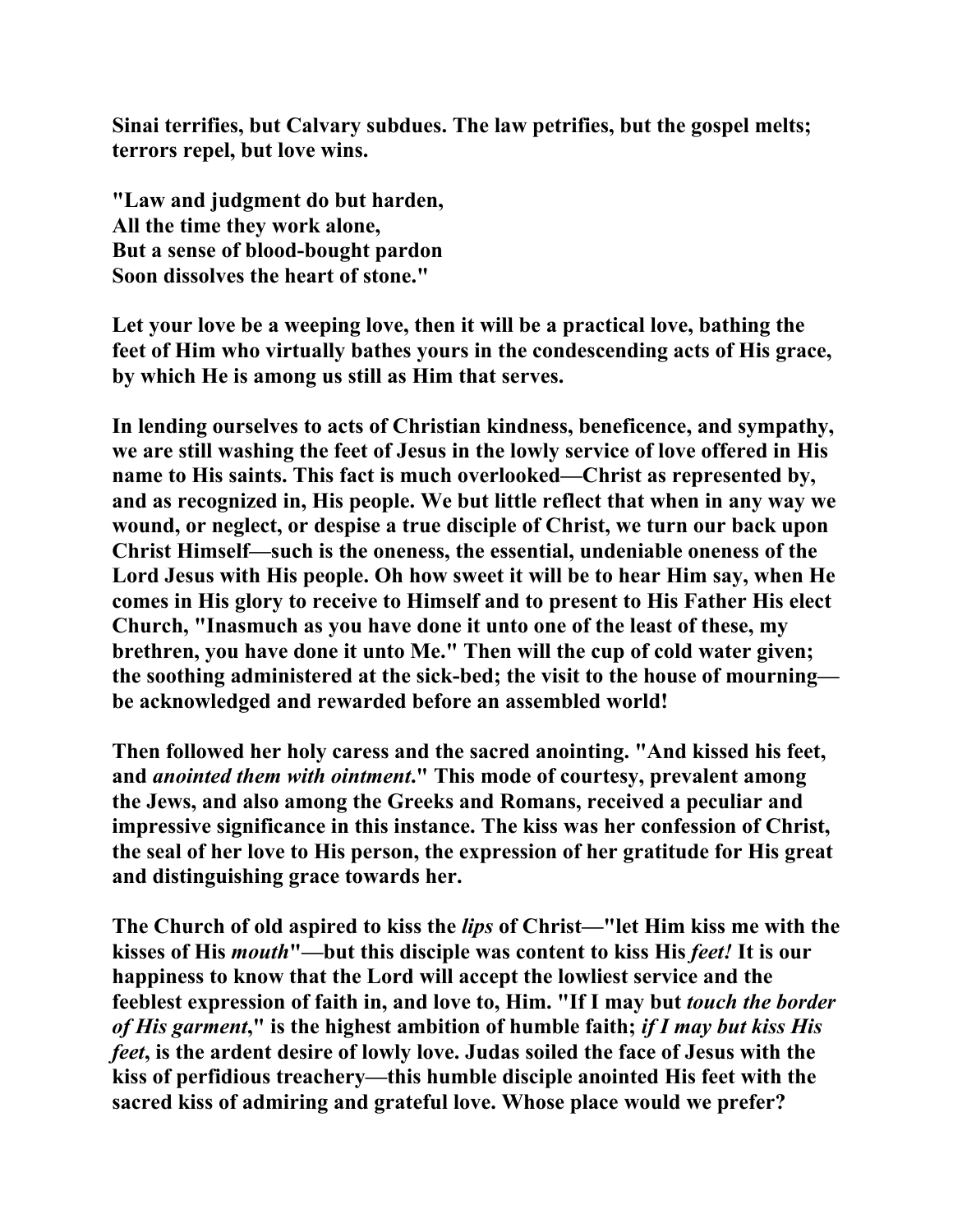**Lord, let me kiss Your feet, worship at Your feet, keep close to Your feet, until, springing from Your footstool on earth, I find myself adoring, praising, loving You at Your feet in glory.** 

**"That blessed interview, how sweet! To fall transported at His feet, Raised in His arms to view His face, Through the full beamings of His grace. "Yet, with this prospect full in sight, I'll wait Your signal for my flight, For, while Your service I pursue, I find my heaven begun below."** 

**This narrative impressively illustrates the true service of love. Never did purer love offer a more grateful service to the Savior than that which this sinpardoned disciple presented.** *We behold the model of what Jesus desires and expects at our hands.* **We are Christ's servants if we are Christ's disciples— "for we serve the Lord Christ."** *Our consecration to the service of Jesus is an evidence of our true love to Him.* **Love is not an inactive, selfish, indolent grace. "Faith," which is the root of every other grace, "works by love." What will not mere creature-love do and suffer for the object of its regard! See its power in a mother's heart, bending night after night in sleepless watching over her sick and suffering babe! See its power in a father's heart nerving him for toil, and constraining him to plough stormy seas, imperiling life in distant and unhealthy climates, for love of that home-circle around which his untraveled heart still clings.** 

**But infinitely more potent, as divinely more precious, is the love which constrains the disciple of Jesus to consecrate his service to the Lord. Our Christian profession involves a service, as our Christianity imposes a cross. An inactive, indolent disciple of Christ is a contradiction of terms. The moment we become the Lord's, we submit our necks to a yoke, and our backs to a burden, and love makes the one to be easy and the other to be light. Christ's service has many fields and various departments—all may find employment here. There is a sphere for every servant, work for every laborer, employment for every gift. "Son, go work today in my vineyard," is Christ's command to every believer, even to him of but** *one* **talent only. There is a field for the evangelist, a sphere for the teacher, scope for the visitor, work for male and female.**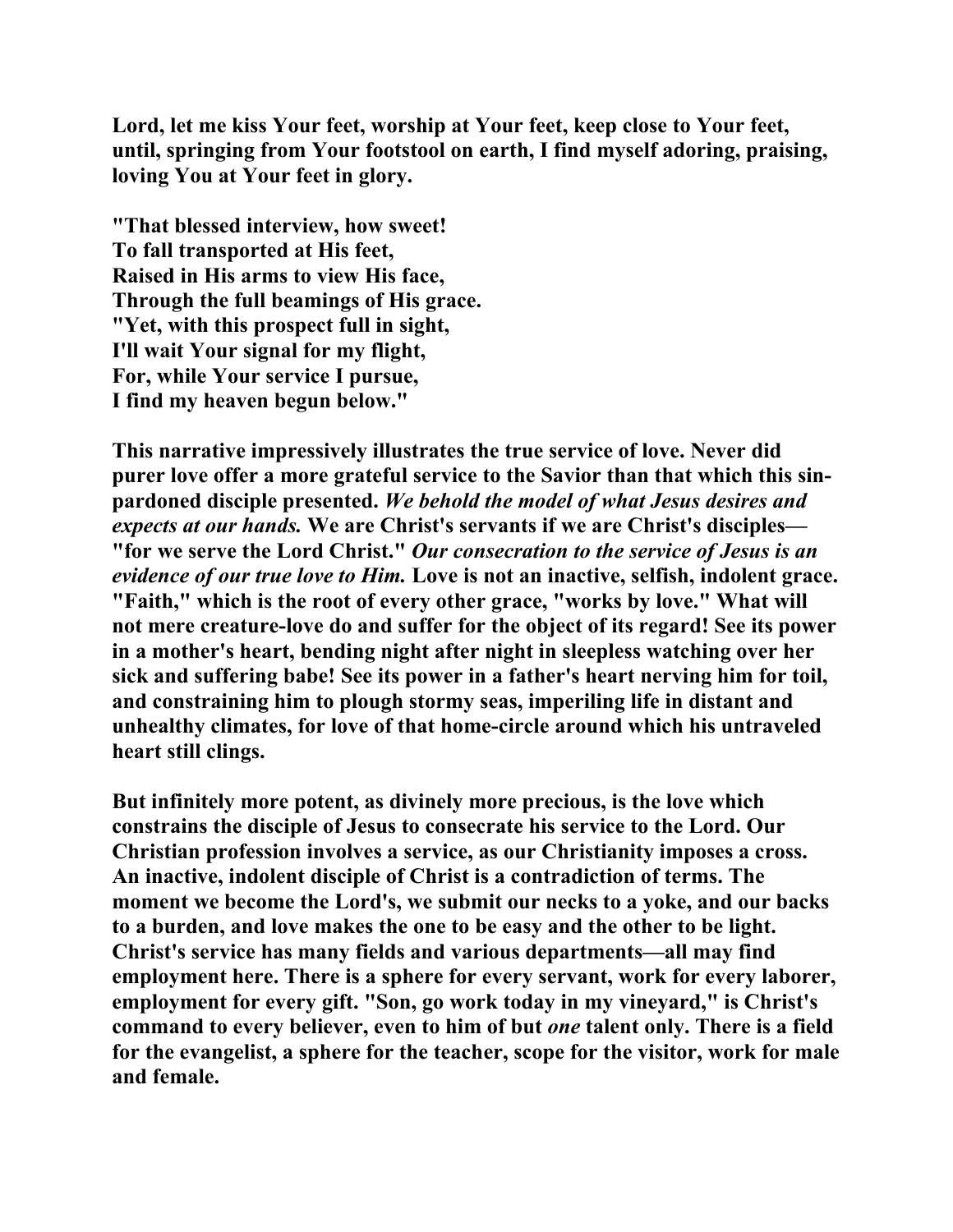**Oh, how much is to be done for this fallen, sinful world, speeding to the judgment! What countless, goodly pearls are to be found! what hidden sheep are to be sought! what wandering children are to be brought home of the innumerable seed given of the Father to the Son, for whom He travailed in the sorrow of Gethsemane, the ingathering of whom He shall yet behold with infinite satisfaction, delight, and glory! To aid Him in this work of recovery, He asks our consecrated service, He bids us come to the help of the Lord, to the help of the Lord against the mighty. And shall we, wearing the badge of the Christian disciple, renounce the livery of the Christian servant? Redeeming love, forbid it! We are the Lord's. Henceforth we bind ourselves to acknowledge no Master but Him, to wear no yoke, and to engage in no service but His. Oh impressive thought "Whose I am, and whom I serve!"** 

*Up, then, my Christian reader, to the service of your Lord and Master. Awake you that sheep! Rouse up from selfishness and indolence, and disinter your buried talent. Go to the cross, where, in tears and blood, in suffering and death, your hell was extinguished and your heaven won, and before that cross blush that you should for one moment have hesitated to yield your ransomed powers, gifts, time, and possessions entirely, freely, and supremely to the Savior. From this solemn hour let love constrain you to a simple, self-denying, unfaltering devotion to Him who sacrificed His life for you, and who, at His second coming in glory and majesty, will make you sit down at the marriage banquet, and serve you.* **"Where I am, there shall also My servant be."** 

*Weary, suffering, persecuted servant of Christ, take heart, for the Master is coming, and rich will be your reward. Bind to your heart His yoke more firmly, His burden more closely, His cross more fondly, for a glittering crown, and a snow-white robe, and a waving palm, and a golden harp await you in glory.*  **Living or dying, be your place and posture that of the loving disciple we have been considering—at the feet of Jesus! There you are happy and safe; there you will derive strength for duty, and grace for trial; and whatever clouds may shade other spots in life, this will be bathed in undimmed and eternal sunshine.** 

**"Sitting at the feet of Jesus, Oh, what words I hear Him say; Happy place! so near, so precious, May it find me there each day.** 

**"Sitting at the feet of Jesus,**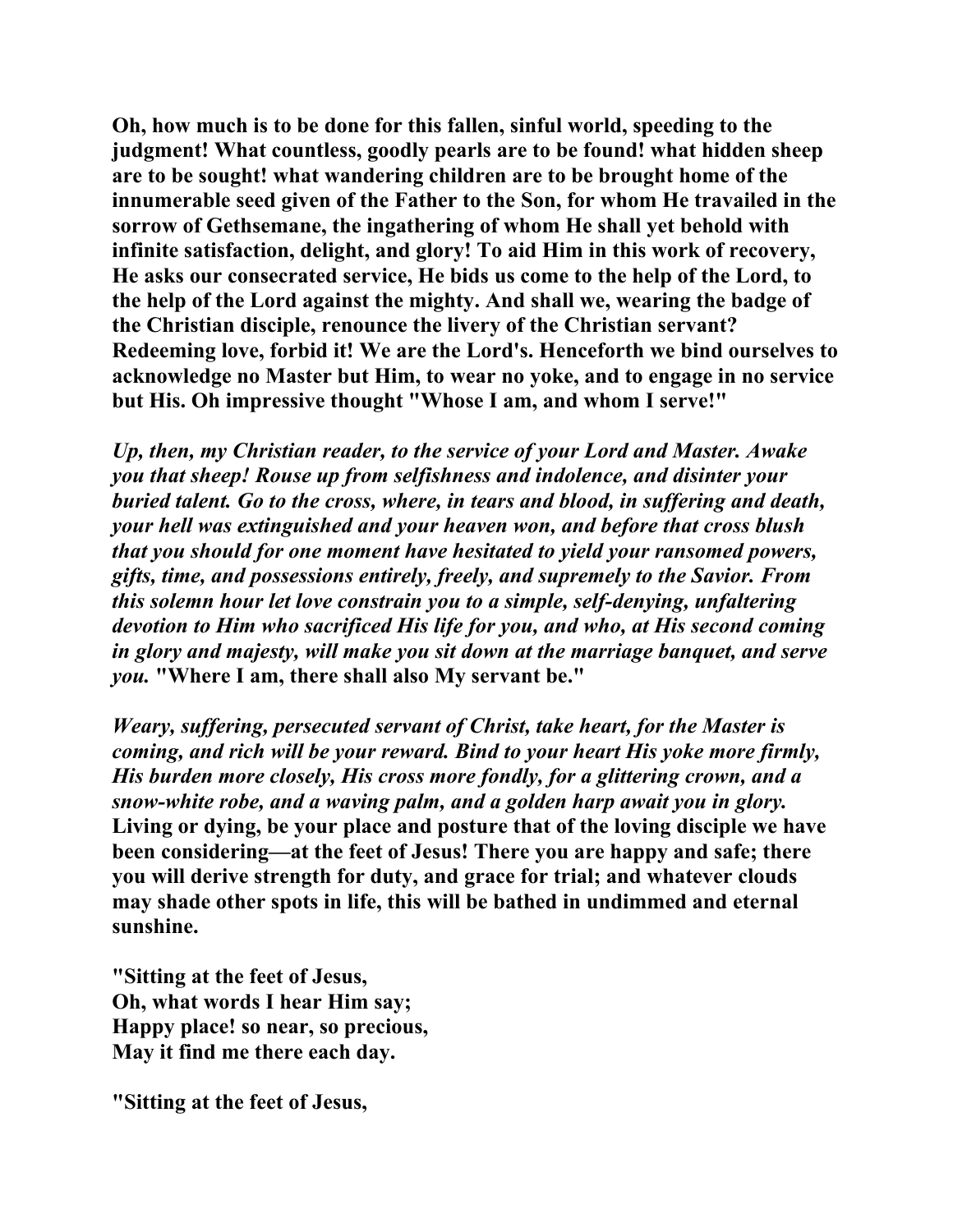**I would look upon the past; For His love has been so gracious, It has won my heart at last.** 

**"Sitting at the feet of Jesus, I would seek to be much blest; There I lay my sins and sorrows, And, when weary, find sweet rest.** 

**"Sitting at the feet of Jesus, I would wait my way to see; Leaning, trusting, and confiding, Since He orders all for me.** 

**"Sitting at the feet of Jesus, Holy happiness I find; In the secret of His presence, He reveals to me His mind.** 

**"Sitting at the feet of Jesus, There I love to weep and pray; While I from His fulness gather Grace and comfort every day.** 

**"Sitting at the feet of Jesus, I would choose that better part; Flee from earthly cares and pleasures, While I tell Him all my heart.** 

**"Sitting at the feet of Jesus, I there learn His will divine; See His smile, and catch His sweetness, As He whispers, "You are mine."** 

**"Sitting at the feet of Jesus, I would pray to be kept there; Clothed and hidden, washed, forgiven, I may lay aside all fear.** 

**"Bless me, O my Savior, bless me,**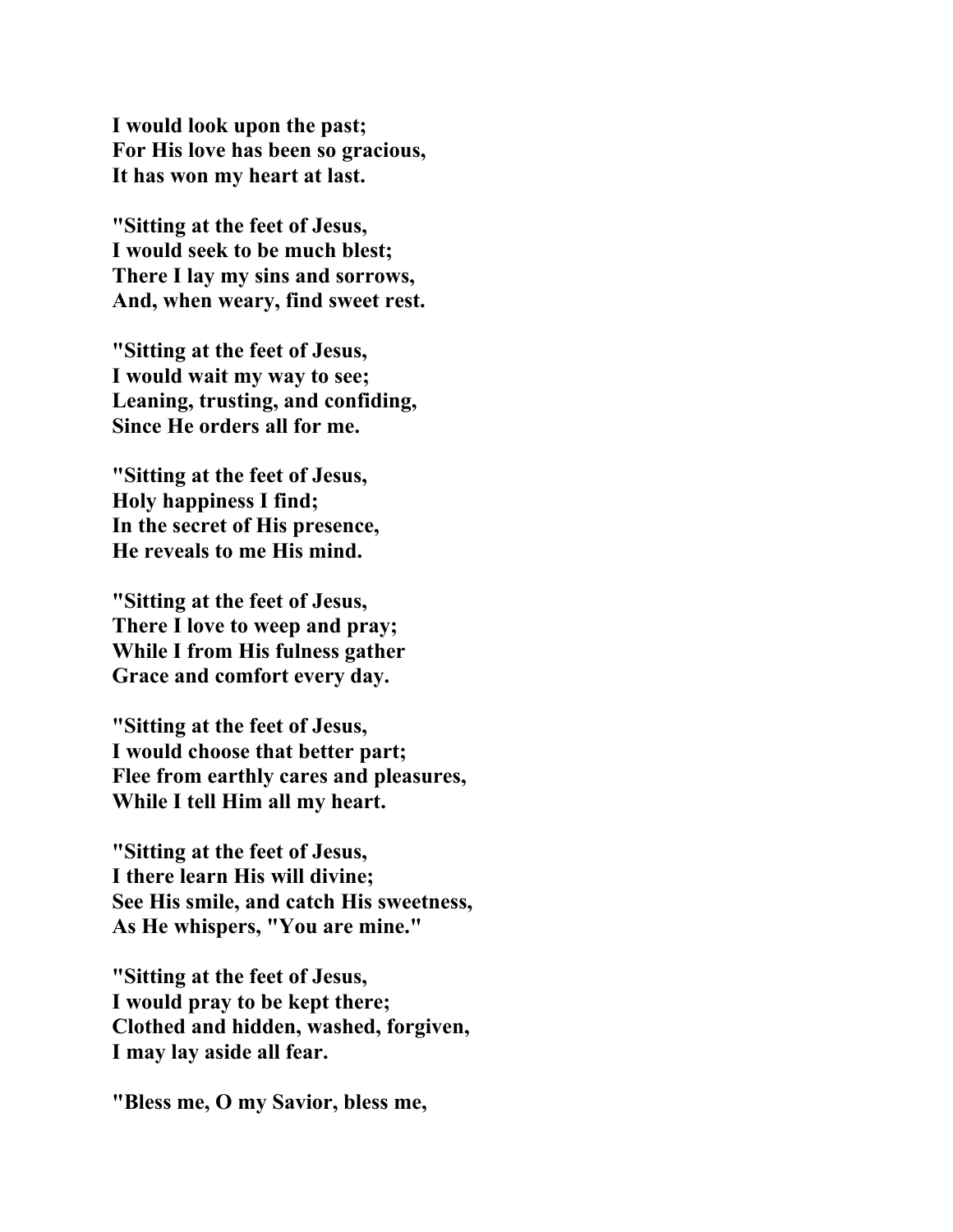**As I sit low at Your feet; Oh! lock down in love upon me, Let me see Your face so sweet.** 

**"Give me, Lord, the mind of Jesus, Make me holy as He is; May I prove I've been with Jesus, Who is all my Righteousness."** 

**"Patience in Suffering; Or, He Was Led as a Lamb to the Slaughter" "Patient in tribulation." Romans 12:12** 

**Doubtless, the preceding chapter, illustrating the "service of love," has found its way into many a sick and lone chamber. And as the suffering patient languidly turned over its leaves, the sad thought doubtless has risen in the mind—"alas! I am but a dry tree, a useless cumberer of the ground, exiled from the world, hidden from the Church, and, lying upon this couch of weakness, an anxiety and care to many, a helper and succorer to none! How can I offer to Jesus the service of love?"** 

**Suppress that desponding thought, hush that self-reflection, suffering child of God. Do you forget that there is a** *passive* **service of love, equally as an** *active* **service of love, for Christ? That, there are graces of the Spirit which only find their true development and culture in the very school of God in which He has now placed you? And that, in that darkened room, and upon that suffering couch, and from that lonely exile, you may render to God a service of love, and yield to Him a sacrifice of praise not less precious, acceptable, and glorifying than that of the most active servant in the vineyard, or the most valiant soldier of Christ upon the battle-field.** 

**To endeavor to allay this mental depression, and to remove this unjust and painful self-reflection, the subject of these pages invites your devout attention—the PATIENCE of SUFFERING. "He was led as a Lamb to the slaughter." There is probably no grace of the Spirit in the believer more underrated or overlooked than that of patience. And yet there is not one which presents a stronger evidence or a more lovely illustration of the Christian character than it. Like some of those flowers God has penciled with beauty, and perfumed with sweetness, which unfold their tints and breathe**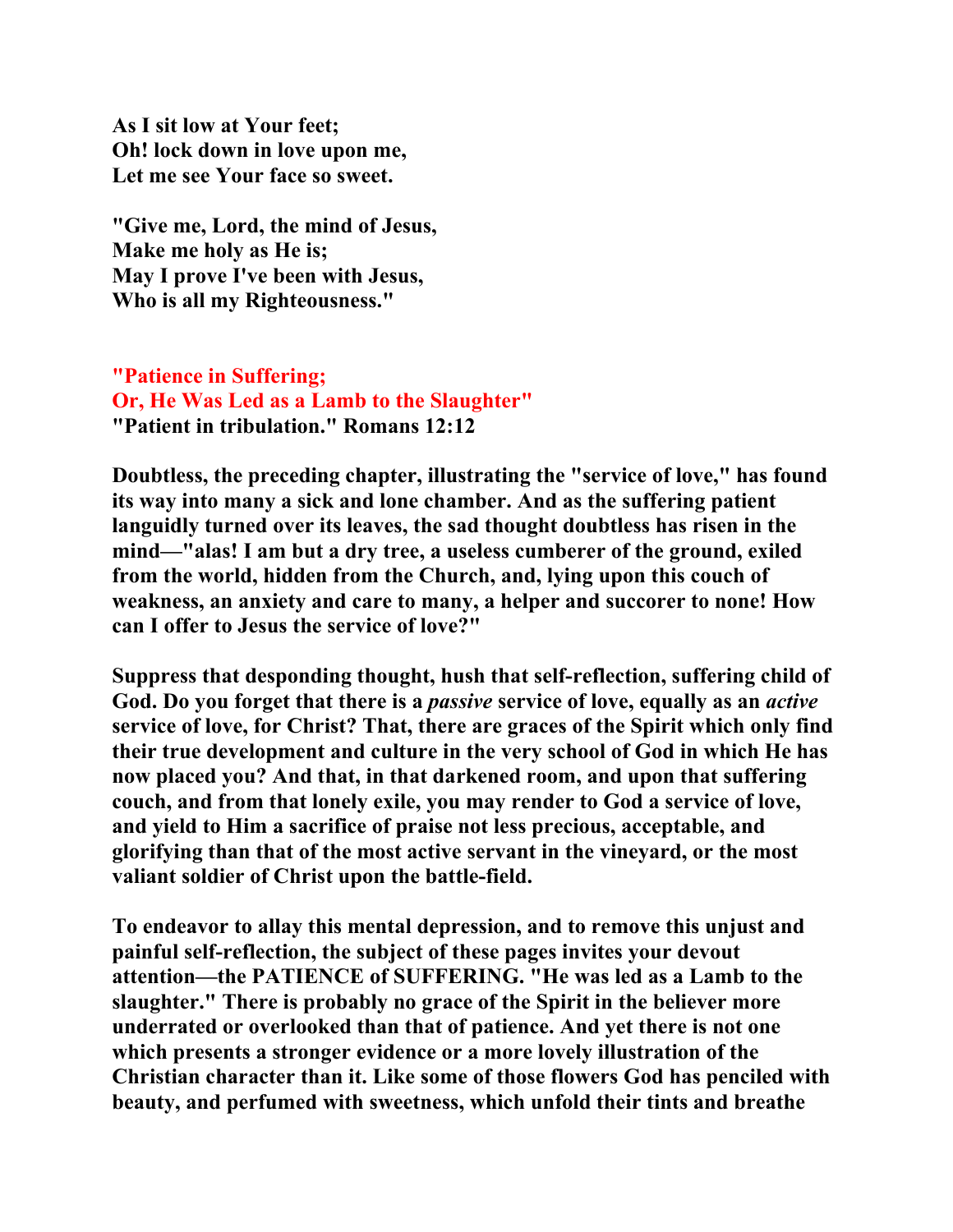**their fragrance veiled from human eye, this** *lovely and lowly grace of patience* **is almost entirely lost sight of by those who are borne onward upon the sweeping tide of this ever-heaving, active age of the Christian Church.** 

**And just as those flowers are only to be found in turning aside from the beaten path and the excited multitudes who throng it, into some quiet, shaded nook, so those patient sufferers of Christ's Church—those precious plants of His garden, so dear to His heart and so beauteous in His eye—are only to be met in scenes of suffering and sorrow, sequestered and shaded from all but God. Thus, in this age of Christian service, of rapid thought and of earnest action, there is danger of overlooking** *the hidden flowers of Christ's garden***; in other words, of forgetting that there are passive as well as active graces of the Christian character which are as much the fruit of the Spirit, and requiring equally as skillful and diligent culture, and are as pleasant and glorifying to God, as an apostle's zeal or a martyr's heroism.** 

**Let us, then, turn our attention to this hidden grace of the Spirit in the believer** *the grace of patience in the season of suffering***. "Patient in tribulation." And what, in the first place, is the school in which the holy lesson of patience is learned, the sphere in which this precious grace of the Spirit is developed and exercised? It is** *God's school and sphere of suffering!* **The very existence of patience, or, in other words, a meek and quiet endurance of God's will, implies the existence of suffering and trial.** 

**The** *passive graces* **of the Christian character have a sphere of development peculiarly their own. Like the stars of heaven, they only shine forth when night robes the world in darkness. We know but little of the character of others, still less of our own, until adversity draws it forth. It is thus with the Christian. It is seen but in profile by others, still more partially by himself, until brought under the discipline of trial. Adversity gives symmetry and completeness to Christian character. A Christian man who is a stranger to affliction, a "vessel of mercy," who, though penciled with the renewed image of God, has not yet passed through the fiery furnace which gives vividness and fixedness to the likeness—a child of God who, though a son, has yet to receive this unerring seal of his sonship, the chastening of a loving Father—must have much to pass through before his Christianity receives its full and most beauteous development.** 

**And when we ponder these wondrous words respecting our Lord—"Though He were a Son, yet He learned obedience by the things which He suffered,"**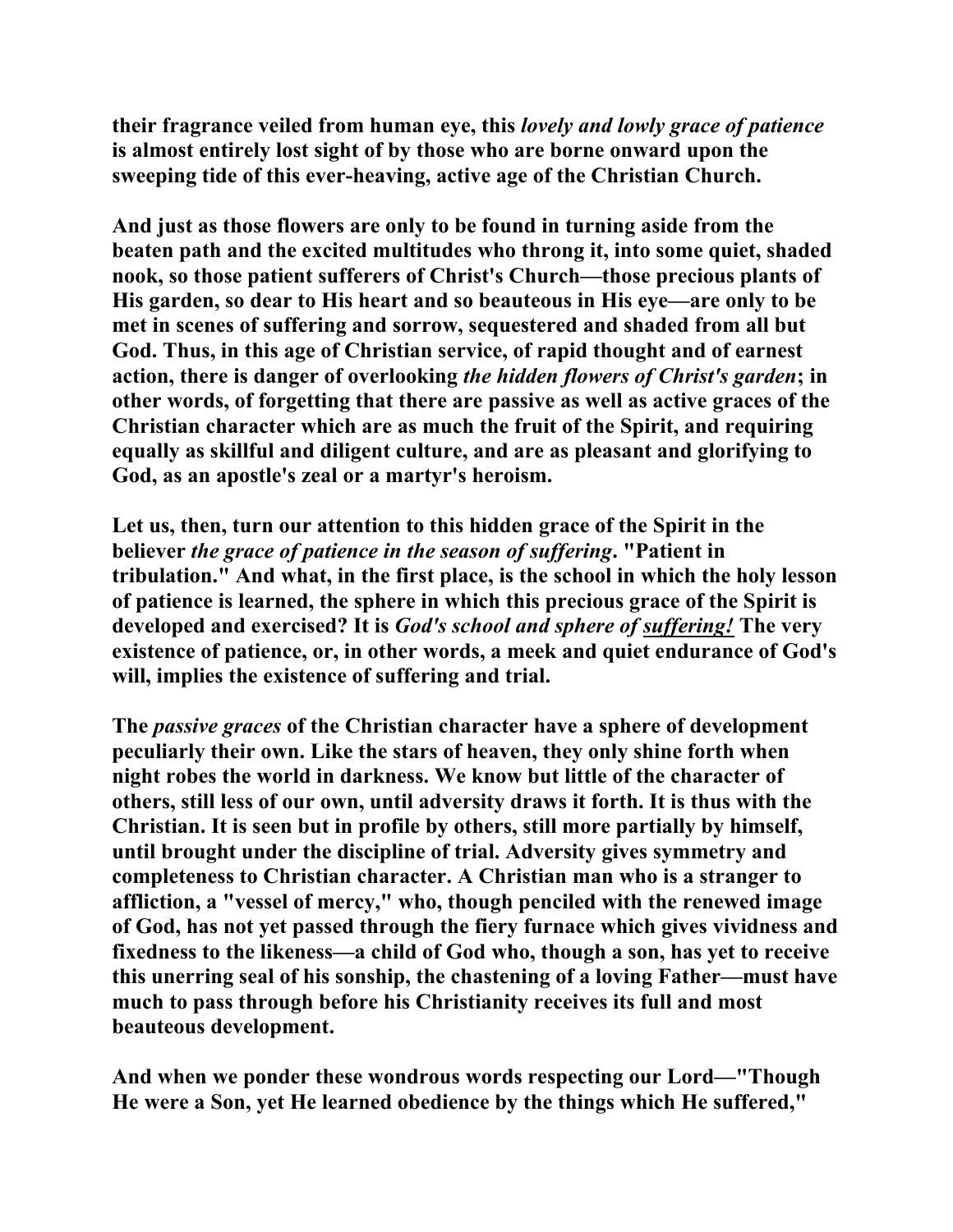**"He was led as a** *Lamb* **to the** *slaughter***," can it be to us a matter of surprise, or even of regret, that, claiming a relationship to Him as our Elder Brother, we, like Him, should be "made perfect through suffering"? If He, our Brother, partook of our nature, and thus proved He was not ashamed to call us brethren, shall it be considered by us a strange and humiliating thing if we should be called to partake of His afflictions, to bear His cross, and thus have fellowship with His sufferings?** 

**Such, then, is God's school—the school of all whom He is training for heaven. There are various classes or departments in this school of suffering, just as there are varied lessons that we learn, and different degrees of grace to which we attain. All do not suffer, all are not chastened, all are not afflicted,** *alike***. There is a** *secret* **in every cross we carry, a** *loneliness* **in every path we tread. The believer is of all beings the most inexplicable. A mystery to others, he is a greater mystery to himself. "I am," says David, "a wonder unto many," but a far greater wonder must he have appeared in his own eyes.** 

**Perhaps, in nothing does this deep, impenetrable veiling more signally appear than in the discipline through which the Lord leads us. Why we should suffer—why the suffering should come from such a quarter—or why it should assume such a form—be so dark, intense, and painful is a profound in God's dealings which we cannot fathom. But, beloved, we shall never fully unravel this** *mystery of suffering* **until we arrive at that world where all the concealments of the present will be unveiled, where the mystery of suffering will then be found to have been but the mystery of love—love lovingly disguised—and when we shall know even as also we are known.** 

**It is this view of** *the concealment of suffering* **which invests it with a character so solemn and sacred. Nothing requires to be touched with a hand more gentle, nothing more delicately and partially unveiled, than sorrow. It would seem as if God alone had a right to do with grief, to enter within that most sacred of all human sanctuaries, the sanctuary of a heart which affliction has smitten, whose arteries are bleeding, whose fibers are quivering, whose tenderest sensibilities are crushed beneath a calamity God only can meet, a sorrow He only knows, as He only can comfort.** 

**But what are some of those forms of suffering in each of which we learn the lesson and exhibit the grace of a loving, patient, acquiescence in the will of God? in other words, in which we illustrate, not the service, but the patient waiting of love. "Patient in tribulation." We reach many a home, and touch**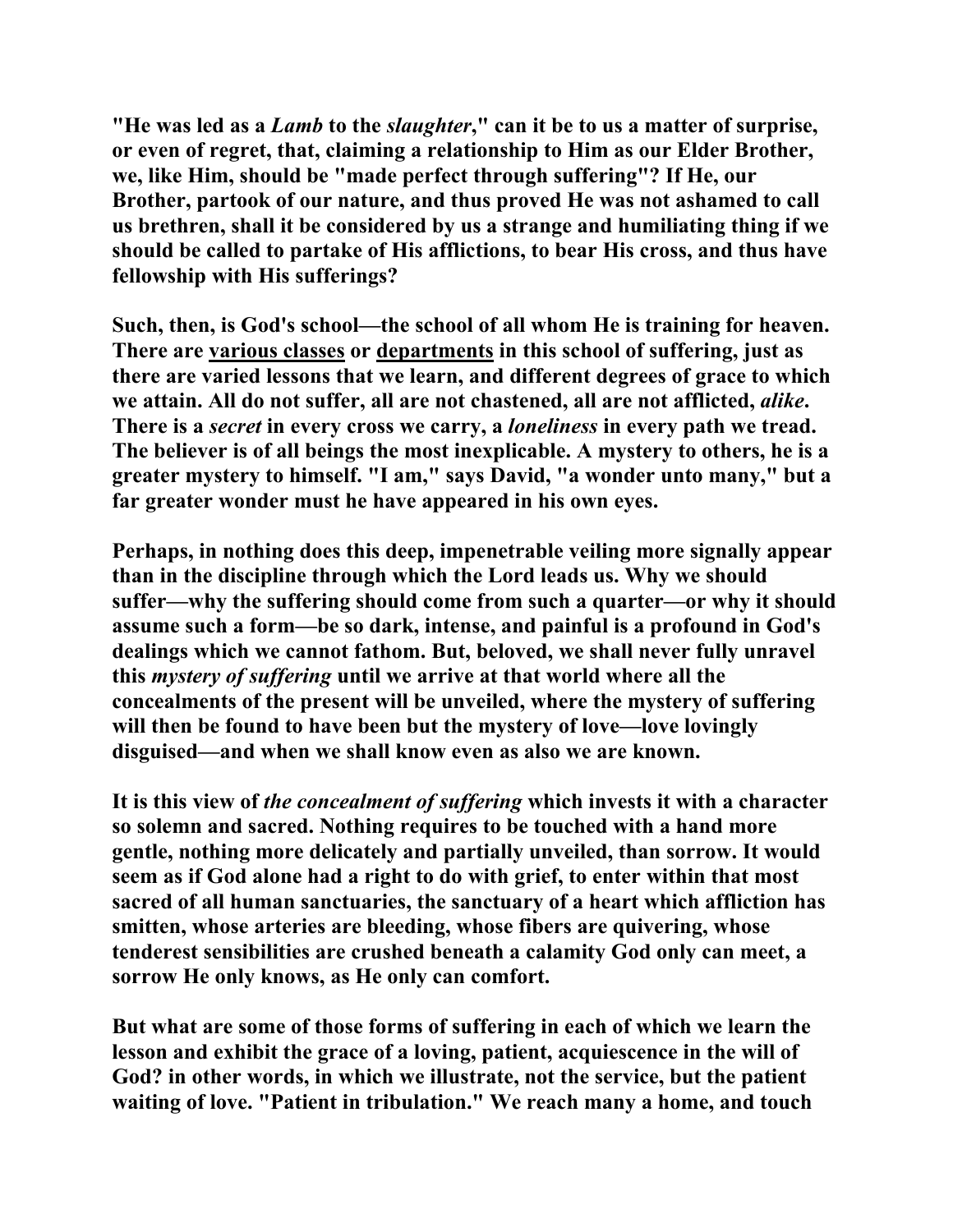**many a heart, when we place in the foreground our sad picture the suffering of bodily ailment. The world is a vast hospital. It is a lazar house of disease. Sickness is a result of the Fall, a direct result and fruit of sin. This form of parental discipline embraces a large portion of the suffering Church of God, perhaps, the largest. Enter what abode we may—the palace or the cottage, the palatial mansion of the rich, or the lowly cot of the poor—each has its bed of sickness, its couch of suffering, or its chamber of death.** 

**This, beloved, may be** *your* **school of discipline—the sphere in which you are called of God to exercise not the active service, but the passive waiting, of love. You were, perhaps, once an entire stranger to disease, and you could scarcely imagine that a form so stately could bow, and a constitution so robust could yield, and a bloom so brilliant could fade at the touch of sickness. But it has come! The vigor, the elasticity, the flush of health are gone, and you lie prostrate upon that couch of suffering and weakness, the shadow, the wreck of your former self. And now, what gloomy thoughts and painful selfreflections crowd upon your mind! You take up the stirring narrative that lies upon your pillow of arduous, brilliant, successful service for Christ and His truth wrought by others, and contrasting it with your own helpless inactivity and apparent uselessness, you are ready to write hard and bitter things against yourself, if not even tempted to cherish hard and murmuring thoughts against your God.** 

**But be still, my brother, my sister! Yours is a high school, a noble realm, an honored sphere of love—love to God flowing forth and ascending to Him in** *a patient, cheerful, uncomplaining endurance of His will.* **What a witness for Christ and a teacher of men are you on that bed of paralyzed helplessness, that couch of unmitigated pain, that room of restless, ceaseless suffering! Superficial thinkers may imagine, and your own morbid feelings may suggest to your desponding mind the thought, that, because a child of God is confined to his room, or, in ordinary language, is laid aside, that therefore he has no duties to perform, no service to engage in, no testimony to bear for Christ. A great misconception is this, a lamentable error the result, in most cases, of the gloomy, distorting effect of disease acting upon the mental and spiritual of our nature.** 

**The sick-room, the suffering-bed, has its peculiar and appropriate duties. Sermons are preached, truths are illustrated, lessons are taught there, heard from no pulpit and in no sanctuary in the land. To say nothing of the moral discipline to himself, of which sickness is instrumental—exercising and**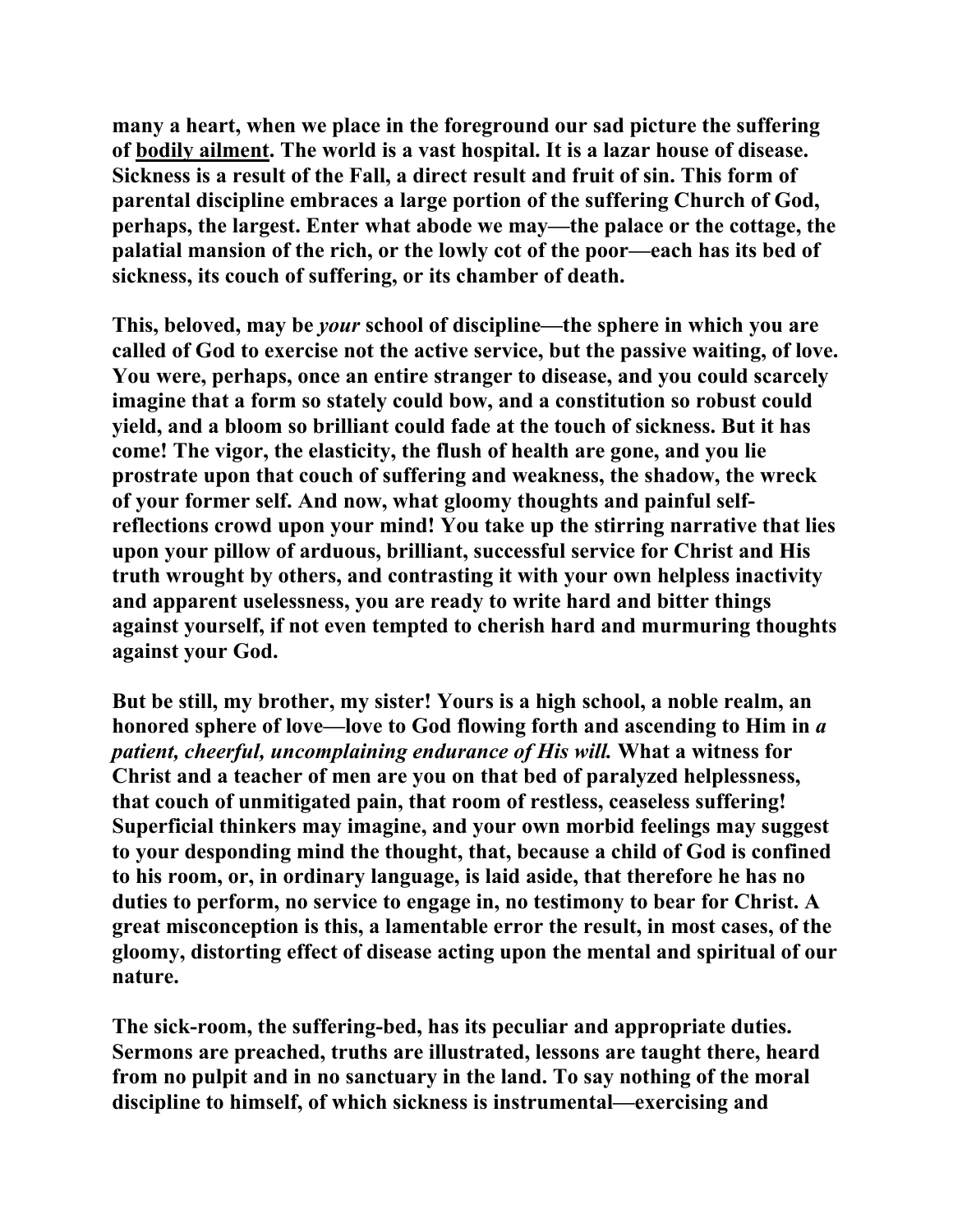**maturing the various graces of the Christian—what a testimony is borne from a sickbed to the sustaining power of Divine grace, to the preciousness of the Divine promises, to the love of God, and to the faithfulness, tenderness, and sympathy of the Savior!** 

**And, as we stand beside that sufferer, and silently gaze upon that beautiful quietness of godly submission, see the battle that is there waging between doubt and faith, despondency and hope, weakness and strength, fear and heroism, patience and irritability, and mark how the Christian shines, and how Christianity triumphs, surely there is a testimony borne in that sick, lonely, quiet chamber to the Divine nature, the sustaining, soothing, deathconquering religion of Christ found in no battle-field of the Christian strife, though strewn with the spoils and resounding with the shout of victory.** 

**Oh yes, you sick and suffering child of God, God has still lessons for you to learn, a work for you to do, and prizes for you to win! The lamp of life may burn long and sickly, but its dim and flickering flame may give light to some dark, bewildered soul feeling its way to Jesus; it may guide some wandering footstep back to God, may nerve some wavering faith, dispel some gloomy fear, and plant a gem in the Savior's diadem that shall sparkle in the sunlight of glory forever. Be patient, then, beloved, in this tribulation, for God is dealing well with you, you sick and suffering one, and yours is the patience of love.** 

**Adversity presents another illustration of the passive grace of patience. Life has its moral seasons as nature its physical. It is not always spring or summer with us—oftener it is winter. The cold, withering storms of adversity sweep over us, and we are ready to take up the language of the weeping prophet, and exclaim, "I am the man that has seen affliction by the rod of His wrath." "He has led me and brought me into darkness, but not into light. Surely against me is He turned; He turned His hand against me all the day."** 

**Thus, perhaps, God is dealing with you, my reader.** *Affliction has arrested you.* **You have met with a sad reverse. Your commercial affairs are embarrassed, your extensive investments are imperiled, your hard earnings are swallowed up, and your entire social position is changed. And now let patience have its perfect work, lacking nothing. All is not gone? The fruit may be blighted, the foliage may be scattered, the boughs may be broken, but the trunk and the root of the tree yet remain of spiritual life, of faith in God, of love to Christ, of integrity and uprightness, which no vicissitude of fortune can impair, no**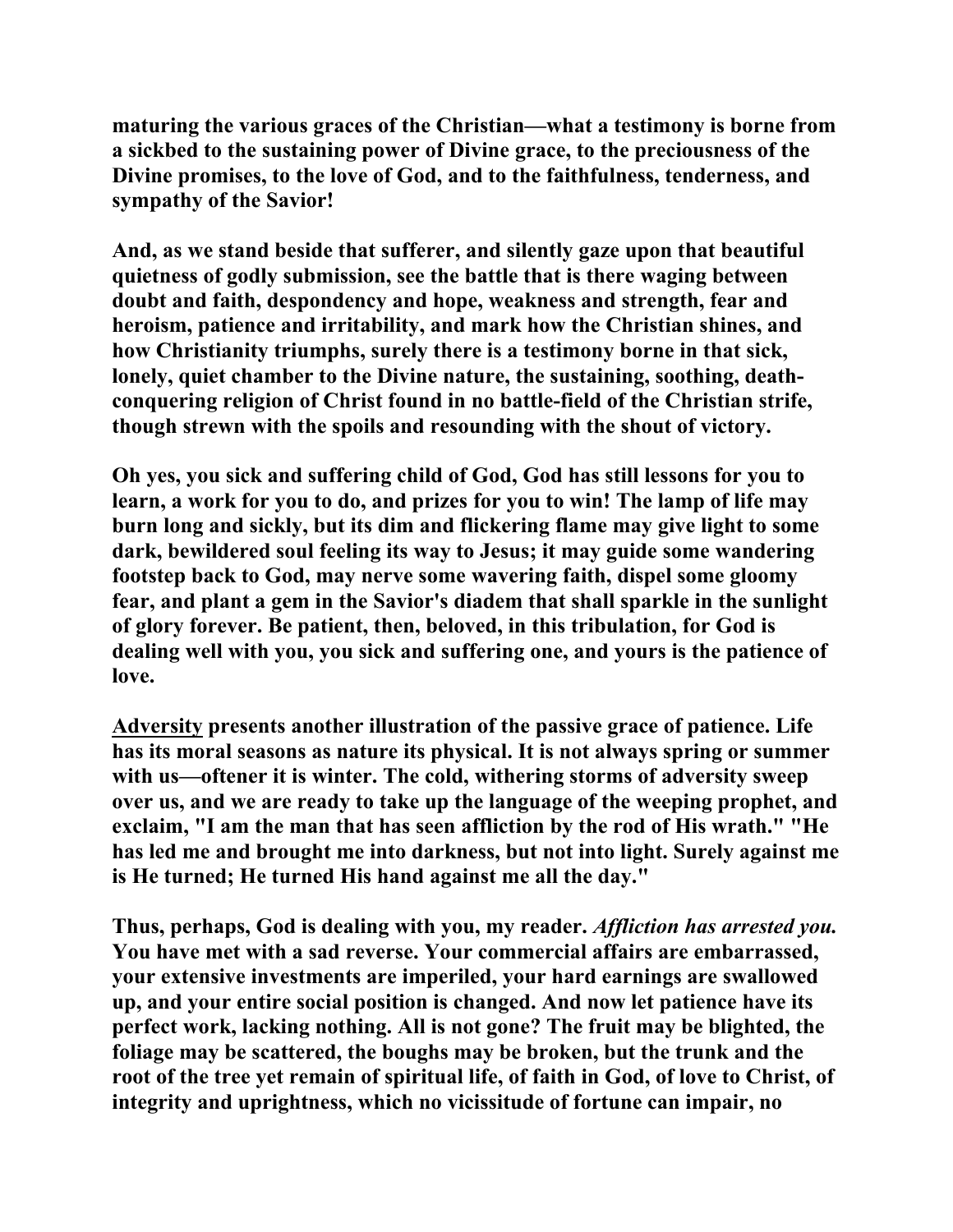**unruly blast of adversity destroy. All is not gone! God is still your Father, Christ is still your Friend, hope is still your anchor, and heaven still your home! Let the quiet spirit exclaim, "Your will, my God, be done!" Thus "in your patience shall you possess your soul."** 

**From the whirl, excitement, and snares of busy, active life, God is leading you into the quiet, reflective repose of comparative exile. He has purposes of wisdom and thoughts of love by this timely arrest. He has wisely, righteously interposed a check to a course, a curb to a spirit, that may have imperceptibly beguiled you on to an unseen and fearful precipice. Stand still and see His salvation; and learn from this holy lesson of your Christian life, that the patience of love, exhibited in your unswerving acquiescence, in your deadness to the world, and the closer drawing of your mind to divine things and eternal realities, may result in a richer blessing to yourself, and of greater glory to God, than the most successful enterprise in which your worldly interests were ever embarked. Hallowed discipline that yields such fruit, though it tear up and destroy, root and branch, every worldly gourd beneath whose grateful shade you sat.** 

**Not less beneath the correcting hand of God is this heaven-wrought grace of patient acquiescence beautifully exhibited. He greatly errs who interprets the Divine chastening as a mark and token of judicial displeasure. He has read that magnificent chapter, the twelfth of the Epistle to the Hebrews, but superficially who so construes its remarkable and consolatory teaching. Thus we read, "Whom the Lord LOVES He CHASTENS, and scourges every son whom He receives. If you endure chastening, God deals with you as with sons: for what son is he whom the Father chastens not?" I pause not, beloved reader, to inquire the cause of the Lord's present correction. It is a secret between Him and you, with which it behooves not a stranger to meddle. The Lord has made known His secret to you—for "His secret is with the righteous "-and you have committed yours to Him; and well will He keep it, for you have confided it to a loving and faithful heart.** 

**All that we know is, that you are now the subject of His loving, wise, and holy discipline, and that as such we are desirous to aid you in the culture of that most attractive grace of the chastened child, which, while it will bring sweet repose to your own spirit, will result in a rich tribute of glory to Him, "even the ornament of a meek and quiet spirit, which in God's sight is of great price." Take God's servant David, as uttering the true language of a corrected yet patient and submissive child. He had been guilty of complicated crimes,**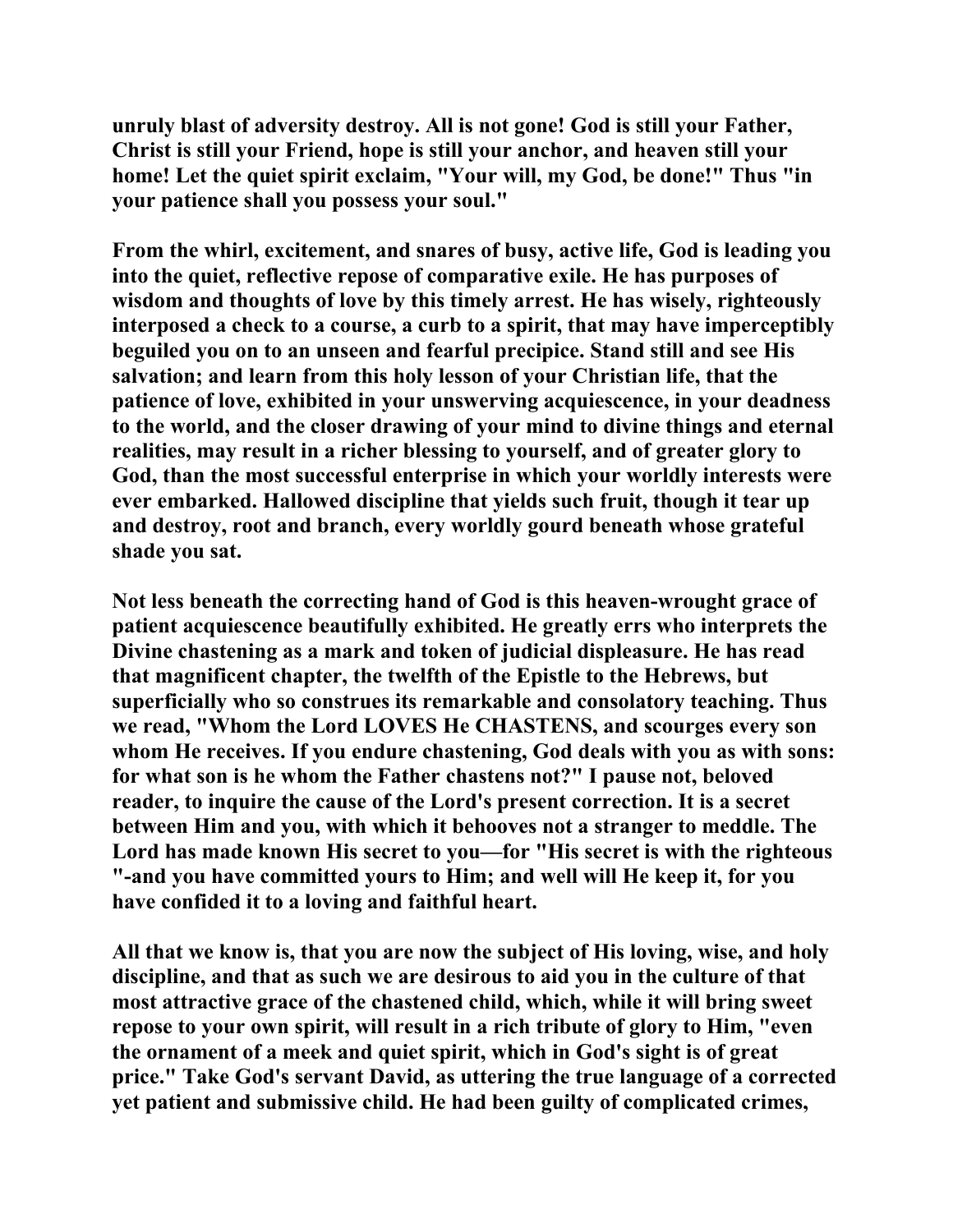**and the heavy correction of a righteous Father was upon him. But mark his humble demeanor beneath the chastening rod—"And the king said to Zadok, Carry back the ark of God into the city. If I shall find favor in the eyes of the Lord, He will bring me again, and show me both it and His habitation. But if He thus say, I have no delight in you, behold here am I, let Him do to me as seems good unto Him." What remarkable language is this! How does this beauteous gem of patience in tribulation shine in this dark night of sorrow! Calm be your carriage, beloved, under the chastening hand of God.** 

**"Why does a living man complain, a man for the punishment of his sin?" Hushed be every murmur, quiet every rebellious feeling. Be patient, silent, even cheerfully acquiescent, behaving and quieting yourself even as a child that is weaned of its mother. Oh, sweet correction that embitters sin, endears the Savior, unseals a new spring of love in my Father's heart, and gives me to see that infinite wisdom, rectitude, and goodness maintain His throne and guard all my interests!** 

**Patience in bearing the cross of Jesus is one of the fairest flowers blooming beneath its life-giving shadow. We have all, as Christ's followers, a** *common* **cross to bear after Jesus, and each bearer has a cross** *peculiar* **to himself. For the most part it is hidden. We but imperfectly know ourselves, and others, especially those who are the most eager to vault into the judgment-seat, know us still less.** 

**How little do men know** *the concealed cross* **that daily chafes and crushes us! In our home circle, in our avocations in life, in our Church-relations, in our social position, the spirit droops and faints beneath the pressure of a trial which we can lay upon no heart but Christ's. Still heavier and more chafing, perhaps, the cross of our own irascible temper, murmuring, and fretfulness, our constitutional tendency to look always at the somber shadings of the picture, the dark hues of the cloud spreading above us to interpret as combining and working against us the varied providences of our God.** 

**Oh, what a heavy and sore cross lies deeply veiled in the heart of many a child of God! But what, beloved, is the most sure** *remedy?* **what the emollient which softens, soothes, and heals? It is the** *patience of love***. To be ready to carry the heavy yet sacred wood for Jesus, willing to bear reproach and contumely for His truth, willing to take the low place in His kingdom, to be set lightly by and considered as secondary, perchance to be laid entirely aside from His service**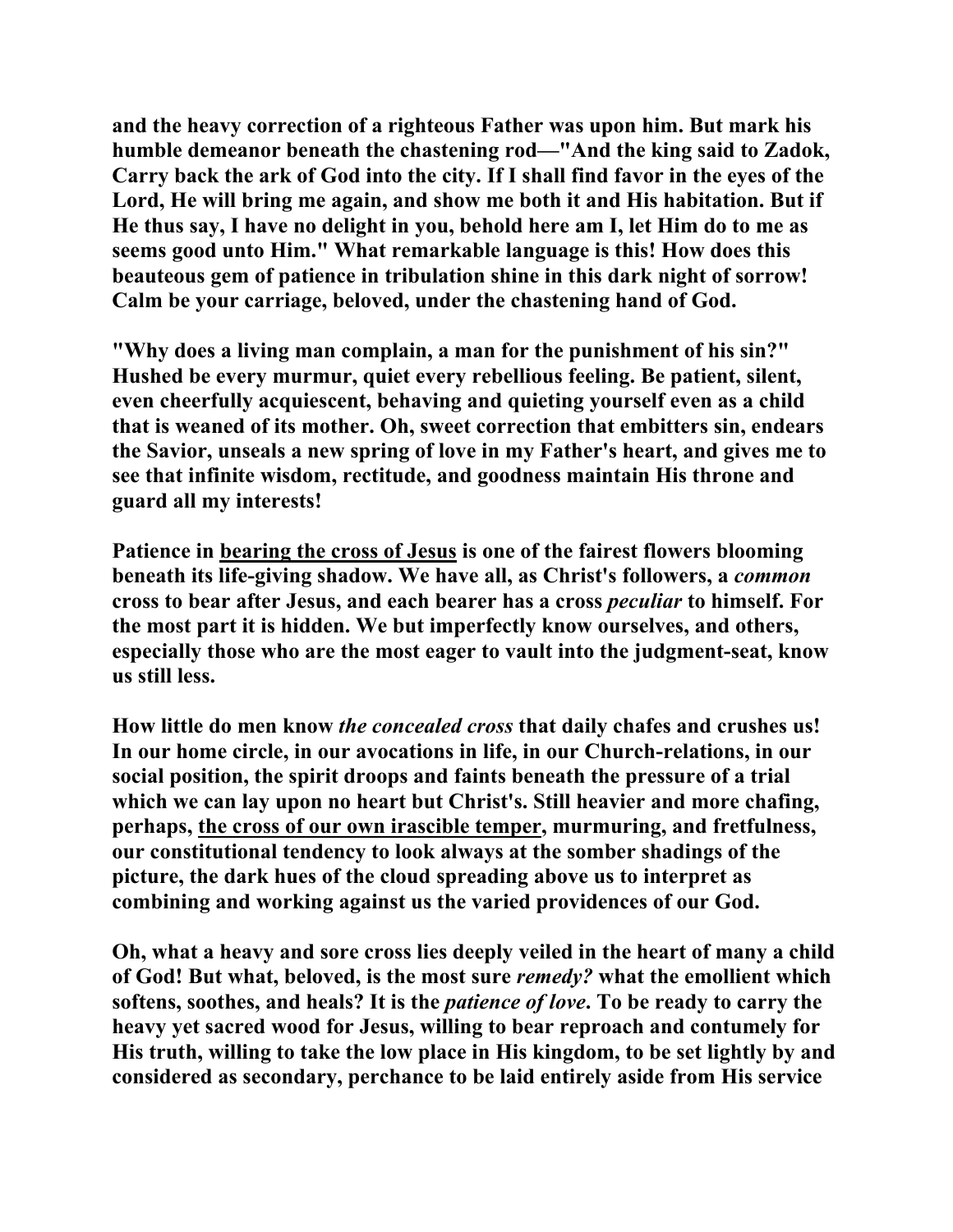**altogether, oh, here is the patience and faith of the true saint and disciple of Christ, and rich the glory it brings to His great name!** 

**But, probably, there is not a more impressive illustration of this elevating grace of Christian patience in the endurance of suffering than is supplied by a season of bereaved sorrow. "There is no sorrow," we are tempted in its first bitterness to exclaim, "like this." At least at the moment we feel that it is the greatest. When God takes from us** *affluence***, we feel that by honest and persevering industry we may possibly regain it. When He deprives us of**  *health***, we hope that skill and science may restore it. Or, if the venomed tongue of** *slander* **has sought to poison and taint our reputation, we are conscious that time and holy living will confound our foe and bring forth our innocence as the noon-day sun.** 

**But when God enters our domestic garden to gather His lilies, breaks this strong stem, plucks that beauteous flower, fells this stately cedar or that strong oak; or, to speak without a figure, when He justly takes the loved one that was but His, yet condescendingly asks it as if it were all our own transferring to Himself the being we had felt was more than half ourselves, whose love seemed essential to our very existence, and if then we bow meekly the head and exclaim, "I was dumb, I opened not my mouth, because You did it," oh this, this is indeed patience in suffering, the luster of which adds a new beam to the splendor of Christ's grace!** 

*The mute Christian in bereavement* **presents one of the finest specimens of the power of real religion recorded in its history. God said to the prophet Ezekiel, "Son of man, behold I take away from you the desire of your eyes with a stroke; yet neither shall you mourn nor weep, neither shall dry tears run down. Forbear to cry (be silent) because I have set you for a sign to the house of Israel." What stupendous grace is this which can raise a man above himself and above the sorest affliction of his life, sealing his lips in silence, or, if permitted to speak, extracting the utterances of the most filial, uncomplaining submission to God's will. "It is the Lord; let Him do what seems to Him good."** 

**Be patient, then, beloved, under this sore bereavement. "Himself has done it" who loves you as He loves Himself. "Am I not better to you than ten husbands, or wife, or child, or friend? Have I divorced you from myself? Have I cast you off? Have I taken your all? Am I not still yours, all yours, forever yours?" "Yes," faith responds, "You, Lord, are mine, and through blinding tears I can**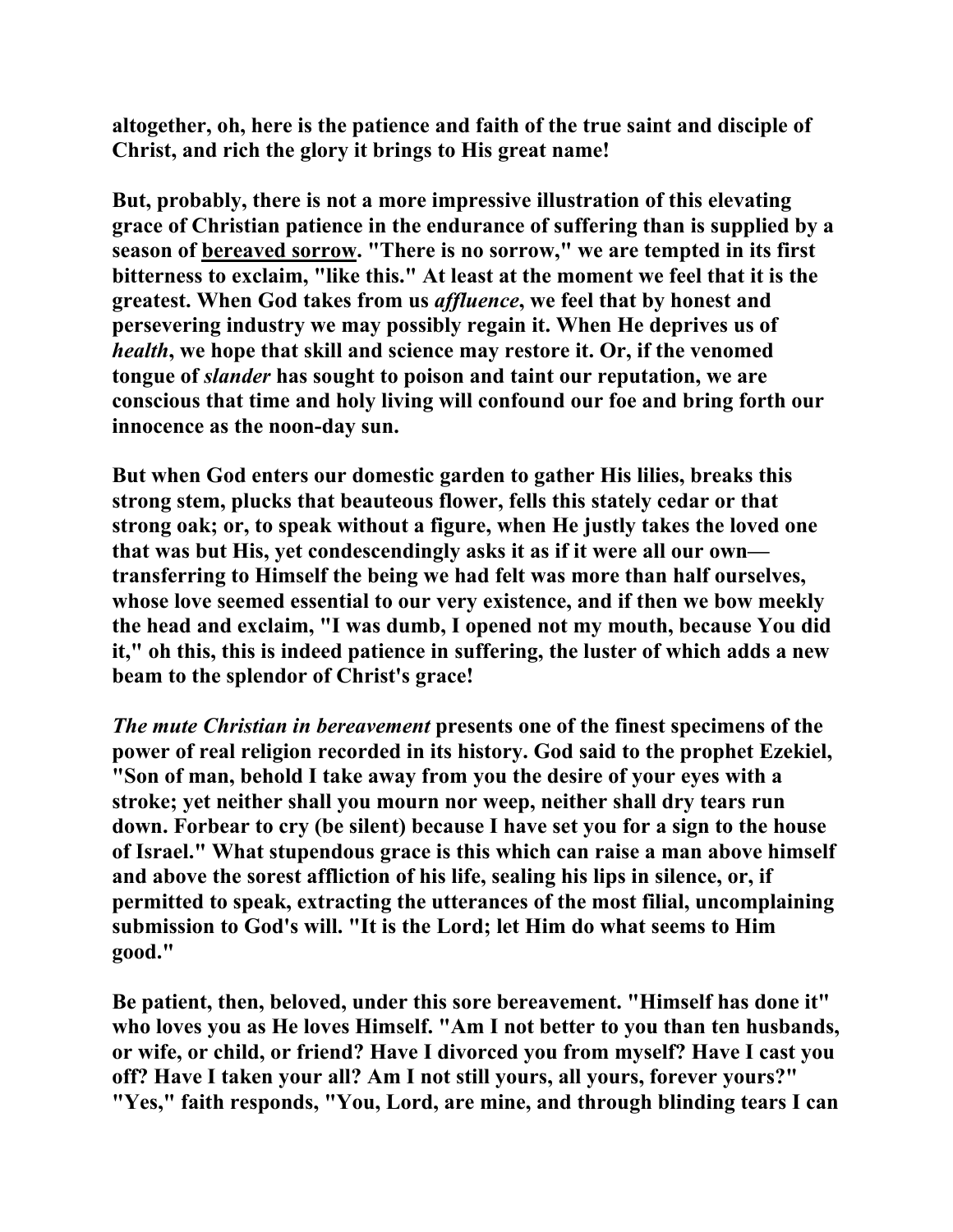**now see how much better, far better, that the earthly treasure of my heart should be removed thus to prepare a wider, holier temple for Yourself.** 

**Let "patience," then, beloved, in this season of crushing grief, "have her perfect work "that is, give to it full play and development. Let it not be hindered, suppressed, or paralyzed by fretfulness, murmuring, or rebellion. "That you may be perfect and entire, lacking nothing"—that is, that there may be nothing lacking essential to the symmetry of your Christian character; that it may be, as the original expresses it, whole in every part, nothing missing.** 

**What apparently beautiful and perfect Christian characters we sometimes meet in the bright sunshine of prosperity; but when affliction comes, the elements and principles of their piety are not fully carried out, and the incompleteness of their Christianity becomes strikingly and painfully evident. There is opposition to God's will, a questioning of the wisdom and love of His procedure, a restiveness and restlessness which at once show that Christian patience, in other words, meek, silent submission to God, has not had her perfect work.** 

**This thought suggests the closing observations of the present chapter—What are we to understand more fully by patience in suffering? It is decidedly a Christian grace, wrought in our hearts by the Holy Spirit.** *We must distinguish it from natural apathy and in difference.* **Apathy implies a lack of sensibility; but Christian patience, in the midst of the deepest feeling, enables the sufferer to bear the weight of his affliction without a single murmur. It is often found in alliance with the acutest sensibility; yes, it is from the depth of the deepest feeling that the truest patience often springs up the purest and most sparkling. There may exist in the unregenerate a self-control, under circumstances of the greatest provocation, strongly resembling the patience of the believer, which we must be careful not to identify with the Christian grace.** 

**An incident in the life of Sir Walter Raleigh will illustrate this idea. On one occasion, when insulted by a young officer at court, he placed his hand upon his sword, and calmly said, "Young man, could I wipe your blood from my sword as easily as I can your spittle from my face, I would pierce you to the heart." This, after all, was but a striking instance of natural self-command. But listen to the language and behold the patience of a greater man and of a more wounded sensibility than his. God had swept from Job all his wealth, had bereaved him of all his children, and had afflicted his body with a**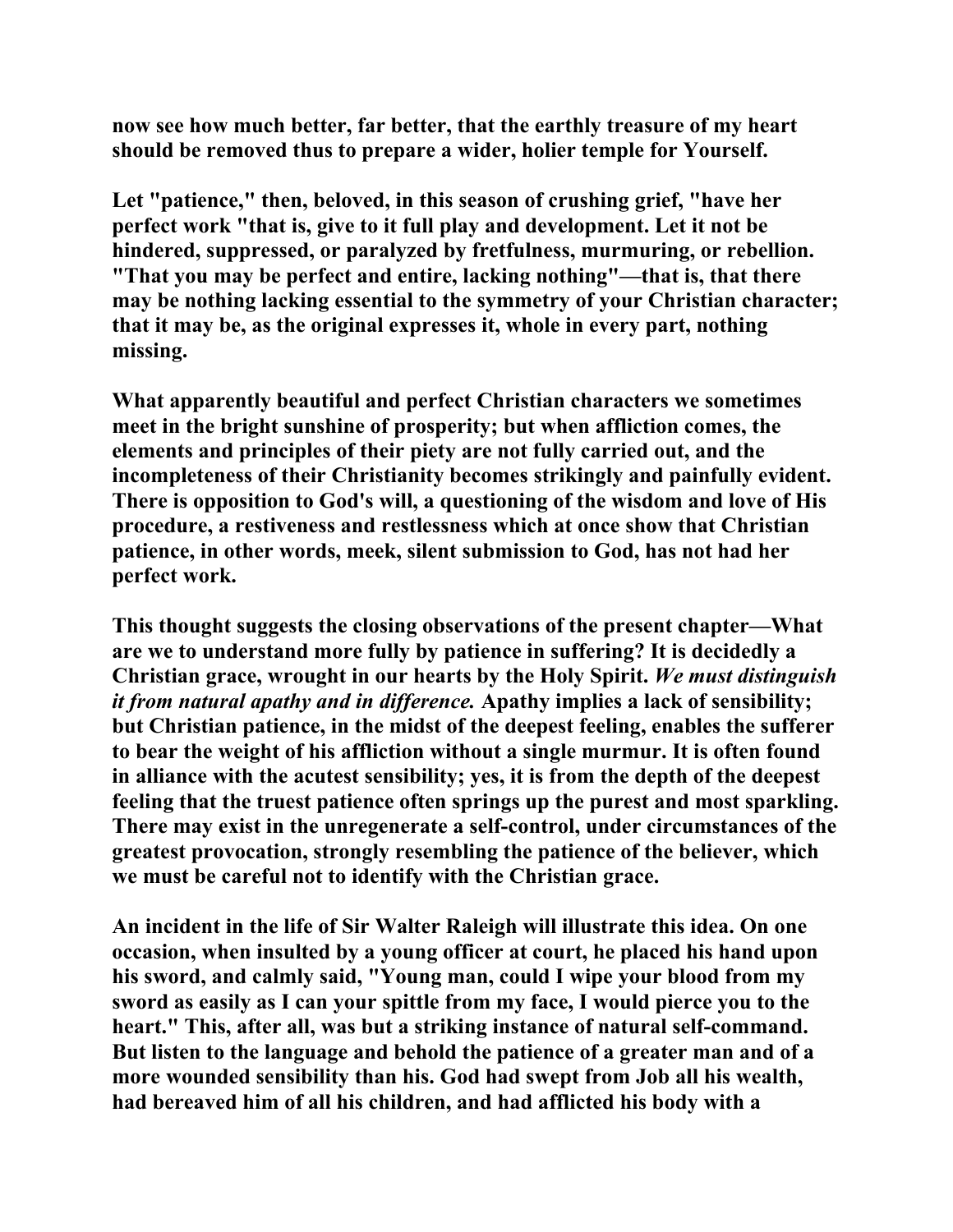**loathsome disease; the affection of his wife was alienated, and his "inward friends abhorred him, and those whom he loved were turned against him;" and the agony of his soul found vent in these exquisitely touching words, "Have pity upon one, have pity upon me, O my friends; for the hand of God has touched me." But how did he behave himself before God? Did he fly in His face, dispute His right, impeach His goodness? Listen to his words—"The Lord gave, and the Lord has taken away, blessed be the name of the Lord."** 

**Sublime repose! magnificent faith! God-glorifying patience! "You have heard of the patience of Job." Study it, pray over it, transcribe it, until it becomes, as it were, a part of your own moral being, you tried believer, you chastened saint of God. Was, then, this grace of patience in suffering** *peculiar to the patriarch?* **No, beloved, the feeblest saint who kisses God's rod, who falls in the dust beneath its stroke, as the wheat beneath the flail falls down at the feet of the thresher, and who lies there chastened, yet subdued, sorrowful, yet silent, afflicted, yet submissive, possesses like precious faith with job, and presents a spectacle of moral sublimity scarcely less magnificent and instructive than his.** 

**Can you bless God for all His dealings with you? Can you honestly bless Him for sickness? bless Him for bereavement? bless Him for poverty? bless Him for the spring He has dried, for the sun He has shaded, for the cloud-veil He has drawn over life's sweet landscape? Then you are enrolled among God's nobility; your "witness is in heaven, and your record is on high," and Jehovah looks down upon you with ineffable delight.** 

**Oh, what moral grandeur invests this patient and unreserved surrender of your being, your way, your entire history to God! How must angelic students study this spectacle of grace! How must it deepen the joy of glorified spirits! How must heaven grow brighter and its music sweeter by this and every other conquest of Divine grace, power, and love in the saints on earth, redeemed by the precious blood of the Lamb! May this simple and entire surrender, my reader, be yours.** 

**Suffering child of God, "you have need of patience," and Christ can give, and His grace can sustain it, and its exercise shall be an unceasing source of praise to our great Jehovah's name. If this be so, your willing heart responds, "Then, Lord, not my way, nor will, nor pleasure, but Yours, and Yours alone."** 

**Again, the Christian grace of patience is to be carefully distinguished from the**  *sullen, stoical indifference* **of the man who recognizes not God in his affliction.**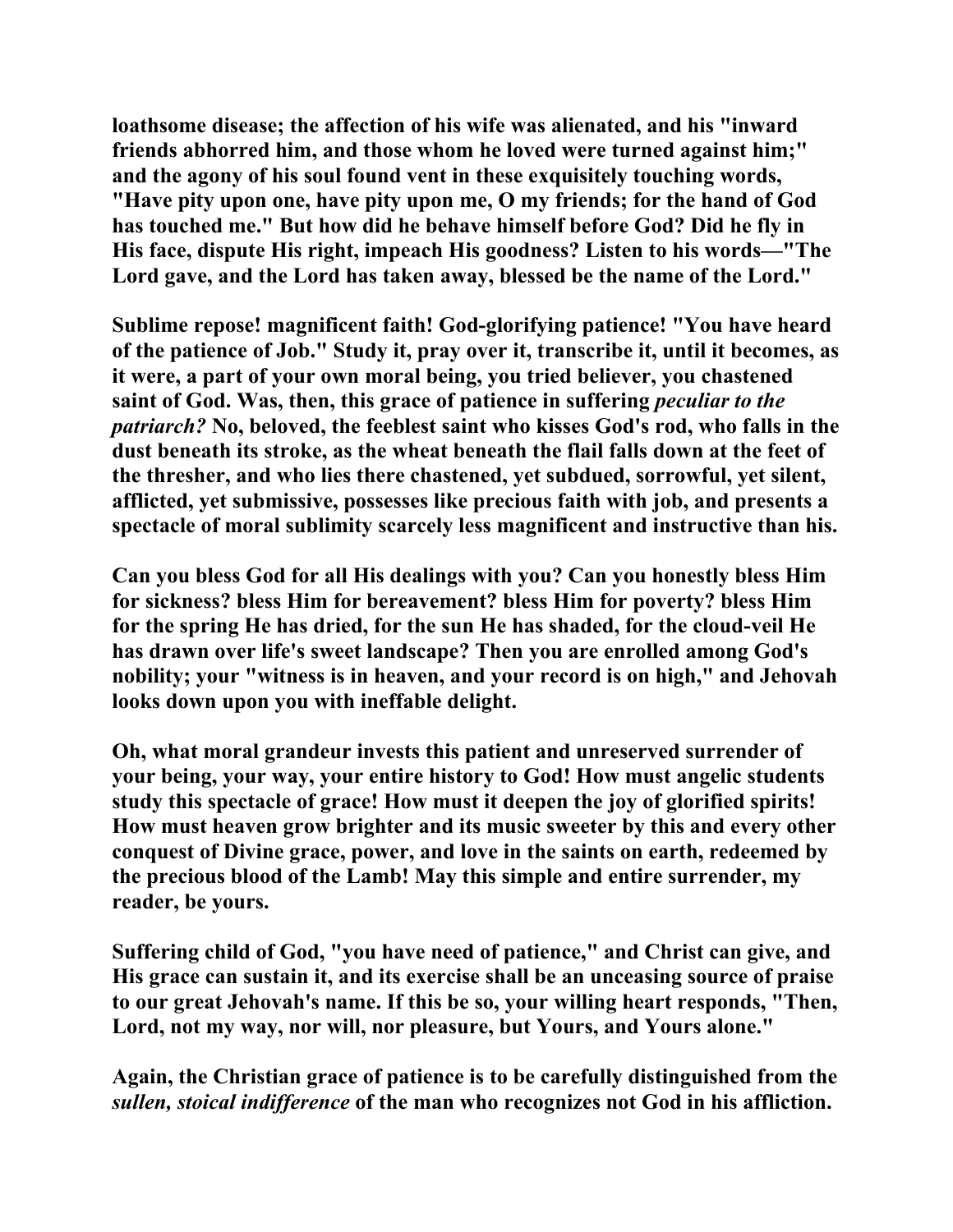**The essential difference of the two characters is this: the unregenerate man looks upon his affliction as coming forth from the dust; while the Christian man traces it to God, accepting it as a Heaven-born, God-sent dispensation. The one is sullen and morose because he regards his reverse as the result of a misjudged step, or of cruel fate; the other is joyous and praiseful because he sees the hand of a loving Father in the discipline. Hence the language of the apostle—"My brethren, count it all joy when you fall into diverse trials, knowing that the trying of your faith works PATIENCE."** 

**The same apostle, referring to himself, says, "I am exceedingly JOYFUL in all our tribulation." And again, writing to the Colossian saints, he speaks of their being "strengthened to patience with** *joyfulness***." Thus** *cheerfulness is an essential element of true Christian patience,* **as distinct from the petulant and gloomy spirit of the unregenerate mind, which is not resigned to God's will, because it rejoices not in His sovereignty, but reluctantly and churlishly submits to His government, because it is too impotent to resist His power. Oh, what a high attainment in our spiritual education for heaven is patience in tribulation!** 

**But turn we to that signal and illustrious instance of patience in suffering presented by our adorable Lord Jesus. As there never was suffering like unto His, nowhere shall we find such a perfect exhibition of Lamb-like, uncomplaining endurance. His infinite intelligence, His perfect sinlessness, and exquisite human sensibility, rendered Him all the more acutely alive to the extreme baptism of suffering through Which He passed.** 

**Suffering to Christ was a** *school***. "Though He were a Son, yet** *learned* **He obedience by the things which He suffered." He learned** *experimentally***. Until our Lord came under the obligation of the law, and took upon Him sin, the path of obedience and suffering must necessarily have been to Him an untrodden path. It was necessary, therefore, that He should be an experimental Savior. "He learned obedience"—He learned experimentally the nature of obedience, as also the difficulty and the blessings of obedience. He learned, too, the nature and the bitterness of suffering "by the things which He suffered." He derived not His knowledge of obedience and suffering from His own intuitive consciousness, neither did He receive it through the predictions and writings of the prophets. He would accept nothing that was merely notional or theoretical. He would know it all, understand it all, and pass through it all by a personal experience of what it was.**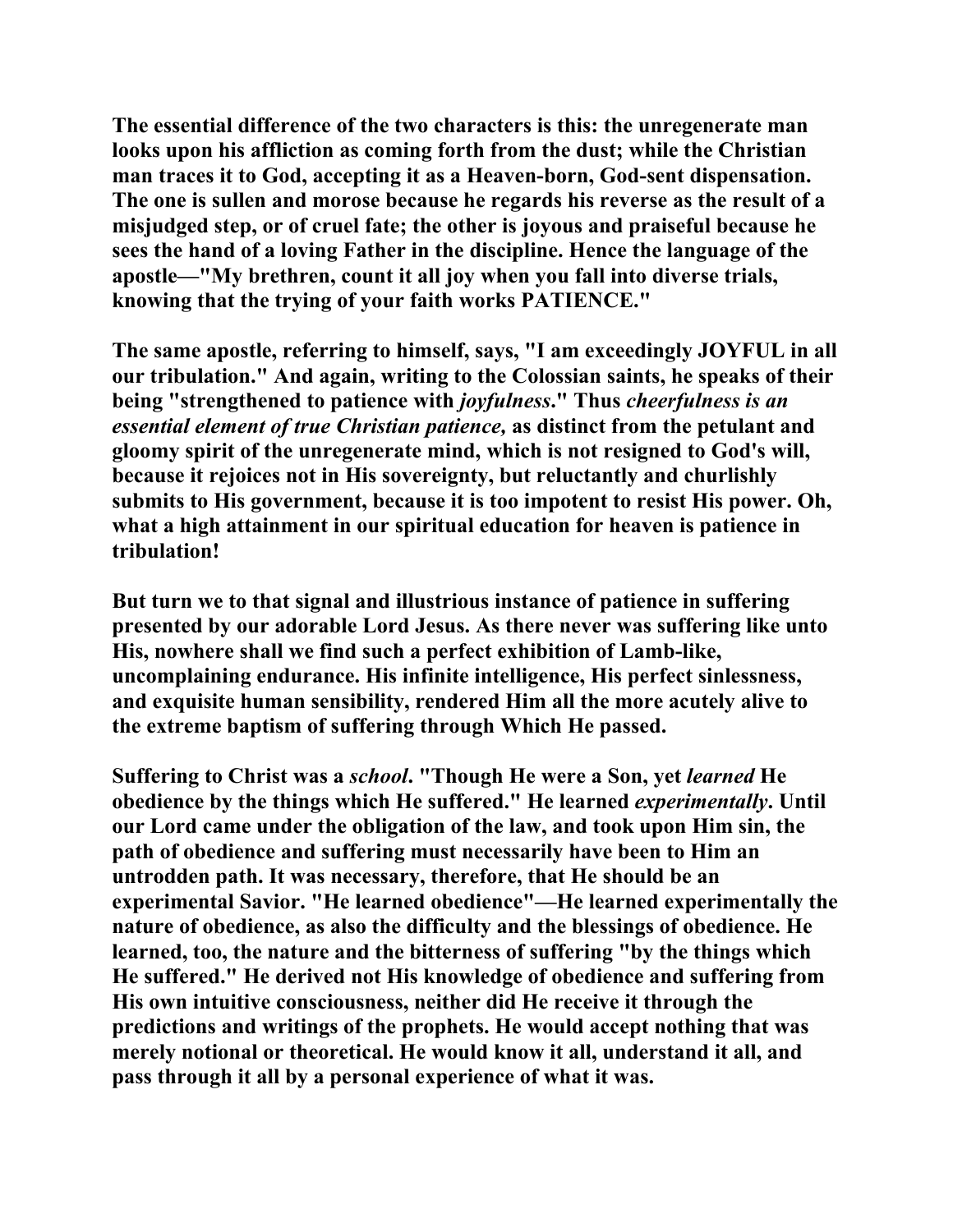**Thus our Lord Jesus becomes our perfect Pattern in this one particular of His life—His patient endurance of suffering. "He opened not His mouth" to murmur or complain. He repined not, fretted not, rebelled not; but when reviled of man He reviled not again, and when afflicted of God He bowed His head and exclaimed, "Your will, not mine, be done."** 

 **Suffering believer, come and learn how to suffer from your suffering Savior. Admire His patience in suffering; nor stop at admiration, but imitate it, transcribe it, and make it your own, for "He has left us an example that we should follow His steps."** 

**"Perfect through suffering; may it be, Savior, made perfect thus for me! I love to kiss the rod That brings me nearer to my God.** 

**"Perfect through suffering; be Your cross The crucible to purge my dross! Welcome for that its pangs, its scorns, Its scourge, its nails, its crown of thorns.** 

**"Perfect through suffering; heap the fire, And pile the sacrificial pyre; But spare each loved and loving one, And let me feed the flames alone.** 

**"Perfect through suffering; urge the blast, More free, more full, more fierce, more fast; It reeks not where the dust be trod, So the flame waft my soul to God." (Bishop Doane)** 

**These pages are necessarily limited to a consideration of patience in suffering; yet would I not overlook a class, a large class, who, in all probability, will scan them, who, like the paralytic at the pool of Bethesda, have been long and patiently waiting the moving of the healing waters. But why this waiting? Unlike that mystic fount, the waters of salvation are ever healing, and the atoning blood of Jesus is ever-cleansing, come when and where and how the poor, miserable, sin-burdened, guilt-oppressed soul may. Have you been long in this state of conscious sinfulness? Has no one helped you to believe in Jesus?**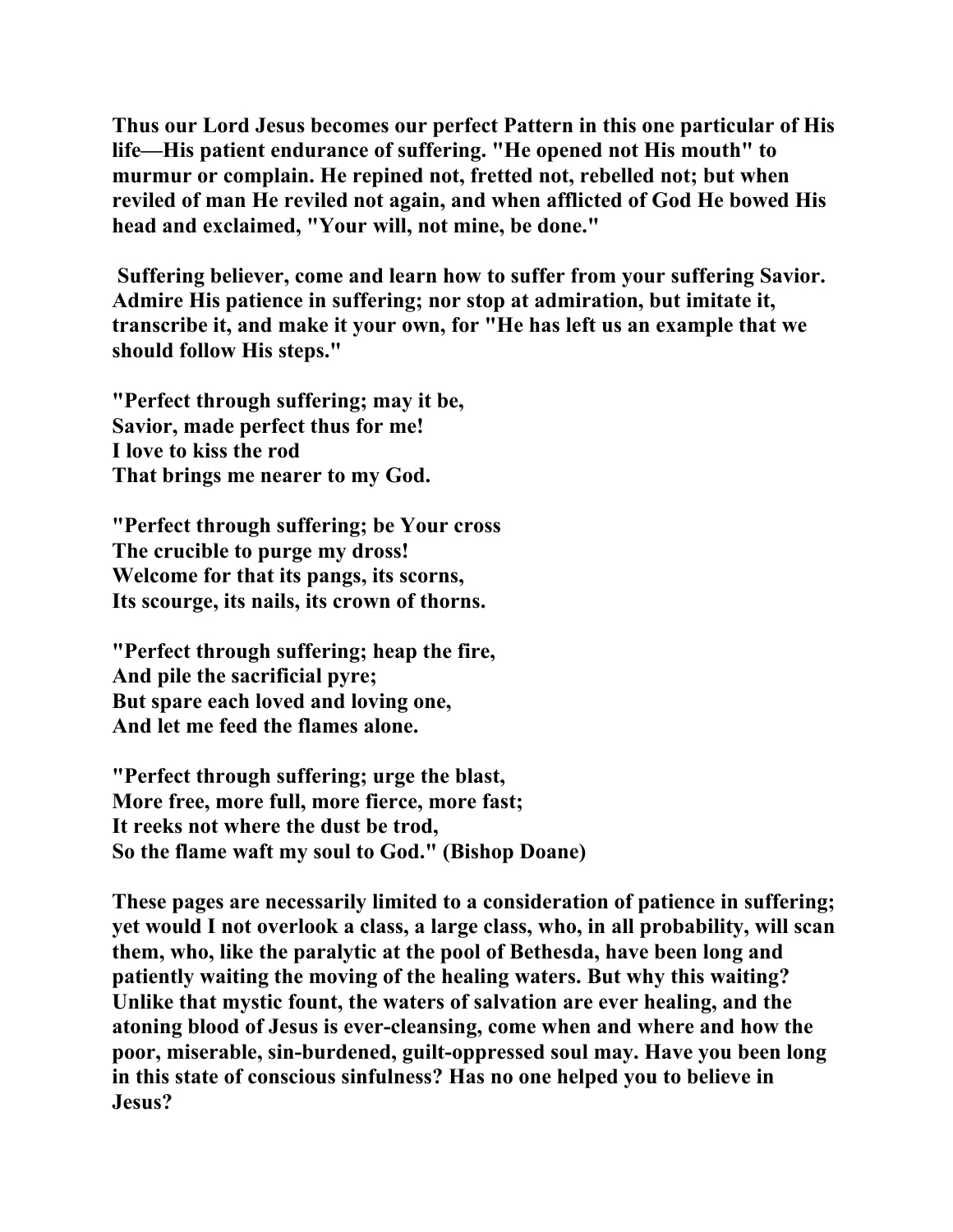**Behold, Jesus Himself now passes by! He sees you, knows you, compassionates you, you sin-distressed soul, and is ready to make you whole. Your patient waiting for Christ alone to speak words of comfort, and to assure you with His own tender accents of love that you are saved, shall not be all in vain. Believe but in Jesus, believe in Him now, simply, only believe, and all the chimes of heaven will announce and celebrate the event of your soul new-born into Christ's kingdom. With joy you may now draw water from the wells of salvation, and henceforth that living stream shall be in you a well of water springing up into everlasting life. Come without preparation, believe without demur, accept without price, and God will throw around you the paternal arms of His reconciled love.** 

**The blessings that flow from patience in suffering are many and precious. Patience is more than half the removal of the cup, the unclasping of the burden, the healing of the wound. It brings with it** *peace* **and** *joy***, and** *hope* **passing all understanding. The moment you cease to fret against the Lord, and assert your own will, to kick against His dealings, and to refuse to bow the neck to His yoke, that moment peace, sweet peace, lights upon you as a heaven-descending dove, and enfolds around your spirit her loving wings.** 

*Deeply sanctifying***, too, is this grace of Christian patience in suffering. There can be no hallowed results of the Divine discipline while the heart is in a state of rebellion against God. The recipe can avail us nothing as a cure while we resist the hand that compounds and administers it. But let** *faith* **accept what** *reason* **cannot fully understand; let** *love* **interpret what** *sense* **cannot perfectly decipher; let the** *heart* **obey what the** *judgment* **cannot wholly grasp in the providential and gracious dealings, revelations, and commandments, of our Heavenly Father, and you are more perfectly conformed to His holiness.** 

**Patience in tribulation will not only bring you into more perfect fellowship with Christ in His suffering, but also into** *greater nearness to, and a holier fellowship* **with, the "God of all comfort." You need comfort, you crave comfort, you ask for comfort; and who can grant it you but God? Into what heart does He the most delight to pour the deepest, richest streams of consolation? Is it not the heart of the meek and patient sufferer? Listen to His words, "For thus says the high and lofty One that inhabits eternity, whose name is holy; I dwell in the high and holy place with him who is of a contrite and humble spirit, to revive the spirit of the humble, and to revive the heart of the contrite one." Take your place, then, low at His feet, suffering child of**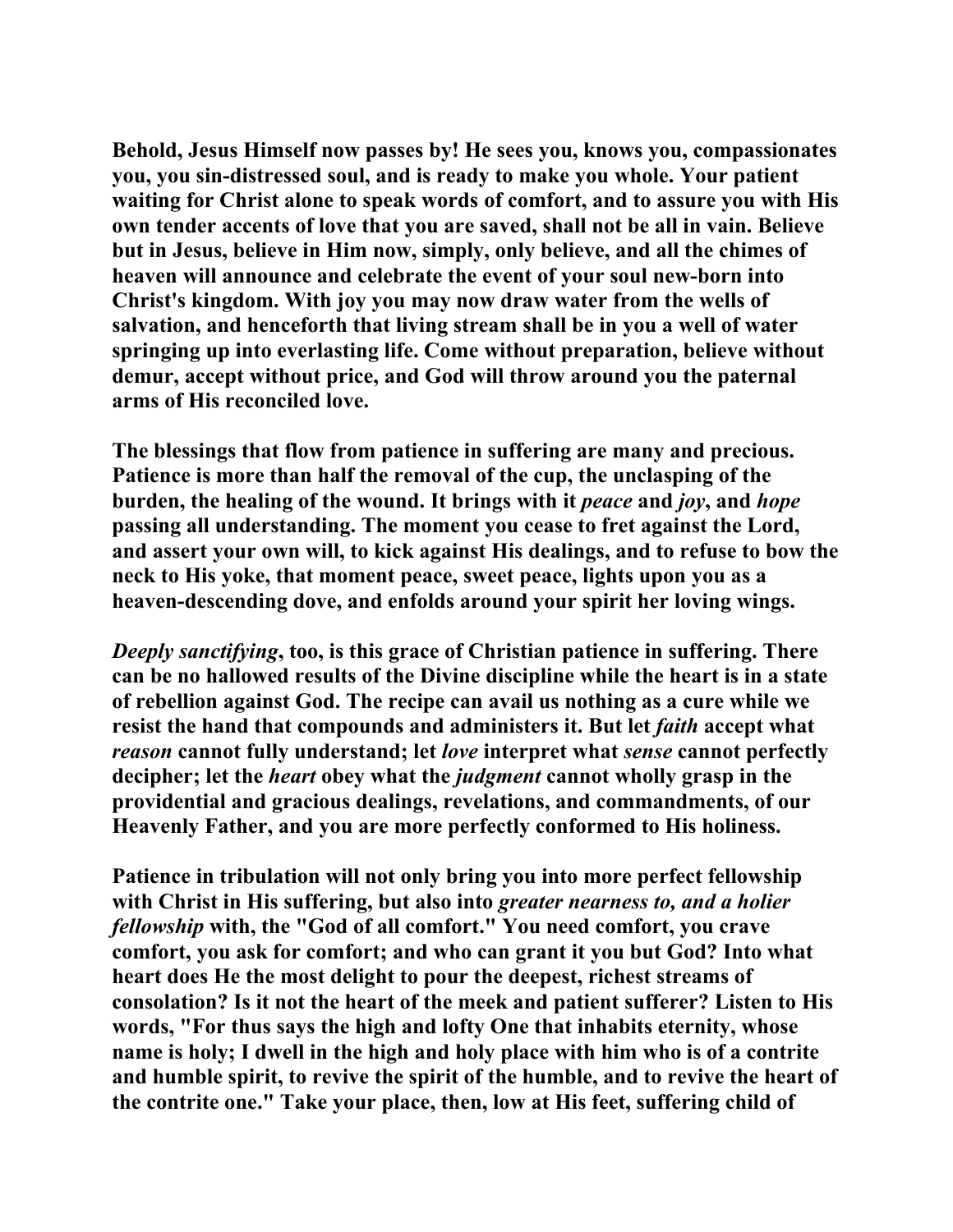**God, drinking meekly the cup He has given you, and your peace shall flow as a river, and your righteousness as the waves of the sea. "I, even I, am He that comforts you."** 

**Have I then, with God's blessing, chased one gloomy shadow from your brow, or quelled one trembling fear in your heart, suffering Christian? Then give to Him thanksgiving. Paralyzed and bed-ridden, you have deemed your life a blank, no, more, a lost life, and have wondered God has not expelled you from His Church, or removed you from the world. Be still! Remember Him who commended the thoughtful, quiet spirit of Mary above that of the active, bustling Martha, and recall to mind the expressive words of the blind poet sublime, "They also** *serve* **who only** *wait***." Oh, no! you are not in Christ's garden a sapless tree, a fruitless branch, a withered, scentless flower. Your lowly chamber has its teaching, your suffering couch its mission; and a more Christ-exalting and God-glorifying sermon never woke the rapture of a listening throng than you by your patient endurance, simple faith, peaceful love, and fervent prayer, may preach to all who shall glorify God in you. You have thought that you could glorify Christ more by** *the service of love***—He sees that you can best glorify Him by** *the patience of love***.** 

**And now, by a "meek and quiet spirit," by exhibiting the strength of Divine grace in sustaining, and the power of covenant love in soothing the mind in the season of sorrow and weakness, you may scatter golden seeds of truth and comfort along your sad and suffering pathway, which, when the fashion of this world shall forever have passed away, and the music of its harp and violin and tambourine shall be hushed in the wailings of endless despair, will yield to you a harvest of thanksgiving and joy, and to God a revenue of glory and praise holy as His being and lasting as eternity. "You have need of patience, that after you have done the will of God you may receive the promise."** 

## **"He Is Risen; Or, the Sight of a Living Christ the Joy of the Christian"**

**"Then were the disciples glad when they saw the Lord." John 20:20** 

**The three days of our Lord's burial were days of gloom and sadness to the disciples. Not less truly or darkly did the shadows of the grave drape His sacred form than they did the hearts and hopes of His little band of followers. Their faith in His often-repeated assurance that He would rise again from the**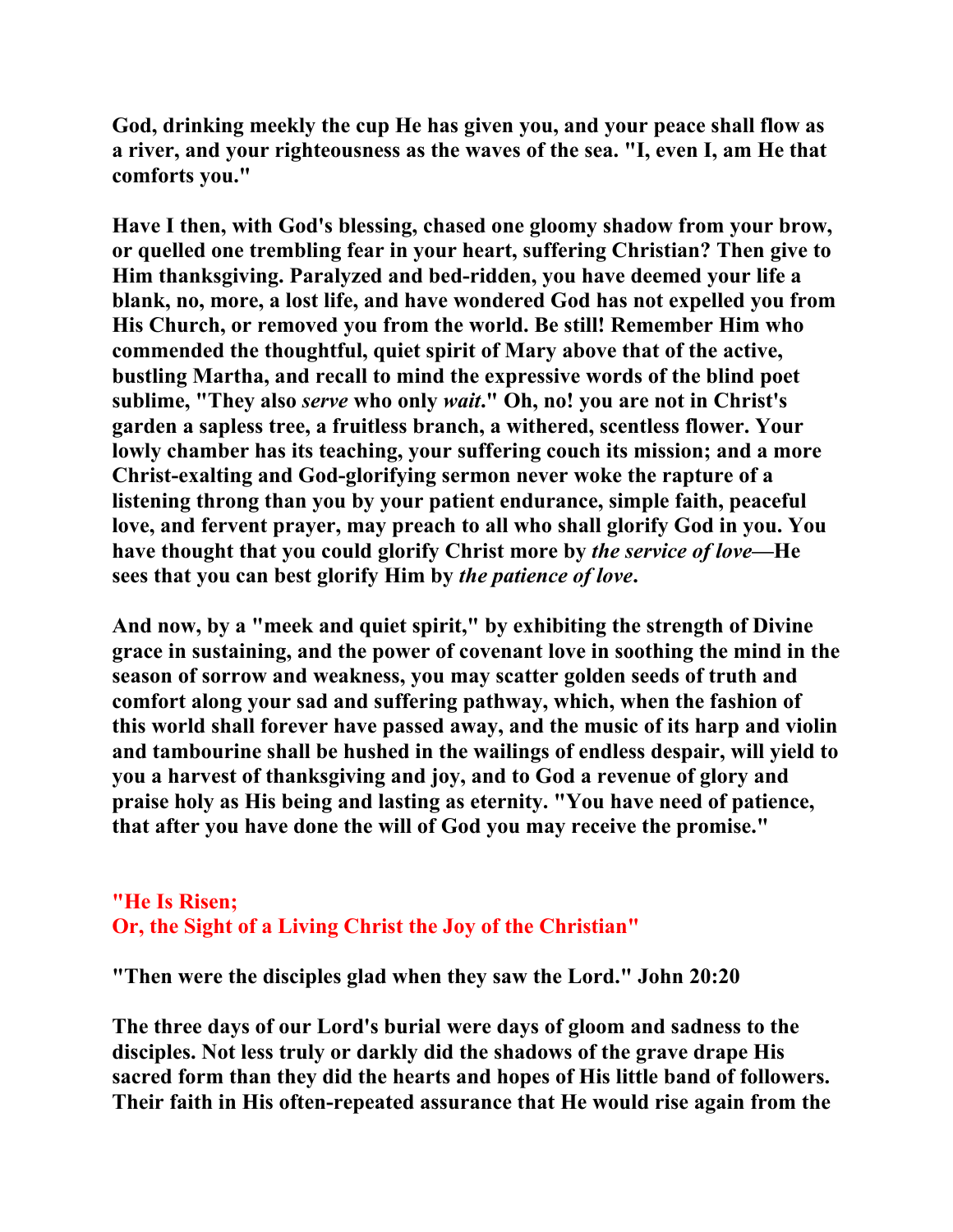**dead was faint and fluctuating. To their spiritual eye, wailed by unbelief and dimmed with tears, the Sun of Righteousness, which set in darkness and in blood, had set forever. Although He had forewarned them He should be delivered into the hands of men, that they should kill Him, and that after He was killed He should rise the third day, yet we are told, "they understood not that saying, and were afraid to ask Him." And even after His resurrection was an accomplished and indisputable fact, attested by eyewitnesses, angels and men, and confirmed by many infallible proofs, yet how slow of heart were they to give it their full and unhesitating credence?** 

**Don't we see, beloved, a reflection of our own Christianity in these unbelieving, timid disciples?** *We as faintly believe all that Christ is, all that Christ has done, and all that Christ has promised.* **The fact that He is risen from the dead, that He is alive in heaven spending His life for us at this moment, and that with His our life is essentially and indissolubly bound, is so faintly believed, so imperfectly realized, so little lived upon by faith, no marvel that, like the disciples of old, we "walk, and are sad," with tears gazing into the tomb in search of a dead Christ, rather than looking above the grave, above sin, above sorrow, above a poor, changing world up to a living Christ in heaven.** 

**Strange that we should for a moment lose sight of the fact that true faith, "the faith of God's elect," has solely to do with all that Christ is.** *God has deposited all our grace and glory in the person of Christ.* **All the fulness of God, all the promises of God, all the supplies of the covenant, and all the granaries of the**  gospel, are lodged in the hands of our risen Lord. It follows, then, that *faith*, **the receiving grace of the believer,** *has to do immediately, simply, and only with Christ.* **It can believe nothing that Christ has not taught, can obey nothing that Christ has not commanded, can practice nothing that Christ has not exemplified; in short,** *Christ to true faith is all and in all.* **It trusts in Christ as a**  *Redeemer***, obeys Christ as a** *Lawgiver***, yields allegiance to Christ as a** *King***, lives upon Him as his** *Preserver***, and in grief, and trial, and need repairs to Him as the Brother born for adversity; in a word, turns to Him under all circumstances, as truly and spontaneously as the needle to the magnet, as the flower to the sun.** 

**The fact of the resurrection of Christ must ever be regarded as one of the most essential, and, as a doctrine, one of the most precious of the Christian faith. The argument in support of the fact, as drawn from the experience of the early apostles, is simply this—They went forth enduring every species of**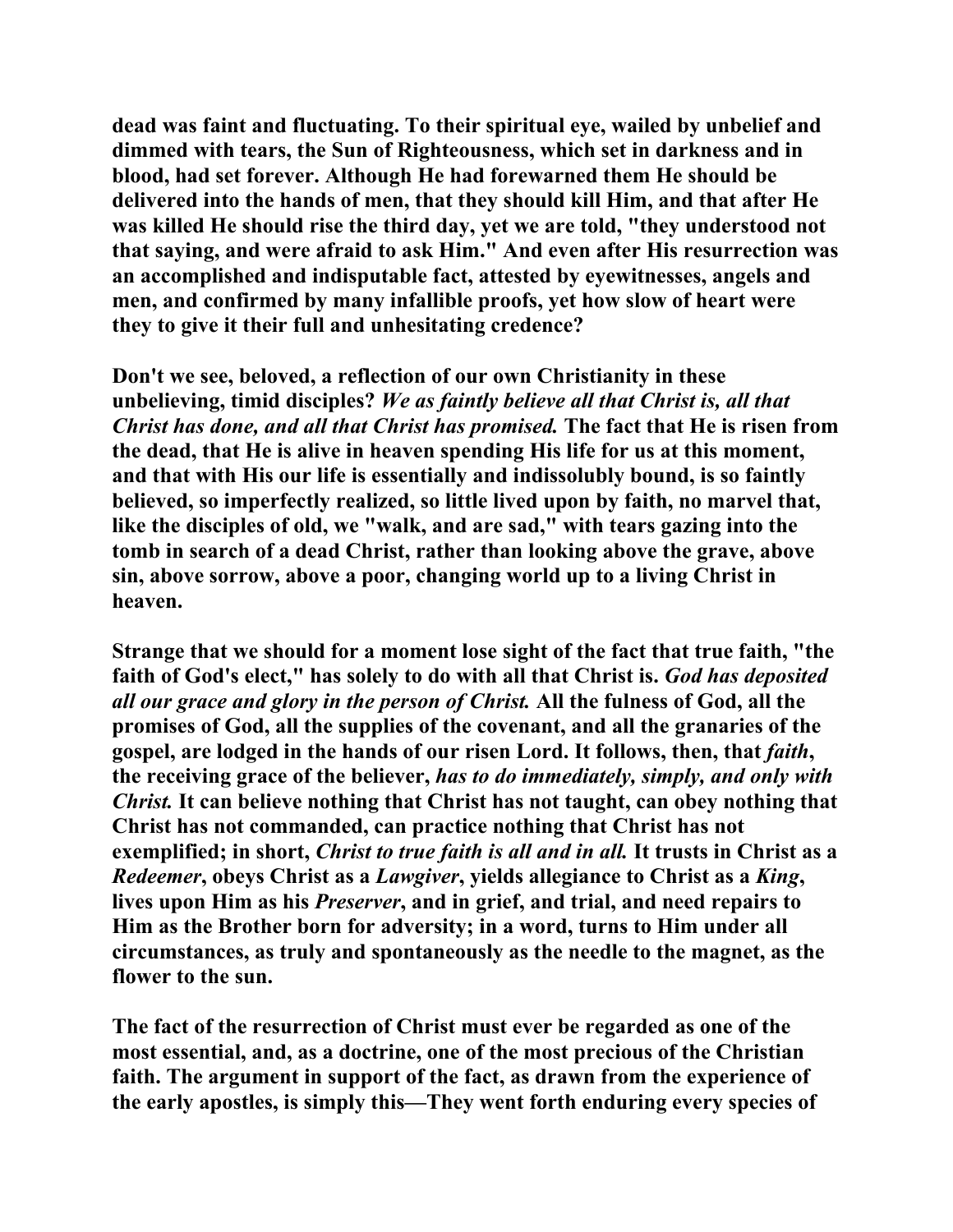**scorn, submitting to every kind of persecution, and exposing their lives to every form of death in their firm belief that Christ was risen from the dead. Would they, or could they, have subjected themselves to all this in** *the propagation of what they knew to be a lie?* **Impossible!** 

**In attempting to crush the new and rising religion, it was everything to the Jewish rulers to prove that Christ was not alive—in propagating and establishing that religion it was everything to the Christian apostles to prove that Christ was alive. This was the question of dispute between them. But when the Sanhedrin, in attempting to disprove the fact of the resurrection, substituted physical force for moral argument, violence for proof, and cruelty for evidence, they but demonstrated the fallacy of their own statement and the truth of the apostles'. When, by bribery and corruption, they sought to win over to their cause the Roman soldiers, and by stripes and imprisonment to silence the apostles, who does not see that they betrayed the falsehood of the one statement, that Christ was not risen, and confirmed the truth of the other, that He was?** 

 **Now we argue that the apostles—men who, on former occasions, had manifested so much natural timidity, and had betrayed so great a lack of moral courage—when they went forth and throughout Jerusalem and the provinces, preaching the resurrection of Christ in the face of persecution and death, gave the strongest moral attestation to the fact that their Lord and Master was alive. In support of this truth, they were willing to wade through a sea of tribulation, to be regarded as false witnesses and wild enthusiasts, to suffer the confiscation of property and the loss of personal liberty, to go to a loathsome prison and to meet a martyr's death!** 

**My reader, are you a religious skeptic? do you disbelieve the truth of Christ's resurrection from the grave? Ponder, I beseech you, honestly, calmly, this, one fact—***the willingness of the apostles to suffer loss, persecution, and death for their belief of this truth.* **Who was it that supported these apostles in the fiery furnace which they endured for their faith in this doctrine? It was by no**  *natural***, no** *human* **power and courage that they were sustained. They were suffering for Christ, and they were fortified, strengthened, and upheld by Christ. Do you think that God would become a party to a lie? that Christ would lend Himself to the propagation of a fiction? that the Holy Spirit would impart might, energy, and fortitude to men who were seeking to palm a falsehood upon the world? And yet to this monstrous, this awful conclusion**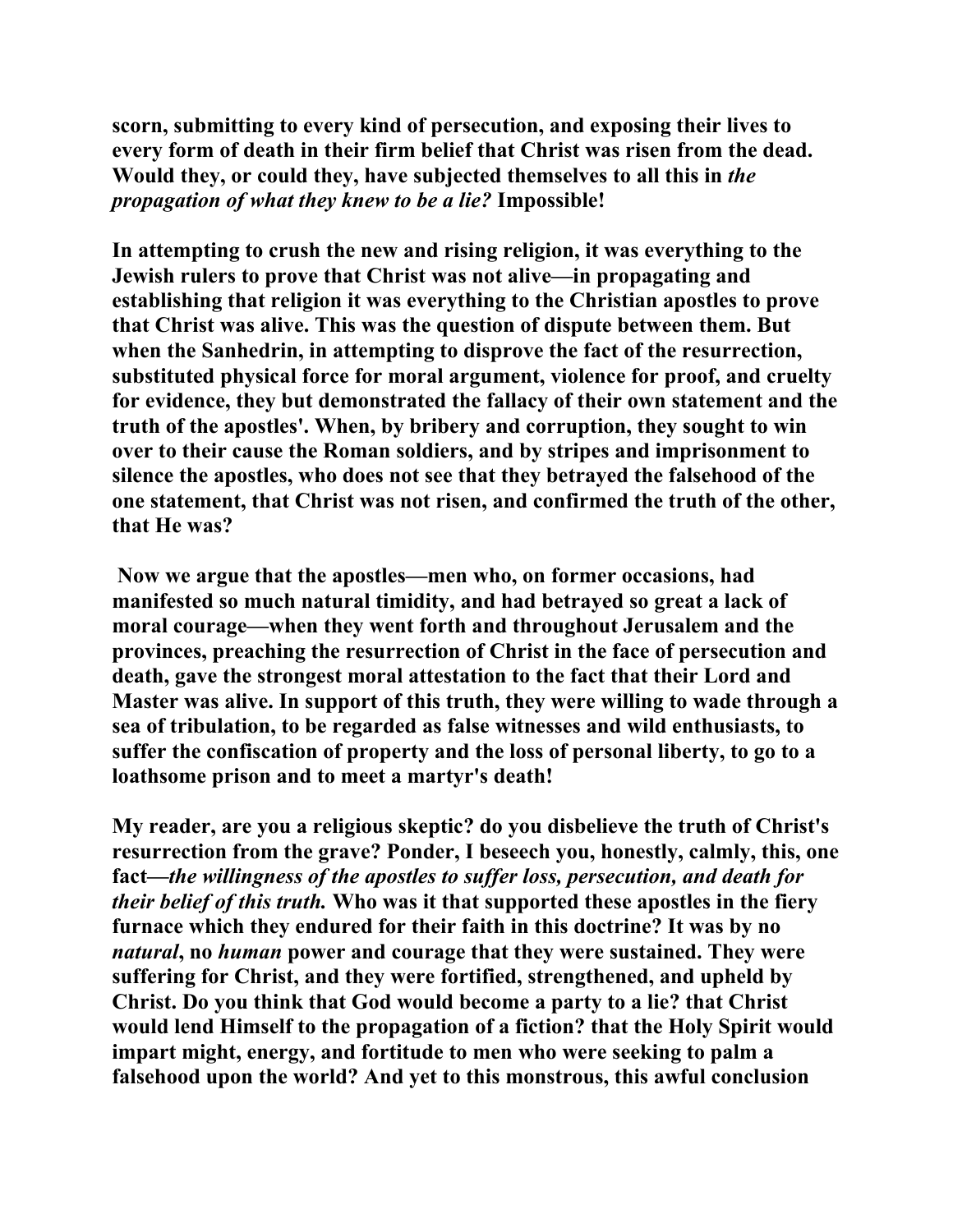**you must come, if you deny the cardinal doctrine of the Christian faith-the resurrection of Christ from the dead.** 

**The fact that the apostles bore about with them in their bodies the death of the Lord Jesus in the sufferings which they endured was one of the strongest evidences of the life of the Lord Jesus—in the succor which they experienced.** 

**But the resurrection of Christ is not only a** *historical fact***, it is also an** *essential doctrine* **and an** *experimental truth* **of Christianity. It is in reality the foundation of the fabric—the key-stone of the arch of our divine and holy faith. The resurrection of Christ is inseparable from the truth of the Christian religion. If Christ is alive, then the gospel of Christ is what it affirms itself to be—divine. Viewed in this point of light, it is inexpressibly precious.** 

**The believer sees in it the evidence and the pledge of his full pardon, his complete justification, of non-condemnation. There is now no condemnation to those who are mystically risen with Him. The argument of the apostle is conclusive—"Who was delivered for our offences, and was raised again for our justification." That is, Christ was surrendered to** *death to expiate our sins***, and was** *raised* **again from the dead** *to justify our person***. By the death of our Lord a full atonement was made for sin, and by His resurrection our complete acceptance with God was sealed and secured.** 

**His death would have availed us nothing apart from His resurrection. The one would have been imperfect but for the other. It is true, justice would have been satisfied, but the evidence of that satisfaction had been lacking if Jesus had not come back from the grave. There was death so long as He remained a prisoner within the tomb. A great stone lay upon the hope and salvation of the Church. But when He rose from the dead, He rose as the "Resurrection and the Life" of His people. He then gave to the universe full proof that His work was complete and accepted of the Father, that His sacrifice was perfect and approved, and that henceforth whoever believed in Him were fully pardoned, freely justified, and eternally saved.** 

**But we return to the apostles. After much doubt and hesitation, the glorious fact burst upon their minds with overpowering conviction that their Lord was alive, that Christ was risen from the dead. A new world glowing with life and beauty seemed to unveil to their view. "Truly the light is sweet, and a pleasant thing it is for the eyes to behold the sun." After three days of entombment,**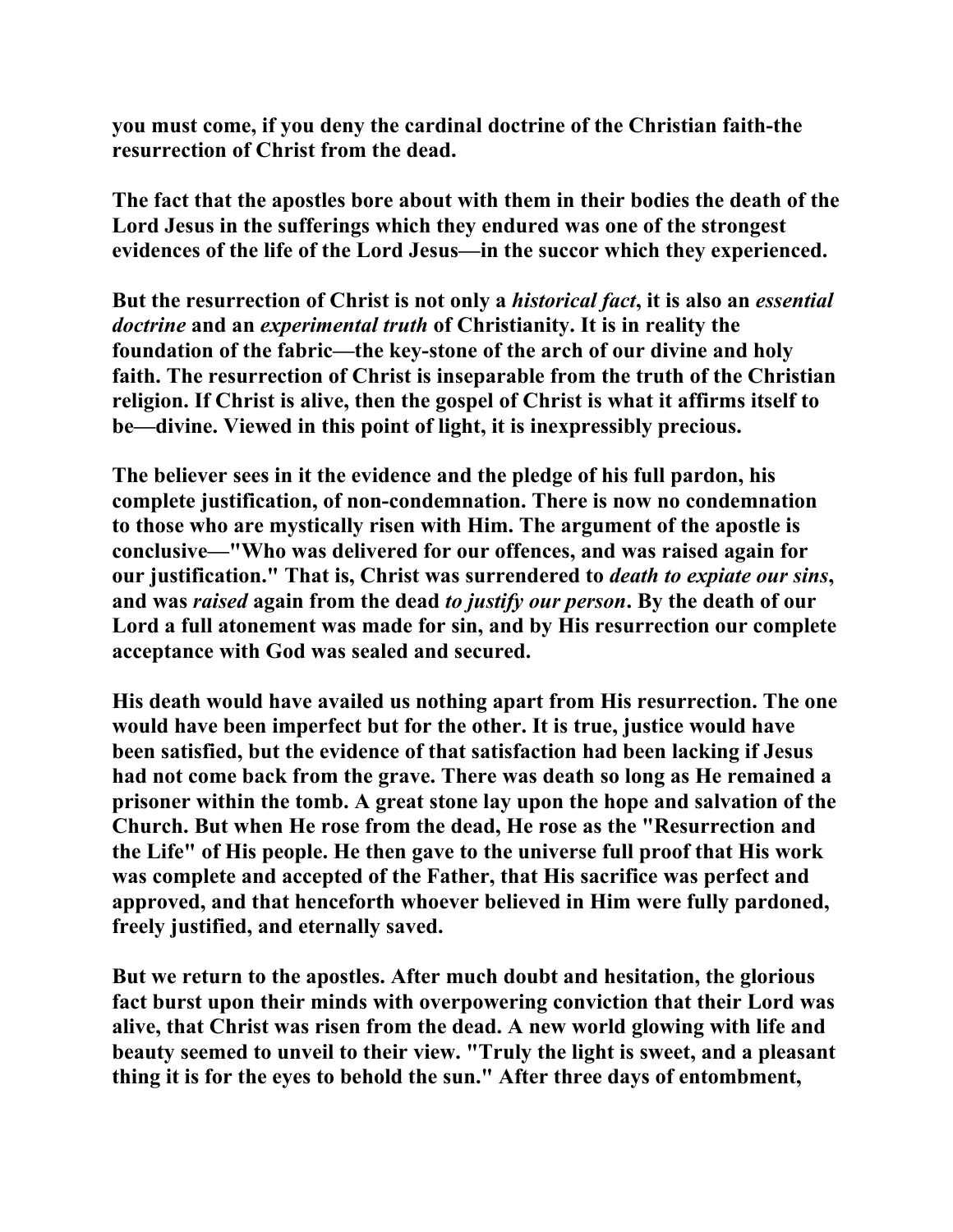**according to His promise, often made and as often disbelieved, He rose from the dead, and once more, as of old, appeared alive in their midst.** 

**Again they saw their beloved Friend, heard the well known tones of His voice, gently touched His wounds, and ate the bread He broke. And now their gladness was great! Their night of weeping had brightened into a morning of joy; and, filled with the thought of His resurrection, their hearts glowing with the truth that He who was dead was alive again, and lived, to succor, to comfort and to be ever with them, they went forth to chant through the wide world their Easter hymn of gladness—"THE LORD IS RISEN INDEED!" "Then were the disciples glad when they saw the Lord."** 

**Not less vital or joyous to us is the truth that Christ is** *alive***. What to the first disciples was a gladsome object of** *sense***, is to us a yet more gladsome object of**  *faith***. They beheld their living Lord with a** *bodily***, we with a** *spiritual* **eye. They believed because they saw, we believe though we see not. Our mind rests upon a less** *material***, but more** *spiritual* **and assuring evidence, since faith is a higher, more convincing and God-glorifying principle than sight. Hence our Lord said to Thomas, "Because you have seen me, you have believed; blessed are those who have not seen, and yet have believed."** 

**Listen to the language of the apostle, "Though having not seen you love, in whom, though now you see Him not, yet believing, you rejoice with joy unspeakable and full of glory." In what sense, then, should the truth of a living Savior be a cause of joy and gladness to the Christian? First, it is a soulquickening truth. There is no spiritual life but that which flows from Christ. I have come," says our Lord, "that you might have life, and that you might have it more abundantly." The apostle confirms this truth when he says, "Christ, who is our life."** 

**The inference from this fact is a solemn one, namely, that** *he who has not Christ has not life!* **That, whatever may be the vigor of his natural life, the splendor of his intellectual life, the purity of his moral life, the strictness of his religious life, if he has no spiritual, vital, personal union with a risen Christ, he is dead while he lives, and when he dies, is the heir of the second death, whose worm never dies, whose fire is never quenched! "Awake, you that sleep, arise from the dead, and Christ shall give you life."** 

**But how replete with the material of true joy is the life of Christ to His people! Life, beautiful in any form, was transcendently so when "Christ who is our**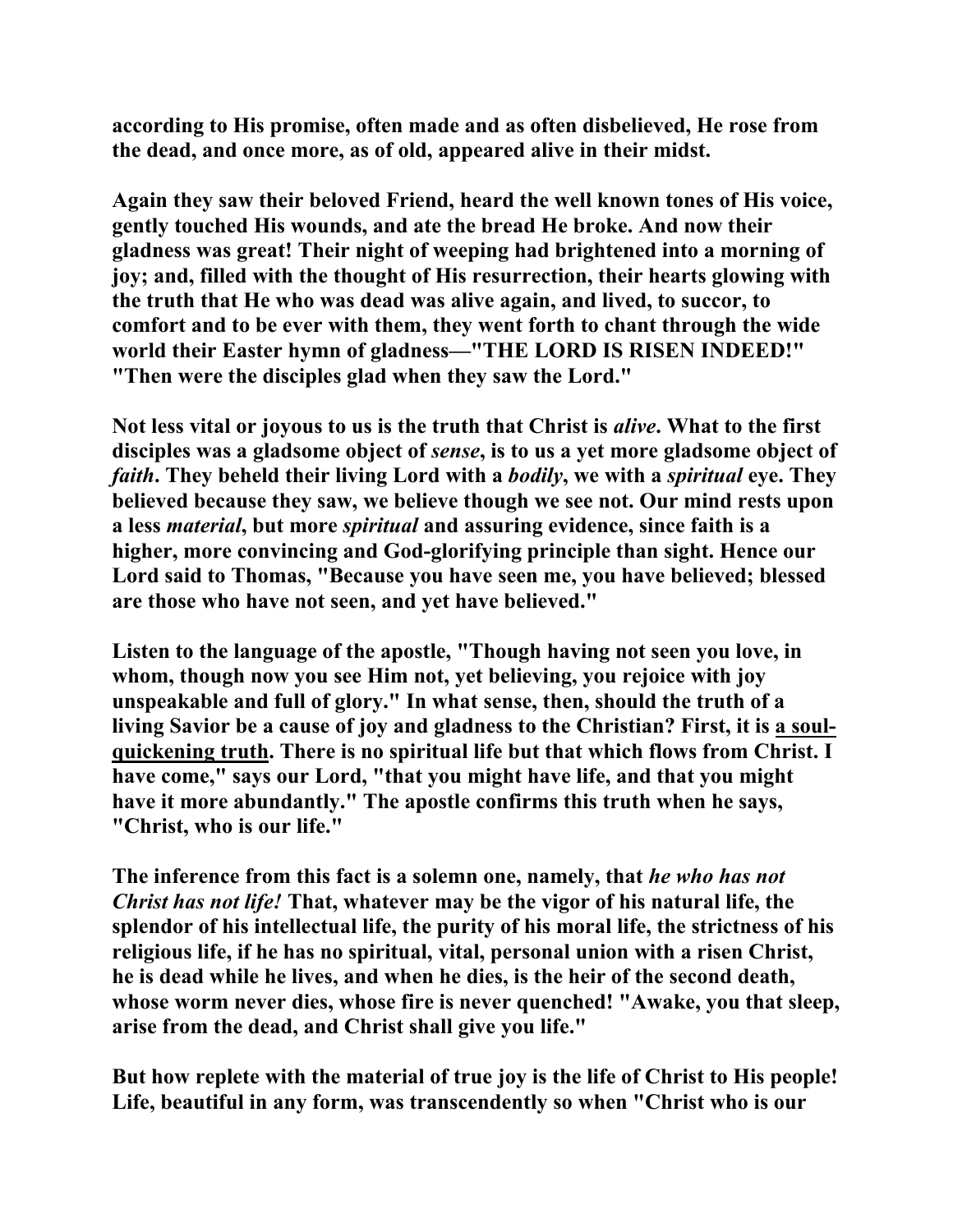**life" rose from the dead. So long as our Lord remained locked in the rigid chain of death, and in the cold embrace of the tomb, the life of the Church was in eclipse, veiled with the deep, dark shadows of the grave. But when He broke that chain, and emerged from that imprisonment, life and immortality appeared as in a new form and with more resplendent glory, and took its place in the universe as never seen before. Never before had death slain so illustrious a victim, or the grave held so great a prisoner, or had both been so signally defeated, as when the Son of God died and rose again.** 

**All this was** *representative***. How much we overlook the** *substitutionary* **life of Jesus. How faintly we realize our personal identity with the Savior in all that He did as the Head of the Church, as the Surety and Mediator of His people. The risen life of Christ is the resurrection life of our souls. As mystically they were** *crucified* **with Christ, so mystically we are** *risen* **with Christ. Figuratively, we are "***buried* **with Him in baptism, and are** *risen* **with Him through the faith of the operation of God, who has raised Him from the dead."** 

**Blessed union! One with Christ in** *all* **that He did. One life in many forms the risen life of Jesus pulsating in countless myriads of living souls; the whole Body, the Church, quickened with new vitality from the new-born life of its Divine and Risen Head. Let the life you live, beloved, be a life of faith in the resurrection-life of Christ. And when you are conscious that your spiritual life is depressed, that its pulse beats faintly, and its actings are fitful; that faith is weak and the spirit of prayer languishes, that grace is at a low ebb, and that your soul mounts, if it mount at all, towards God and heaven but upon a feeble wing, then travel afresh to the resurrection-life of the Savior, and give Him no rest until you feel afresh the quickening power of His resurrection in your soul.** 

**Do not be satisfied with mere spiritual existence, a moral vegetation only in the Lord's garden; aim after the higher life, and after the highest development of that life—even to know your individual and vital oneness with Christ in His resurrection. Oh, holy, happy life this! Clouds may wreath your sky, thorns may strew your path, your faith may be assailed, your circumstances may be trying, your spirit sad and lonely, but yet, walking in sweet fellowship with a risen Christ, you will rise above it all, filled with the peace, joy, and gladness which the believing sight of a living Savior ever inspires. Then will you be enabled in some blessed measure to enter into the apostle's exalted experience, "I am crucified with Christ: nevertheless I live; yet not I, but Christ lives in**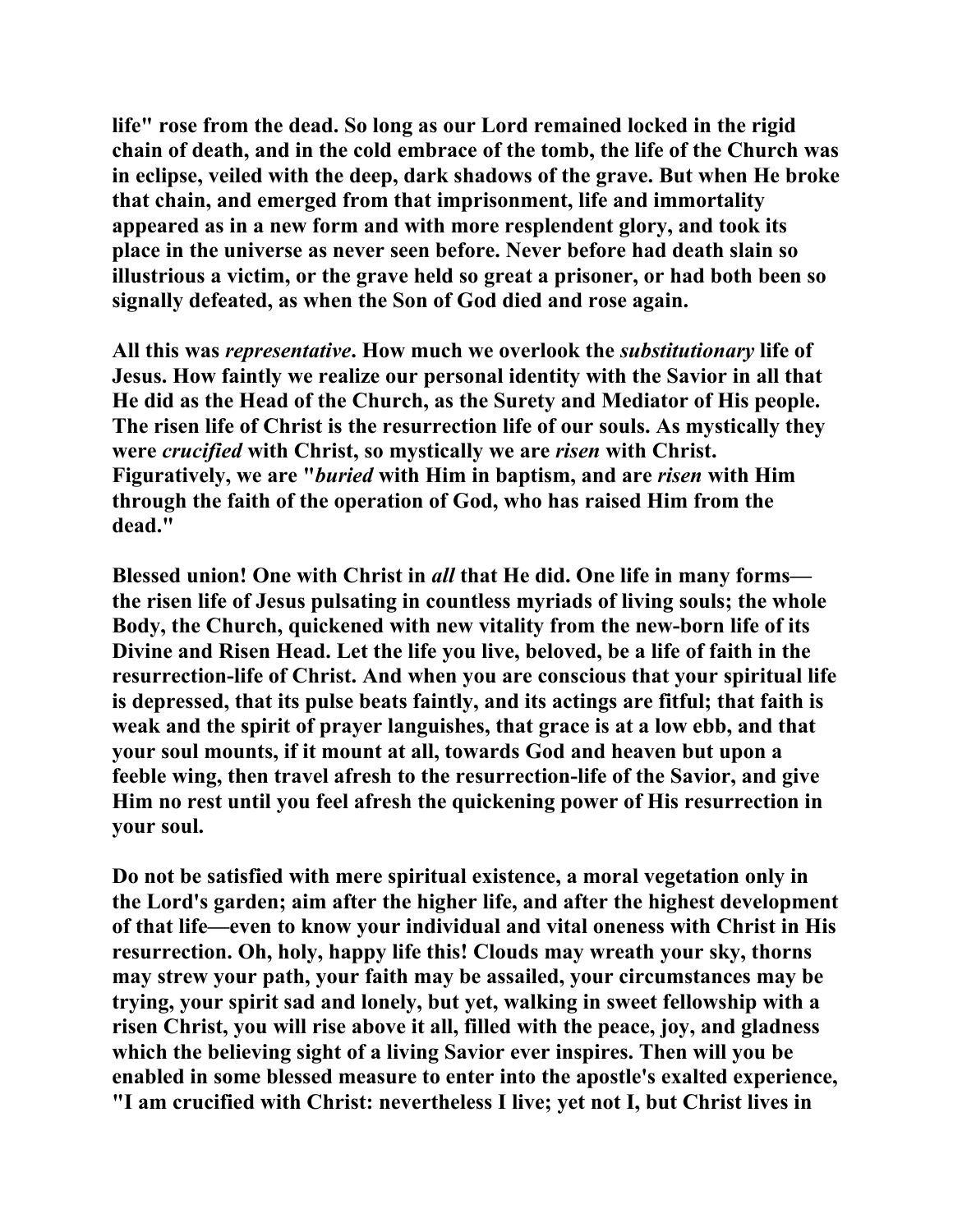**me, and the life which I now live in the flesh I live by the faith of the Son of God, who loved me and gave Himself for me."** 

**A believing apprehension of a living Christ seals the conscience with peace. Peace is a precious, priceless jewel. None possess it but those who are sprinkled with the peace-speaking blood of Jesus. Peace springing from a sense of friendship with God, of pardoned sin, of acceptance in Christ, of life with a living Savior, is theirs only who have felt in their souls the power of Christ's resurrection. The** *sense* **and** *enjoyment* **of peace may fluctuate because the spiritual life is a ceaseless conflict with the flesh, with corroding doubts and unbelieving fears, with outward assaults, temptations, and trials; so that the peace of the believer is often interrupted and ruffled by hostile and disturbing influences. But Christ is alive! Walking upon the broken waves of our doubts and fears, He comes to us in all the majesty of Divine power and the meekness of human compassion; and says, "Peace, be still, and there is a great calm."** 

**Oh, how gladsome is the soul when thus it sees the Lord! In all this holy war between the old man and the new, with all the "mire and dirt" which indwelling sin, "like the troubled sea," is ever casting up, with all your battle with doubts and fears, only realize your oneness, not so much with the life of Christ, as with a personal, living Christ Himself, and you shall know the peace of God in your soul, passing all understanding. Because Christ lives,**  *indwelling sin shall not slay you.* **It will struggle for the mastery, the flesh will contend for the pre-eminence, but the power of a living Savior through the indwelling of the Spirit will prevail, and sin shall not have dominion over you.** 

**Not less effectual is a sight of our living Lord in** *the removal of spiritual doubts and in the quelling of unbelieving fear.* **Until these disciples "saw the Lord," saw Him in His risen, resurrection-life, their minds were assailed by carnal reasoning and unbelieving despondency. "Is this the Christ that should come? Is His religion true? Was He a deceiver, and are we the victims of the deception? Will He really come back again from the grave? Will He fulfil His promise? Shall we once more behold the form that attracted us, hear the voice that charmed us, feel the presence that soothed us, and again lean our head upon His loving heart?" But all this carnal reasoning vanished, all these unbelieving doubts and fears gave way, when they saw the Lord, as the gray mists and spectral illusions of the morning vanish before the light and splendor of the ascending sun.**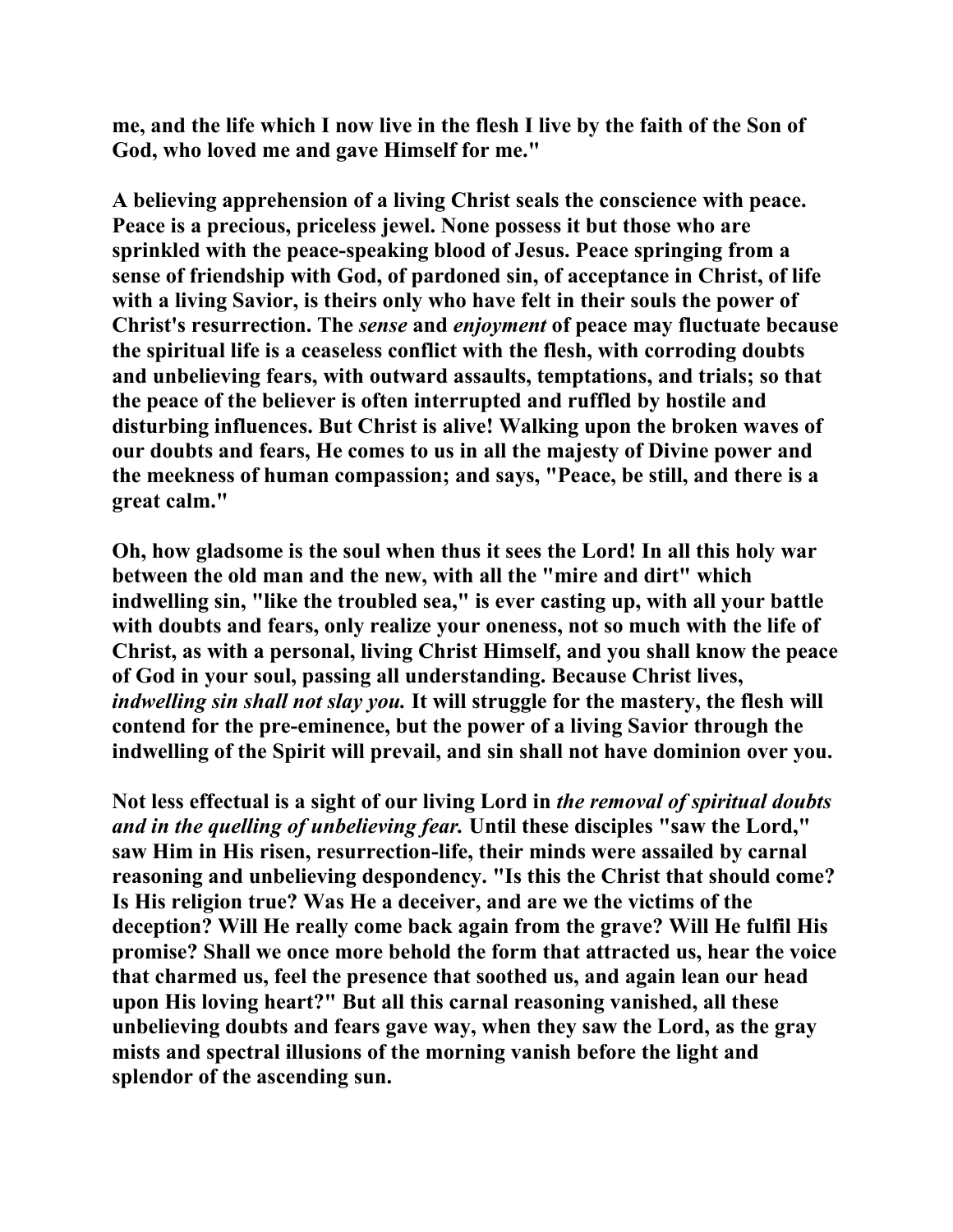**By like spiritual doubts and fears are we, beloved, often assailed. Seeing more and more clearly the sin that dwells in us, knowing increasingly the spiritual war, the fight of faith, we are ready to doubt our saintship, to renounce our sonship, and to relinquish our humble hope of ever reaching heaven at last. But one simple, believing sight of Jesus alive, ever living to make intercession that our weak, assailed, and trembling faith fail not, disperses all our doubts, annihilates all our fears, silences our fleshly reasoning, and reassures our trembling souls with the blessed hope that, because Christ lives we shall live also.** 

**Thus, then, when assailed by doubts and fears touching your salvation, behold afresh your risen Lord. Realize His life in your soul. One sight of Jesus, one throb of His risen life, one moment's realization of your present oneness with Him who came back from the grave to seal forever the justification of all who believe in Him, will lift you from the region of uncertainty and cloud into the meridian of assurance and joy, awaking in your soul the exclamation, "This is my Beloved, and this is my Friend? Now I believe and am sure that this is the very Christ of God, the Savior of sinners, even of me!"** 

**A sight of Christ alive** *will make your afflicted and sorrowful heart joyful.*  **Never was sadness so real, turned into joy so great, as when the first disciples once more saw their risen and living Lord.** *Sorrow, beloved, is the heritage of all God's people. The disciples and followers of the "Man of sorrows and acquainted with grief," can we expect or even desire that it should be otherwise? Thus, for the members to be assimilated to the Head is a great privilege and honor. Deem not, then, that some strange thing has happened unto you if your Lord calls you to drink a cup of bitter woe, to tread a path of piercing sorrow, to bear a cross that chafes or a burden that crushes you, since it is the royal road to heaven.*

**Little, oh, how little, would you know of the blessedness of possessing spiritual life in, of drawing fresh life from, Jesus—life-supporting, life-soothing, lifesanctifying—but for the very discipline of suffering and of trial through which you are, perhaps, now passing. The Lord is writing death upon some living blessing, is blighting some blooming mercy, is enshrouding in the grave some choice and precious treasure of your heart, and your cup of sorrow overflows. Is all dead? is all gone? Is He Himself, who has blasted health, who has broken the strong and beautiful staff, who has dried up earth's resources, who has emptied you from vessel to vessel, entirely and forever withdrawn? Oh, no! Jesus lives! He lives to strengthen you in weakness, to make all your bed in**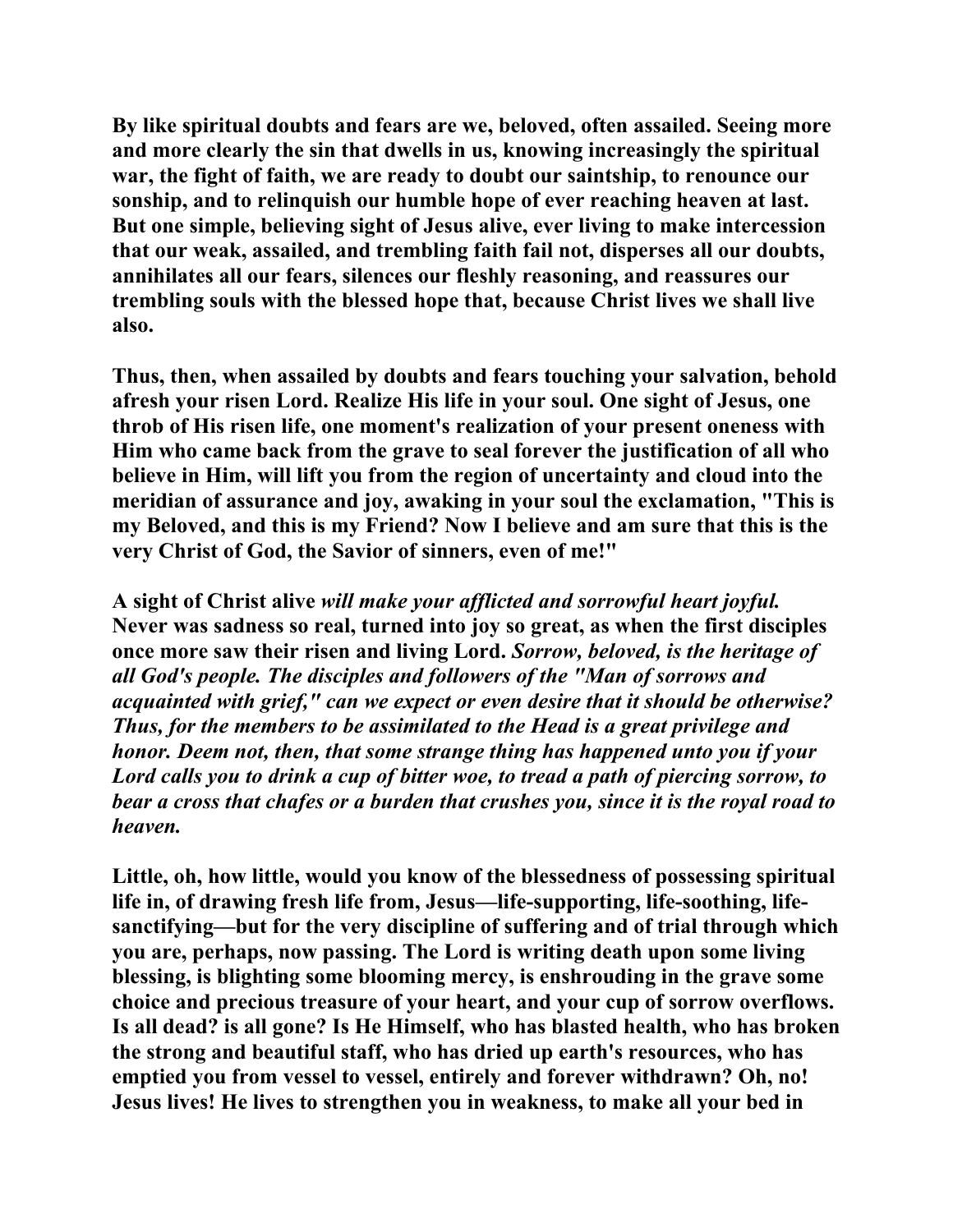**sickness, to supply all your temporal need, to give you a much greater blessing than He has removed, and to stand fast by your side when days are dark, and riches take wing, and friends prove false, and health decays, and suffering and weakness incapacitate you for service and isolate you from God's sanctuary.** 

*The season of bereavement* **is one in which a believing apprehension of a risen, living Savior brings to the mind especial comfort and repose. When death flings its deep, cold shade upon life's sunniest spots, then faith takes hold of a living Friend—a Friend and Brother who, though once dead, is alive again, and lives for evermore. Oh, how sweet is this life of Jesus in the moment of death! If "in the midst of life,'' as the beautiful service for the burial of the dead, expresses it, "we are in death," in a nobler sense he who has a living Christ in him can exclaim, "In the midst of death I am in life."** 

**The Lord, dear reader, may write the sentence of death on earth's fairest, dearest mercy, but He has erased that sentence from your soul and its solemn future. The sentence of death is repealed and cancelled in all those who believe in a risen and living Savior, and not even shall they "see death" when he, the "last enemy," draws near to break the silver cord and let the ransomed spirit free.** 

**But** *death* **has entered your abode, and its ravages and its blank are unmistakable, sad, and painful. You feel his icy shadow is upon you. You behold the ravages of** *the spoiler* **in the faded leaf, in the broken stem, in the smitten flower, and your lone and darkened home is but the emblem of your more lonely and darkened heart! But be still! Jesus is alive and lives for you. All that you have lost in the counsel of that wise father, all that you miss in the love of that fond mother, all that you possessed in the strong arm of that kindhearted brother, or in the sweet devotion of that affectionate wife, or in the faithful, filial attachment of that dear child, you have now in the love, the wisdom, the protection, the presence of a living Savior!** 

**Death cannot rob you of this precious treasure. He will guide your future of**  *perplexity* **with His counsel, He will light your future** *loneliness* **with His smile, He will strengthen your** *weak frame* **with His encircling arm, and will bid you repose your weary, aching head where the beloved disciple gently rested his upon the bosom of your risen, living Lord. Oh, let your faith, then—though it be a weeping faith, a feeble faith, a lowly, trembling faith, a faith that bends in tears over the grave that seems to entomb all that made life so sweet and now death less bitter—let it rise above the coffin, the shroud, the dust, and see**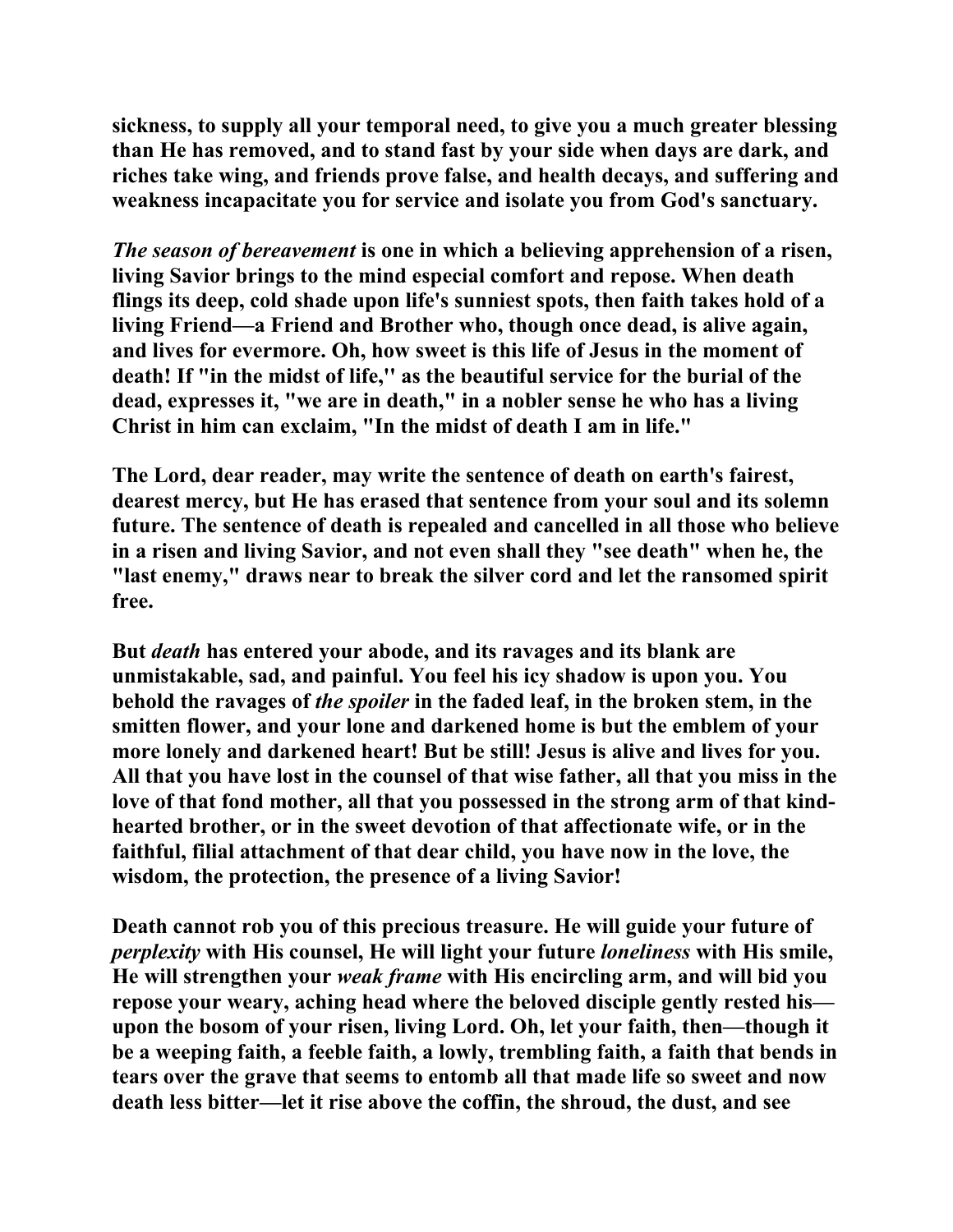**Jesus only, still wearing your bereaved nature, and bending upon you from His throne in heaven an eye of unutterable tenderness, sympathy, and love!** 

**Nor this alone. The resurrection of Christ is** *the pledge that you shall meet again those loved ones* **from whom you have lately parted and who died in the Lord. The hope of the believer is a living hope, because it is a hope in a living Christ. "God has begotten us again unto a lively (a living, real) hope by the resurrection of Jesus Christ from the dead." Yes, we shall see them again! "For if we believe that Jesus died and rose again, even so those also who sleep in Jesus will God bring with Him." Let us then, fellow-bereaved, comfort one another with these soothing words and with this glorious hope!** 

**In** *the spiritual conflict* **of the Christian, the power arising from faith dealing with the risen life of Christ, is appropriate and mighty. It is only as we enter into the death of Christ that we can have fellowship with Him in His life. We must be partakers of His death before we become partakers of His resurrection. It is in the daily cross we are bearing of the dying of Jesus, that we learn the blessedness of the life of Jesus. Thus the apostle puts it-, "Always bearing about in the body the DYING of the Lord Jesus, that the LIFE also of Jesus might be made manifest in our body, "** 

**Hence, as previously remarked, the thought and the feeling that Christ was alive, which strengthened the apostles for service, nerved them for trial, soothed them in sorrow, and sustained them in suffering and in death. It was only as they bore about the dying of the Lord Jesus, that the life of Jesus was made manifest in them. They believed that He was alive, and they proved that He was alive. It was to them not an empty fiction, but a confirmed fact; not an empty theory, but blessed and precious experience.** 

**And is it less so with us? We, too, exclaim, "I am crucified with Christ, nevertheless I live. I go to a risen, living Christ weak, I come away strengthened; I go to Him sad, I return rejoicing; I go to Him carrying a heavy burden, and am lightened. I take to Him my sins, my backslidings, my infirmities, my guilt, and He raises me out of the horrible pit and the miry clay, and places my feet upon a Rock, even the Rock that is higher than I, and puts a new song into my mouth, even salvation unto my God,—and now, I need no trumpet-tongue of angel, or silver voice of man, to announce that Jesus is alive and lives in heaven for me. I have, in the grace which He gives, in the strength which He inspires, in the love, sympathy, and smile with which**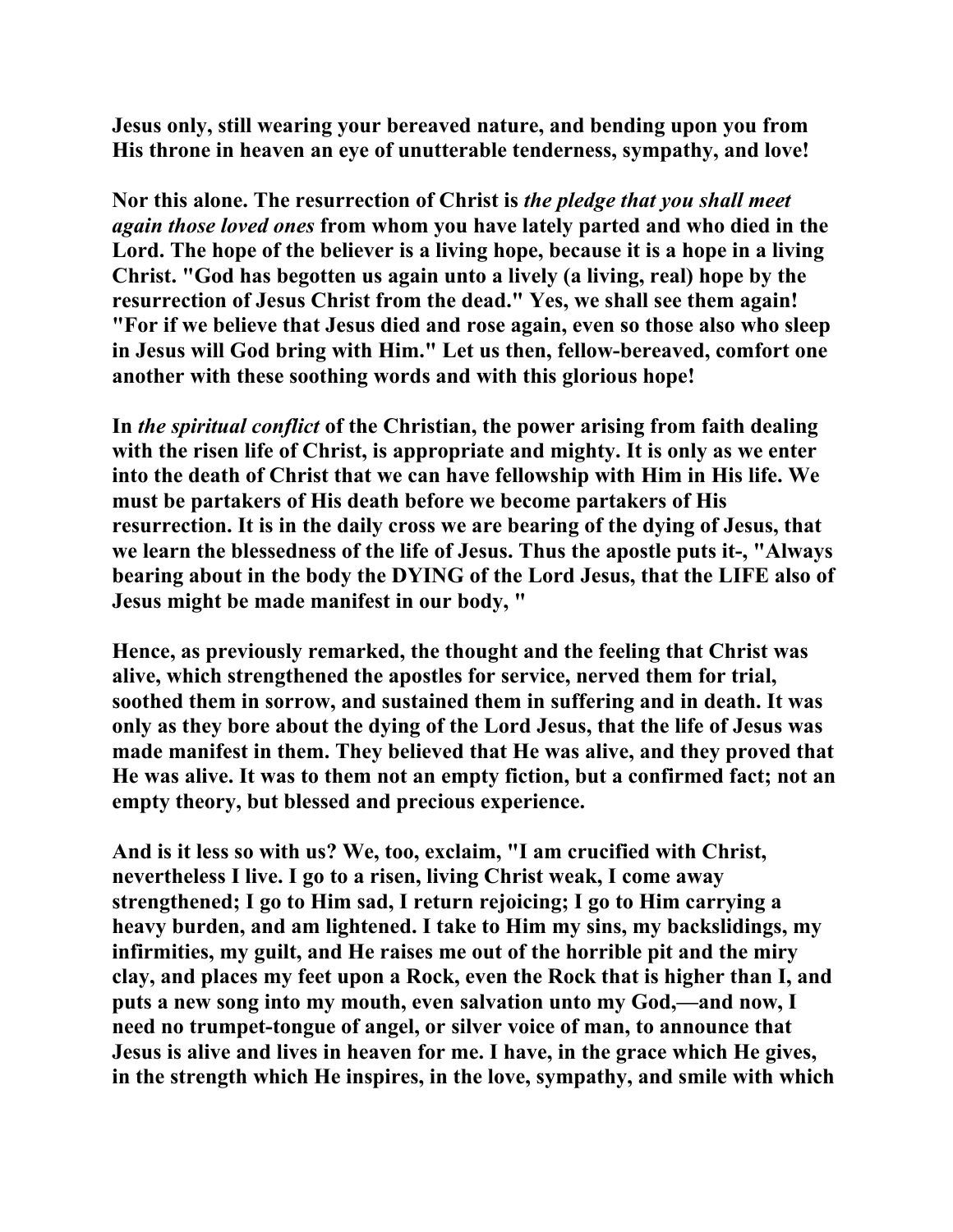**He soothes and cheers me, proof which no foe can gainsay that Jesus lives, and ever lives to make intercession for me within the veil."** 

**This spiritual subject is eminently practical; and, indeed, the more spiritual any truth or ministry of the truth is, the more deeply sanctifying will the spiritually-minded Christian experience it to be. The first use we should make of it is, earnestly to seek to know more of the POWER of Christ's resurrection in our souls. It has a vitalizing influence of which the believer, raised from a death of sin to a life of righteousness, is blessedly sensible. It is a mighty lever to raise the soul above the world, sin, and death. If the corpse flung into the grave of the Prophet quickened into life by contact with the body of the buried seer, how much more shall we, who believe in Jesus, feel the quickening, lifeincreasing power of a daily faith in the resurrection of the Great Prophet of the Church—Jesus Christ?** 

**Oh, deeply sanctifying truth! Who feels not the solemnity and power of the apostle's magnificent reasoning on this subject? "Since, then, you have been raised with Christ, set your hearts on things above, where Christ is seated at the right hand of God. Set your minds on things above, not on earthly things. For you died, and your life is now hidden with Christ in God. When Christ, who is your life, appears, then you also will appear with him in glory." This it is to feel the power of Christ's resurrection;** *it is to rise above the things of sense, the attractions of earth, the pleasures of the world, the power of sin to mortify our lusts, and to have our mind, and heart and hopes in heaven, where our precious Treasure, our living, loving Savior, is.*

**Weeping mourner after Jesus, gaze not down into the empty grave, but up to the glorious throne where your Savior is. He is not here, "He is risen." You are, perhaps, earnestly seeking Him. You long to see Him, to hear His sinpardoning voice, to have a manifestation of His risen life to your soul. Let your faith look up! Come away from the emptiness, the silence, and the graveclothes of the tomb, and gaze up into heaven, and see Him who was crucified for you, now alive to pray for you at the Father's right hand.** 

**Do not doubt either His** *willingness* **or His** *power* **to save you. "He is** *able* **to save them to the uttermost that come unto God by Him, seeing He** *ever lives* **to make intercession for them." Oh, the magic, the life-giving power of these words, "save to the uttermost!"** *Sin-distressed, guilt-burdened soul, will you, can you, now despair? Look at your darkest, vilest sins—look at your deepest, greatest unworthiness—look into the mouth of the bottomless pit, glowing,*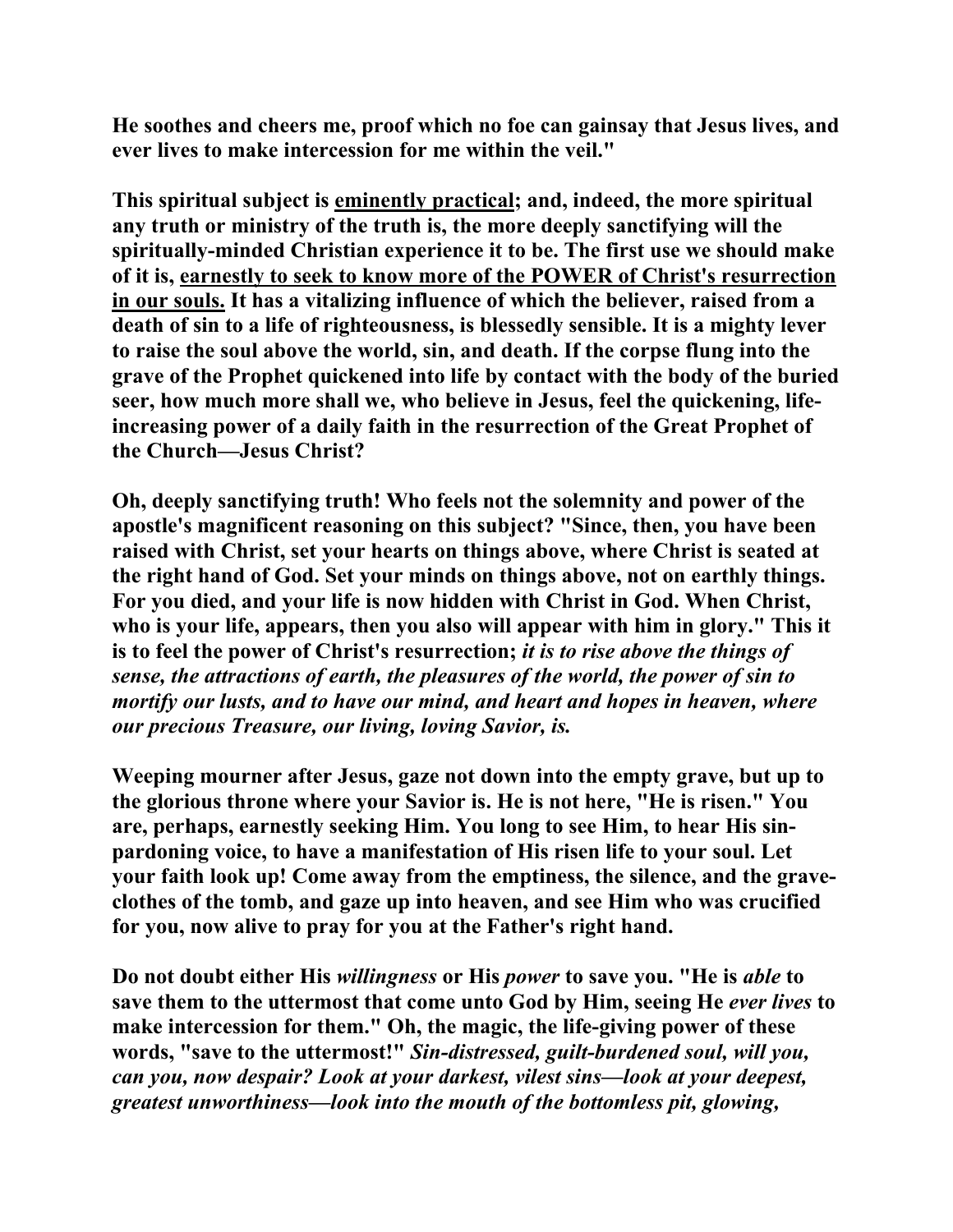*flashing with the fires of a hell you have so long and so richly deserved—then, let your weak and trembling faith uplift its eye and gaze upon Christ in heaven, alive to save your soul to the uttermost of all its crime, to the uttermost of all its guilt and hell deserving, and you shall rejoice with joy unspeakable and full of glory.*

**Who can doubt, from this truth, the final blessedness, the eternal glory, of all the Lord's people? The life of every believing soul is bound up in the life of Christ. Listen to His life-inspiring, life-sustaining declaration, "***because I live, you shall live also.***" The risen and glorified life of Jesus is the pledge and the security of the everlasting bliss of every humble believer. Not one shall perish. Not a poor sinner who has touched in faith the hem of His robe shall die—no, not one. As Abraham Booth somewhere observes, If any one may perish whom God the Father gave to His Son, two might perish; and if two, why not a hundred?—and if a hundred, why not a thousand?—and if a thousand, why not all? Hence our dear Lord says, "***All* **that the Father gives Me shall come to Me;" and coming to Him in grace now, they shall most assuredly come to Him in glory hereafter.** 

**How** *certain and glorious* **is the first resurrection of the saints! "Now is Christ risen from the dead, and become the** *first fruits* **of those who slept." Christ the first fruits! Oh, what a glorious harvest, then, will the angel reapers sickle, and heaven's garners treasure up! All, from the believing Adam to the last believing sinner on earth, will rise on that bright morning, and enter upon the thousand years of millennial bliss and glory, undimmed by a cloud, and undisturbed by a wail of the despair which will gather round the rest of the dead, who shall rise to shame and everlasting contempt.** 

**Oh, to have part in the first resurrection; for on such the second death shall have no power! Strive, brother, sister, strive against sin, against the world, and against Satan, "if by any means you might attain unto the resurrection of the dead." What a fearful thing to have no prospect of a happy and glorious resurrection! To be looking forward to a Christless death, and a hopeless burial, and a resurrection to all the untold, inconceivable horrors of the second death!** 

**Behold, I place before you life and death! Do you count your soul of so little worth, your endless future so unsubstantial a dream, as to imperil the precious salvation of the one and to forego the eternal blessedness of the other for the earthly riches, the sensual joys, the shadowy honors of a moment! Fly**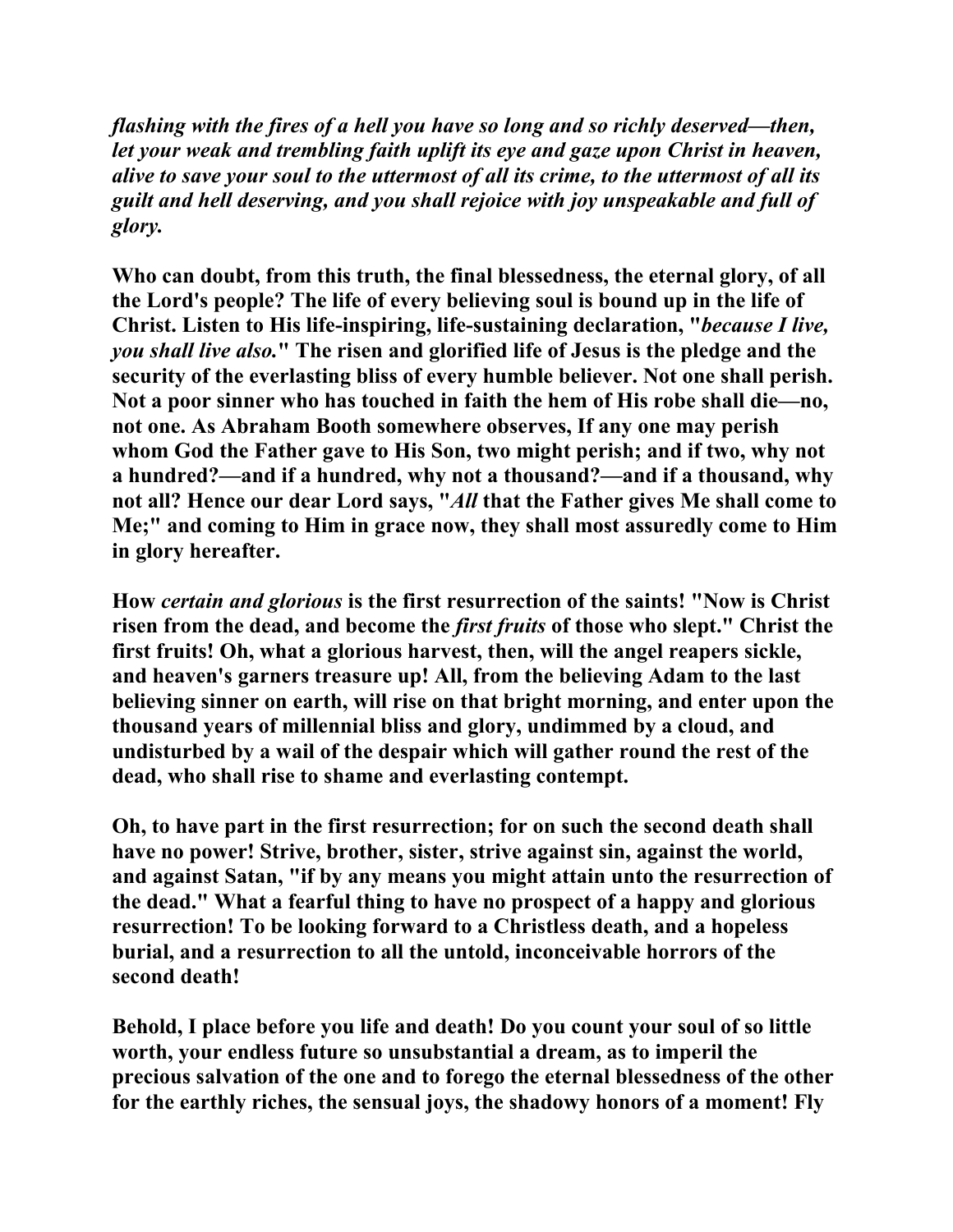**to Christ—this moment fly. Escape for your life! Fall in penitence at His feet, and ask Him that you might "know Him, and the power of His resurrection, and the fellowship of His sufferings, and be made conformable to His death."** 

**Another practical deduction from this subject is, to live in the continuous realization of our identity with the life of Christ. It is the same spiritual life pulsating in the souls of all the regenerate, and that life is from Christ. He imparts it, He nourishes it, He preserves it. It follows, then, from this that we are as believers to live upon a living Christ, to prove to the world that He is alive by His life manifest in our mortal bodies. We go to Christ weak, and are made strong; we go to Him sorrowful, and we rejoice; we go to Him burdened, and we are lightened; and so, while we bear about with us the dying of the Lord Jesus—dying to sin and to the world and to self, and enduring persecution and loss for His name—we also bear about with us the life of the Lord Jesus in its daily succourings, consolation, and joy.** 

**And what a sanctifying truth is this! Did we manfully realize the oneness of our life with Christ, how holy should we be as becomes those whose life is hid with Christ in God. Bearing about with us the consciousness of a life so divine and heavenly, life so pure and holy, how should we tremble to plunge into society and scenes, or embark in enterprises and engagements with which we know our Lord could have no sympathy or fellowship! Oh, saint of God! remember whose life and what a life dwells within you! Can you willingly compromise such a life by a worldly course, or by indulged sin? You are a living temple—for Christ dwells in you by the Spirit.** 

**Nor would I fail to remind you how ready Christ is to breathe His life into you more abundantly. When spiritual decays creep in, and converse with God languishes, and eternal realities lose their all-commanding control of your mind and heart and life, then** *fly to Christ for life more abundant.* **Go and draw a fresh inspiration from Him, "the fountain of life." Ask Jesus to quicken and revive you afresh. Tell Him that your life languishes, that grace decays, that love is cold, that faith is weak, and that you are in yourself powerless to resist the world, the flesh, and Satan. Oh, how blessedly will He, in response to your prayer, cause the fresh springs of life to flow through your soul, now to pulsate with stronger life, and bloom with richer beauty, and ripen into more golden fruit. Is this your spiritual state? Are you living upon the life of Christ? So living, you will die daily; and in daily dying, behold you live!** 

**"Dying, yet in Christ we live!**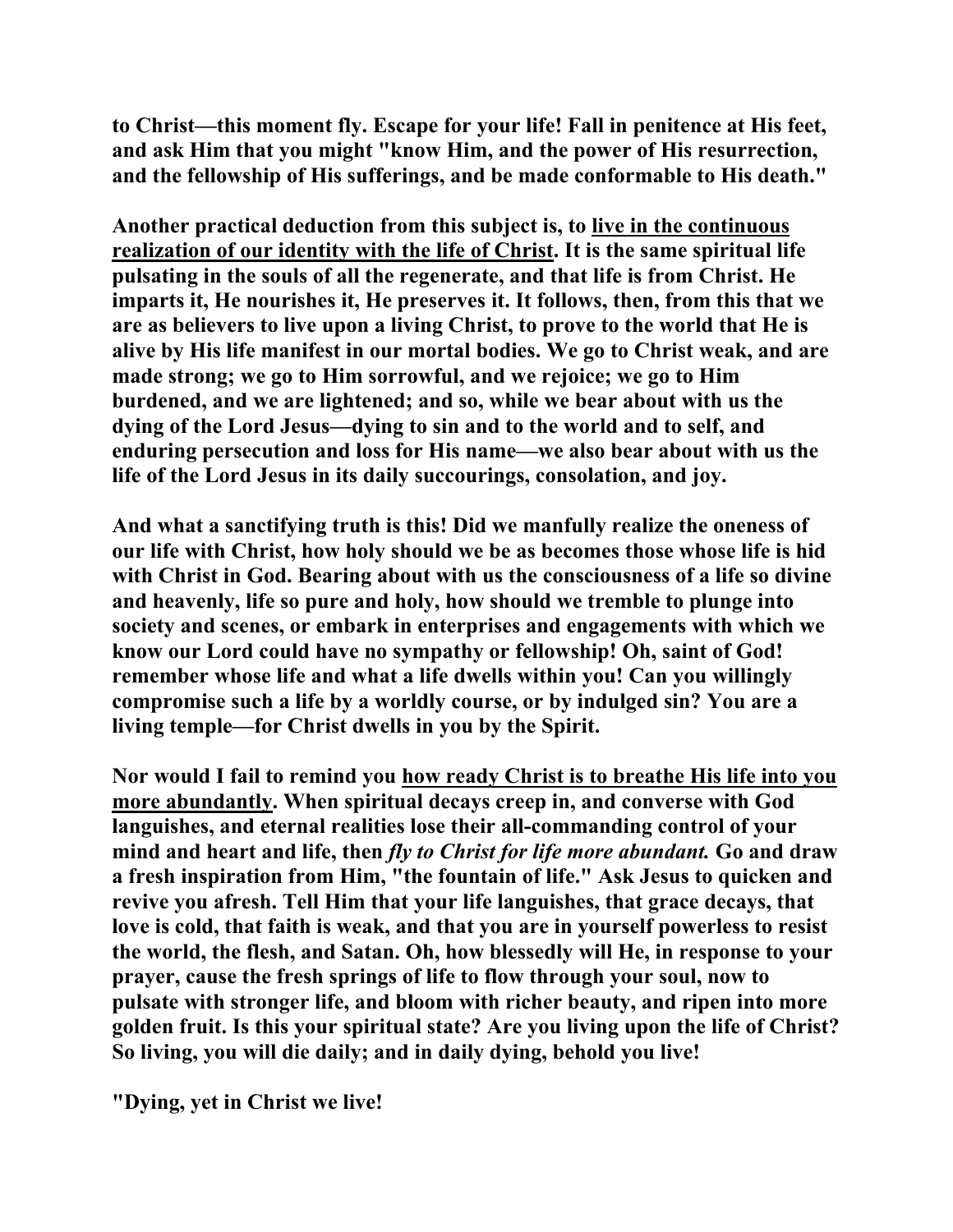**Living, yet in Christ we die! We die to sin, we live to God, Eternally, immortally.** 

**"Living, and behold we die! Dying, yet from death we rise! This is our resurrection life the life beyond the skies.** 

**"Savior, give us now Your grace, Quicken us to faith and love; Be now our life, and through Your death May we have life above."** 

**Once more I implore you to seek by earnest, persevering prayer, spiritual life from Christ. Oh that you may now hear the voice of the Son of God and live! Renounce your** *deadly doings***, your** *lifeless ritual***, and touch by faith the Savior's hem, and you shall live! Jesus was never known to spurn from Him a suppliant who humbly sought at His hands this life—nor will He spurn you! Then, when you have received it in your soul, let it have full, unfettered scope, nothing of the old nature deadening its power or fading its light. Soon—oh, how soon! it will ascend to the source from where it came, and lose itself in** *the boundless ocean of life eternal!* 

**Grant, O Lord, that as we are baptized into the death of your blessed Son, our Savior Jesus Christ, so by continually mortifying our corrupt affections we may be buried with Him; and that through the grave and gate of death we may pass to our joyful resurrection; for His merits, who died and was buried, and rose again for us, Your Son, Jesus Christ our Lord. Amen.** 

## **I Am Jesus; or, "Christ's Conversion of Paul a Christian Evidence."**

**And immediately he began preaching Christ in the synagogues, saying, "He is indeed the Son of God!" Acts 9:20** 

**The conversion of Saul of Tarsus has ever been considered one of the most conclusive evidences of the truth, and one of the most distinguished trophies of the power, of the Christian faith on record. So convincing and impressive**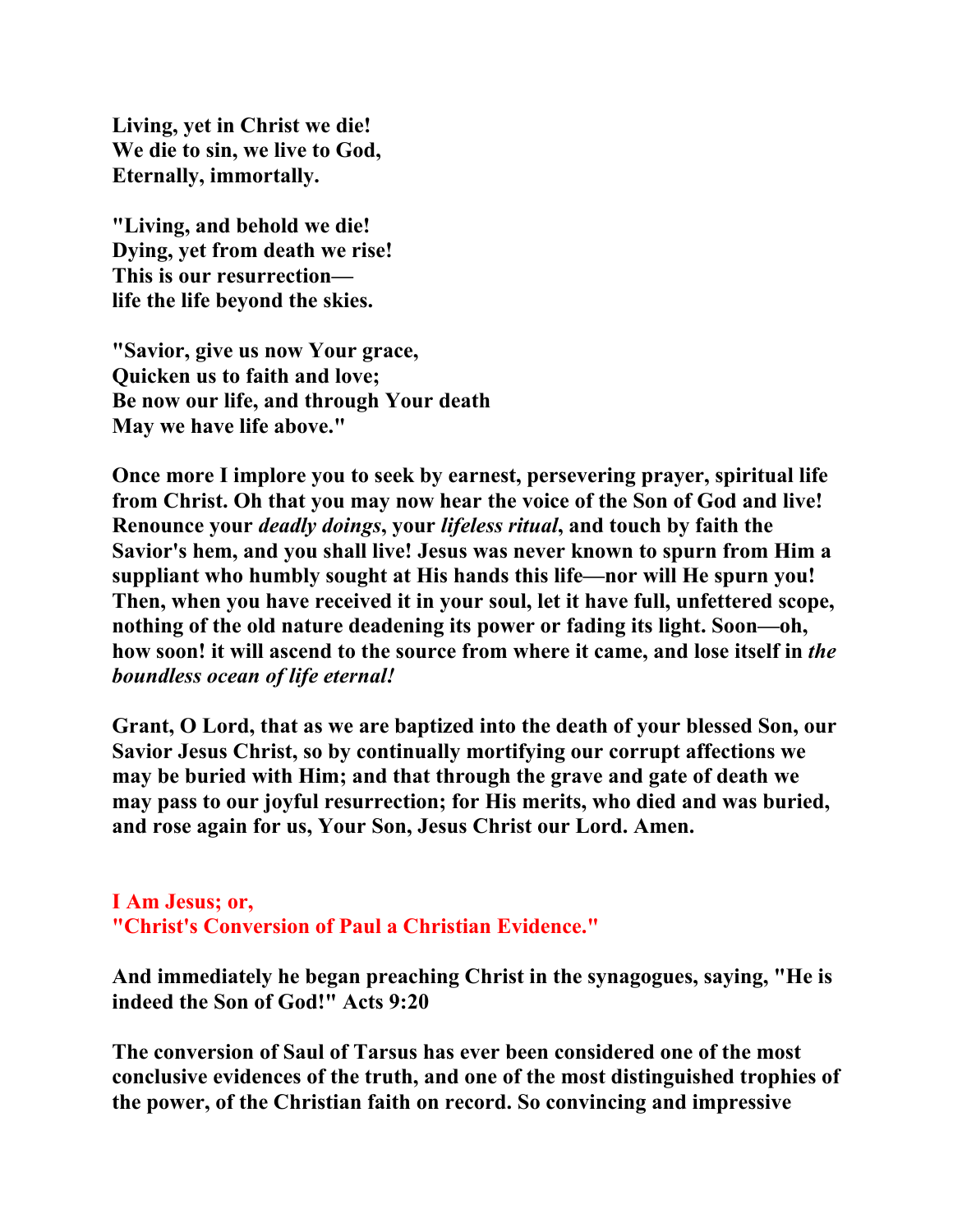**indeed that a branch of the Christian Church has, in its devotional formula, appointed a distinct place for its special recognition and remembrance.** 

**In what point of light however we view this** *triumph of the Savior's free and sovereign grace,* **it must afford instruction to the mind, comfort to the heart, and establishment to the faith of the Christian; and to the latest period of time exist as** *a monument of God's great love to sinners***, holding out hope to the most despairing, and testifying that God, who had mercy upon Saul of Tarsus, will extend a like mercy to the vilest sinner seeking in penitence and faith a like interest in the Savior's pardoning grace. Such is His own testimony, "For this cause I obtained mercy, that in me first Jesus Christ might show forth all patience, for a pattern to those who should hereafter believe on Him to life everlasting."** 

**And then we read that, immediately after his conversion, "…he began preaching about Jesus in the synagogues, saying, He is indeed the Son of God" Did we, in our present exposition, strictly adhere to these words, we should speak, in their order, of the** *preacher***—as confirming the truth of Christianity; of the s***ubject-matter* **of the preaching as evidencing the nature of Christianity; and of the** *place* **of the preaching as evidencing the triumph of Christianity. Without, however, pledging myself to a minute examination of each of these points in detail, we may yet keep them in view as landmarks guiding our present meditation upon the subject which we propose to illustrate by these words—The conversion of Said of Tarsus, an evidence of the truth of the Christian religion.** 

**Christianity lacks no evidence. Occupying the central position of all truth, it attracts universal notice, challenges the closest scrutiny, and summons its testimony from every object and source. All modern attempts of infidelity to impugn the divinity, to sap and undermine the foundation of our holy faith, have been met, answered, and exploded a thousand times over: and the gospel of Christ has invariably come forth from the battle and the scrutiny, its evidence all the stronger, its glory all the brighter, wearing fresh laurels and girt with new strength. The discoveries of** *science* **and the march of** *intellect* **have but accumulated around the gospel increased proofs of its divinity, while the foes of our faith, retiring from the conflict discomforted and dismayed, have but foamed forth their shame and revenge as the billow hurled from the rock against which it thundered but which it could not move.**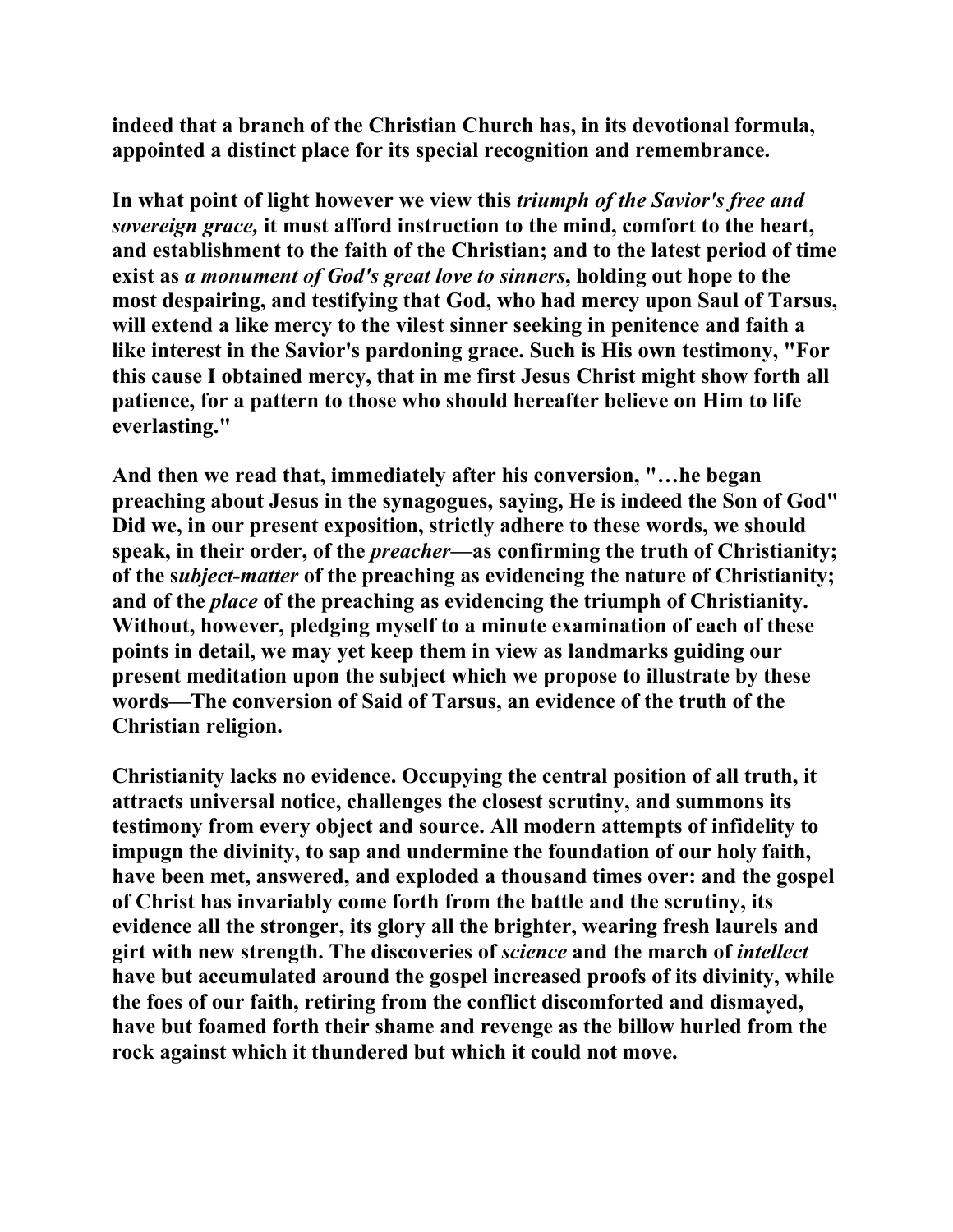**Let us look for a moment at his conversion. What were the moral antecedents of Saul of Tarsus? In general terms, he was what** *we all are by nature—the children of wrath, even as others. There breathes not an individual of the race who is not involved in the fall and wreck of humanity—whose nature is not originally and totally alienated and depraved, tainted by sin and accursed of God; who, dying in that state, unrenewed, unconverted by the Holy Spirit, must pass into eternity but to endure its inconceivable, indescribable, and neverending woe.* **"All have sinned, and come short of the glory of God." "There is none righteous, no, not one."** 

**Such is the testimony of Scripture. But in addition to that which we hold in common with him, there was** *a strong development of the carnal mind in Saul***, which brought out his enmity against God in bold relief, and took the form of avowed and virulent hostility to Christ and His Church. Reviewing at a subsequent period this part of his history, he employs this language, "I too was convinced that I ought to do all that was possible to oppose the name of Jesus of Nazareth." "Being exceedingly mad against them, I persecuted them even unto strange cities."** 

**So sworn a foe of Christ, and so decided an enemy to the truth, he was the last man, we might have supposed, who would eventually become not only a convert to the faith, but one of its greatest and boldest preachers. One could scarcely have selected from the entire ranks of Christ's enemies, an individual**  *less likely to become a disciple and apostle* **of the Savior. As soon might we have expected Caiaphas would have torn the ephod from his breast and the tiara from his brow, and, trampling them in the dust at the Savior's feet, avow himself henceforth Christ's follower. One would almost as soon have expected Pilate himself—the vacillating, temporizing Pilate—would have descended from his judgment-seat and have bowed the knee in homage to Christ, as that the bloodthirsty Saul of Tarsus, the bitter and relentless persecutor of the saints, should become a sincere believer in, and the chief apostle of, the Lord Jesus.** 

**And yet mark the great change through which he passed. Armed with authority from the Sanhedrin to arrest all whom he found professing Christ, he himself was arrested by a higher power and for a nobler end. A glory brighter than the noontide sun shone around him. What was that glory? It was as though the Shekinah of the ancient temple had returned to earth with augmented and transcendent luster—It was the glory of Jesus which now**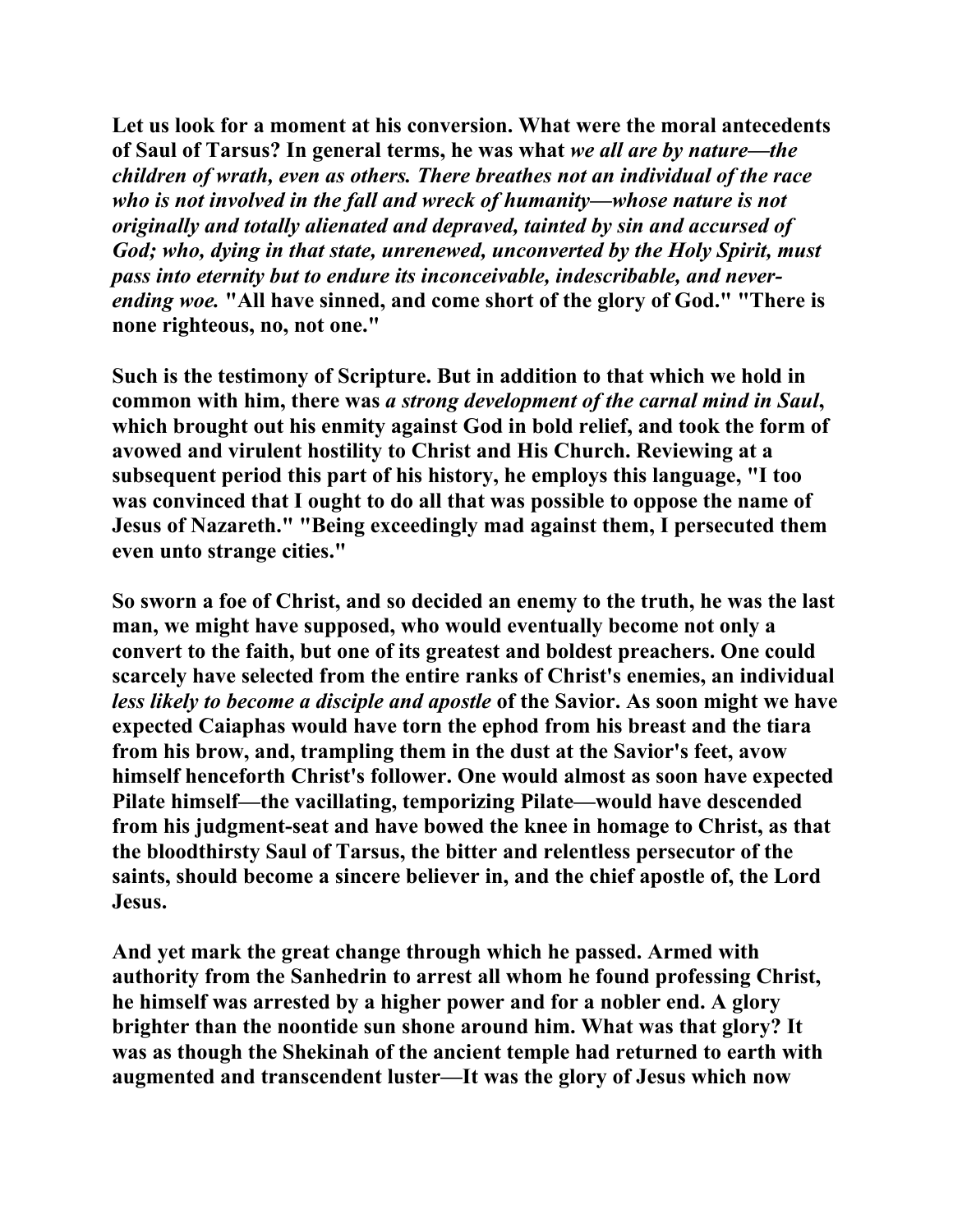**shone around him with blinding and overpowering effulgence, from which there came a voice saying, "I am Jesus, whom you are persecuting."** 

**In a moment the rebel was disarmed, the foe was conquered, and the proud pharisee was smitten to the ground, conquered, regenerated, saved! By whom and by what was this remarkable and instantaneous revolution effected? Was it natural or supernatural? human or divine? Let the disciple of a cold, skeptical philosophy reply. By no process of training was this wonderful change preceded. In a moment, as in the twinkling of an eye, the cry burst from his lips, "Lord, what will you have me to do I?"** 

**To what can we ascribe this extraordinary awakening, this remarkable revolution of thought and feeling, but the power of God? Behold the change! The** *hand* **that had just grasped the weapon that was to slay, was now uplifted in supplication. The** *knees* **that stood firm as a rock when Stephen was writhing in death's agonies now smote each other in fear. The** *eye* **that gloated upon the fast-flowing blood of Christ's first martyr now overflowed with tears of penitence. The** *man* **who was mad against the saints a moment before was now at the feet of Jesus pleading for mercy and suing for service. Again, I ask, is not this instance of regenerating power, of converting grace, an evidence of the divine nature of the religion of Christ such as all its enemies cannot gainsay, carrying conviction to every ingenuous, honest mind in favor of the divinity of that religion which could transform such a nature as Saul of Tarsus into the nature of God?** 

**And what was his subsequent career? From that hour he became one of the greatest of saints and one of the foremost apostles of Christ. Follow him from the moment that he cried, "Lord, what will you have me to do?" until he closed his career by a martyr's death, and every candid mind must acknowledge that neither the history or the martyrology of the Christian Church ever presented a character more** *illustrative of the sovereign grace of Christ***, and more** *demonstrative of the divine truth of Christianity* **than Paul's. My reader, why have I dwelt thus long and earnestly upon the conversion of Paul? Why, but to carry conviction home to your heart, as by the power of the Holy Spirit, of the truth that such must you become if you share the grace that made Paul what he was, and partake of the glory into which he has entered.** 

*Conversion* **is essentially and unchangeably the same in every age, environment, and individual. The new birth is in all the regenerate alike the advent of a new nature in the soul, involving a new governing principle, new**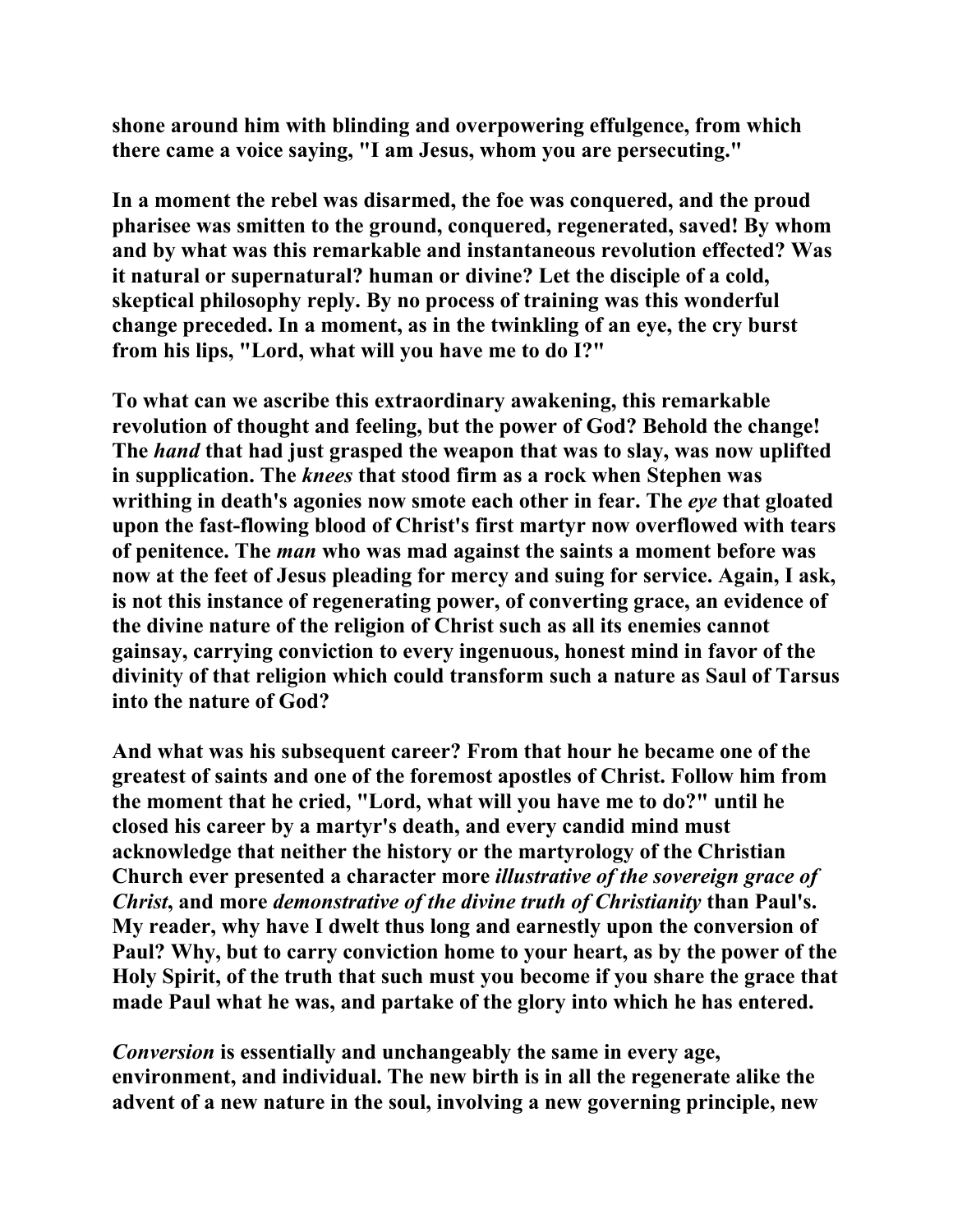**affections, a new mind, leading to a new and holy life, a life henceforth lived unto God. This new nature is divine, and, therefore, sinless. It is essentially different from our old nature, which we derive from the first Adam, and which, in common with the race, is wholly fallen and totally corrupt—not only 'very far gone,' but gone to the farthest distance from original righteousness, and to the utmost limit of sin. The testimony of God's word is explicit, "All have sinned and come short of the glory of God. There is none good, no, not one."** 

**But, as I have remarked,** *regeneration is the implanting of a new nature in the believer, not the old mended and repaired.* **Hence the apostle John employs this striking language, personating the new nature in the regenerate—"Whoever is born of God, does not commit sin; for His seed remains in him: and he cannot sin because he is born of God." Corresponding with this is the language of the apostle Paul, "Put on the** *new man***, which after God is created in righteousness and true holiness," "and have put on the** *new man***, which is renewed in knowledge after the image of Him who created him."** 

**Could language, even inspired by the Holy Spirit, be more explicit? Thus** *the regenerate man bears about with him two natures,* **essentially different, and yet ever in the closest union; deadly opposed, and yet inseparably united. Hence the apostle, referring to the Roman mode of punishment, speaks of his** *bearing about with him a body of death and corruption.* **"O wretched man that I am! Who shall deliver me from the body of this death?" The interpretation which we thus present of the new nature in the believer will explain** *the spiritual conflict which the regenerate daily wage***, and, not clearly understanding which, many of the Lord's people are led into much mental distress and spiritual bondage and fear.** 

**You have often thought, O Christian, that you cannot possibly be a true child of God because of the battle raging within you, the law in your members warring against the law of your mind, and bringing you into captivity to the law of sin which is in your members. Oh, how mournfully have you travailed because of this! How have you made your bed to swim with tears, and the solitude of the desert to echo with sighs. But take heart, dear child of God! Were you "***dead* **in trespasses and in sins," you would be** *insensible* **to the spiritual conflict of the "two armies" within you—the flesh and the spirit. Your conscience would be asleep, your heart motionless, your mind blinded, and your whole soul wrapped in the shroud of spiritual death. Satan and the world, too, would continue their efforts to renew the anodyne, and to rock the**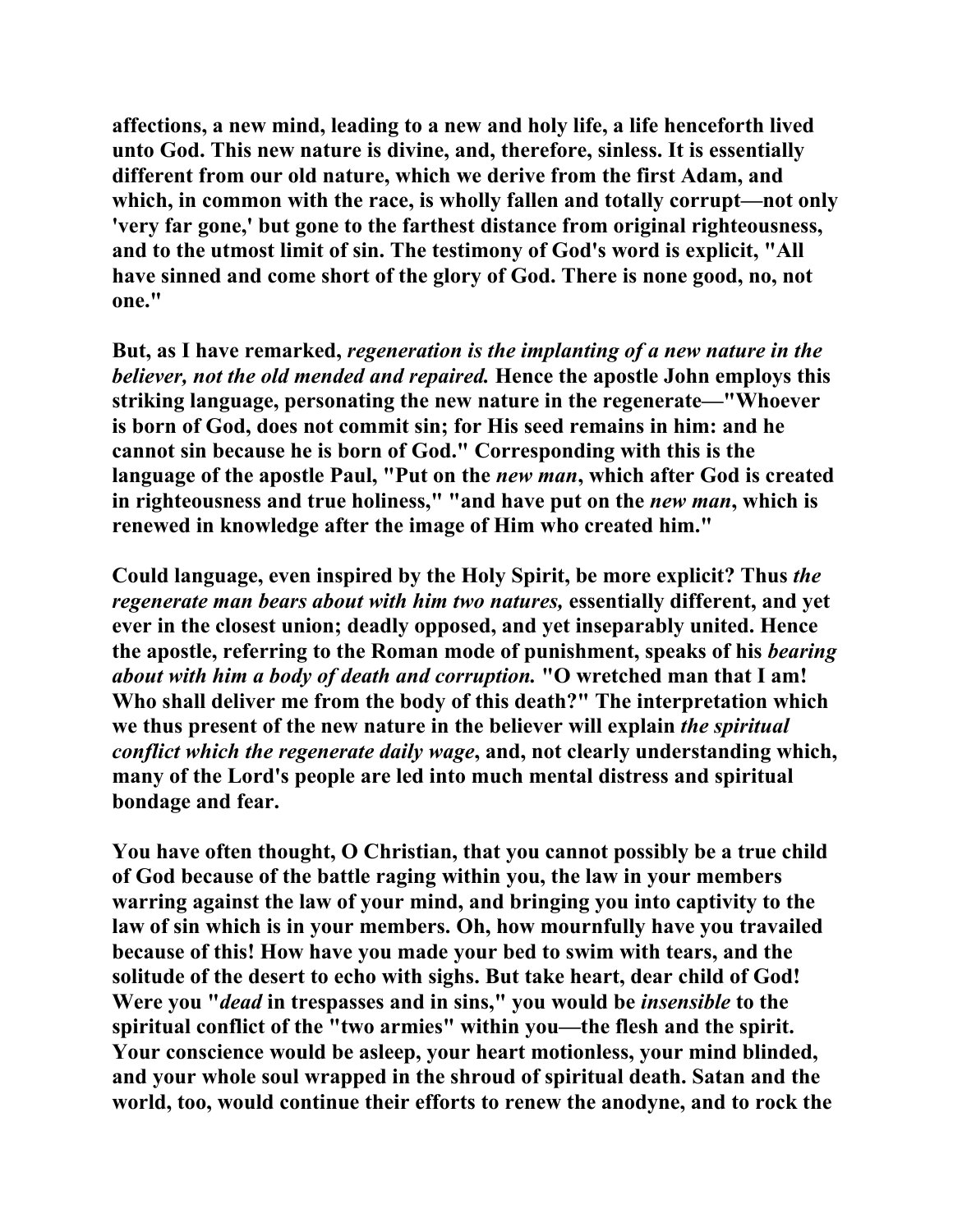**cradle of your spiritual slumber, lest you should awake from your sleep, and arise from the dead, and Christ should give you light, and you should be saved.** 

**Oh, what reason have you to thank God for the least evidence of spiritual feeling, for the faintest pulse of spiritual life, though it be but a sigh, a groan, a tear, a smiting on the breast, a breathing to heaven the prayer, "God be merciful to mea sinner!" Is the Spirit of God showing to you more deeply your sinfulness and poverty, your weakness and need? Do you seem in your own eye to grow worse and not better, viler and not holier, to go backward and not forward? Blessed teaching, beloved, is this! The schools could not instruct you thus. Philosophy could teach you no lesson like this. "Flesh and blood" is impotent here.** 

**Have you cast from you the garment of you're your own righteousness, coming to Christ "wretched, and miserable, and poor, and blind, and naked," accepting Him as your only righteousness, believing in Him as your only salvation, reposing in Him as your only rest? Then be it known to you that these are** *divine drawings***, these are** *holy leadings***, this is** *God's work* **in your soul. I give you the words of Jesus for this assertion, "No man can come to Me, except the Father, who has sent Me,** *draw* **him. …Every man that has**  *heard***, and has** *learned* **of the Father,** *comes* **unto me."** 

**Accept then, beloved, your spiritual awakening, your humbling discoveries, the deep insight into your own heart, the conflict within of which you are so acutely, so painfully sensible, the tears that moisten your pillow, the groans that wake the solitude of the desert, the sighs that float upon the air, as marks of** *grace***, as symptoms of** *life***, as evidences that you are born again, and, by God's grace, been translated out of darkness into light, and from the power of Satan unto God. Oh, blessed, unerring signs of your adoption, your high calling, your heirship to eternal glory?** 

**In further consideration of the conversion of Paul, we are arrested by his preaching. "And immediately he preached Christ." "Immediately." This is a remarkable expression—a volume in a word;** *the moment he was converted he became a preacher of Christ.* **He waited for no** *preparation***, sought no** *authority* **from the Church, asked for no** *orders* **from man, applied for no** *diploma* **from the schools; but the moment that the discovery of the Lord Jesus Christ was made to his mind,** *he became Christ's bold, earnest, and powerful preacher.*  **This feature is too significant and suggestive to be lightly overlooked.**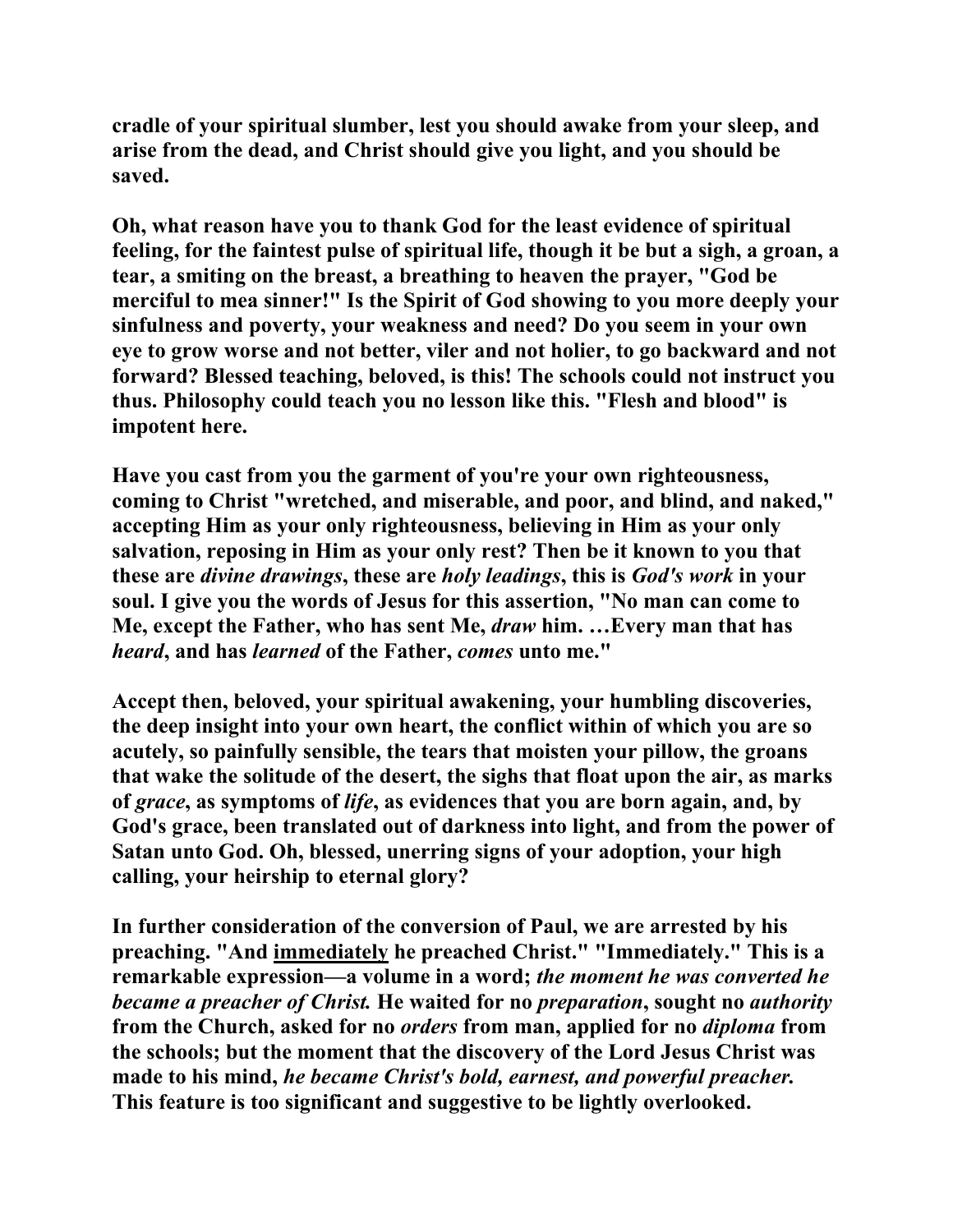**Still we must guard ourselves here. We do not infer from this that an individual may devote himself ably and successfully to the work of the**  *Christian ministry* **apart from a previous process of spiritual and mental training, qualifying him for the holy and solemn functions of his high office. Far from this. We can see no exact parallel between the case of the apostle Paul and that of an individual called by grace by** *ordinary* **means. It is generally admitted that** *the conversion of Paul was miraculous***. Prior to this his**  *mind* **had undergone a thorough intellectual training in one of the first schools of learning, and at the feet of Rabbi Gamaliel, one of the most renowned doctors of the law. His** *mental* **culture was of no imperfect cast. It is evident, from his writings, that he was not only profoundly taught in Jewish lore, but that his mind was singularly familiar with the philosophers of Greece and with the poets of Rome. No advocate, therefore, of** *an uneducated ministry* **can properly cite the great apostle of the Gentiles as sustaining his idea or as illustrating his theory.** 

**And yet, at the same time, I am prepared to concede that I see no reason, when God converts an intelligent individual by His grace—his heart glowing with love to the Savior and with yearning for the salvation of souls—why he should not go forth through the length and breadth of the land preaching Christ and evangelizing as he goes. The** *authority* **to preach with which we are invested is** *not from a church.* **Our** *ordination***, as received from** *man***, conveys no priestly power, and confers upon us no prescriptive right to expound the mysteries of God's Word.** 

**We are** *ministers***, and not** *priests***; we do not make, we but proclaim a sacrifice offered once for all the one sacrifice of Christ. We administer the sacraments not sacerdotally but ministerially. The administration of the rite of baptism and of the Lord's Supper possesses no more virtue or efficacy, coming from the hands of the highest ecclesiastical dignitary, than from those of the most humble evangelist in the land. It is well, however, that those who, like Saul of Tarsus, straightway preach Christ, should, like him, receive the recognition and be set apart by the prayers of the Church. Then may he with confidence and power go forth, seeking to bring others to a saving knowledge of that Savior whom he has found so precious to his own soul.** 

**This conducts us to the subject-matter of Paul's preaching. "And immediately he began preaching CHRIST." Dilating at some length upon this vital and important part of our subject, I must crave the indulgence of my readers. The**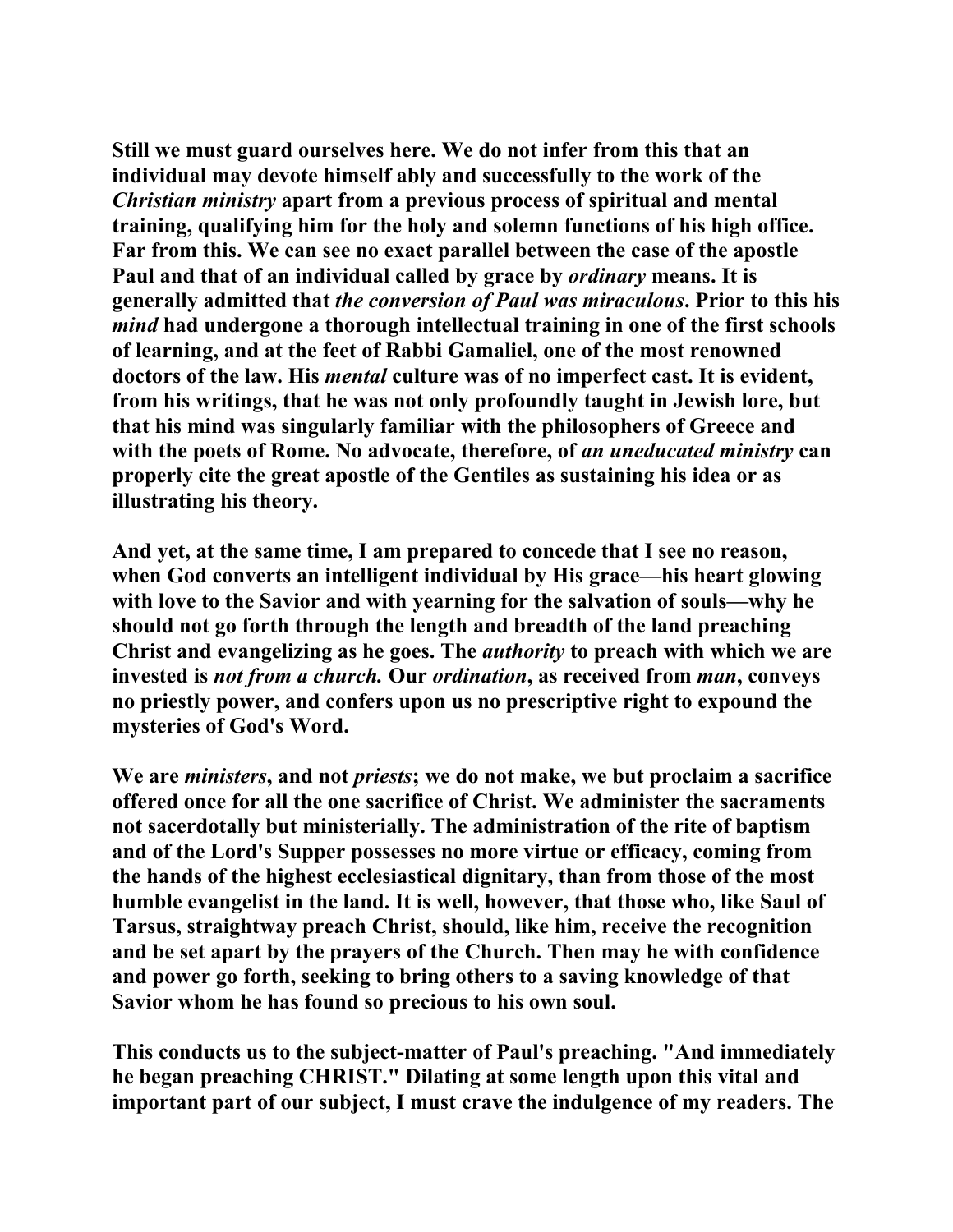**reply to the question, "What is it to preach Christ?" embraces a wide range of truth. There may be much preaching so denominated which yet presents no scriptural claim to the character. It is marvellous how much may pass current with men for the** *real* **in divinity, and for the** *true* **in religion, which yet passes not current with the Lord.** *An individual may preach theology without God, Christianity without Christ, the cross without the atonement, and the Bible without revelation!* **But Saul of Tarsus "immediately preached Christ."** 

**Before we attempt to show what this involves, let me remind my reader briefly of the position of the apostle. He had to cope with difficulties and opposition of every kind. In the first place, he was confronted by the ancient** *religion* **of Judaism. There was much the Jew could allege in favor of his religion. It was divine, it was ancient, it was taught in the writings of the prophets. His arguments were many, his reasoning strong, his prejudices unconquerable. And yet the apostle in the face of all this preached Christ Jesus and Him crucified.** 

**In addition to this, he had to cope with the** *philosophy* **of Greece and with the**  *heathenism* **of Rome. And it was here, I imagine, the trained intellect and the well-stored mind of Paul came to his help. It was here he felt the advantage of his previous mental culture. But still he changed not his theme. Still he preached Christ and the resurrection. And whether he confronted the pharisaical Jew in the synagogue, or reasoned with the skeptical philosopher on Mars' Hill,** *Jesus Christ was his one, his only, his grand, his invariable theme.* 

**Much may be learned from this.** *There is a strong tendency in the minds of some to meet the errors of the day by other and less authorised and potent means than the preaching in stern simplicity the Gospel of the grace of God. But it is a great and a fatal mistake. The experiment has been tried again and again, and has failed. The preaching of the Lord Jesus Christ in the demonstration and power of the Holy Spirit, is the only divinely appointed instrument of destroying false religion, overthrowing error, and converting the soul, and the only one God Himself will acknowledge and the Holy Spirit bless.* 

**But the question still recurs, What is implied in preaching Christ? Paul preached Christ in the divine dignity of His person. He had so overwhelming a demonstration of this truth in his remarkable conversion, that ever after, in all the discourses he delivered, and epistles he penned, he testified to the Godhead of the Savior with an apostle's zeal and with a martyr's firmness.**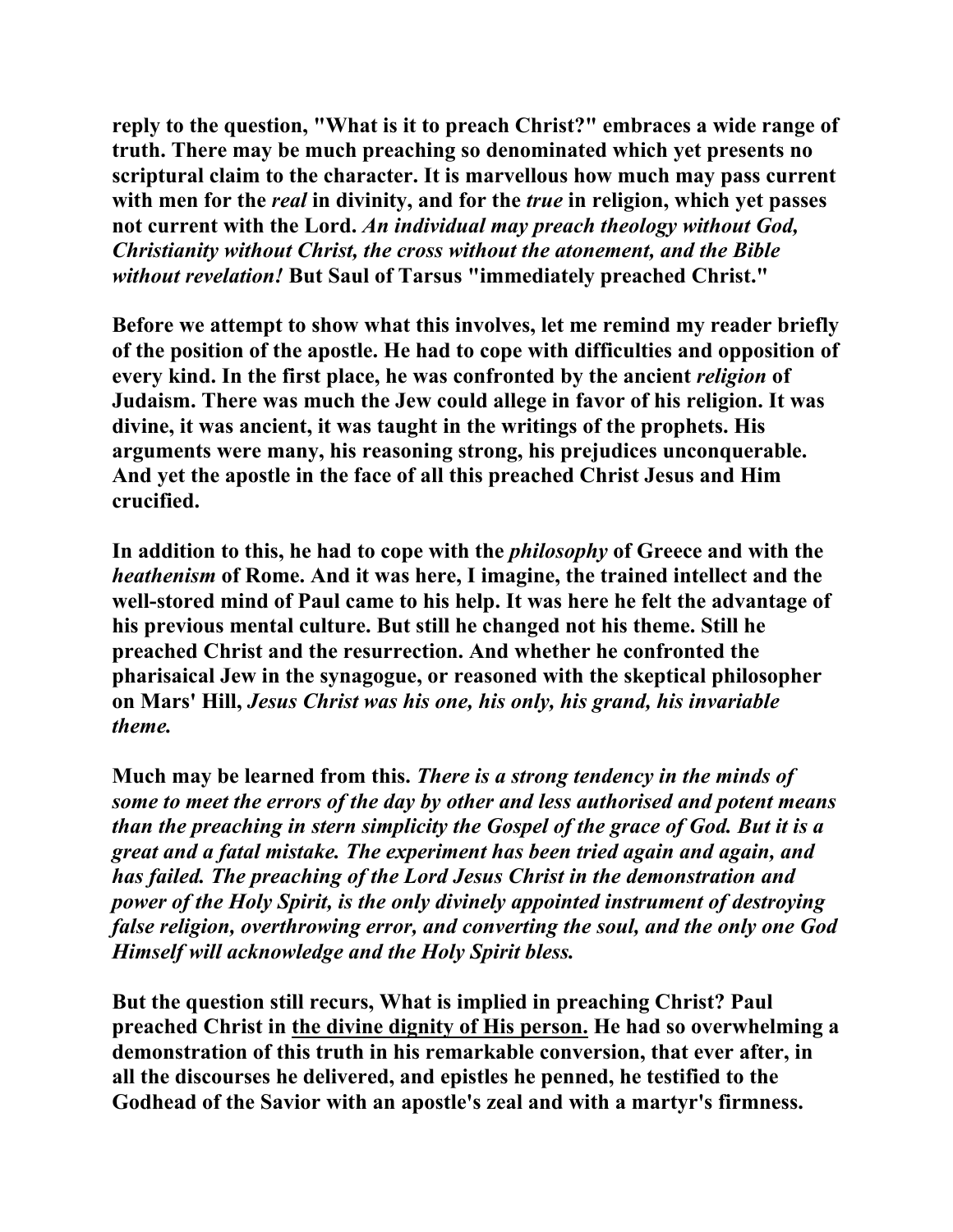**The true preaching of Christ remains unalterably the same. We cannot, my reader, properly preach Christ without in the very foreground placing this grand article of our creed—this fundamental doctrine of our faith—that Christ and God are one, that Jesus Christ is as truly God, as essentially Divine, as the Father. The whole fabric of Christianity rests upon this great doctrine as its basis. Cut from beneath us the doctrine of the essential Deity of Christ—sweep away the Divinity of the Son of God, and on what do we stand? in what is our hope for eternity?** 

**I marvel not that men who deny the Godhead of Christ deny also the sacrifice of Christ; the one stands or falls with the other. If my Savior be but a** *mere creature***; if He be but a man like myself; if He be not everlastingly and essentially God; then I can have no confidence in His death. The saving efficacy of the death of Christ—the obedience of Christ—the sacrifice of Christ—the blood of Christ—the power of Christ to save—***all springs from the Godhead of Christ***. If Christ is Divine-if my Savior is God—then my hope is resting on Divinity—my salvation is based on Deity, and I know whom I have believed, and am persuaded that He is able to keep that which I commit unto Him until the last great day.** 

**Hold fast this great, cardinal, precious doctrine of our faith—the essential Deity of Christ. Entertain no doubts, indulge in no cavilings, give heed to no reasonings and debatings tending to shake your faith in this doctrine; cast not away your confidence in this truth; it is your life! The more firmly your faith is built on the essential Deity of Christ, the more will you realize the Atonement to be what it is, the more will you realize the joy and comfort that springs from the one sacrifice He has offered for poor sinners.** 

**Why is it that the blood of Jesus Christ can wash the soul, all guilty as it is, whiter than snow? Why is it that the righteousness of Christ, imputed by the Spirit and received by faith, will present you before God justified from all things? It is because your Savior is Divine, your Redeemer is God, and has imparted the virtue of His Godhead, the dignity of His higher nature, to His atoning sacrifice.** 

**I have anticipated my second observation, that, to preach Christ we must preach the Sacrifice and atonement of Christ without qualification or reserve. This is a day of much criminal reserve, of holding back bold, uncompromising statements of these great and essential verities of our faith. Men styled evangelical seem afraid to place in the front rank of their preaching these**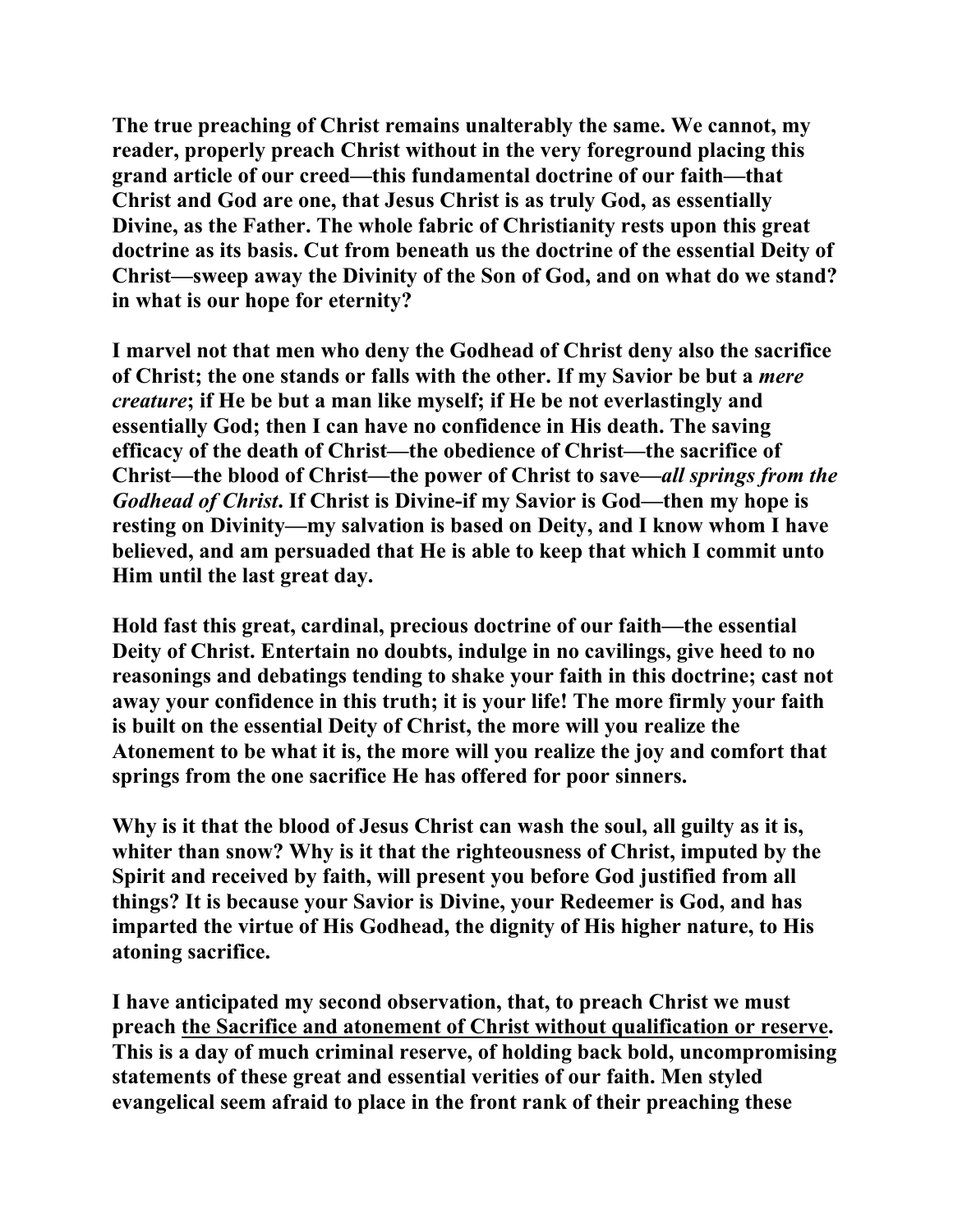**great doctrines of the Gospel; whereas, the Gospel of Christ is what it ever has been, and the work of Christ is what it ever has been—of vital, essential moment to souls speeding to the judgment. No change in modern modes of thought, or of opinion, or of education, or of philosophy, has altered, in the slightest degree, the essential nature and the vital importance of the great doctrines of Christianity.** *We are not to adapt our preaching to the education, the philosophy, or the politics of the times.* **We are to preach the same old glorious Gospel which the apostle Paul preached when he uplifted the cross of Christ as the only hope of a lost and a ruined world, and declared that by this Name—this one Name, given under heaven** *alone* **could men be saved.** 

**We teach without the slightest modification or reserve, that Christ's obedience and death, sealed and confirmed by His resurrection, constitute the one and only ground of the sinner's salvation. That there is salvation in no other. That no man is justified by the deeds of the law, but by faith in Christ. Christ represented His Church in His legal obedience and expiatory sacrifice. He kept the precept and endured the penalty of the law in our stead; was tried, condemned, and crucified for us. "He was delivered for our offences, and rose again for our justification." Believe this truth—or rather, believe not so much in a truth as in** *Him* **who is the Truth; not so much in the official work as in the personal dignity, grace, and love of Christ—and you are saved.** 

**Patrick Hamilton, one of the first Protestant martyrs of Scotland, thus clearly and forcibly puts this great doctrine, "No man is justified by the deeds of the law, but by the faith of Christ. He was punished for you, and therefore you shall not be punished. I do not say we ought to do no good deeds, but I say we should do no good works to the intent to obtain remission of sins and the inheritance of heaven; for God says, 'Your sins are forgiven for my Son's sake, and you shall have the inheritance of heaven for my Son's sake.' I condemn not good deeds, but** *I condemn trust in our works***; for all the works wherein a man puts any confidence are by his confidence poisoned and become evil; wherefore, you must do good works, and beware of doing them with the view to deserve any good for them. In a Christian man's life, and in order of doctrine, there is the law, repentance, hope, charity, and the deeds of charity; yet in the act of justification there is nothing else in man that has part or place but faith alone, apprehending the object, which is Christ crucified, in whom is all the worthiness and fulness of our salvation."** 

**Paul preached Christ, too, as the Savior of poor, lost sinners. Oh, what a grand feature was this in His ministry—Christ the Savior of sinners! God**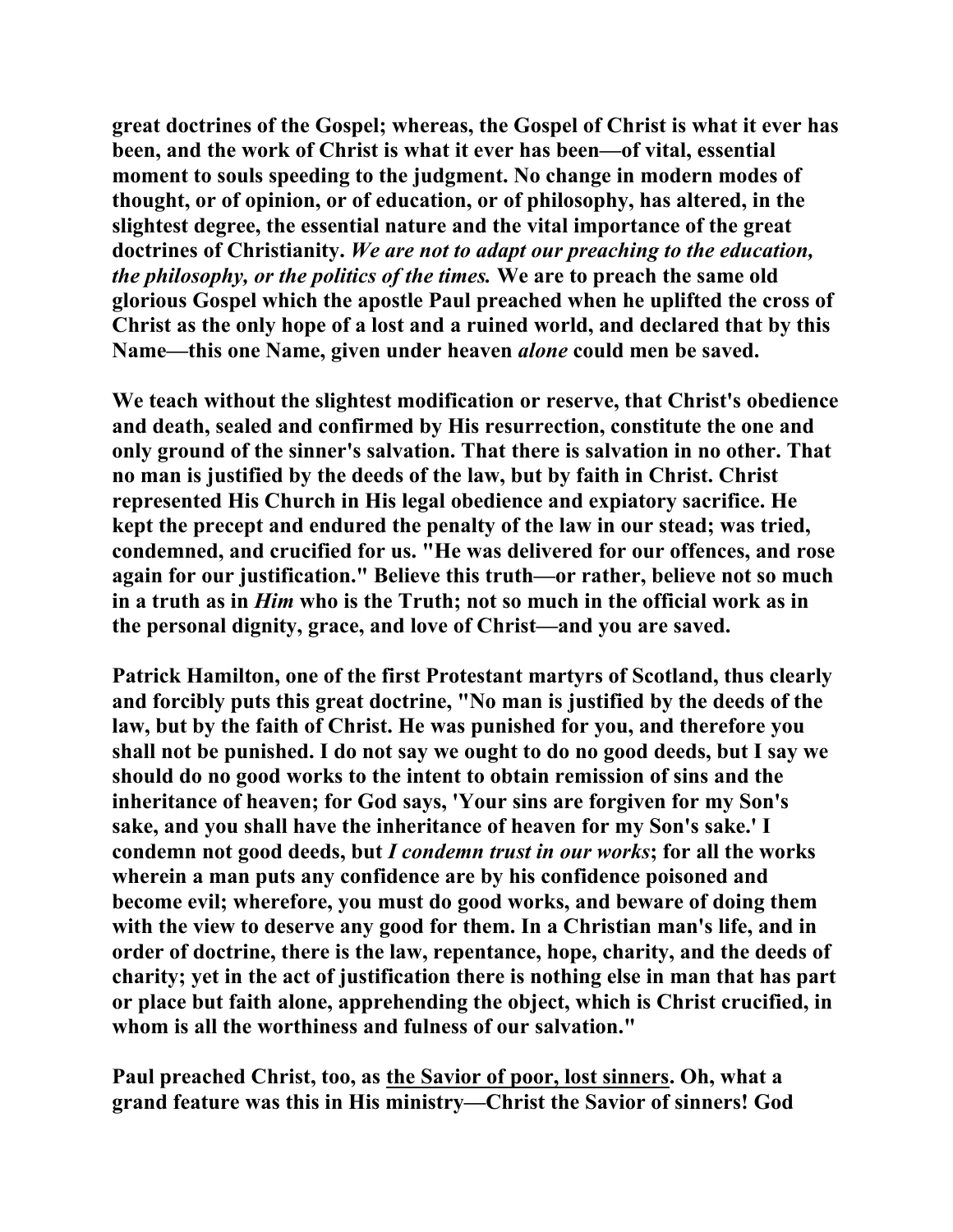**forbid that out preaching should be contradictory and dissonant in its utterance and in its melody to that glorious key-note of the apostle, "This is a faithful saying and worthy of all acceptance, that Christ Jesus came into the world to save sinners." When we preach Christ truly, we preach Him as the Savior who died for the ungodly—as the Savior, not of saints, not of the worthy, not of those who imagine themselves fit to be saved, but as the Savior of sinners—lost, heartbroken, self-condemned, sin-loathing, self-abhorring sinners, sinners who have become acquainted with the plague of their own hearts, who place their mouths in the dust, and cry, "God be merciful to me, the sinner"—sinners who have not a hope but that which springs from the finished work of Christ.** 

**Oh, if I did not believe that Jesus Christ came to save the worst of sinners, will never cast out the very chief who comes in penitence at His feet, and takes hold of His blessed cross, resting on his finished work, I would never more preach. There may be not a few who scan this page who have deemed themselves beyond the pale of salvation. You have thought yourself a great sinner. Your transgressions of a deep and dark dye. You have so sinned against conviction, have so stifled emotion, have so endeavored to conquer spiritual feelings. You have so sinned against light, knowledge, and feeling, against a father's pleadings—a mother's prayers—a minister's warnings—the providential dealings of God in your history.** 

**You seem as if you had placed yourself beyond the reach of Christ's arm, and that for you there was no salvation. But listen to our wondrous story. Christ, the Savior of the lost, whose glory, delight, love it is to exercise His divine power and the freeness and the fulness of His grace in saving sinners to the uttermost, I present to you. Yes! that same Jesus who found Saul of Tarsus, who transferred the dying malefactor from the cross on earth to His bosom in glory, washed from every crime in His most precious blood, is willing, is able to save you. You may have been a persecutor of the saints; you may have been a bold blasphemer, a scorning skeptic; you may have herded with the unclean, may have sold yourself to Satan; nevertheless, do you feel a wish to be saved? Is there stirring within your heart a desire to be saved? Do you long to be a child of God, a disciple of Jesus? Then, my brother-for such you are—if you come to this precious Christ, this glorious Savior, He will not reject you nor cast you out. Oh, if the angels in heaven, were now to speak, they could not make to you an announcement truer, sweeter, more precious than this that, if you will throw yourself at the foot of the cross, and believe in the Lord Jesus Christ—if you will now wash in the fountain of His blood, the Lord Jesus**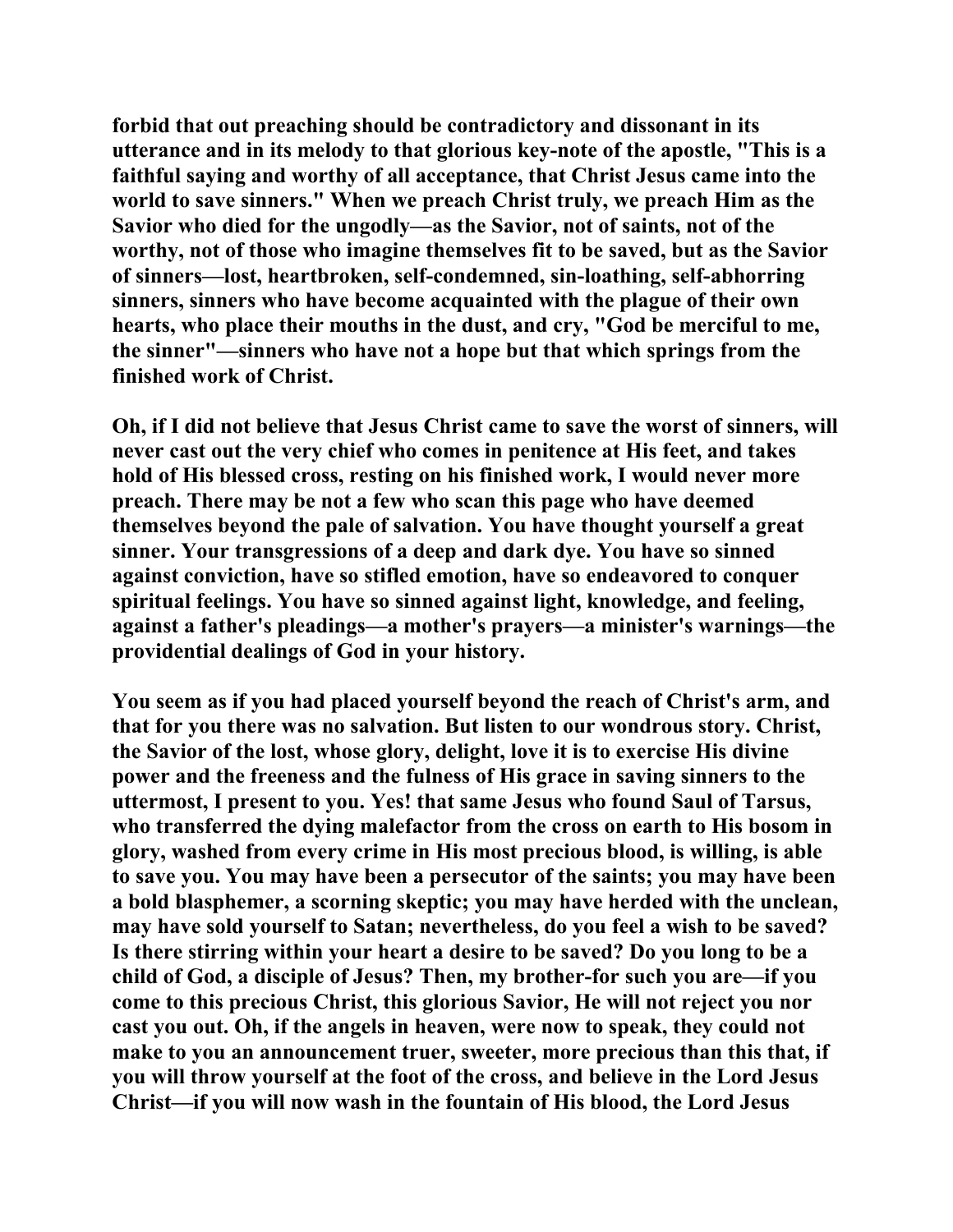**Christ will graciously accept you, freely pardon you, and forever glorify you in heaven.** 

**Paul preached Christ in His fulness. It is impossible to present the Lord Jesus in His proper light apart from this. The feeblest, gentlest unfolding of the Divine character expresses in some degree the grace, the love, the blessing it contains. This is a great encouragement to those preachers who are conscious of the much infirmity with which they attempt to uplift the Savior. Let them remember that however humble their gifts, narrow their acquirements, and limited the range of their influence, it is impossible that they can exhibit the Lord Jesus without some fragrance breathing from His name, and some blessing distilling from His grace, for which some sin-distressed soul, or some tried and tempted believer shall thank them in heaven. But what a blessed preaching this of Christ! All fulness of guilt-pardoning and of sin-subduing grace, all fulness of wisdom and strength; all fulness of tenderness and love; all fulness of salvation and glory, free, redundant, inexhaustible fulness.** 

**To bring you in some measure into the experience of this truth, the Lord has, perhaps, been instructing you more deeply in the experience of** *your own emptiness***. The two lessons are taught in the same school, and by the same Teacher; the two blessings flow through the same channel, and to the same recipient.** *He who sees his own poverty sees something of Christ's wealth; who feels his own emptiness realizes in some measure Christ's fulness. Thus the Lord impoverishes, that He might enrich us; weakens, that He might strengthen us; casts us down, that faith may look for uplifting.* **"When men are cast down, then you shall say, there is lifting up."** 

**Repair, then, to the Savior's fulness with frequent, unhesitating, and unlimited application. That fulness is not for Himself, nor for angels, but for us, empty, needy, sinners. "It pleased the Father that in Him should all fulness dwell" for the Church, whose salvation was confided to His hands. And you cannot chant His praise more sweetly, nor weave a garland more worthy of His brow, than when in faith you** *bring your guilt* **to the cleansing virtue of His blood,** *your corruption* **to the conquering power of His grace, and** *your exhausted resources* **to the fulness from which the saints on earth and the saints in heaven have for ages drawn, and which yet has not sunk one hair's breadth.** 

**Open your eyes, you weeping Rachel, and behold the fountain of all blessing in Jesus flowing at your side. "All my springs are in You."**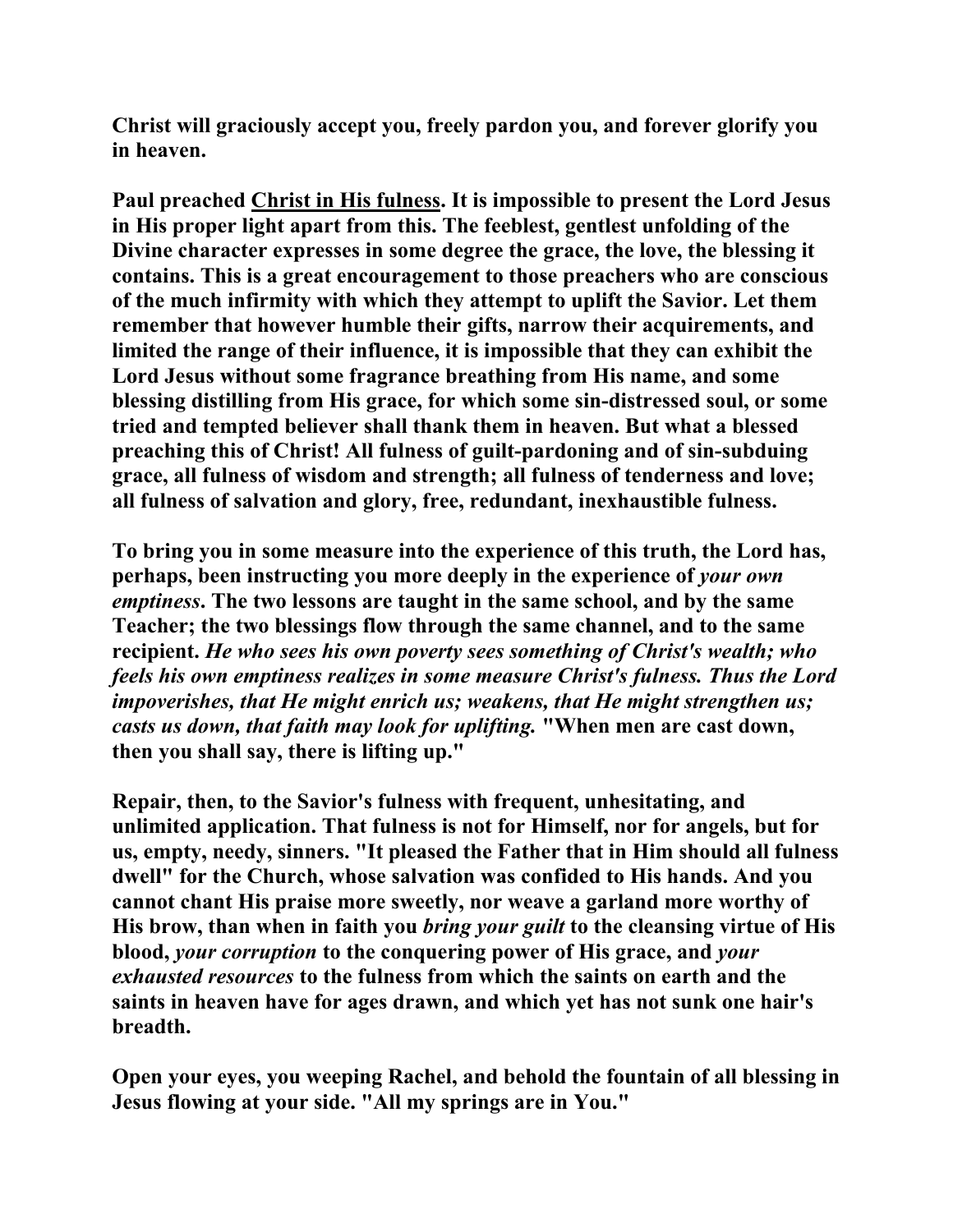**To preach Christ is to present Him in the tender compassion of His heart. To keep back or to dilute this truth is to divide Christ, to veil one-half His nature. We need the two natures of our Lord, and cannot dispense with either—the one, His** *divine* **nature, to impart efficacy to His atonement; the other, the**  *human* **nature, to make the atonement His deity thus stamps with infinite worth. But it is of** *His sympathizing nature as man* **I now speak. How precious is this to the heart in seasons of suffering of mind, body, or estate!** *Adversity proves a costly pearl when it brings us into the experience, compassion, and sympathy of the Savior.* **Sorrow makes us better acquainted with our common humanity. We know more of man, feel more for man, and do more for man when God brings us into affliction. If this is true of our fellow-men, how much more so of Christ! There are perfections of His being we cannot properly see, excellences in His character we do not distinctly discern, cloisters in His heart we do not fully penetrate, truths in His gospel we cannot clearly understand, until trial in some shape or other impels us to more individual and actual fellowship with Him. Accept, then, the discipline of your Heavenly Father, as designed to make you better acquainted with His blessed Son. Blend the brightest thoughts of Jesus with the gloomiest thoughts of your present grief. He knows it, has sent it, comes with it, will sustain you beneath it, and will bring you through it, as He has promised. "I will bring the third part through the fire, and will refine them as silver its refined, and will try them as gold is tried: they shall call on my name, and I will hear them: I will say, It is my people; and they shall say, The Lord is my God."** 

*Oh, to know more of Christ, to hold with Him more confidential communion, to insinuate ourselves, as it were, more closely within His heart, it were worth all the discipline of trial we ever experienced.* **The measure of our true knowledge of God's truth is the measure of our personal experience; and the measure of our experience is the sanctified result of God's discipline. "Blessed is the man whom You chasten, O Lord, and teach out of your law."** 

**We preach Christ in the glory of His second coming. As this great and August event approaches—and the time of the end speeds on—it is of solemn moment that the trumpet of the Lord's ministers give no hesitating and uncertain sound touching this great and glorious truth. Paul, though living so remote from the time of the second advent of Christ, constantly made it the theme of his ministry and the burden of his epistles. "I beseech you by the coming of the Lord," was his frequent and impressive argument when enforcing holiness, or urging us to entire surrender to God. Yes, the Lord is at hand! He**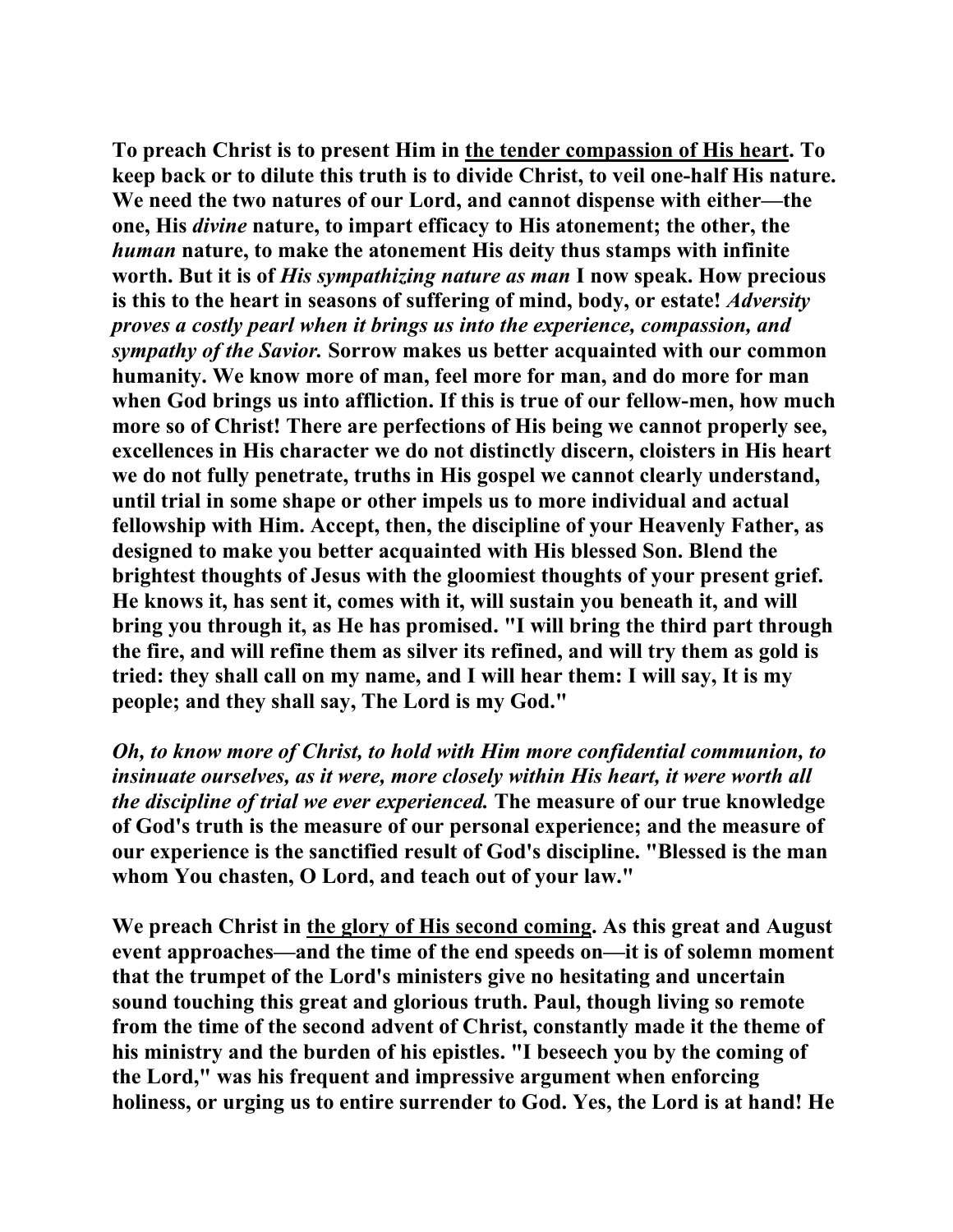**is coming to gather in His ancient people Israel, to confront the Antichrist yet to be revealed and then to be overthrown, to punish with judgments the idolatrous nations of the earth, and finally to Judge the ungodly, and to reign over and among His people gloriously. He will come as a thief in the night; blessed are they who shall then be counted worthy to stand before the Son of man!** 

**My reader, let me devote the brief space yet left me in pressing home upon your attention the personal question—Have** *you* **been arrested by Christ? Has He 'apprehended' you by His Spirit in the midst of your hatred and rebellion, your pleasure and worldliness? In other words, are you truly converted by His grace? Has Jesus called you, not with the audible voice that arrested Saul, but by the still, small voice of His Spirit in your heart? Oh to hear Him say, "I am Jesus! whom you have long disbelieved and despised; I am Jesus, whose grace you have scorned, whose salvation you have neglected, with whose blood you have trifled. I am Jesus who, notwithstanding all, is able and willing to save you to the uttermost." The Lord of His grace grant that you may hear that voice speaking mercy, and saying, "***Come* **unto me," before you hear it speaking to you in judgment, and saying, "***Depart* **from me!"** 

**Let me close these pages as I commenced them. If, my reader, you are a disbeliever in the divine authority of the Bible, a rejecter of the truth of Christianity, let me implore you candidly and prayerfully to weigh the evidence of the Christian faith afforded by the remarkable conversion of Saul of Tarsus. And the Lord grant that by the Spirit, it may convince you, as it carried conviction to the skeptical mind of Lord Lyttleton, that** *God's Word Is True!* **and thus may you henceforth become a disciple and follower of the Savior now, and a jewel in His crown hereafter. For this let us pray. O God, who through the preaching of the blessed apostle Paul, have caused the light of the gospel to shine throughout the world; grant, we beseech You, that we, having his** *wonderful conversion* **in remembrance, may show forth our thankfulness unto You for the same, by following the holy doctrine which He taught, through Jesus Christ our Lord. Amen.** 

## **Bring him unto Me; or, "Help and salvation only in Christ"**

**Then Jesus answered, and said, "Bring him here to me." Mt. 17:17**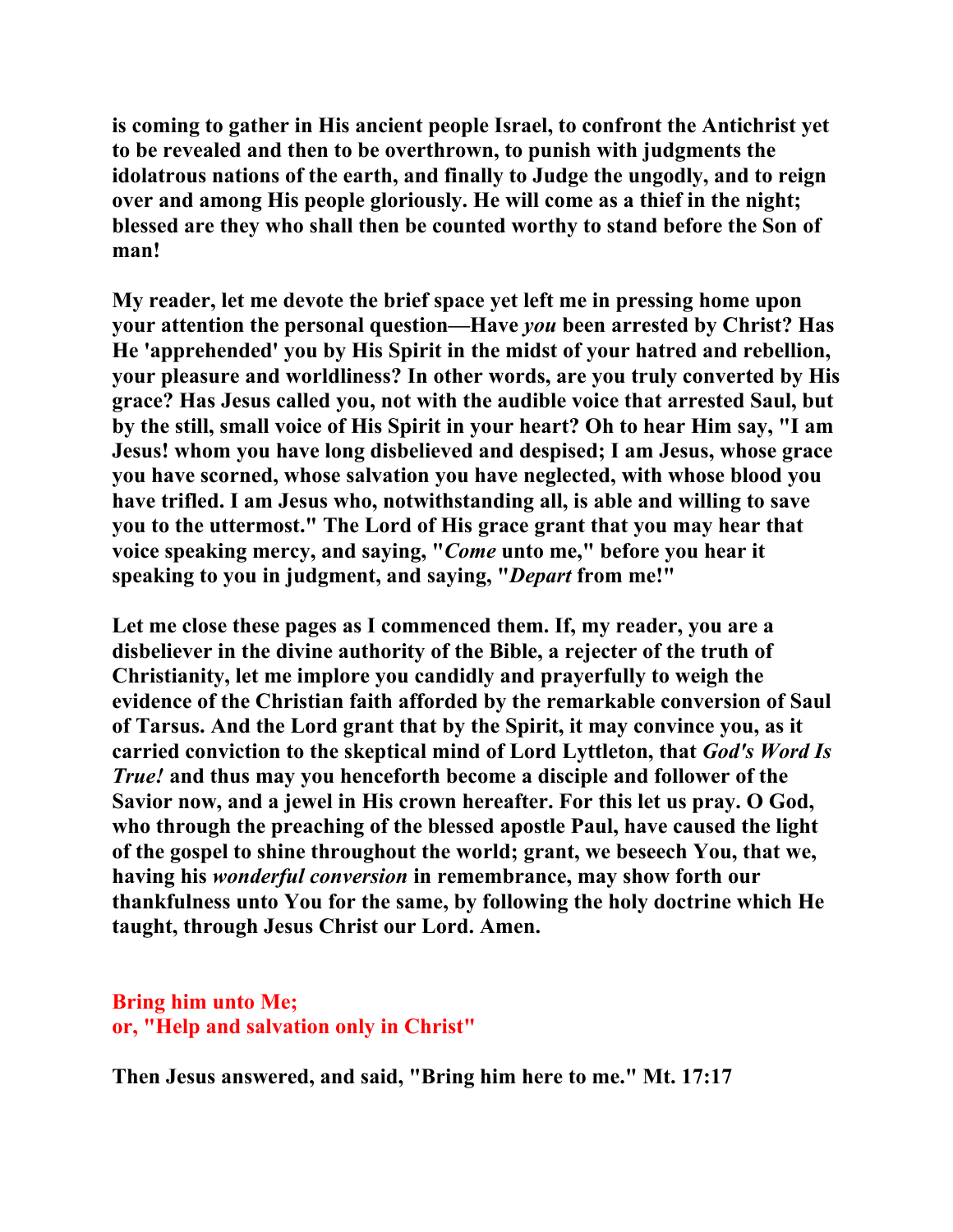**The narrative to which these words refer is replete with touches of the deepest interest. Our Lord had just been transfigured. Descending from the mount, His robes streaming with the brightness, and His countenance radiant with the glory of that wonderful scene, He finds Himself in the midst of an anxious and excited group. The occasion quickly transpired. The central object of that multitude, upon whom its chief and most touching interest gathered, was a distressed and suppliant parent, accompanied by an afflicted, demoniacallypossessed child, whom he had brought to the disciples of Christ for their healing. But the case had baffled their skill for, "they could not cure him."** 

**Seeing the Savior approach, the father of the child directed his appeal to Him. "Lord, have mercy upon my son for he is lunatic, and sore vexed; for he often falls into the fire or into the water. And I brought him to your disciples and they could not cure him." And then followed Christ's gracious response, "Bring him here to me. And Jesus rebuked the devil, and he departed out of him: and the child was cured from that very hour."** 

**The whole narrative, viewed in** *its gospel significance***, is richly instructive. The** *miracles of our Lord were a marvellous blending of human compassion and divine instruction.* **They were never intended to terminate in mere bodily or mental relief; but were designed also to shadow forth His higher mission to man and His nobler work for man—***physical illustrations of spiritual life***. In this light let us view the present one, and glean the precious truths it conveys.** 

**What are some of the chief spiritual points it illustrates? The disease of this child reminds us of a peculiar and affecting feature of our moral condition we are by nature demoniacally possessed. Will any deem this view of our spiritual condition harsh and overdrawn? Are they, with all their reasoning faculties in full health and play, disposed skeptically to question its truth, and indignantly to repel the charge? Pause a moment, my reader, and ponder these striking and solemn words of Scripture—"The heart of the sons of men is full of evil, and** *madness* **is in their heart while they live."** 

**This awful picture is not that of a class, or of a nation merely, but of** *every* **son and daughter of Adam on the face of the globe; and, if still unconverted by the grace of God, it finds its counterpart, my reader, in** *you.* **Were you not the subject of this moral insanity, could you, an heir of eternity, live as you do but as an heir of time? Look at your life. A** *rational* **being, yet living irrationally. A**  *responsible* **being, yet ignoring your obligation to God. An** *accountable* **being, yet with not one serious thought of your individual accountability. A** *sinful*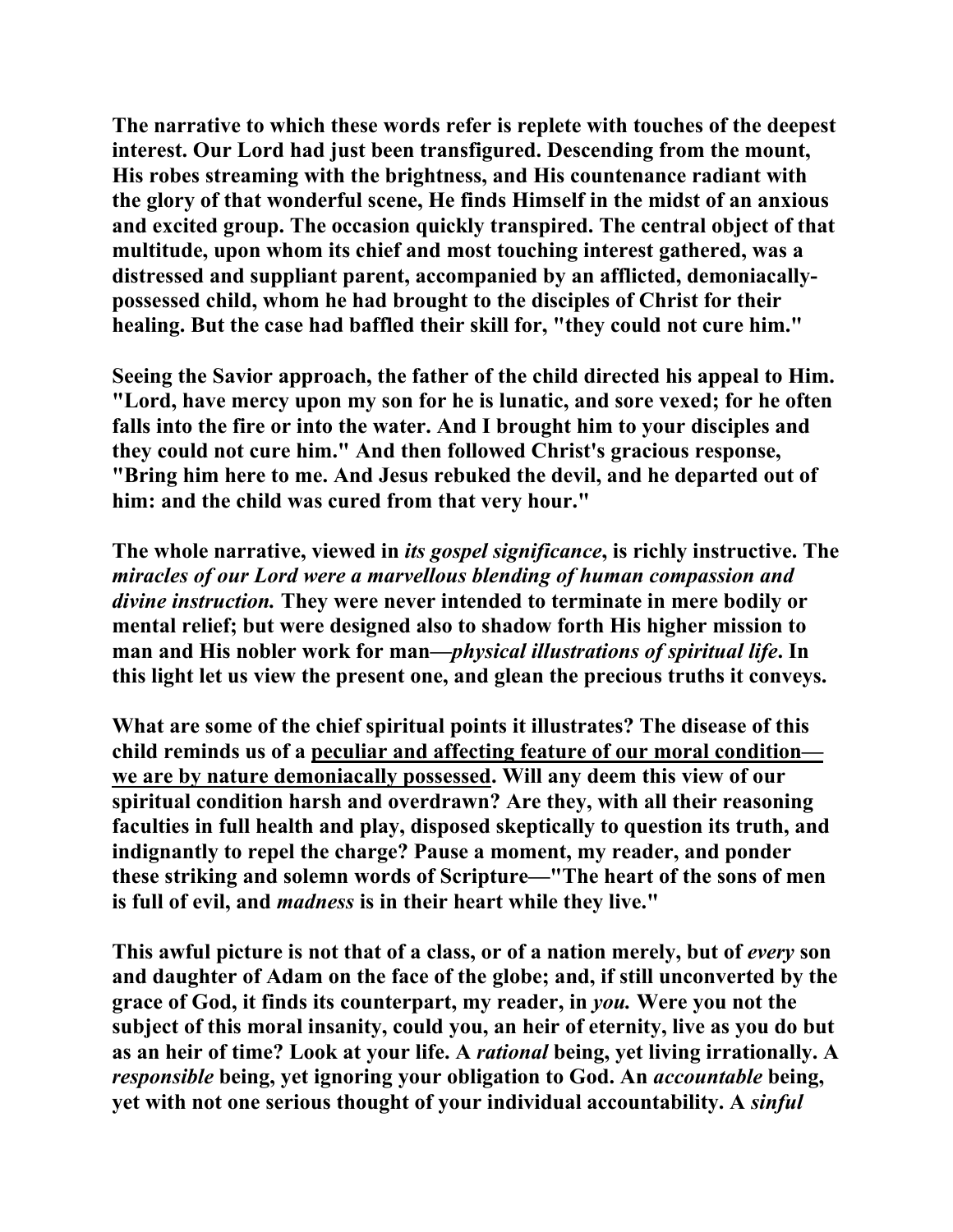**being, yet with no knowledge of the Savior of sinners. A** *mortal* **being, yet living as though you were never to die. An** *immortal* **being, yet never pausing to inquire, "Where shall I spend my eternity?"** 

**Living amid dreams, fancies, and hallucinations; playing with straws, blowing bubbles, pursuing shadows, and so sporting each moment upon the precipice of endless woe! Is this an evidence of sanity? Is this a mark of a life of a spiritually renewed and sound intellect? Alas! what does it prove but that the demon of moral insanity, the most terrific and fatal, sits gloomily and supremely enthroned upon your unregenerate heart, and will continue so enthroned until the Savior graciously ejects him thence, and brings you to His feet clothed and in your right mind.** 

**By what avenue can we approach you with words of warning and entreaty? How awaken you to a conviction and sense of your present danger and future condition? Alas, as we cannot by our own efforts reason with the insane, neither can we by our own unaided powers convince you of the depravity of your heart, of the recklessness of your life, and of the terribleness of the doom that awaits you when the shadows and dreams of your present existence give way to the stern, dread realities of the life that is to come.** 

**And yet, morally insane and infatuated though you are, God deals with you as an intelligent, sinful, responsible being, and holds you firm within the grasp of His almighty power. Listen to His gracious overture. "Come now and let us**  *reason* **together, says the Lord: though your sins be as scarlet, they shall be as white as snow; though they be red like crimson, they shall be as wool." God in these words recognizes your intelligence, sinfulness, moral responsibility and obligation. Never will He admit your utter impotence to help and save yourself, or for a moment release you from the solemn obligation you are under to love, serve, and obey Him. You tell me that you cannot** *repent***—I answer, it is because you will not repent. You say you cannot** *believe* **in Jesus—it is because you will not believe in Jesus. You complain that you cannot** *come to Christ***—it is because you will not come to Christ. Your sin is, not that you cannot, but that you will not be saved. Our blessed Lord clearly puts it in this light. "You** *will not* **come unto Me, that you might have life."** 

**Most true is it that you cannot, that you have no moral power, but it is** *the rebellion of your will that constitutes your highest crime before God.* **Oh that sinful, stubborn will! It is the depraved, perverse rudder of the soul, guiding all its movements, controlling all its actions, and often steering it amid the**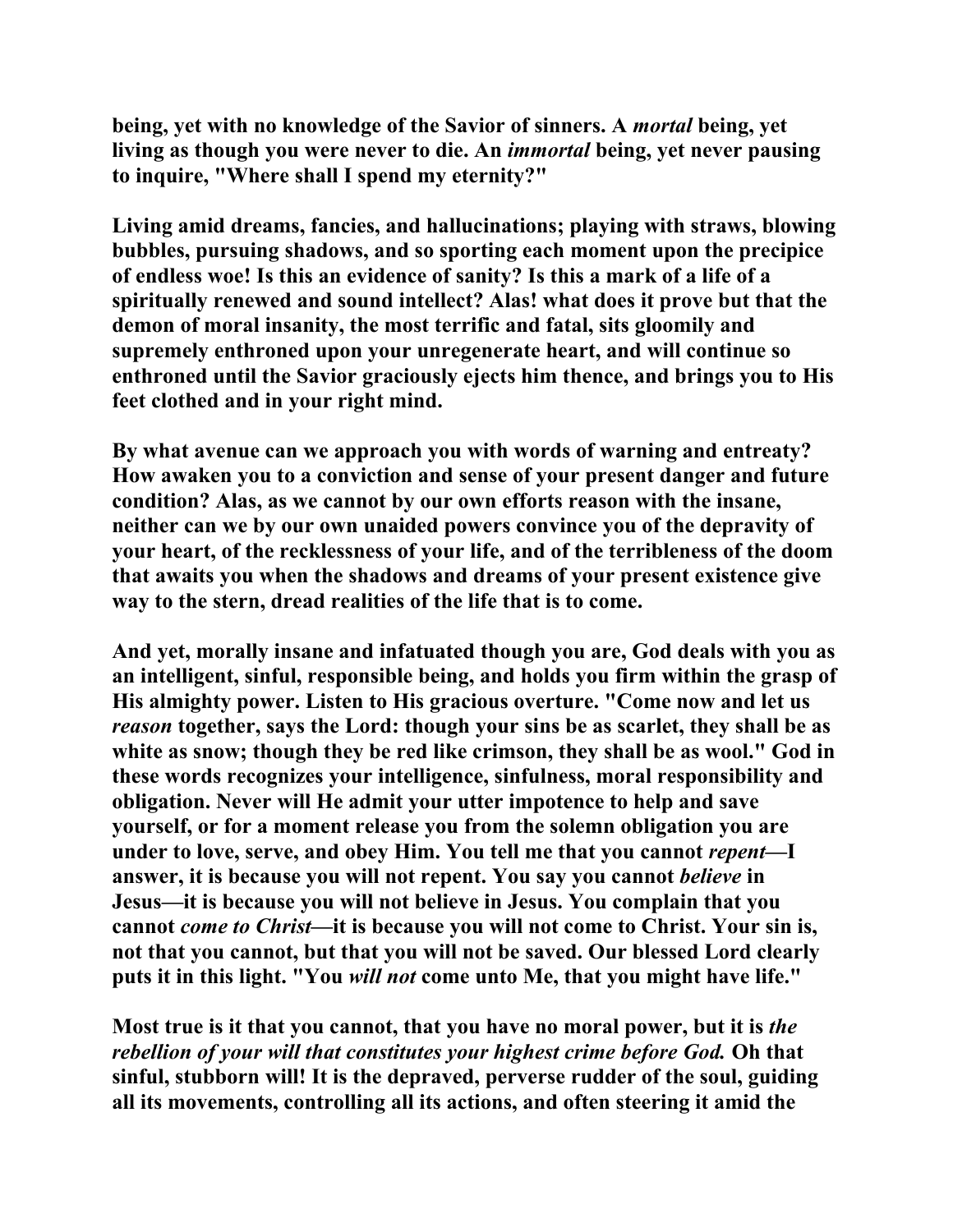**rocks, the quicksands and breakers of present destruction and eternal woe. But when Jesus comes with His converting Spirit, He first conquers the will. He grasps this rudder, brings under the power of His grace this all governing principle of man's soul; subdues it, renews it, gives it a new bend and holy bias, and thus, having made the soul "willing in the day of His power," gently and persuasively draws it to Himself.** 

**Lord, subdue my sinful will! Bend and break the iron sinews of its rebellion, bow it to Your control, lay it low beneath the Cross, and make it willing to love and serve and follow You! This done, the demon of our moral madness leaves the soul and leaves the throne for Jesus!** 

**We reach another feature of this narrative—the means of cure sought by the distressed parent. "I brought him to Your disciples." Supposing them to be Christ's representatives, his first resort was to** *man***. There is not a more solemnly instructive feature of the narrative than this. What a rebuke it administers, what a truth it teaches! There is not a stronger feeling of our nature than that which this parent's conduct illustrates—the tendency of our hearts in times of trouble and need to repair first to** *human* **help.** 

**"I brought him to Your disciples." What significant words! They meet one of the most popular and prevalent errors of the present day—***the priestly element, supposed by many to be lodged in human hands.* **Underlying the whole system of Ritualism and Sacramentarianism is this principle—the supposed existence of priestly authority and power. Divest the system of this principle, destroy this its central element, and the whole thing crumbles to ruin. Sad, oh how sad, to see men calling themselves Christ's ministers and representatives, vaulting into His throne and usurping His authority and power. The only priest over the Church of God is Christ; and the only priesthood in the Church is the Church of God itself. "You are a royal** *priesthood***." "You" that is, all believers in Christ Jesus; all who are washed in His blood and clothed with His righteousness, who join the one song of His one priesthood— "Who has made us kings and** *priests* **unto God."** 

**That the great Head of the Church has appointed and ordained an order of men to preach His word, and to administer His institutions, we recognize with profound gratitude. The Christian ministry is of Christ, and we gratefully recognize, reverently esteem, and thankfully accept it; giving to Him all the glory and praise of the power and blessing of which it is the channel to His Church. Beyond this we dare not go! Christ is the one and only sacrificing**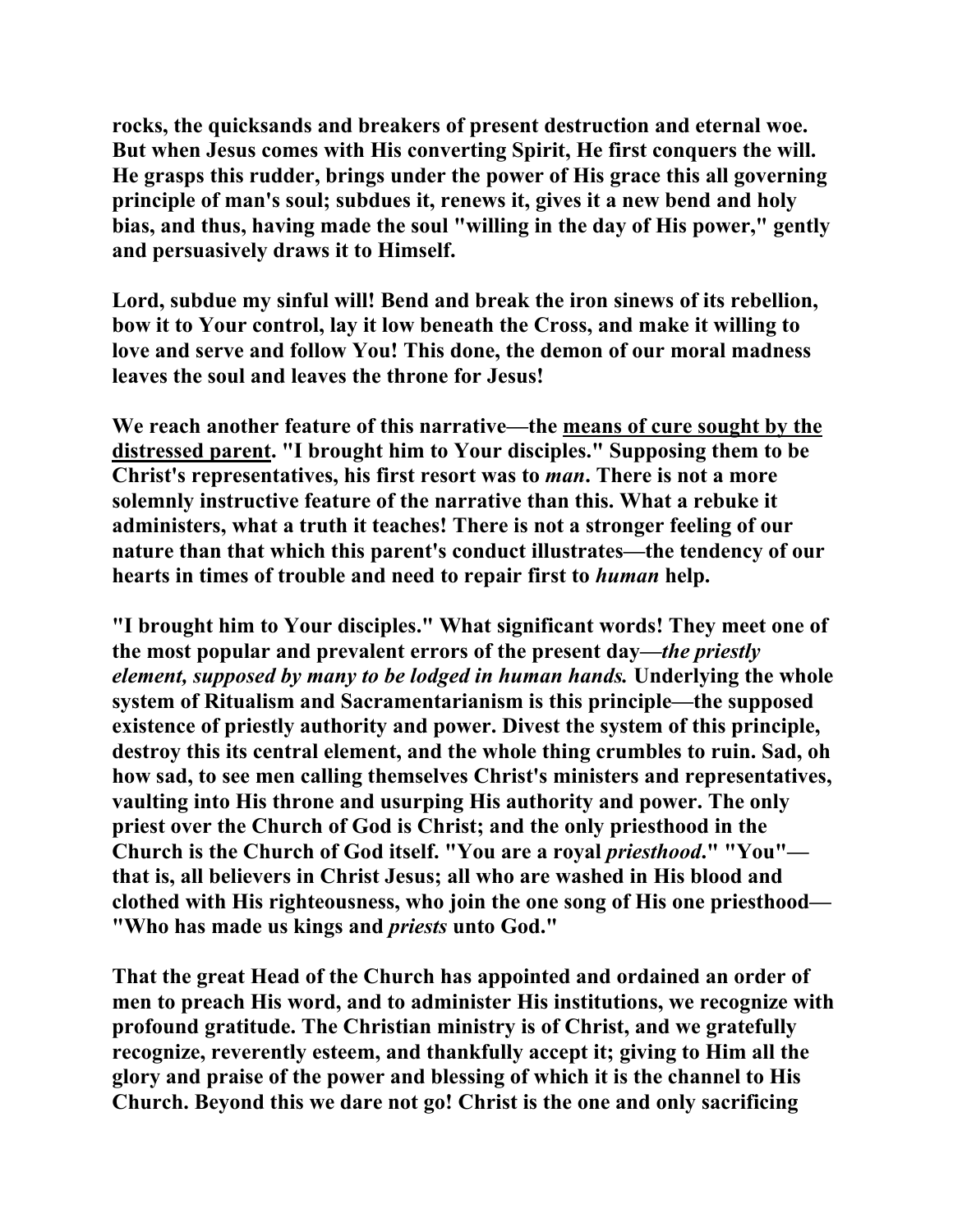**Priest in the Church. He alone has merit to atone for sin, and He alone has authority and power to pardon it. He has delegated this priestly power to no creature, man or angel. All who claim it are profane usurpers, and shall be found deceivers and liars in the great day when every one of us shall give account of himself unto God.** 

**This conducts us to another equally striking feature of the narrative, the inability of the disciples to meet the case. "I brought him to Your disciples, and** *they could not cure him***." What a fatal blow do these words hurl at all the vain pretensions of man to priestly authority and power! What? were these the first and inspired disciples and apostles of Christ, the earliest preachers of His gospel, and administrators of His ordinances, and builders of His Church, powerless to help? Then who shall dare claim in this day a priestly prerogative and power which even the earliest, inspired and holy apostles of the Church never claimed. But what a lesson is here taught us, my reader, even us who regard the figment of priestly power in man but a base delusion and a lie! Are we not often betrayed into a like fatal error of** *going first to human power for help* **and salvation?** 

**We go to Christ's ministers, thinking they can relieve us of the burden of sin; we repair to the Lord's servants supposing they can administer comfort in grief, counsel in perplexity, and sympathy in trial; but, alas! we find them often powerless to help. "Lord, I brought my sin, my grief, my wound, my perplexity, my burden, to Your ministers, and they could not help me."** 

*Thus the Lord empties us of our heart's idolatry, teaches us the weakness of human power, withers the arm and dries up the spring of creature help—that He might but draw us to Himself. We trust either in our own selves or in others, until God writes upon our human dependence the sentence of death.* **He has written that solemn sentence already within ourselves, that we might not trust in our own righteousness for salvation, and He writes it daily upon all our human props and creature resources, that we might learn to put our trust alone in Jesus. How instructive and solemn the teaching of God's word on this subject of human trust. "This is what the Lord says: "Cursed are those who put their trust in mere humans and turn their hearts away from the Lord. They are like stunted shrubs in the desert, with no hope for the future. They will live in the barren wilderness, on the salty flats where no one lives." Equally pointed is the language of the apostle—"We had the sentence of death in ourselves, that we should not trust in ourselves, but in God, which raises the dead."**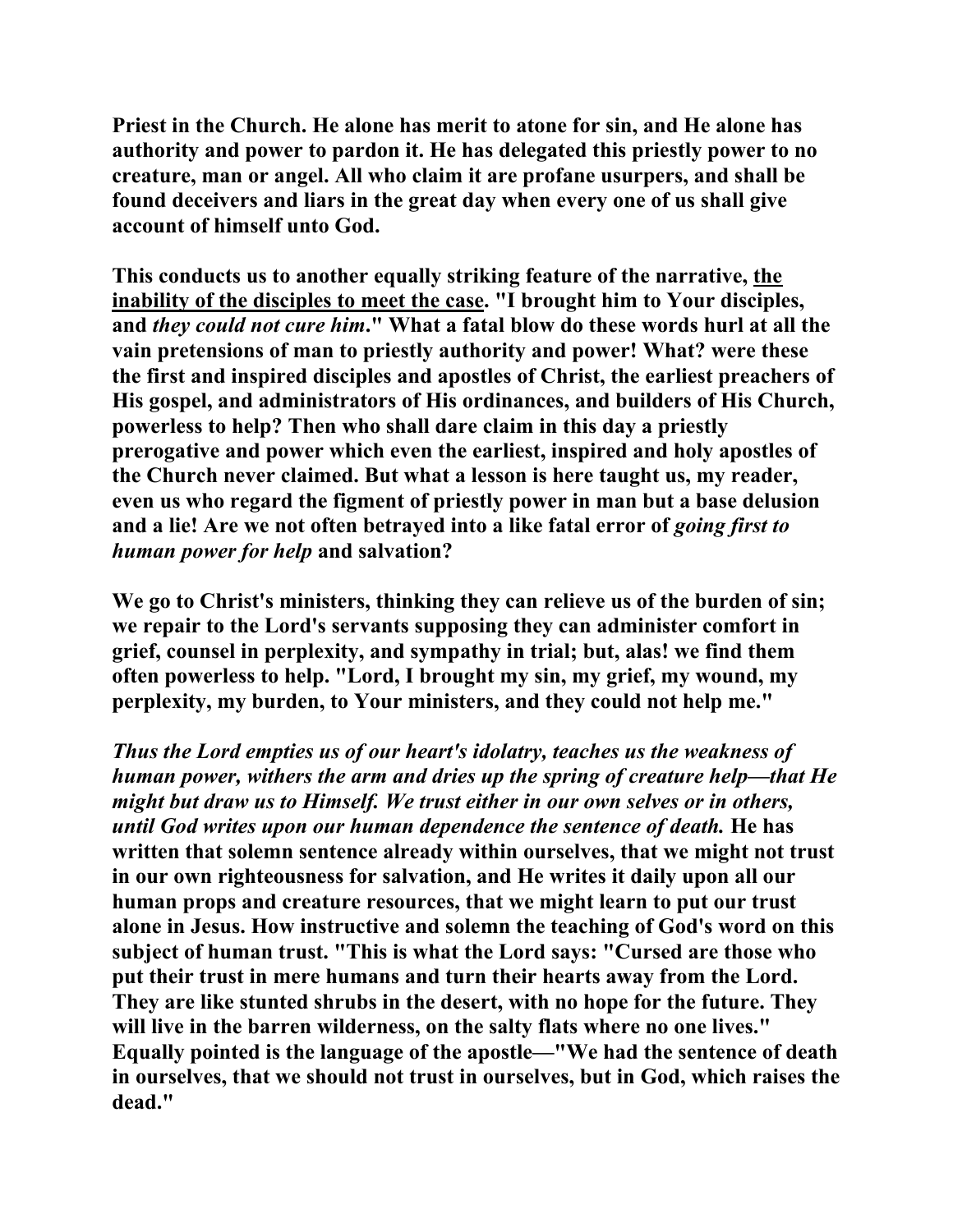*Accept, as sent in love to you, child of God, the painful and humiliating discipline of your heavenly Father, which has destroyed all your creature confidences, broken your beautiful vessels and blasted your pleasant gourds of created good. Oh, never did Jesus evince His love to you as now! Were not His desire towards you, were He not jealous of your love, and did He not wish to make you supremely happy by bringing you to seek and find that happiness supremely in Himself, then would He have allowed you to follow after your lovers, giving you up to the creature idolatry of your too fond and clinging heart.*

**But we reach the most interesting and instructive part of the narrative—that portion which will supply the subject of our remaining thoughts. "Then Jesus answered and said, "Bring him unto ME." It was at this critical juncture, when human power failed, that our Lord steps in and concentrates the entire interest of the scene upon Himself. And what is the spirit He manifests and the language which He employs? Is He offended with the distressed parent, and does He express that offence in words of rebuke? Are His feelings wounded and is His language harsh, because His disciples had received precedence of Himself, and that He had only been applied to as** *a last resource* **because all other means had failed?** 

**Ah, no! there was no** *sin* **in Jesus, and consequently no** *pride***. How differently**  *we* **would have felt, and how opposite to this we should have acted! Standing upon our self-respect, which is often nothing less than self-idolatry, and resenting the wound which the slight had inflicted, we should in all probability have looked coldly upon the case, and either have accepted it with reluctance, or have dismissed it with disdain. How often has this infirmity of our nature exhibited itself under real or supposed slight. We could ill brook to be supplanted by another, or to be dismissed to the cold shade of neglect. That we were not given precedence, our judgment first consulted, and our aid first sought, has stung our pride and wounded our sensibilities, and has rendered us peevish, haughty, and morose.** 

**But not thus was it with our adorable Lord. In Him was no sin, and consequently no infirmity.** *His transcendent trait was humility.* **He made Himself of no reputation. He condescended to become a servant, yes, the servant of servants. Self negation, like a thread of gold, was interwoven with the web of His whole life, from the moment that He stooped to take our nature in the stable until that in which he bore it with Him to glory. Oh, to be**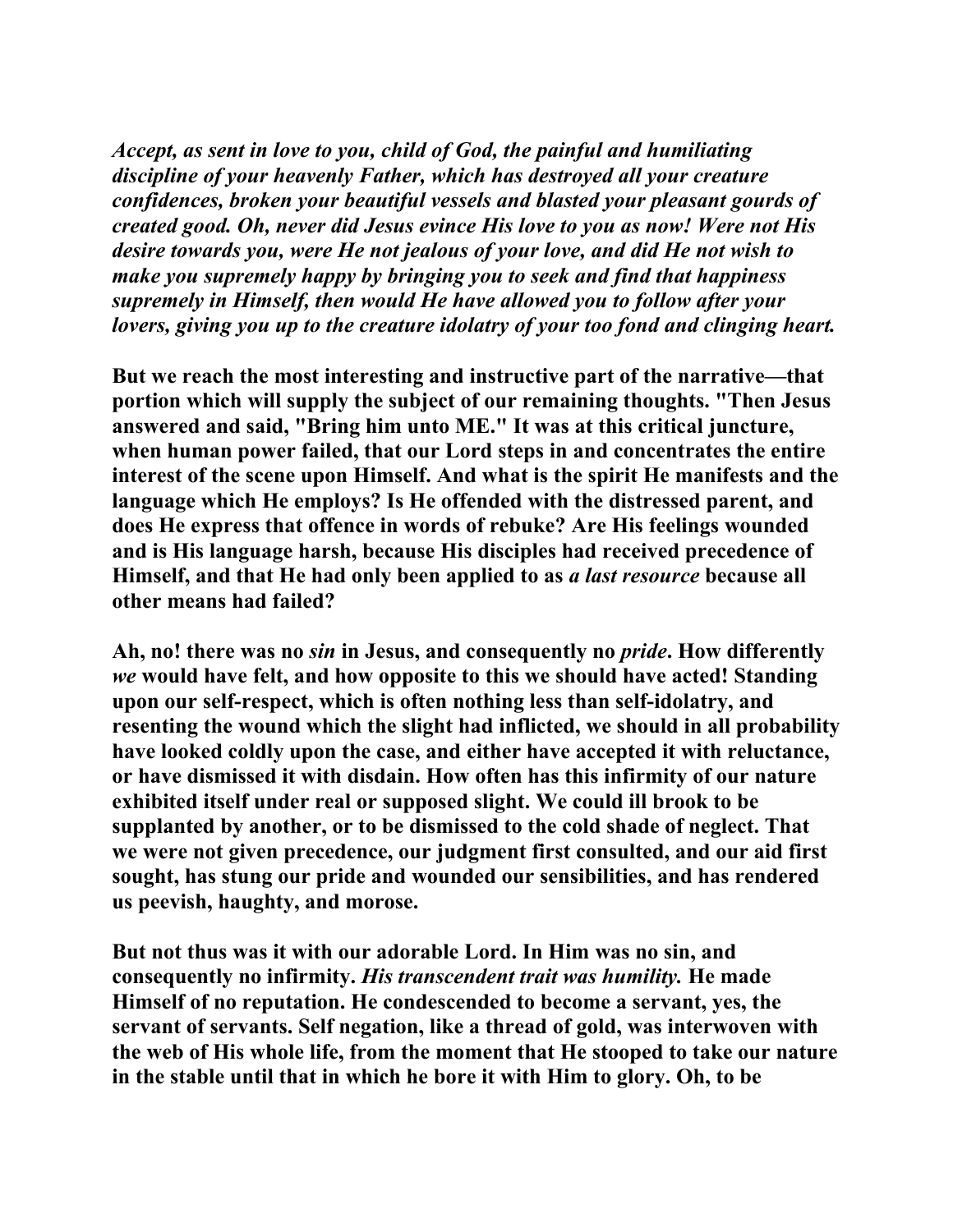**assimilated to Him in this grace of humility! In nothing will our resemblance be more perfect.** 

**Our Lord, when He clustered His disciples at His feet on the mount, did not in those memorable instructions say, "Learn of me, for I am** *wise***," or, "Learn of me, for I am** *powerful***"—no! but, "Learn of me, for I am** *meek* **and** *lowly* **in heart." His grace of humility was made to eclipse His gift of intellect; the mind was to crown the heart; and passing by the "spirit of wisdom and of understanding, the spirit of counsel and of might" which He possessed was without measure, He turned their eye upon His humility of heart, and bade them learn, admire, and imitate.** 

**Never, perhaps, in the life of our Lord did this lowly trait appear in a lovelier light than now. Not a look of anger darted from his eye, not a word of rebuke breathed from His lips. And thus Jesus demeans Himself towards us.** *How seldom do we repair to Him with our burdens, perplexities, and needs until we have tried any and every other resource. Such finite beings are we, so earthly and carnal, that if we can but attach ourselves in seasons of conscious sorrow and need and weakness to that which is sensible, however frail the object and feeble the hold, we would rather do so than trust in the invisible God; we bear our burden first to the disciple of Jesus rather than directly and immediately to Jesus Himself.* **But, finding no help here, we then gladly turn to Christ. And what do we find Him to be? What has our experience of Him been** *when all human power failed, and all creature resources dried, and men or angels could not help us?* **Just what this poor, distressed parent found Him to be—a present and willing and all-powerful help.** 

**Now the words which Jesus addressed to this afflicted suppliant in the hour of his need and extremity He equally addresses to us—"bring him here unto ME." It is Christ's invitation to all needy souls, whatever that need may be—it is His invitation, my reader, to you. What a great and precious privilege is this? It would be impossible to over-estimate its worth, or to give full expression to its blessedness. Indeed it is the highest as the sweetest privilege of the believer to bring all to Jesus—to come, though He be a last resource—to come, though filled with shame and penitence at not having come to Him before, at not having come to Him at first, yet to come bearing the burden, unveiling the grief, disclosing the need to Jesus.** 

*Let us endeavor to strengthen and encourage you, my reader, in this holy and helpful privilege of bringing to Jesus what, in all probability, you have brought*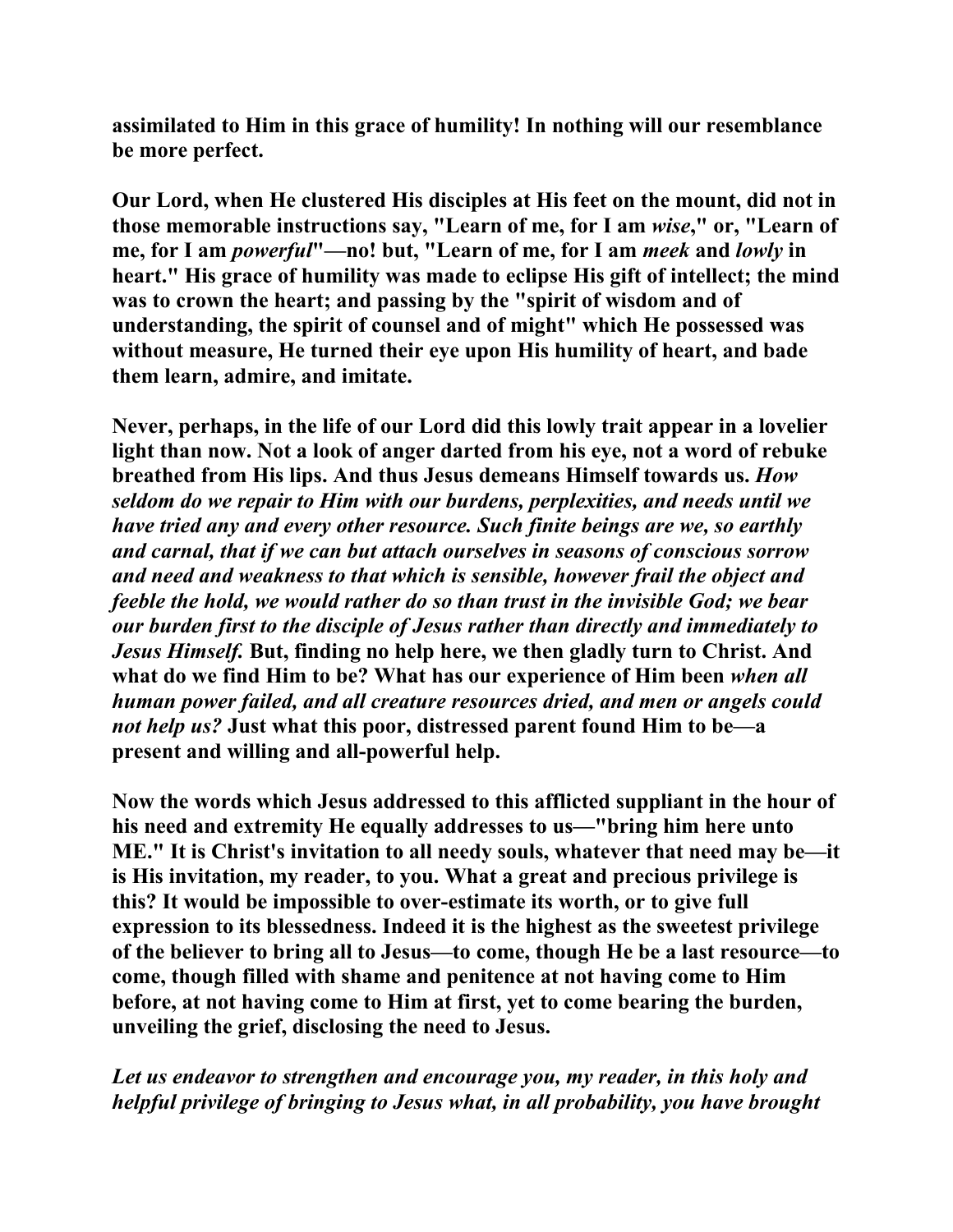*in vain to man. Imagine the Lord addressing these words to you, "Bring it here unto me." The invitation, perhaps, finds you in deep need, in overwhelming distress, at a critical crisis of your history. Human power has proved helpless, friends faithless, plans futile, and you are at your wits' end. In your moment of disappointment and despair, Jesus meets you with the gracious words, "Bring it here unto me." And now your spirit revives, your heart bounds, at the words, and you exclaim, "Behold, Lord, I come."* 

**Let us in two or three particulars amplify these words. In the first place, Jesus in effect says, "Bring your sins here unto me." He begins with sin, because it is the cause of all burdens, and the heaviest burden of all. Your general experience testifies to this. Your sins are to you a grievous burden, and you sigh and cry for deliverance. You have, perhaps, taken your sins to the**  *minister***, or you have disclosed them to a Christian** *friend***. It may be you have sought relief for their oppressiveness in the gaieties of the** *world***, in the excitement of** *business***, or in the rigid but vain observance of** *religious duties***. But, after all, you find yourself in the same dilemma with the afflicted parent, "I brought him to your disciples, and they could not heal him."** 

**Listen to the Savior's gentle, unreproving words, "Bring your sins and guilt here unto Me." To whom more fitly, more hopefully, can you bring that heavy, crushing burden, but to Jesus? He is the only being in the universe who has to do** *judicially***, or who can do** *remedially***, with sin. Sin is a moral disease for which there is but one remedy, and but one physician. That remedy abjured, and that physician rejected, the sinner must accept, as the appalling, the inevitable result, the pangs and horrors of the second and eternal death.** 

**But Jesus has to do personally and officially with sin. His mission to our fallen world was for its overthrow and annihilation. He made His advent to the empire of sin, entered the lazar-house of sin—and took upon Himself, by imputation, the guilt, the curse, and the condemnation of sin. His sufferings on the cross were sin-vicarious, His death was sin-atoning, His blood is sincleansing, His last and latest breath was a supplication for the forgiveness of sin—even the sin of His slayers.** 

**In the language of the prophet, "He was wounded for our transgressions, He was bruised for our iniquities." In the language of the evangelist, "This man receives sinners, and eats with them." In the language of the apostles, "Christ died for our sins." All these witnesses unite in testifying to the great truth of the Bible that, "Jesus Christ came into the world to save sinners." Poor sin-**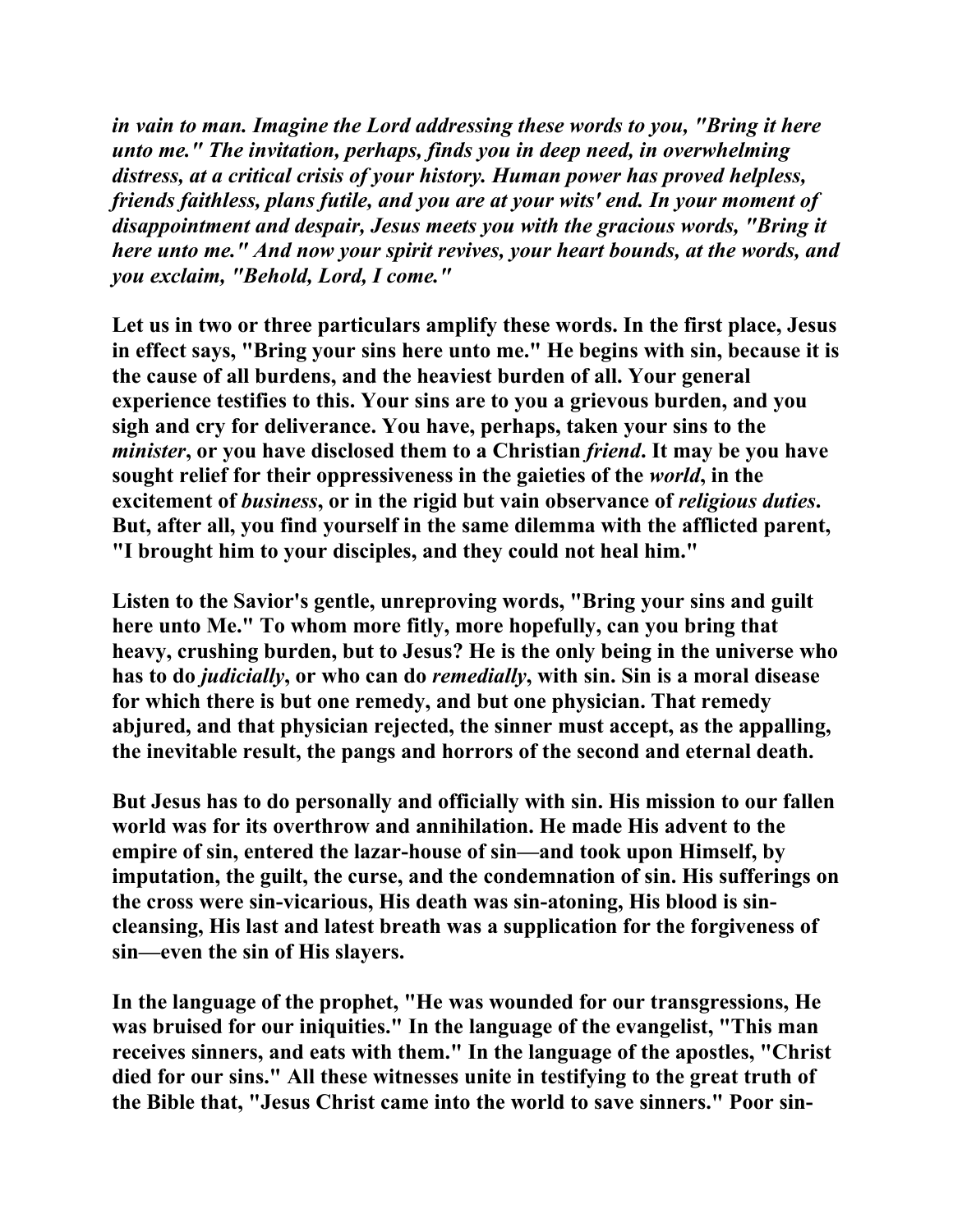**distressed soul, will not this suffice? Take not your sin-burdened heart to**  *minister***, nor to** *saints***, nor to** *sacraments***, nor to** *religious duties***, nor to** *pious services***—all, all these, are vain helpers, having no power to lighten you of the burden, or to efface the blot of one single sin.** 

**In this infinitely momentous matter, happily for you, you must look up solely and exclusively to Jesus. God's plan of saving you cuts you off from all other resources, dissevers you from all other saviors, and throws you upon Jesus alone. Bring your sins, then, straight and at once to Him. Let there be not a moment's hesitation. Bring them, though they be as high as the pyramids, and red like crimson, and countless as the sands of the sea-shore.** 

**Bring then your sins** *before* **conversion, your sins** *after* **conversion, your sins**  *negating* **conversion; be they sins of youth, or sins of manhood, or sins of age, sins against knowledge, and sins against conviction, bring them all to Jesus! Yes, from whatever standpoint you view, and in whatever light you contemplate your sin and guilt, only bring it in confession, penitence, and faith to Jesus, and you shall learn from blessed experience that His blood cleanses from all sin.** 

**Jesus says, "Bring your convictions to Me." There is no state of mind which keeps the inquiring soul, to use the expressive language of the prophet, so "long in the place of the breaking forth of children," as a** *conviction of sin***. How many there are who stop here for months, and even for years, knowing nothing of the peace, and joy, and hope of the new birth? They seem to make no real spiritual progress. There is the infant's feeble and faint sob of life, and that is all. There is nothing of the vigor of youth, still less of the strength of the father, in their religion. They are not fully born again. And why this because they are** *resting* **in their convictions,** *living* **on their convictions, content to remain in this gloomy and doubtful position, rather than, by a simple, single act of faith, plunge into the fathomless, boundless sea of the Savior's grace, and there forever lose them.** 

**But listen to the overture of Jesus. When He commands, "Bring it unto Me," and when He invites the weary and heavy laden to come to Him for rest, He includes you in the number. Leanness of soul must be the result of every attempt to subsist upon the starving aliment of conviction, while the gospel unveils to you the finest wheat of God's granary, and honey flowing from the rock. What, then, is your remedy? Simply this: instead of taking your**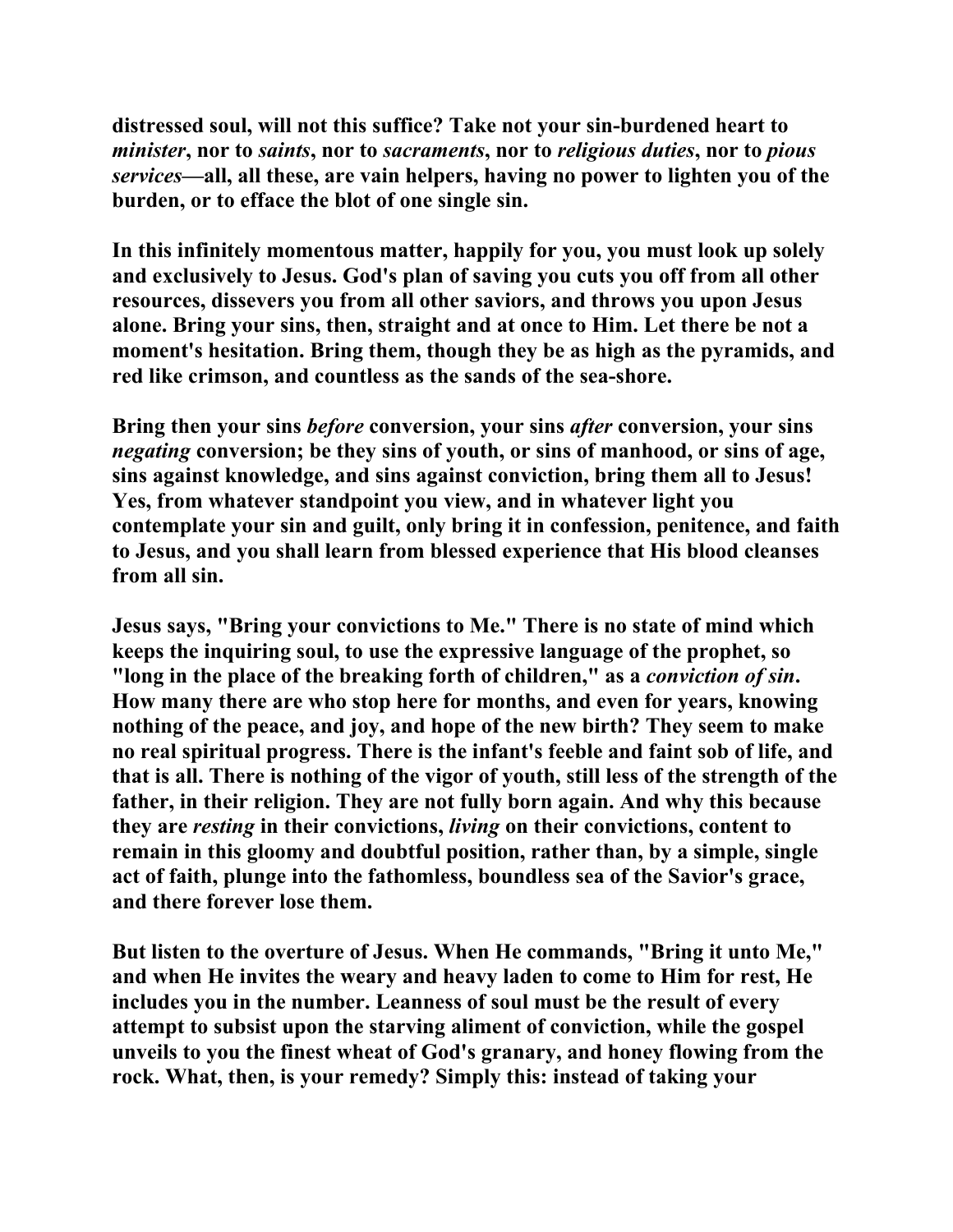**convictions to duties, and to ordinances, and to ministers, to take them to Christ.** 

**There is no healing of sin's wound, no lighting of sin's burden, no removal of sin's guilt, no weakening of sin's power, but as Christ deals with it. And since "His name is called Jesus, because He shall save His people from their sins," no turpitude of guilt, however great—no number of sins, however countless no depth of conviction, however profound—can bar the soul from His redeeming love and pardoning grace.** 

**Jesus says, "Bring your desire for conversion to Me." With how many individuals conversion, in its incipient stage, amounts to** *a desire only***. And yet this day of small things in grace is not to be despised. The writer well remembers when it was his experience. Solemnly conscious of living in an unconverted state, and well instructed in the truth that conversion was essential to the enjoyment of heaven, his heart ardently longed and earnestly prayed for the priceless blessing. Remembering this, the earliest stage of his Christianity, he is prepared to offer sympathy and aid to all whom the experience of this work of grace is but a sincere desire.** 

**And yet** *that desire is the work of God's Spirit***, is the germ, the dawn, the first pulse of spiritual life. Welcome it, cherish it, bring it to Jesus, from whom all holy desires, as all good counsels, and just works, do proceed. And He who "quenches not the smoking flax, nor breaks the bruised reed," will so strengthen and increase that holy desire that it shall ripen into a full state of grace here, and into a perfect state of glory hereafter.** 

**Jesus says, "Bring your sorrows to Me." Never did the soul find so powerful a**  *magnet***, attracting to itself affliction in every form, and sorrow in every shade, as Jesus. If sympathy is the expression of compassion nurtured and trained in a like school, then there is to be found in the wide universe of being no sympathy like Christ's. Standing as in the center of a world of woe, He invites every daughter of sorrow, of sin, of grief to repair to Him for succor, sympathy, and healing. As the High Priest of His Church—for whom alone He suffered, and wept, and sobbed—He unveils a bosom capacious enough and loving enough, and sympathizing enough, to embrace every sufferer, and to pillow every grief. Accept, then, His compassionate invitation, and bring your grief to the soothing, sustaining, sanctifying grace of His heart.**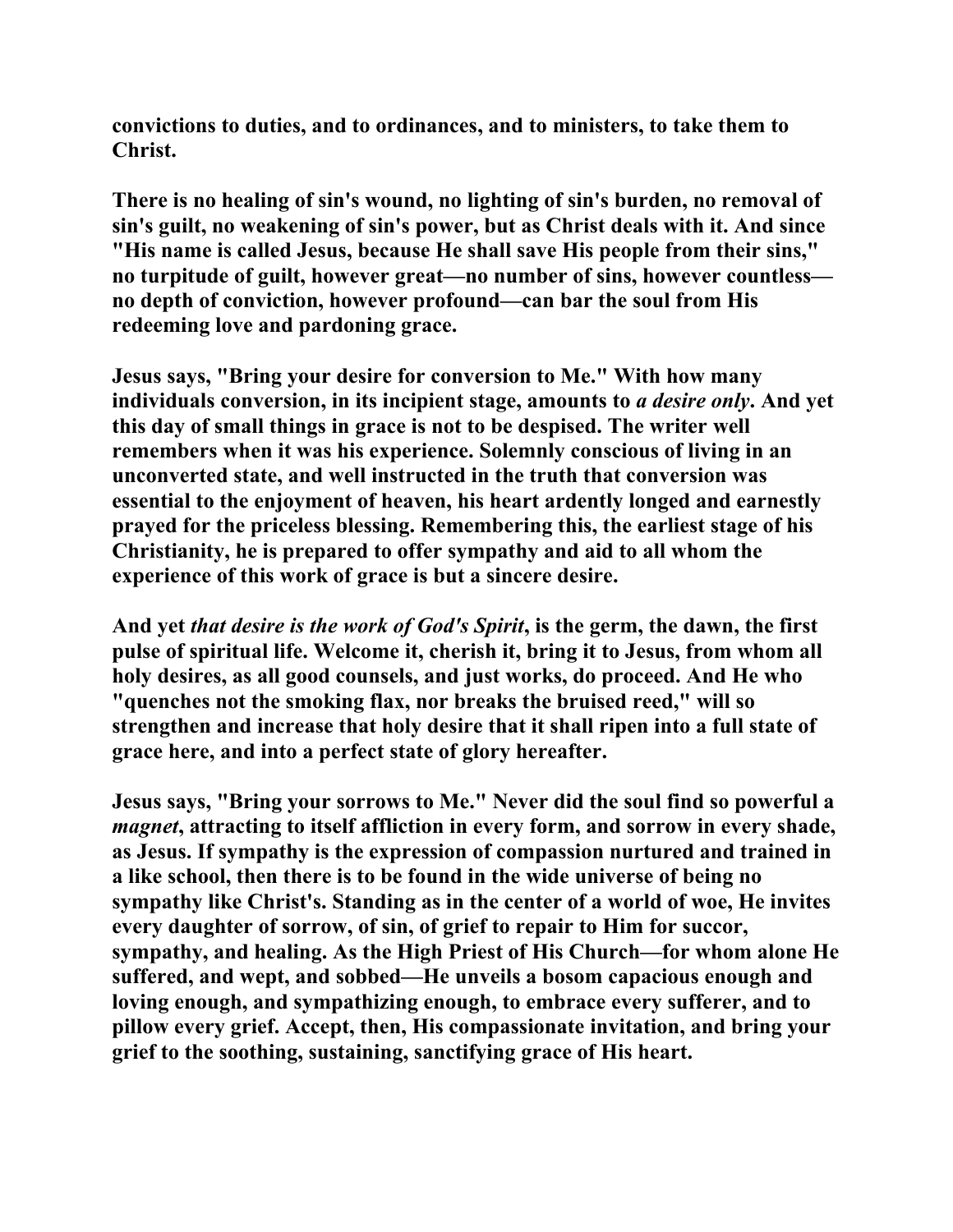**Jesus says, "Bring your needs to Me." We are necessitous beings. Sin has created countless needs; the absence of God from the soul, fathomless yearnings. Nor is there a being or a thing in the wide universe of life and wealth that can meet a solitary need. Jesus only can. With all the affluence of the universe which He made at His disposal, is there a single need you have which He is not able to supply? Bring, then, your needs to Him. Are they**  *temporal?* **"The earth is the Lord's, and the fulness thereof." Are they**  *spiritual?* **He is "full of grace and truth." Thus, possessing all earthly good, and furnished with all that is heavenly,** 

**"What need shall not our God supply, From His redundant stores? What streams of mercy from on high, An Arm Almighty pours? From Christ, the ever-living spring, These ample blessings flow; Prepare my lips His name to sing, Whose heart has loved us so."** 

**Jesus says—"Bring your temptations me." To whom more appropriate can the tempted children of God repair with their varied assaults—the temptations of Satan, of the world, of their own hearts—as to Christ** *the tempted One?* **"For in that He himself has suffered, being tempted, He is able to succor those who are tempted." Truly, our spiritual Joseph, of whom it may truly be said, "The archer sorely grieved Him, and shot at Him, and hated Him," is prepared to quench each flaming arrow hurled at His dear people, to extract the dart, and heal, with balsam flowing from His own pierced side, the wounds those darts have inflicted.** 

**Jesus says—"Bring your sick and suffering ones to me." When He dwelt upon earth He was earth's Great Physician. From all the cities and provinces, the towns and villages, they brought to Him their sick folk, and He healed them all. Not less humane or skillful is He now. To whom can we bring the sick ones we love, but are powerless to help, with such prospect of cure as to Jesus?**  *Man's incurables are Christ's curables.* **He has power to control mental aberration, saying to the surging billows of the mind, "Peace, be still." He can arrest bodily sickness, quiet the trembling nerve, cool the feverish pulse, assuage the torturing pang, and cause the severest disease to fly at His allcontrolling command. Bring, then, your afflicted, drooping one to Christ, and the prayer of faith offered to, and exercised in, Him shall save the sick.**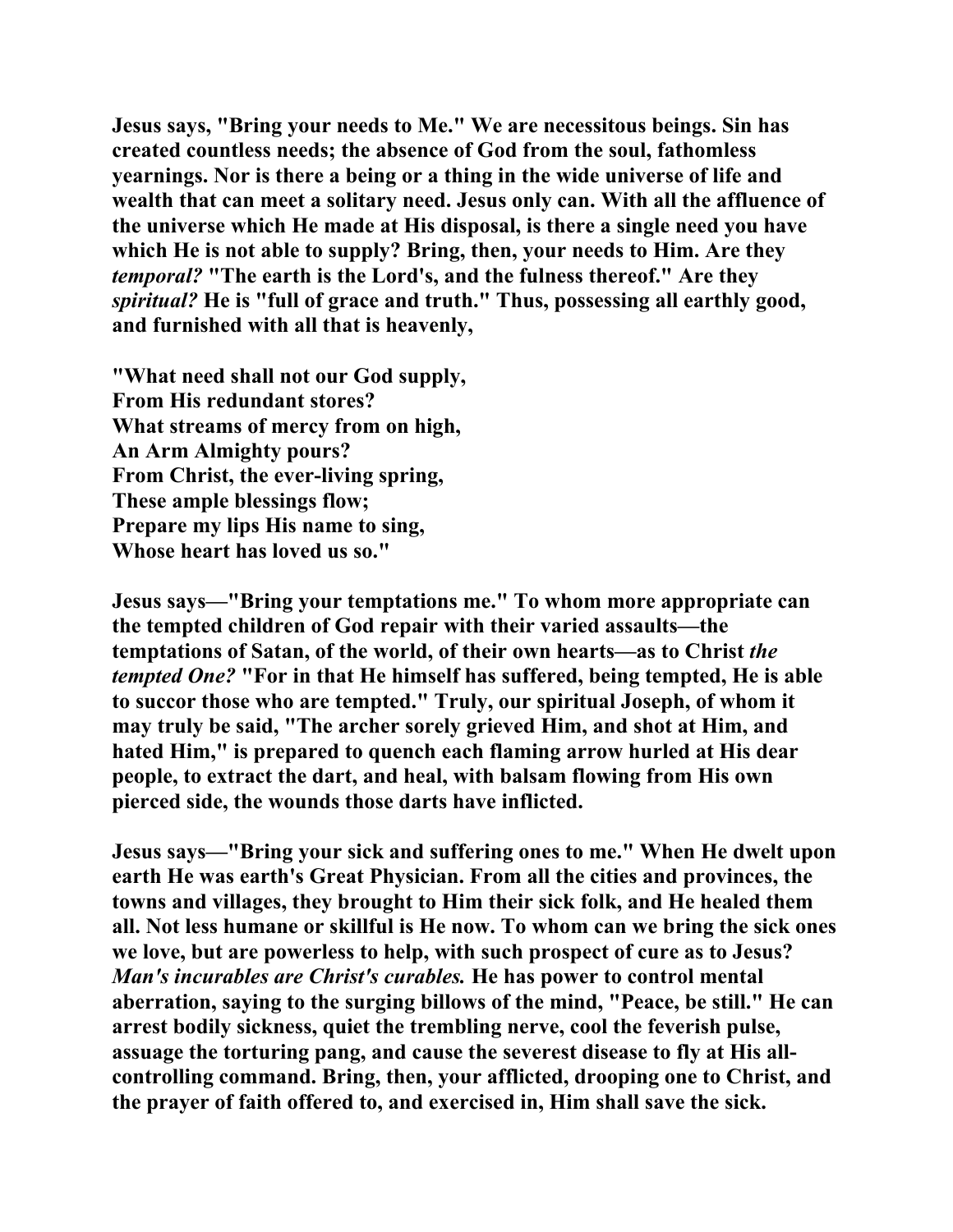**To whom more appropriately can we take the skeptical religious doubts which distress us than to Jesus? Your faith in the truth of the Bible, in part or as a whole, has, perhaps, been disturbed by popular writers. You have come to question the veracity of the Mosaic history, or you have been led to doubt the integrity of this prophecy, or the accuracy of that gospel, or the inspiration of the other epistle, until your mind, having lost its anchorage, is driven out amid the broken seas and bleak rocks of doubt, uncertainty, and despair. And yet you are not satisfied. You have not entirely lost your faith in the integrity of the Bible, nor your filial hold upon God. You have, probably, confided your state of mind to man. You have read this** *book***, and have consulted that**  *authority***, and have made known your case to that** *minister***, yearning to find a proper solution to your distressing doubts, and a firm anchorage ground for your tossed and bewildered spirit. But all has proved in vain. You have borne your doubts and difficulties and distress to Christ's disciples, and they have proved powerless to help you.** 

**This little booklet comes to echo the loving, gracious invitation of Jesus to you, "Bring it unto me." To you as truly and as personally He addresses these words as originally He did to the afflicted parent. The explanations of men have failed you, human teaching has proved powerless. Now try the experiment, as a last resource, and take your skeptical doubts to Jesus, and beseech Him to solve them, to neutralize them, to dislodge them, supplanting them by a simple, child-like, unquestioning faith in Himself as "the truth."** 

**The moment your believing heart receives into it the Lord Jesus Christ, that moment all your doubts are gone. Your long-existing and agonizing inquiry, "What is truth?'' is now met fully, instantly answered, as that question only can be answered, by Him who has sublimely declared, "I am the truth." In bringing your doubts touching the truth of revelation to Jesus, you have complied with His command, you have yielded assent to His invitation. And in doing this you have obeyed God's command, who, respecting His beloved Son, uttered those significant words, "Hear Him." And in thus doing God's will, you have placed yourself in the only true position to know the truth of His word, "If any man," says our Lord, "will do His will, he shall know of the teaching, whether it be of God, or whether I speak of myself."** 

**Oh bring, then, your agitated mind to Christ! Unveil to Him your mental difficulties, your religious doubts, your tortured feelings. With one word He**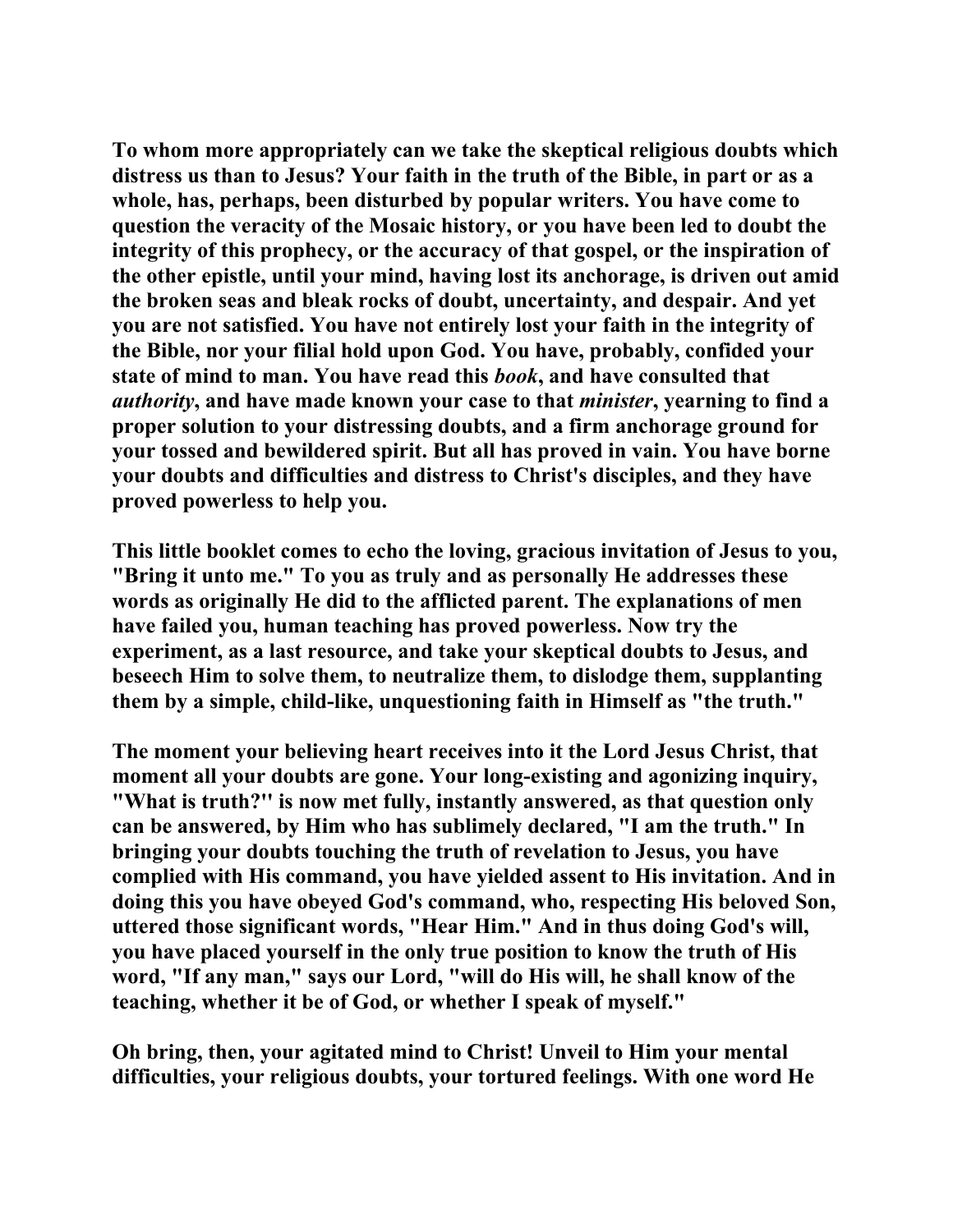**can dislodge the demon of doubt from your mind, and all will be firm faith, full assurance, and heavenly peace.** 

**Equally does He ask you to bring to Him your spiritual fears. "Fearful heart," is one of the most common and expressive titles of the Lord's people: "Say unto those who are of a fearful heart." This will account for the fact, that no words oftener fell from the lips of Jesus when on earth; than those soothing, precious ones, "Fear not." To whom, then, can you better repair with those distressing fears touching your conversion, your adoption, your salvation, your growth in grace, than to Jesus? Oh, why these fears, we may ask, when He is so near to soothe and allay them?** 

**See the troubled waves receiving upon their foaming crests the footsteps of their Creator! "God manifest in the flesh"—bearing Him to His fearful, foundering disciples, with the words rising higher than the storm, "Be not afraid, it is I." Essentially immutable, He is just the same, high upon His throne in glory, that He was when thus He stepped from billow to billow to the comfort and the rescue of His affrighted disciples on the sea.** 

**You have unveiled your fears to His ministers and to His saints, and still they torment, and still they distress you. He says, "Bring them here to Me." He will not repel your doubts nor chide your fears, but, as of old, He will tenderly meet them, gently deal with them, entirely remove them, and calm your perturbed and trembling heart upon the love and repose of His own. This simple living upon Christ will be found to be a very sanctifying life. Every errand that takes you to Him brings you in personal contact with perfect holiness; and you cannot return from the interview, though it were but of five minutes' duration, without the perfumed garment and the reflected glory. Men will take knowledge of you that you have been with Jesus.** 

**Equally will this habit of bringing all our circumstances to Jesus tend to increase His endearment to your soul. He will grow upon our love. It is an instinct of our nature that the more we are with an object that we admire and love, the more that object entwines with our being. A growing acquaintance with its mental and moral excellence increases and deepens the affections, until we come to feel that communion seems essential to our existence, and that separation is almost its extinction.** *Thus the more we are with Christ the more we know Him, and the more we know the more we admire Him; and the more we admire, the more we love Him; and to love Him is to walk obediently to His sweet and holy commands. Oh, to love Him more!*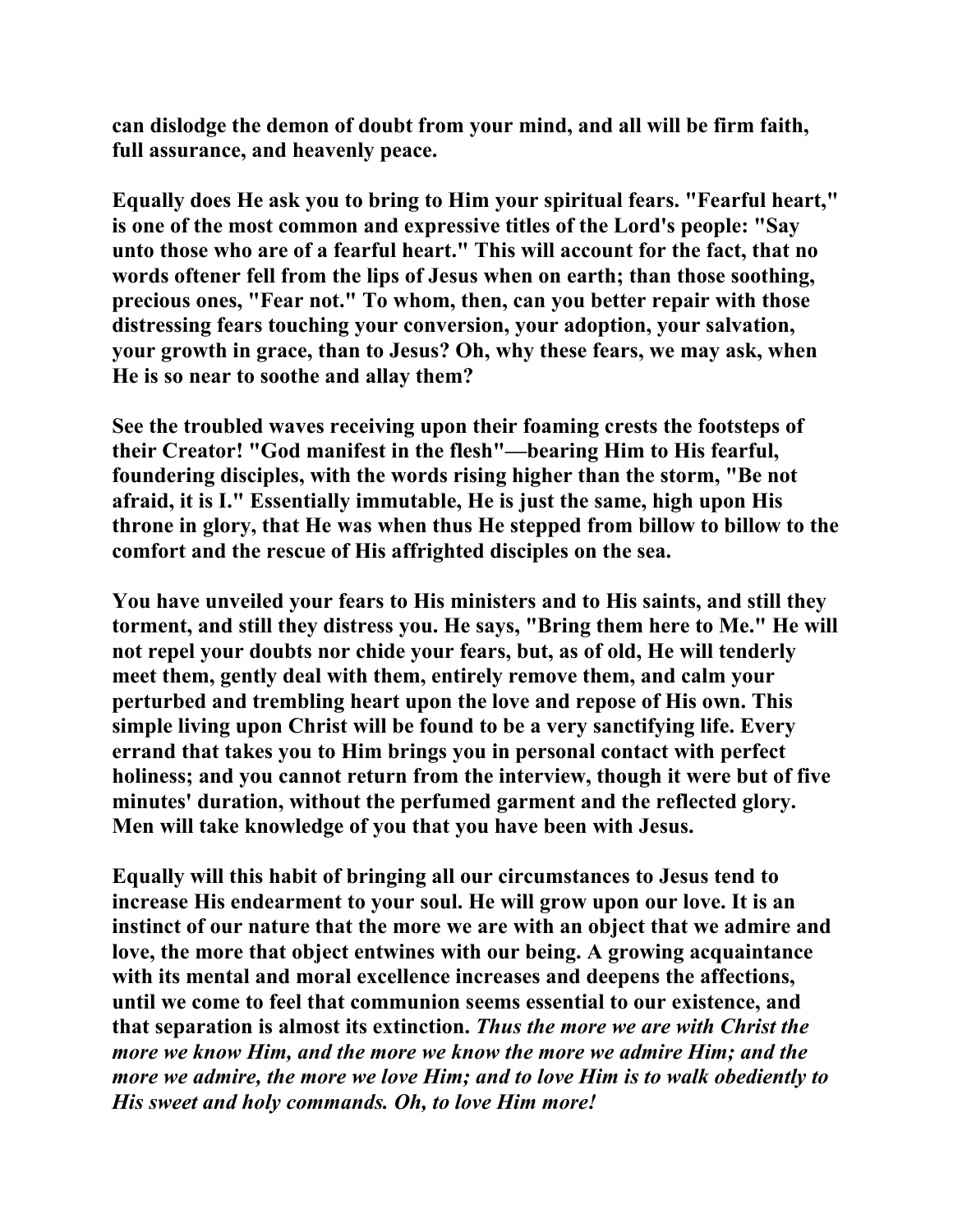**Do not be ashamed to take your case to Jesus, even though you have gone first to human help. He won't be ashamed of you, if you are not ashamed of Him. It is His glory to step in and achieve a work and bestow a blessing when all human power and resources have failed. He loves to unlock His treasury when man's is utterly exhausted. Go, then, fall at His feet, and tell Him you have tried all other help, and all has failed you, and at last you come to Him. In a word, Jesus bids you bring all to Him-your depression and despondency, the sadness of your heart, and the anxieties of your mind, the wounds of friends and the calumnies of foes, the chidings of God and the assaults of man; your fear of death and your dread of judgment, all, all He invites to the asylum of His love, to the arm of His power, and to the fulness of His sufficiency. No word of upbraiding will fall from His lip, no look of anger dart from His eye.** 

*Well will He remember how you leaned upon the arm of human power and it failed you, how you reposed upon the heart of human love and it disappointed you, how you resorted to human skill and it could not cure. And now, in the deepest, tenderest sympathy with your blighted hopes, your wounded affections, your disappointed plans, He would sincerely uplift the flower crushed and trampled in the dust, and, bathing it in the dew of His grace, place it in His sheltering bosom, to freshen and to bloom forever beneath the warm sunshine of His smile.*

**"Toiling in the midnight storm, Tossed on sorrow's surging sea, Weary, terrified, forlorn, Jesus bids you, "Come to Me." Drifting on the soundless deep, Wave on wave rolls over thee; Shadows coldly round you creep; Jesus bids you, "Come to Me." Clustering griefs becloud your way, Earthly joys and comforts flee. Oh, to be your light, your stay, Jesus bids you, "Come to Me." Jesus, take the vacant helm; Guide me over this troubled sea; Before the tide my soul o'erwhelm, Jesus, Savior, come to me. Let me hear Your cheering voice,**